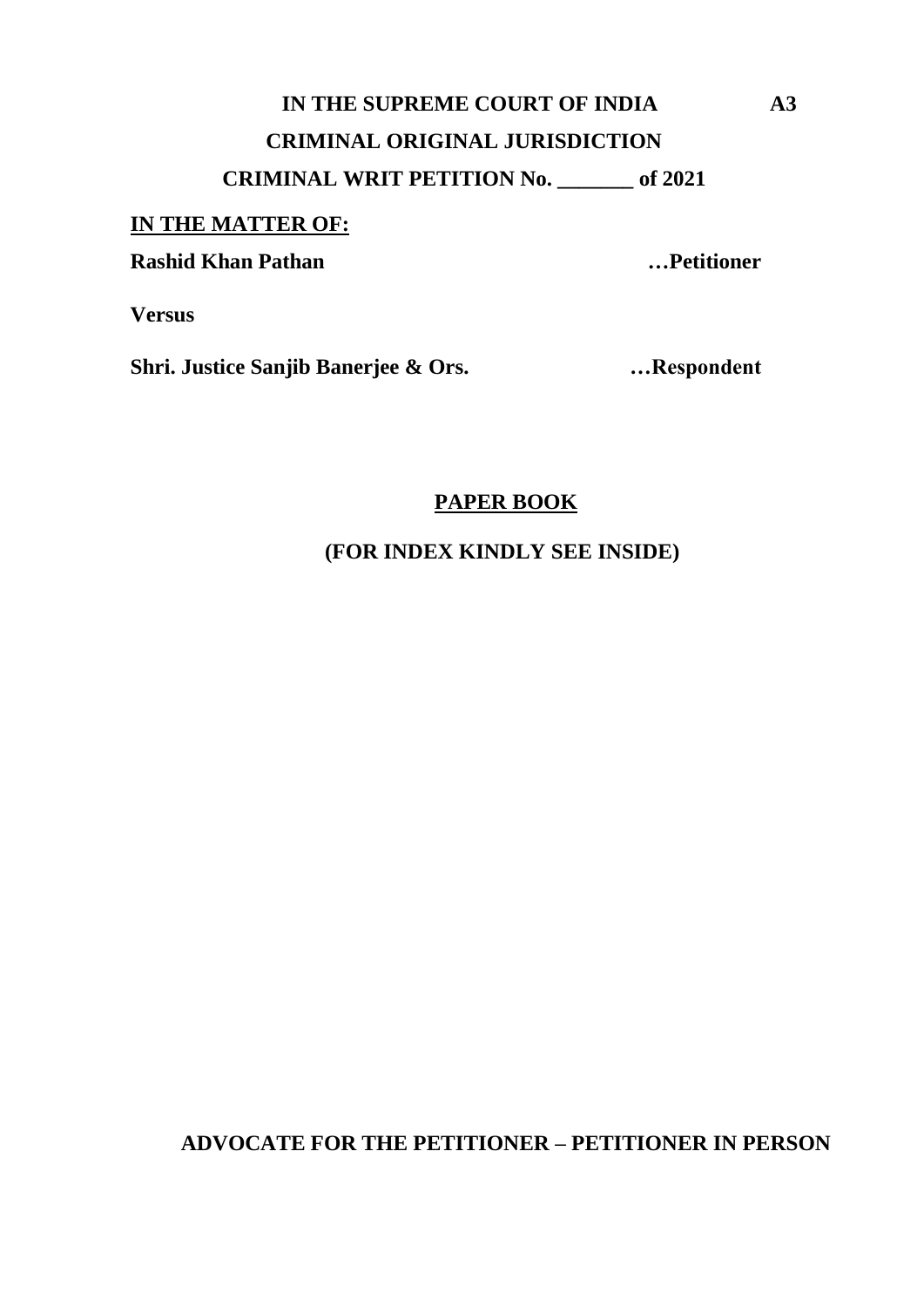| <b>INDEX OF PAPERS</b>             |                            |           |  |
|------------------------------------|----------------------------|-----------|--|
| <b>INDEX RECORD OF PROCEEDINGS</b> |                            |           |  |
| Sr. No.                            | <b>Date of Proceedings</b> | Page Nos. |  |
|                                    |                            |           |  |
|                                    |                            |           |  |
|                                    |                            |           |  |
|                                    |                            |           |  |
|                                    |                            |           |  |
|                                    |                            |           |  |
|                                    |                            |           |  |
|                                    |                            |           |  |
|                                    |                            |           |  |
|                                    |                            |           |  |
|                                    |                            |           |  |
|                                    |                            |           |  |
|                                    |                            |           |  |
|                                    |                            |           |  |
|                                    |                            |           |  |
|                                    |                            |           |  |
|                                    |                            |           |  |

**A4**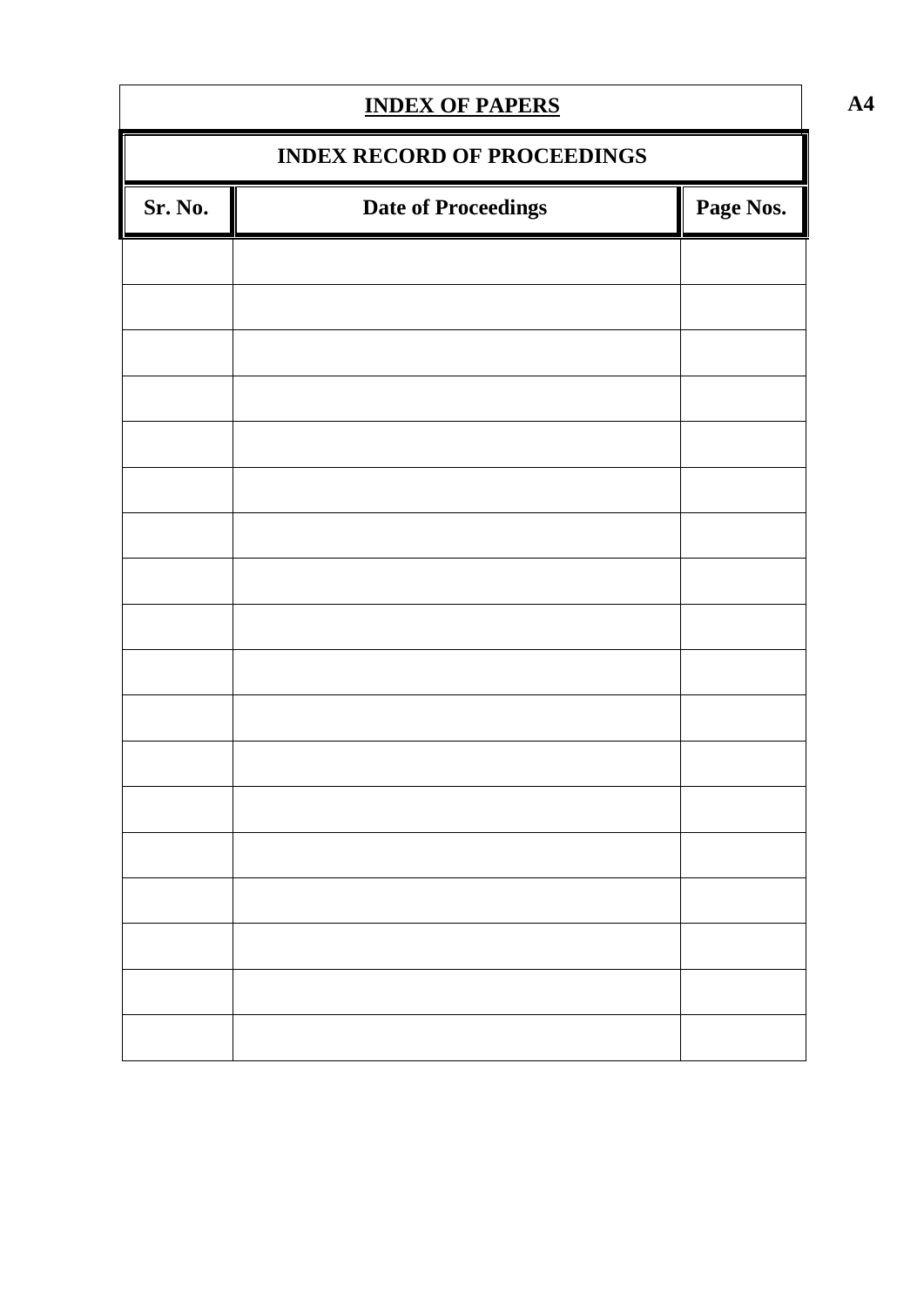| SI. | <b>Particulars of Documents</b> | Page No. of part to | Re-            |           |
|-----|---------------------------------|---------------------|----------------|-----------|
| No. |                                 | which it belongs    |                | mark      |
|     |                                 |                     |                | ${\bf S}$ |
|     |                                 | Part I              | Part II        |           |
|     |                                 | (Conten             | (Contents)     |           |
|     |                                 | ts of               | of file        |           |
|     |                                 | Paper-              | alone)         |           |
|     |                                 | Book)               |                |           |
| (i) | (ii)                            | (iii)               | (iv)           | (v)       |
|     | Court fees                      |                     |                |           |
| 1.  | Office report                   | $\mathbf{A}$        | $\mathbf A$    |           |
| 2.  | <b>Listing Proforma</b>         | $A1 - A2$           | $A1-A2$        |           |
| 3.  | Cover page of Paper Book        |                     | A3             |           |
| 4.  | Index<br>Record<br>of<br>of     |                     | A <sub>4</sub> |           |
|     | Proceedings                     |                     |                |           |
| 5.  | Limitation Report prepared by   |                     | A <sub>5</sub> |           |
|     | the Registry                    |                     |                |           |
| 6.  | Defect List                     |                     |                |           |
| 7.  | <b>Note Sheet</b>               |                     | $NS.1$ to      |           |
| 8.  | Synopsis and List of Dates      | $\mathbf{B}$ -      |                |           |
| 9.  | Writ Petition with affidavit    | $1 - 116$           |                |           |
|     | <b>Filling Memo</b>             |                     |                |           |
|     | Vakalatnama and memo of         |                     |                |           |
|     | appearance                      |                     |                |           |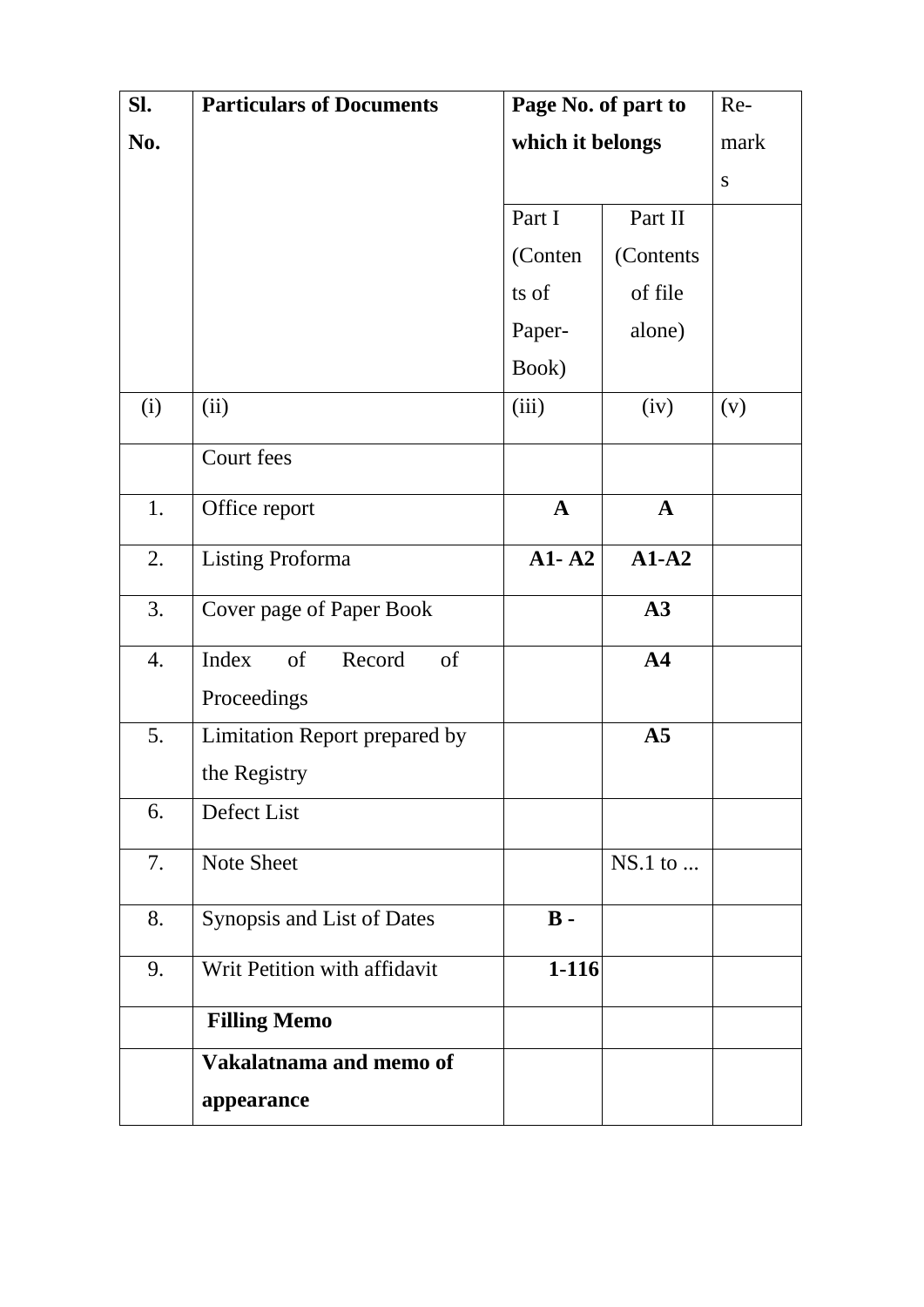# **IN THE SUPREME COURT OF INDIA A3 CRIMINAL ORIGINAL JURISDICTION CRIMINAL WRIT PETITION No. \_\_\_\_\_\_\_ of 2021**

#### **IN THE MATTER OF:**

**Rashid Khan Pathan …Petitioner**

**Versus**

**Shri. Justice Sanjib Banerjee & Ors. …Respondent**

### **OFFICE REPORT ON LIMITATION**

**1.** The petition is / are within time.

**2.** The petition is barred by time and there is delay of \_\_\_\_\_\_ days in filing the same against order dated \_\_\_\_\_ and petition for condonation of \_\_\_\_ days delay has been filed.

**3.** There is delay of  $\_\_\_\_$  days in refilling the petition and petition for condonation of \_\_\_\_ days delay in refilling has been filed.

#### **BRANCH OFFICER**

**NEW DELHI** 

**DATED: 20.12.2021**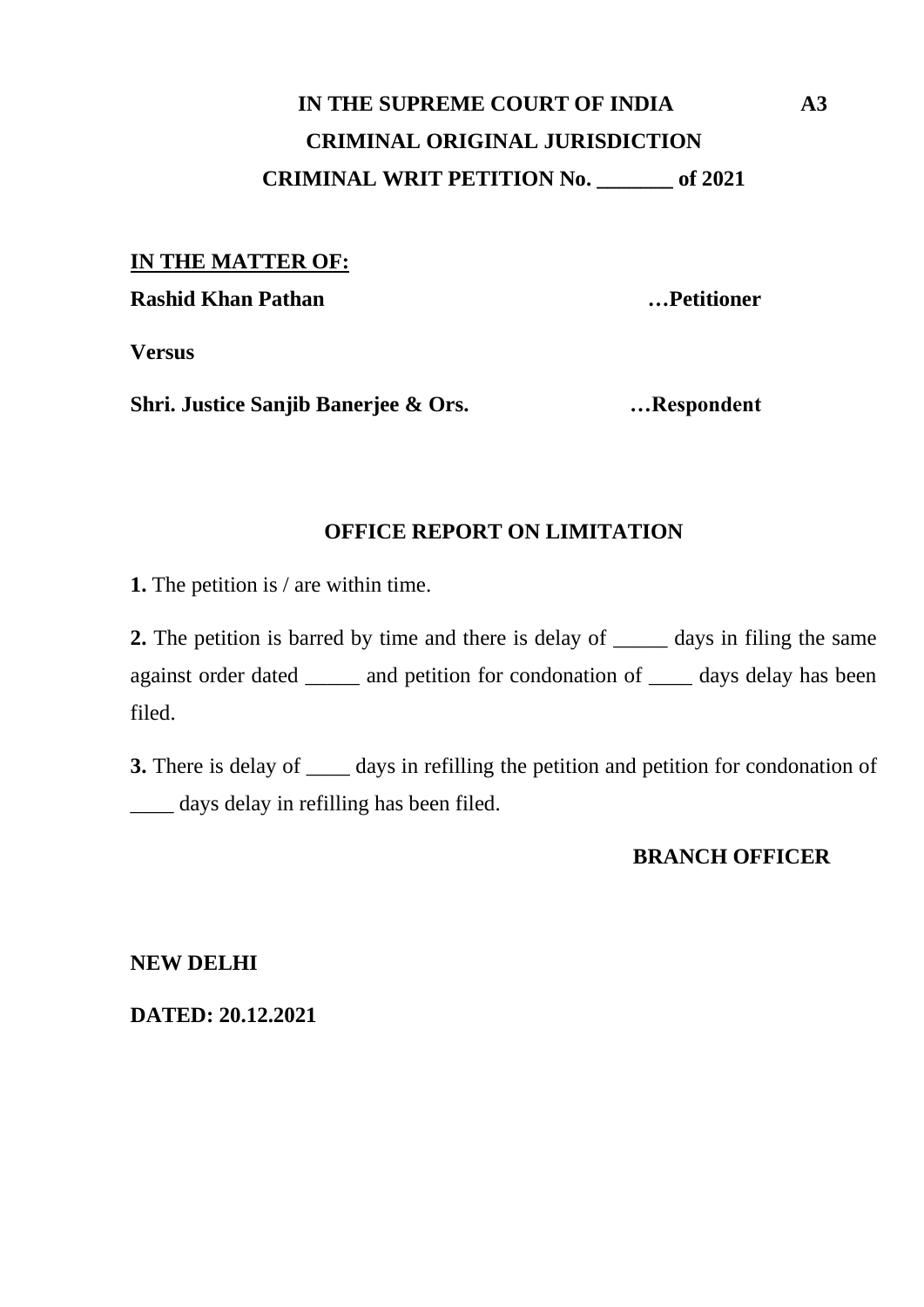# **LISTING PROFORMA SECTION: WRIT**

## **The case pertains to** (Please tick/check the correct box):

|                       | $\triangleright$ Central Act                   |                                                                           |
|-----------------------|------------------------------------------------|---------------------------------------------------------------------------|
|                       | $\triangleright$ Section                       |                                                                           |
|                       | $\triangleright$ Central Rule                  | : N.A.                                                                    |
|                       | $\triangleright$ Rule No (s)                   | : N.A.                                                                    |
|                       | $\triangleright$ State Act                     | : N.A.                                                                    |
|                       | $\triangleright$ Section                       | : N.A.                                                                    |
|                       | $\triangleright$ State Rule                    | : N.A.                                                                    |
|                       | $\triangleright$ Rule No (s) : N.A.            |                                                                           |
|                       | $\triangleright$ Impugned Interim Order : N.A. |                                                                           |
|                       | $\triangleright$ Impugned Final Order/Decree   | : N.A.                                                                    |
| $\blacktriangleright$ | <b>High Court</b>                              | $\therefore$ N.A.                                                         |
|                       | $\triangleright$ Names of Judges : N.A.        |                                                                           |
|                       | $\triangleright$ Tribunal/Authority : (Name)   | N.A.                                                                      |
|                       | $\triangleright$ Nature of matter:             | Civil<br><b>Criminal</b>                                                  |
|                       | E-Mail ID:<br>(b) Mobile phone number:         | $\triangleright$ (a) Petitioner/Appellant No.1: <b>Rashid Khan Pathan</b> |

➢ (a) Respondent No.1**: Shri. Justice Sanjib Banerjee & Ors.** (b) E-Mail ID: N.A..

(c) Mobile Phone Number: N.A.

➢ (a) Main category classification: 18, Ordinary Criminal matters (b) Sub classification: 1807, others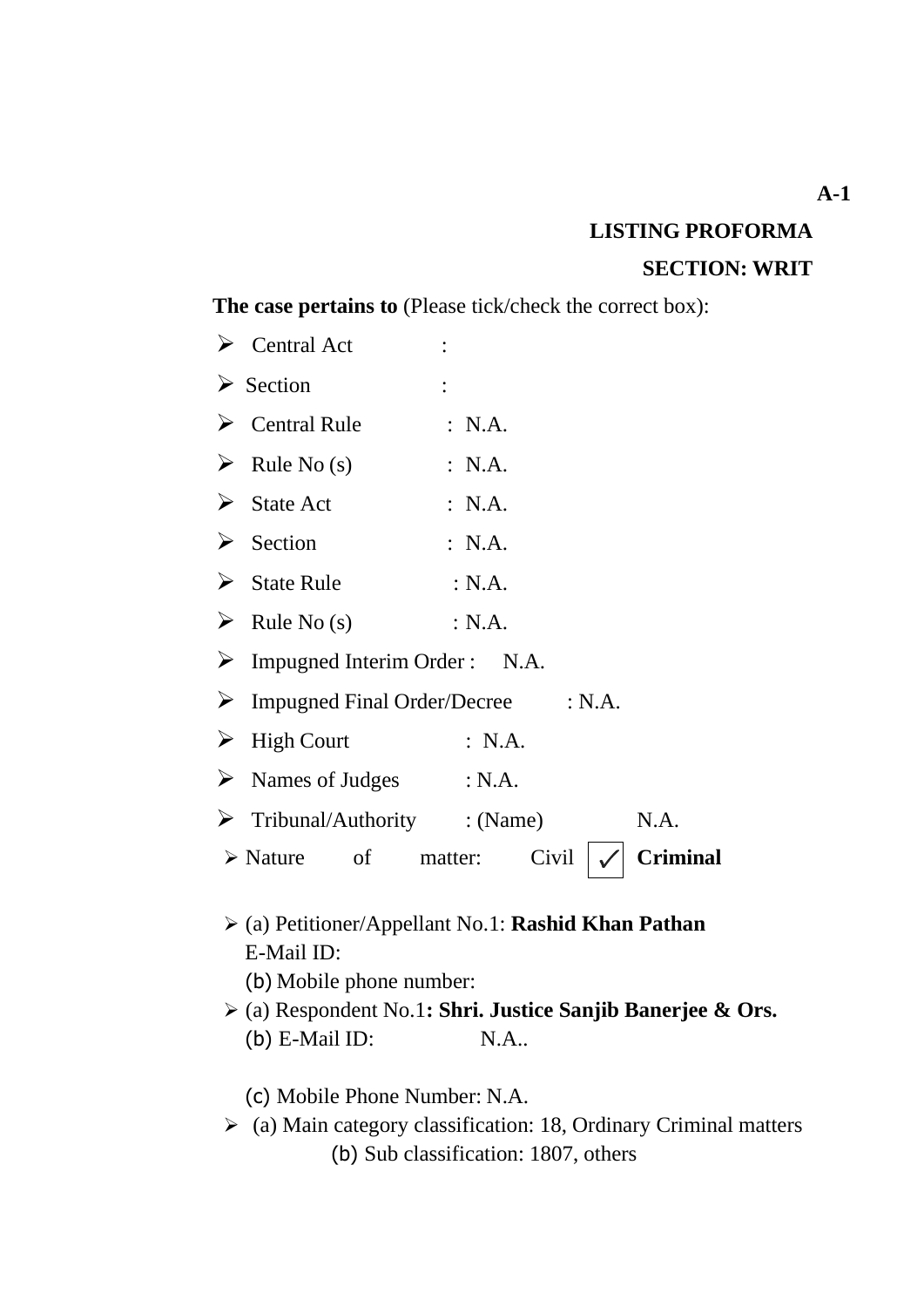- ➢ Note to be listed before: N.A.
- 6(a). Similar disposed of matter with citation, if any & case details: No similar matter is disosed of
	- (b). Similar pending matter with case details: No similar matter is pending

### **7. Criminal Matters:**

(a)Whether accused/convict has surrendered:

 $\Box$  Yes  $\Box$  No.

 $(b)$ FIR No. N.A.  $Date : N.A.$ 

(c) Police Station: N.A.

(d)Sentenced Awarded: NO

(e) Sentenced Under gone: NO

### 8. **Land Acquisition Matters**: N.A.

- (a) Date of Section 4 notification: N.A.
- (b) Date of Section 6 notification: N.A.
- (c) Date of Section 17 notification: N.A.
- 9. **Tax Matters**: State the tax effect: N.A.
- 10. Special Category (first Petitioner/Appellant only): N.A.
- $\Box$  Senior citizen  $\Box$  65 years  $\Box$  SC/ST  $\Box$  Woman/child  $\Box$  Disabled
- $\Box$  Legal Aid case  $\Box$  in custody
- 11. Vehicle Number (in case of Motor Accident Claim matters): N.A.

### **Date: 20.12.2021**

### **ADVOCATE FOR PETITION**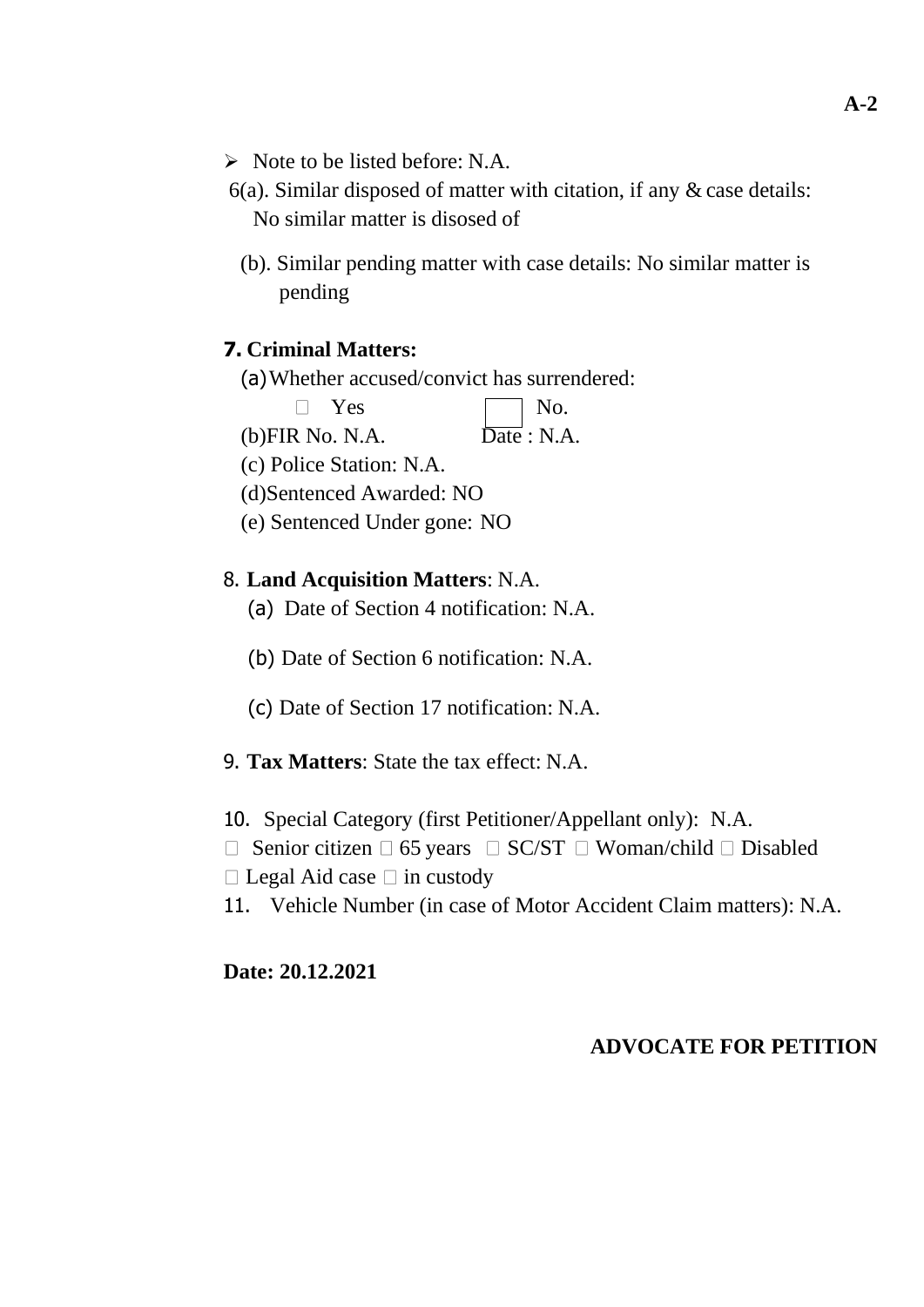### **IN THE SUPREME COURT OF INDIA**

## **CIVIL ORIGINAL JURISDICTION**

## **CONTEMPT PETITION (CRL.) NO. \_\_\_\_\_ OF 2021**

| <b>RASHID KHAN PATHAN</b>       |            |
|---------------------------------|------------|
| Age: 62 Years Occ. Business     |            |
| Residing At Vasant Nagar, Pusad |            |
| Dist. Yawatmal $-445$ 203.      | Petitioner |

### **VERSUS**

| <b>1. SHRI. JUSTICE SANJIB BANERJEE</b>  |  |
|------------------------------------------|--|
| Chief Justice of Meghalaya High Court.   |  |
| MG Road, Police Bazar, Shillong,         |  |
| Meghalaya 793 001.                       |  |
| 2. SHRI. JUSTICE W. DIENGDOH             |  |
| Judge Meghalaya, High Court.             |  |
| MG Road, Police Bazar, Shillong,         |  |
| Meghalaya 793 001.                       |  |
| 3. SHRI. A. KUMAR                        |  |
| Advocate General of State of Meghalaya.  |  |
| Judge Meghalaya, High Court.             |  |
| MG Road, Police Bazar, Shillong,         |  |
| Meghalaya 793 001.                       |  |
|                                          |  |
| <b>4. SHRI. S. SENGUPTA</b>              |  |
| Addl. Sr. G. A. of Meghalaya High Court. |  |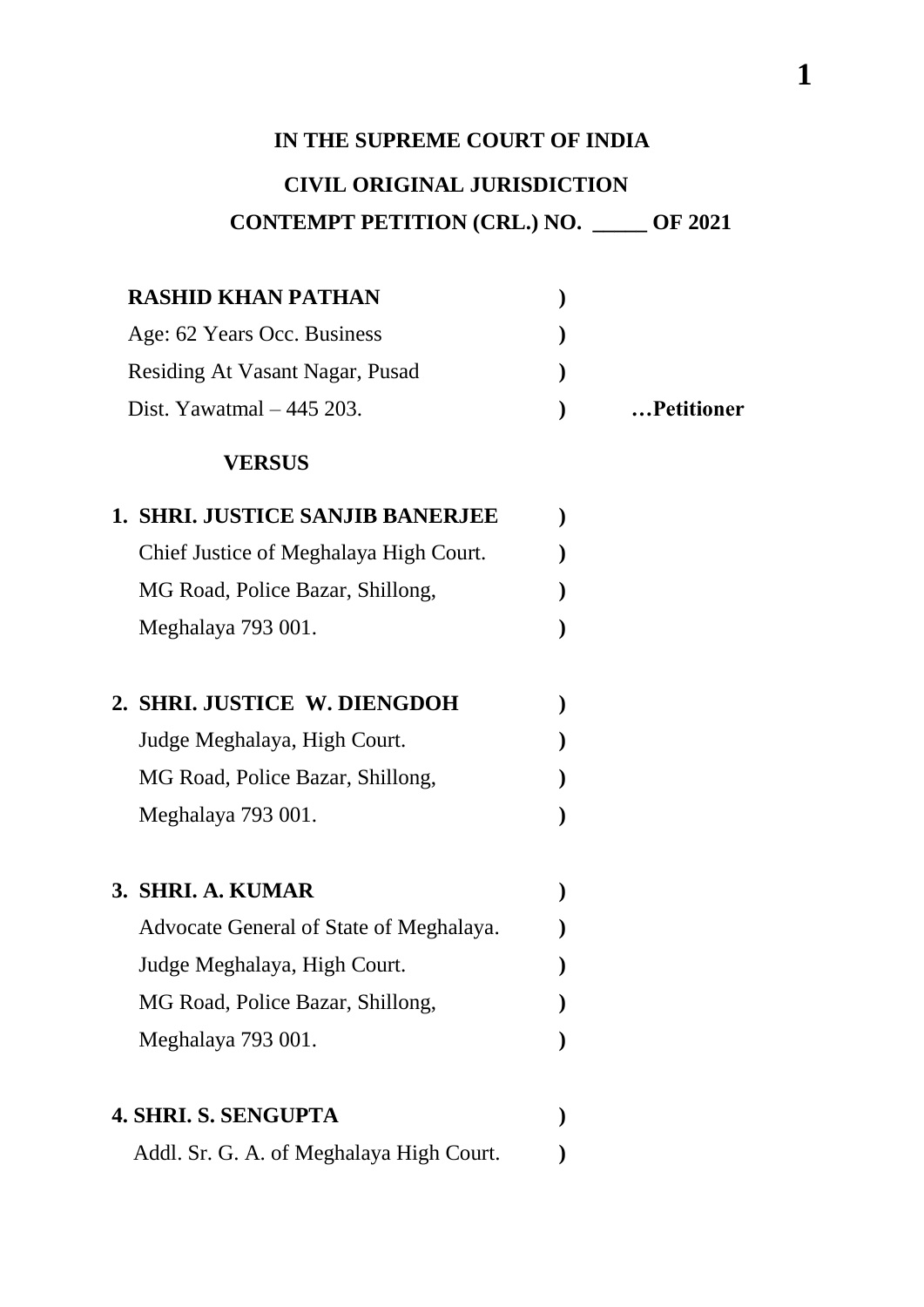| Judge Meghalaya, High Court.     |             |
|----------------------------------|-------------|
| MG Road, Police Bazar, Shillong, |             |
| Meghalaya 793 001.               | Respondents |

# **PETITION UNDER SECTION 3 OF THE RULES TO REGULATE PROCEEDINGS FOR CONTEMPT OF SUPREME COURT, 1975 R/W ARTICLE 129 AND 142 OF THE CONSTITUTION AND AS PER LAW LAID DOWN IN PARA 1 & 60 OF CONSTITUTION BENCH JUDGMENT IN RE: C.S. KARNAN (2017) 7 SCC 1.**

**TO,**

# **THE HON"BLE CHIEF JUSTICE OF INDIA AND HIS COMPANION JUDGES OF THE HON'BLE SUPREME COURT OF INDIA.**

# **THE HUMBLE PETITION OF THE PETITIONER ABOVE – NAMED.**

### **MOST RESPECTFULLY SHOWETH:**

**1.** That, the Petitioner by way of this petition would like to bring to the notice of this Hon"ble Court the deliberate and wilful disregard, defiance and contempt of the binding precedents of this Hon"ble Court by the Contemnors No. 1 to 4.

**2.** That, the present petition is divided into the following parts: -

| Sr.<br><b>No</b> | <b>Particulars</b> | Para No. | Page Nos. |
|------------------|--------------------|----------|-----------|
|------------------|--------------------|----------|-----------|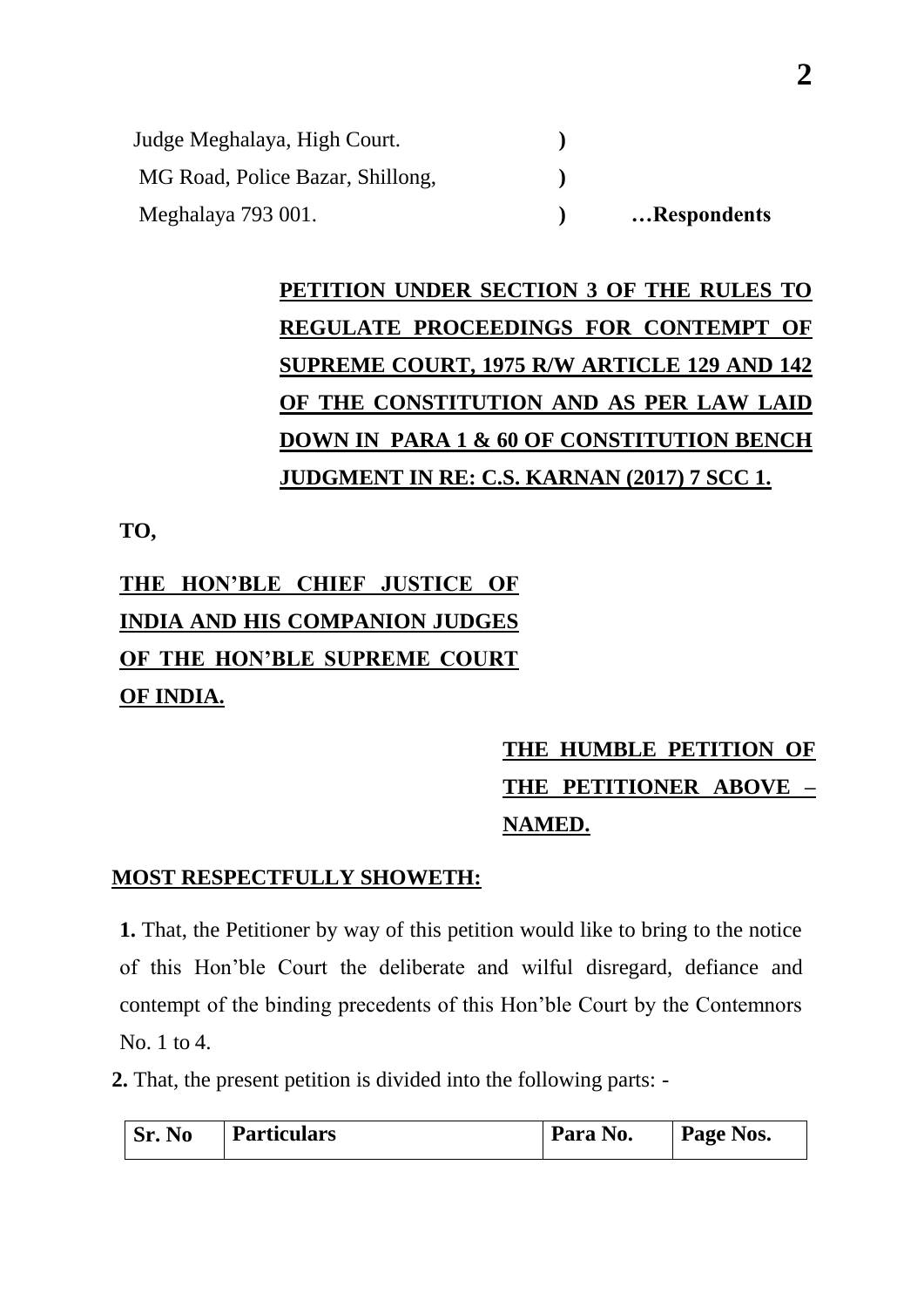| 1.               | Law regarding Contempt Petition        | 3  | 3 to 5     |
|------------------|----------------------------------------|----|------------|
|                  | against the sitting Judges of the      |    |            |
|                  | High Court.                            |    |            |
| 2.               | <b>Brief Facts of the case</b>         | 6  | 5 to 78    |
|                  |                                        |    |            |
| 3.               | Offences under Indian Penal Code       | 10 | 78 to 97   |
|                  | which are attracted against the        |    |            |
|                  | <b>Contemnor Judges</b>                |    |            |
| $\overline{4}$ . | As per law settled by the Full         | 11 | 97 to 100  |
|                  | Bench in Nandini Satpathy Vs.          |    |            |
|                  | <b>P.L. Dani</b> (1978) 2 SCC 424, the |    |            |
|                  | Court's order having impact on         |    |            |
|                  | fundamental rights of the citizen      |    |            |
|                  | should not be followed by the          |    |            |
|                  | authorities and police officers.       |    |            |
| 5.               | Role played by Contemnor No. 3         | 12 | 100 to 114 |
|                  | & 4 i.e. Adv. General Shri. A.         |    |            |
|                  | Kumar & Addl. Sr. G.A. Shri. S.        |    |            |
|                  | Sengupta.                              |    |            |
| 6.               | Prayers                                | 13 | 115 to 116 |

# **3. LAW REGARDING CONTMEPT PETITION AGAINST SITTING JUDGES OF THE HIGH COURT: -**

**3.1.** That, Seven Judge Bench of this Hon"ble Court in the case of **Re: C.S. Karnan (2017) 7 SCC 1,** had specifically ruled in para 1 & 60 that, the identity of the contemnor is inconsequential and Contempt Petition against a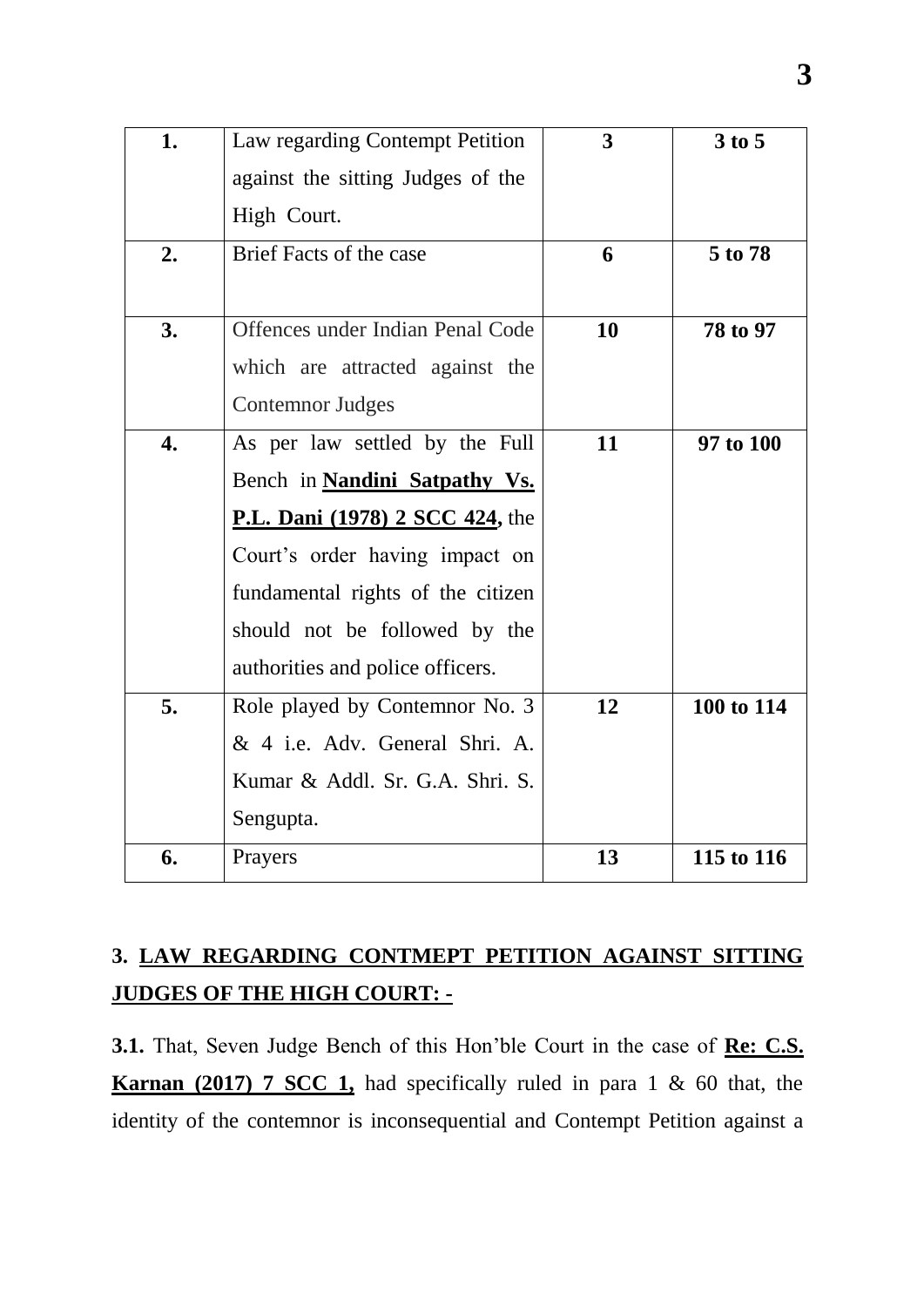**4**

sitting Judge is maintainable. And even if the petition is filed by any citizen then this Hon"ble Court is bound to examine the allegation in the said petition.

> *―1. The task at our hands is unpleasant. It concerns actions of a Judge of a High Court. The instant proceedings pertain to alleged actions of criminal contempt, committed by Shri Justice C.S. Karnan. The initiation of the present proceedings suo motu, is unfortunate. In case this Court has to take the next step, leading to his conviction and sentencing, the Court would have undoubtedly travelled into virgin territory. This has never happened. This should never happen. But then, in the process of administration of justice, the individual's identity, is clearly inconsequential. This Court is tasked to evaluate the merits of controversies placed before it, based on the facts of the case. It is expected to record its conclusions, without fear or favour, affection or ill will.*

*60. Faced with an unprecedented situation resulting from the incessant questionable conduct of the contemnor perhaps made the Chief Justice of India come to the conclusion that all the above mentioned questions could better be examined by this Court on the judicial side. We see no reason to doubt the authority/jurisdiction of this Court to initiate the contempt proceedings. Hypothetically speaking, if somebody were to move this Court alleging that the activity of Justice Karnan tantamounts to contempt of court and therefore appropriate action be taken against him, this Court is*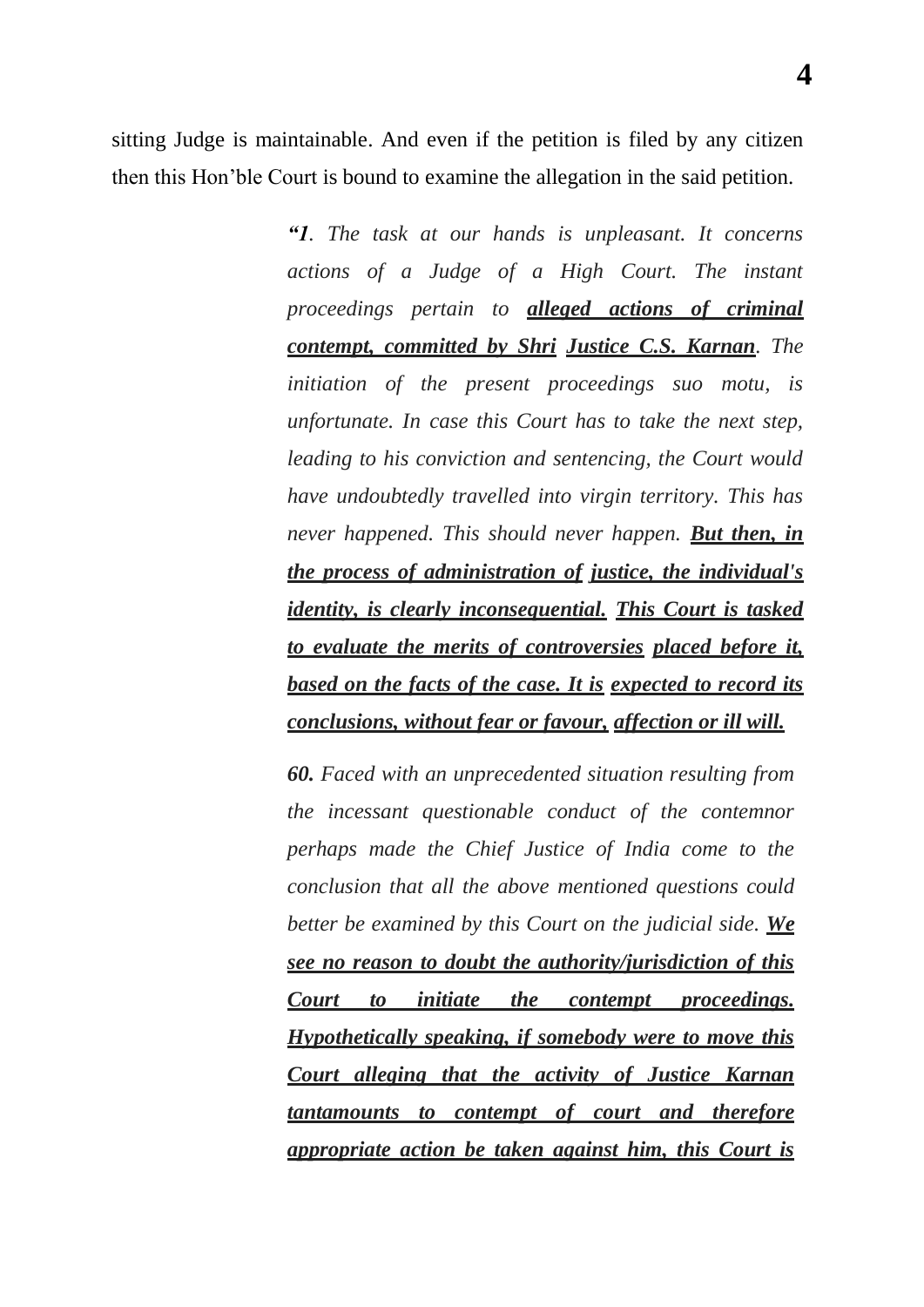*bound to examine the questions. It may have accepted or rejected the motion. But the authority or jurisdiction of this Court to examine such a petition, if made, cannot be in any doubt. Therefore, in our opinion, the fact that the present contempt proceedings are initiated suo motu by this Court makes no difference to its maintainability.‖*

- **4.** That, the present case is regarding gross contempt of law laid down by the Hon"ble Supreme Court and also regarding the gross violation of fundamental rights of the citizen which is having death causing consequences.
- **5.** The present petition also raises a serious concern about the citizens who has to face the dire consequences due to understanding level of the Contemnor No. 1 who is the Chief Justice of the High Court. This issue has been observed by this Hon"ble court in **Somabhai Patel AIR 2001 SC 1975.**

### **6. BRIEF FACTS OF THE CASE:-**

**6.1.** That the Division Bench of Hon'ble Meghalaya High Court on 23<sup>rd</sup> June 2021 passed an order **Registrar General Vs. State of Meghalaya 2021 SCC OnLine Megh 130 (Coram: Biswanath Somadder, C.J. And H.S. Thangkhiew, JJ.)** .

**6.2.** In said order it is specifically pointed out that mandatory and forceful vaccination is not lawful and such acts are liable to be declared ultra vires.

It is observed as under;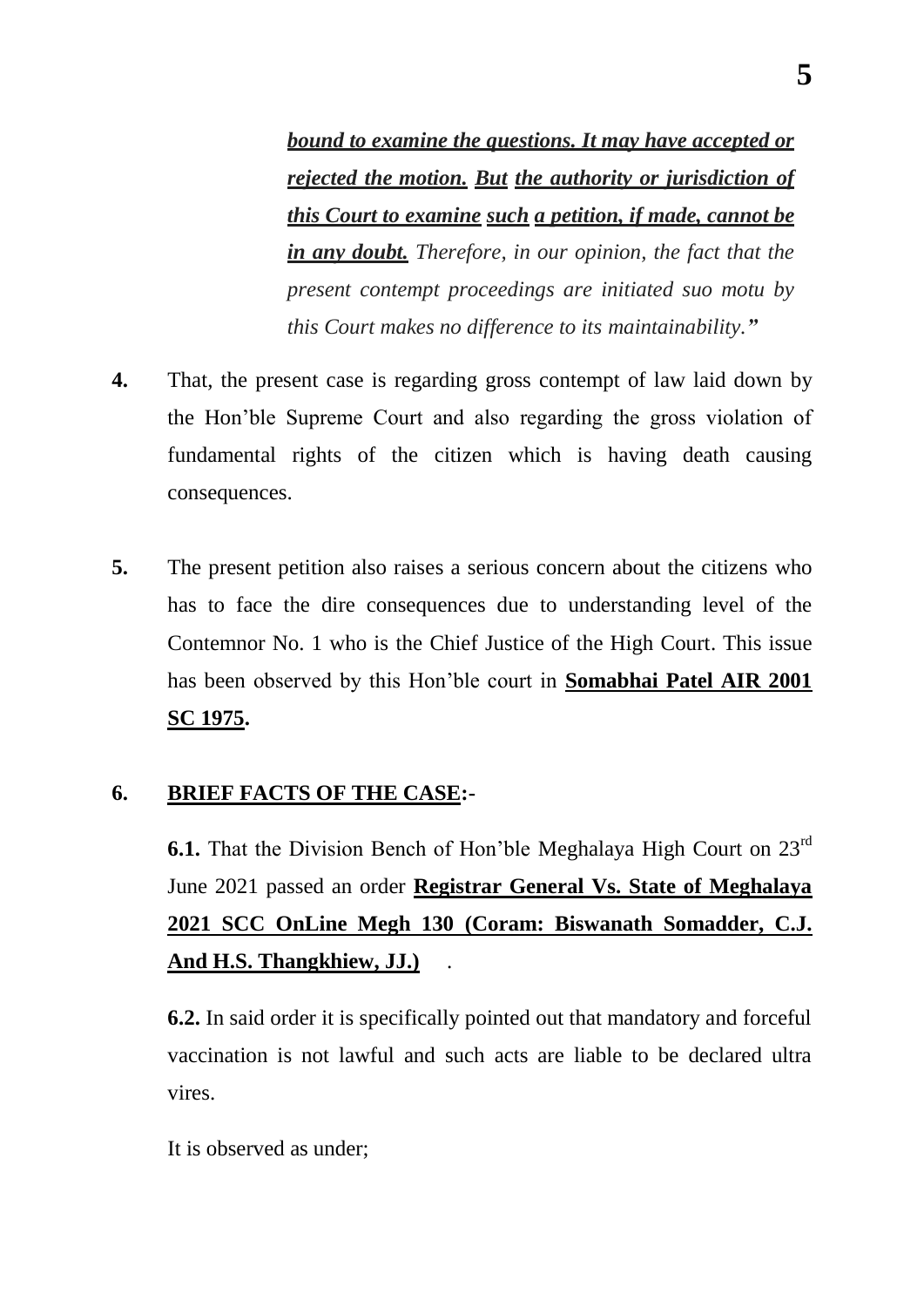*―4. Article 21 encompasses within its fold, right to health, as a fundamental right. By that same analogy, right to health care, which includes vaccination, is a fundamental right. However, vaccination by force or being made mandatory by adopting coercive methods, vitiates the very fundamental purpose of the welfare attached to it. It impinges on the fundamental right(s) as such, especially when it affects the right to means of livelihood which makes it possible for a person to live. As held in Olga Tellis v. Bombay Municipal Corporation reported at (1985) 3 SCC 545 : AIR 1986 SC 180 = (1985) 3 SCC 545, right to life includes right to the means of livelihood. Any action of the State which is in absolute derogation of this basic principle is squarely affected by Article 19(1)(g). Although, Article 19(6) prescribes ―reasonable restrictions*" *in the "interest of general public", the present instance is exemplary and clearly distinguishable. It affects an individual's right, choice and liberty significantly more than affecting the general public as such or for that matter, the latter's interests being at stake because of the autonomous decision of an individual human being of choosing not to be vaccinated. It is more about striking the right balance between an individual's right vis-à-vis the right of the public at large. However, in substantiation of Mill's theory of the liberty to exercise one's right until it impinges on the right of another; here too, the*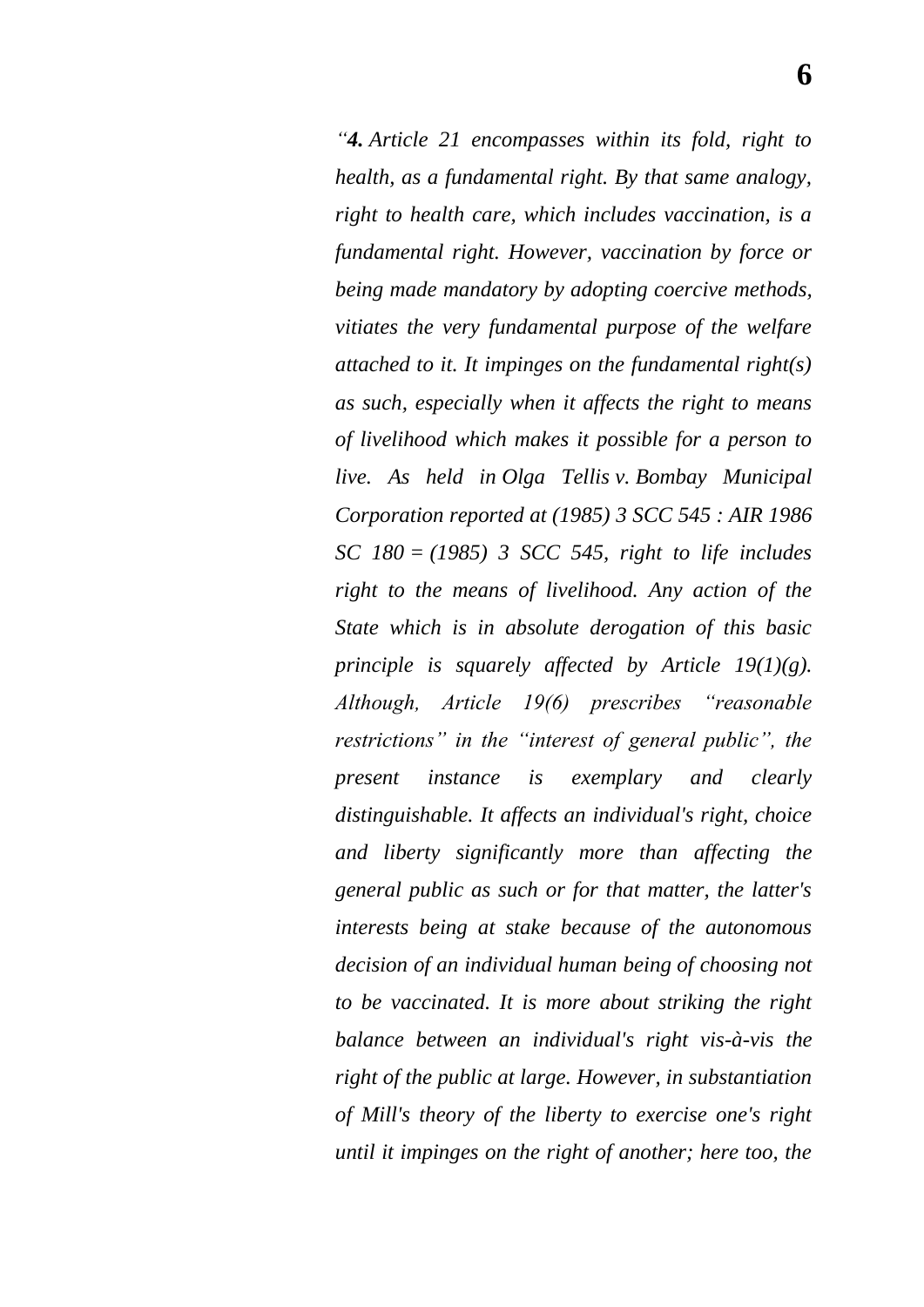*―welfare State‖ is attempting to secure the rights of others, which - though legitimate - is palpably excessive owing to the procedure adopted by it. Another pivotal question emerges as to whether any notification/order published by the State Government and/or its authority can be understood as a prescription by "law" for the purposes of prohibiting a greater degree of rights; i.e., fundamental rights. In other words, can a State Government and/or its authority issue any notification/order which is likely to have a direct effect on the fundamental rights of its citizens especially on a subject matter that concerns both public health and the fundamental rights of the individual person.*

*5. The issue here essentially centres around a question on the lawmaking power of the State Government, which, even though permitted by Entry 6, List II of the Seventh Schedule, has to be in consonance with the fundamental right to life and livelihood of an individual. In this case, there is a clear lack of legitimacy in prohibiting freedom of carrying on any occupation, trade or business amongst a certain category or class of citizens who are otherwise entitled to do so, making the notification/order illconceived, arbitrary and/or a colourable exercise of power. A notification/order of the State certainly cannot put an embargo and/or fetter on the fundamental right to life of an individual by*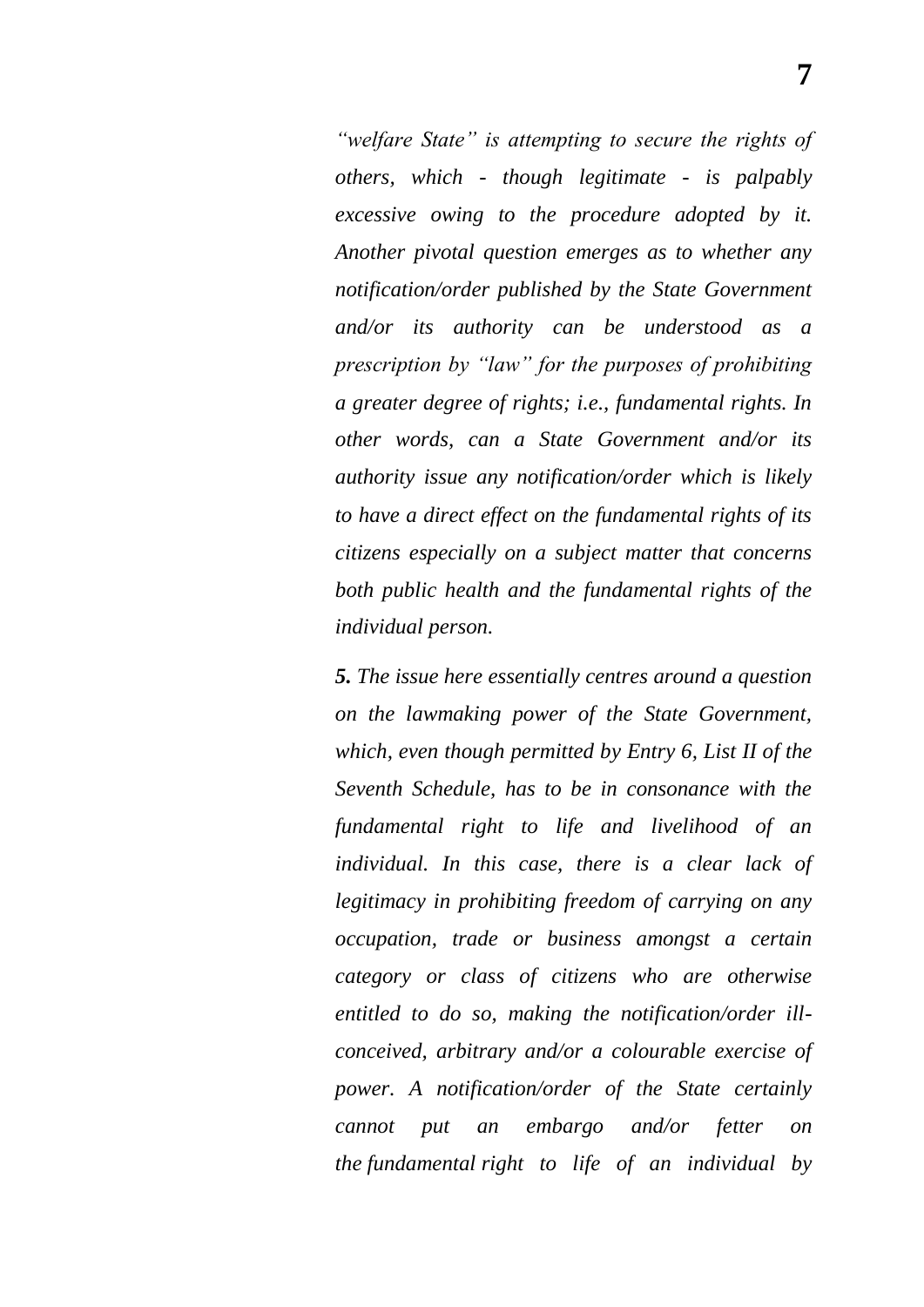*stripping off his/her right to livelihood, except according to the procedure established by law. Even that procedure is required to be reasonable, just and fair (see Olga Tellis, supra). Till now, there has been no legal mandate whatsoever with regard to coercive or mandatory vaccination in general and the Covid19 vaccination drive in particular that can prohibit or take away the livelihood of a citizen on that ground.*

**6.** In the "frequently asked questions" (FAQs) on *COVID-19 vaccine prepared and uploaded by the Ministry of Health and Family Welfare, Government of India, in its official website, the question which appears under serial number 3 reads, ―Is it mandatory to take the vaccine?*" The "potential *response‖, which is provided in the official website*  reads, "Vaccination for COVID-19 is voluntary. *However, it is advisable to receive the complete schedule of COVID-19 vaccine for protecting oneself against this disease and also to limit the spread of this disease to the close contacts including family members, friends, relatives and co-workers.‖*

*7. In this context, around one hundred and seven (107) years ago, in Schloendroff v. Society of New York Hospitals reported at (1914) 211 NY 125 = 105 NE 92; 1914 NY Justice Cardozo ruled that ‗every human being of adult years and sound mind has a right to determine what shall be done with their body'. Thus, by use of force or through deception if an*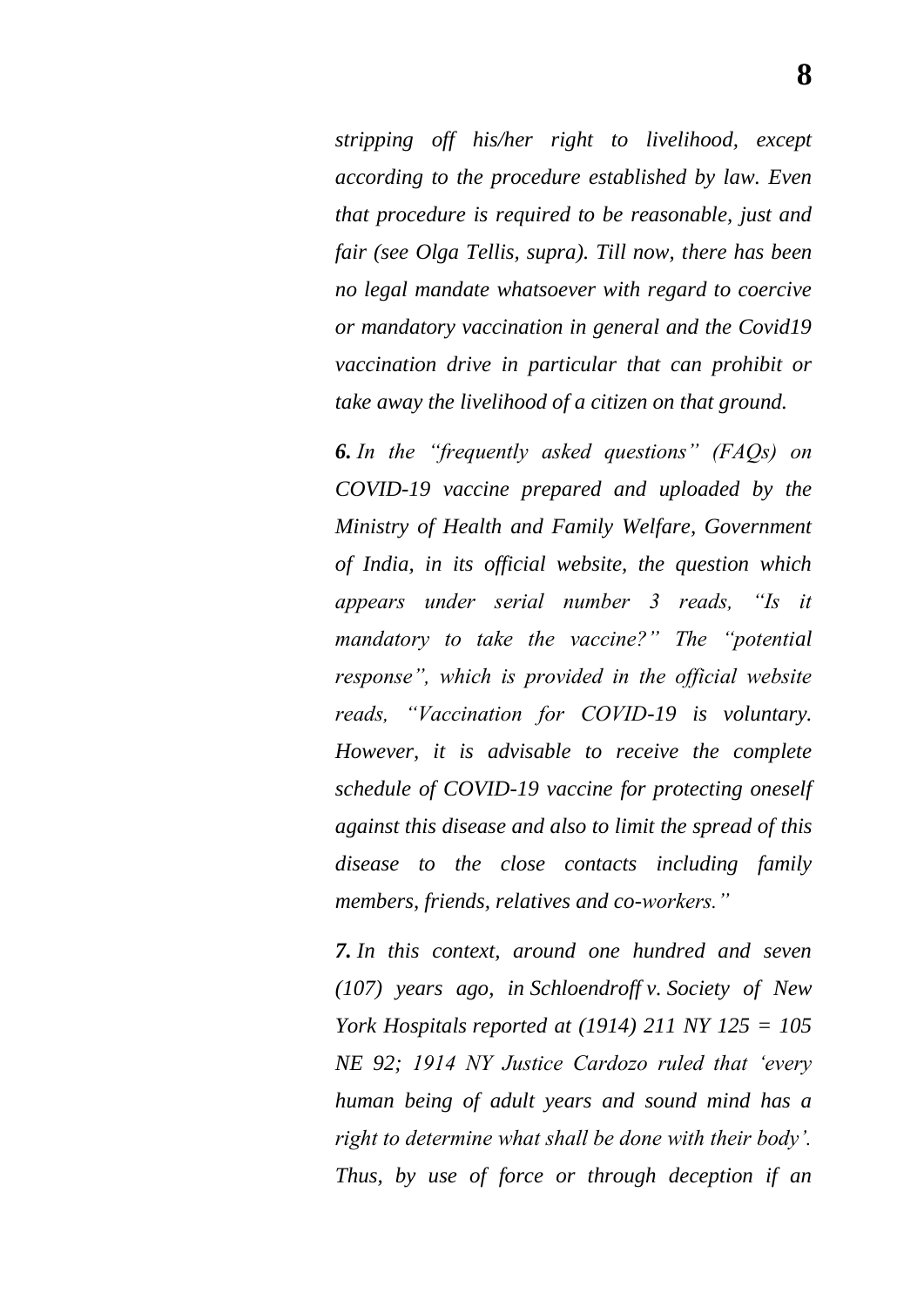*unwilling capable adult is made to have the ‗flu vaccine would be considered both a crime and tort or civil' wrong, as was ruled in Airedale NHS Trust v. Bland reported at [1993] A.C. 789 = [1993] 2 WLR 316 = (1993) 1 All ER 821, around thirty years (30) ago. Thus, coercive element of vaccination has, since the early phases of the initiation of vaccination as a preventive measure against several diseases, have been time and again not only discouraged but also consistently ruled against by the Courts for over more than a century.*

*8. There are several ambiguities on the procedural and substantive aspects of the concerned notification/order. Doubts are cast on whether coercive assertion of one's fundamental right can tend to abrogate another's equally placed fundamental right. Question also arises whether fundamental right can be forcefully imposed even if the beneficiary is not inclined to its exercise, because, if the latter is undertaken, then there is a risk of running into infringing on the fundamental right to privacy and exercise of personal liberty. Furthermore, whether to subject oneself to an intrusion of his/her body, even if of minor intensity, e.g., through a needle, concerns issues of personal and bodily autonomy and bodily integrity, similar to abortion rights or nonsterilization rights or even sex reassignment surgeries, irrespective of what consequences the individual*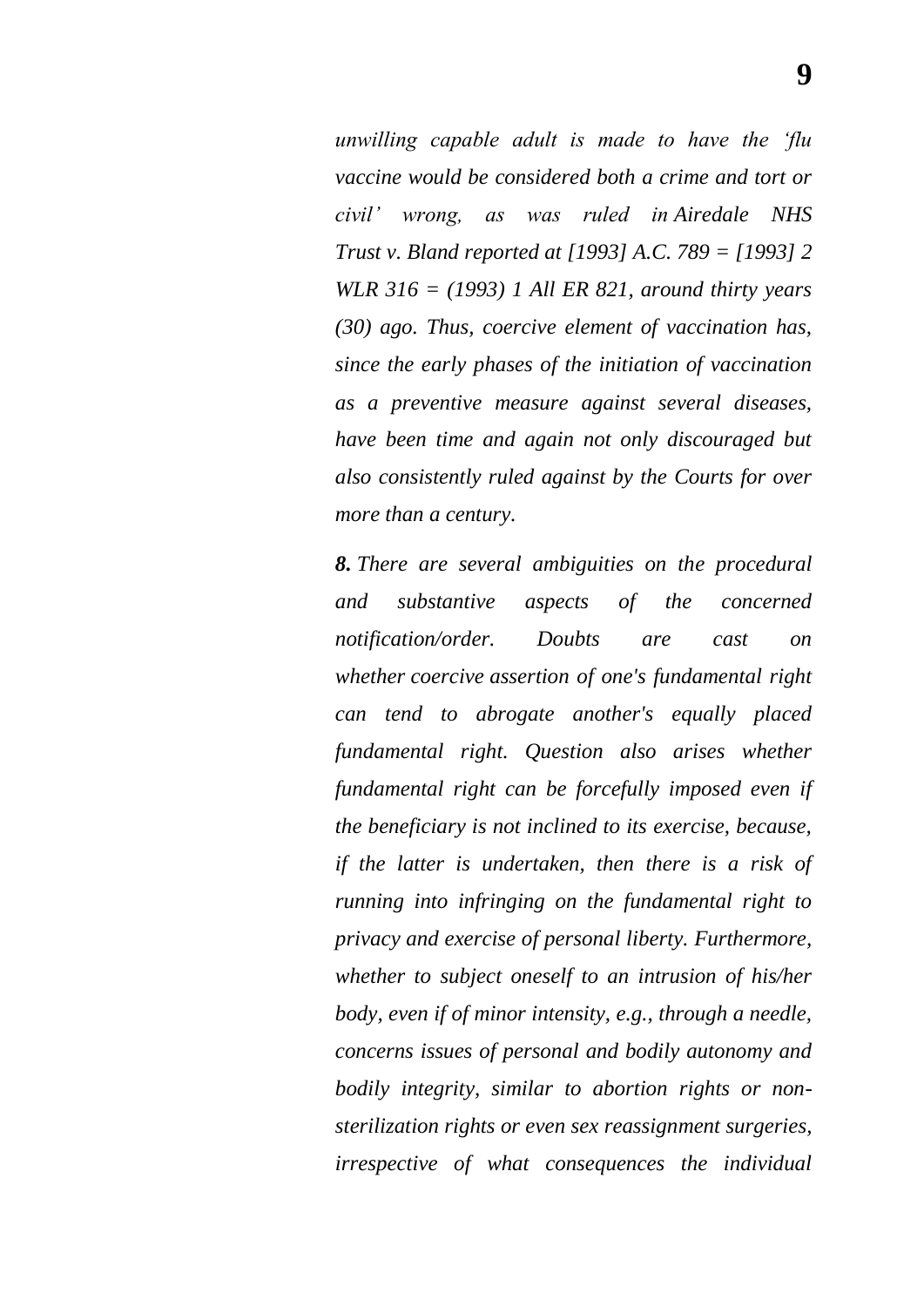*might be inviting. This finds mention in decisions of the European Commission and Court of Human Rights [X v. Netherlands of 1978 (decision rendered on 4th December, 1978); X v. Austria of 1979 (decision rendered on 13th December, 1979)] which has become truer in the present times across the world than ever before. Compulsorily administration of a vaccine without hampering one's right to life and liberty based on informed choice and informed consent is one thing. However, if any* 

*compulsory vaccination drive is coercive by its very nature and spirit, it assumes a different proportion and character.*

*9. In our view, the burden lies on the State to disseminate and sensitize the citizens of the entire exercise of vaccination with its pros and cons and facilitate informed decision making particularly in a situation where the beneficiaries are skeptical, susceptible and belonging to vulnerable/marginalised section of the society, some of whom are also gullible members of the indigenous communities who are constantly being fed with deliberate misinformation regarding the efficacy of vaccination by some persons/organisations with oblique motives. The welfare nature of the State isn't for coercive negative reinforcement by seizing their right to livelihood, proscribing them to earn from their occupation and/or profession without any justification in the garb of*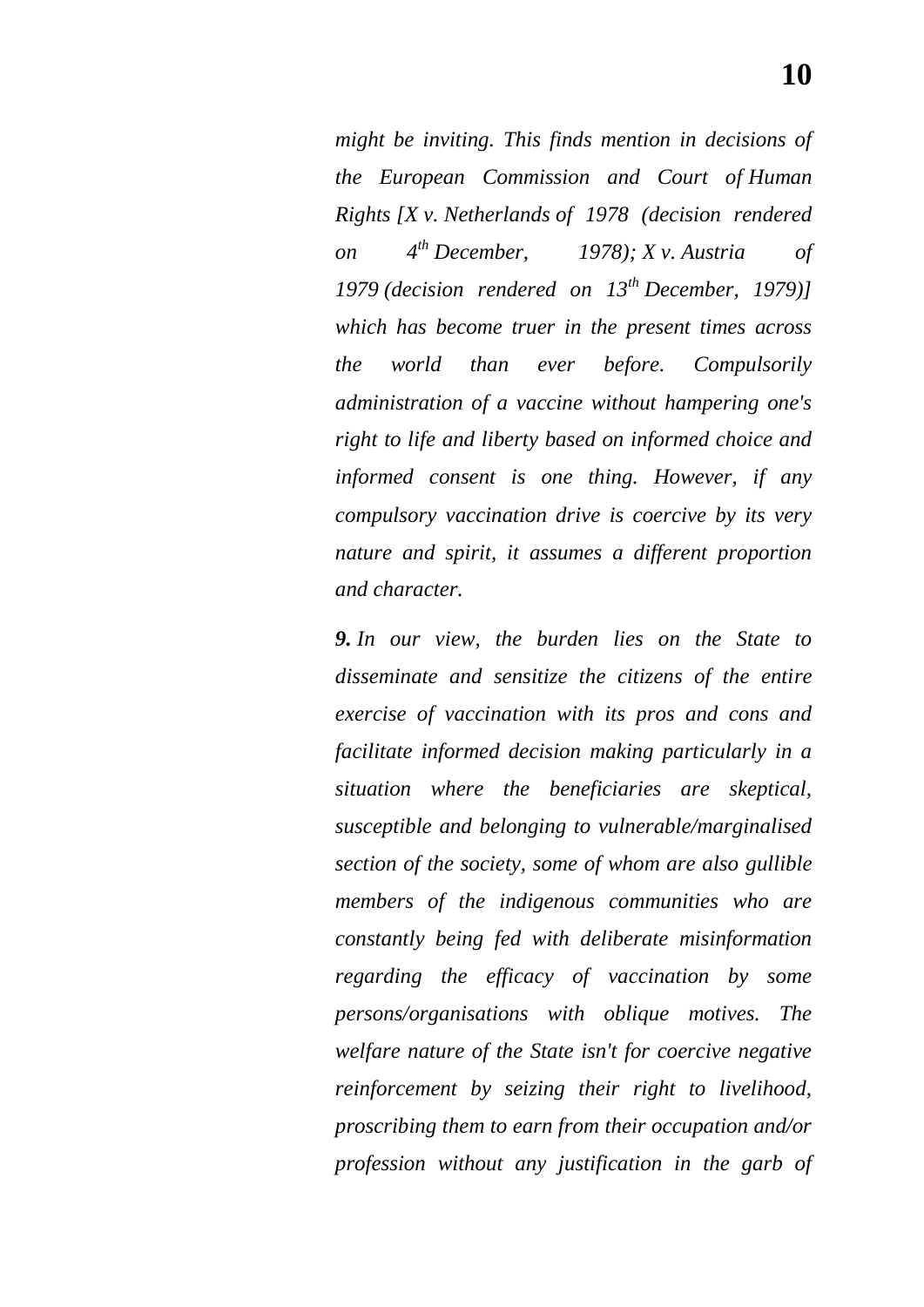*public interest, but lies in walking together with concerted efforts attempting to effectuate a social order as mandated under Article 38 by approaching the people directly by engaging them in one-to-one dialogues and dwelling on the efficiency and the positive aspects of administering of the vaccine without compromising its duty under Article 47 nor abrogating its duty to secure adequate means of livelihood under Article 39(a). Therefore, right to and the welfare policy for vaccination can never affect a major fundamental right; i.e., right to life, personal liberty and livelihood, especially when there exists no reasonable nexus between vaccination and prohibition of continuance of occupation and/or profession. A harmonious and purposive construction of the provisions of law and principles of equity, good conscience and justice reveals that mandatory or forceful vaccination does not find any force in law leading to such acts being liable to be declared ultra vires ab initio.‖*

**6.3.** Relying on the said judgment, the following judgments are passed:

- **i)** Re: Dinthar **2021 SCC OnLine Gau 1313.**
- **ii)** Madan Milli **2021 SCC OnLine Gau 1503.**
- **iii)** Osbert Khaling Vs. State of Manipur and Ors. **2021 SCC OnLine Mani 234.**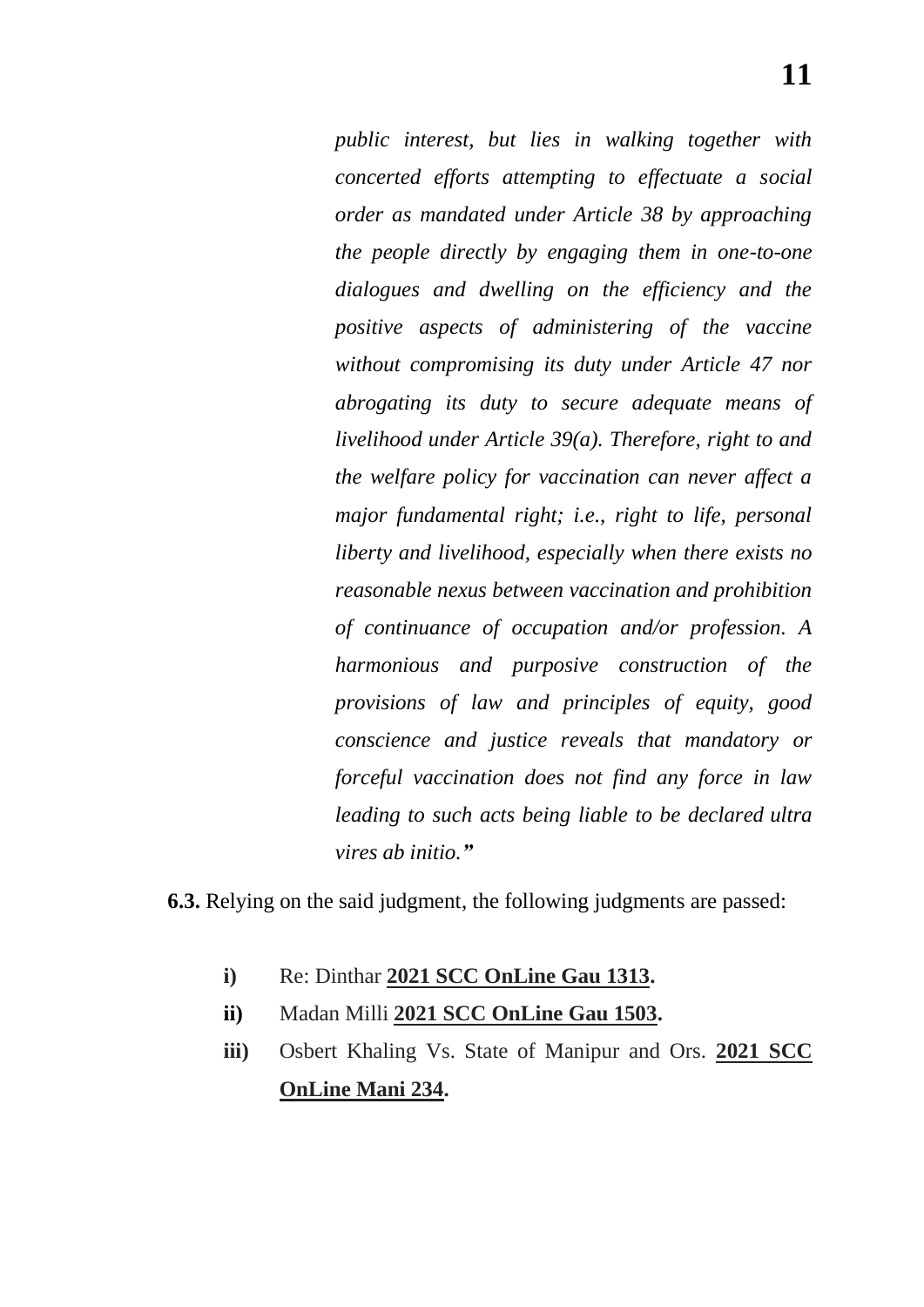**6.4. In Re: Dinthar Incident Aizawl Vs. State of Mizoram 2021 SCC OnLine Gau 1313,** the Division Bench of Hon"ble Gauhati High Court vide its order dated **02.07.2021**, has categorically held as follows:

> *―14. It has been brought to our notice that even persons who have been vaccinated can still be infected with the covid virus, which would in turn imply that vaccinated persons who are covid positive, can also spread the said virus to others. It is not the case of the State respondents that vaccinated persons cannot be infected with the covid virus or are incapable of spreading the virus. Thus, even a vaccinated infected covid person can be a super spreader. If vaccinated and un-vaccinated persons can be infected by the covid virus and if they can both be spreaders of the virus, the restriction placed only upon the unvaccinated persons, debarring them from earning their livelihood or leaving their houses to obtain essential items is unjustified, grossly unreasonable and arbitrary.‖*

## **6.5.** In **Madan Milli Vs. UOI 2021 SCC OnLine Gau 1503,** ruled as under;

**"***3. The petitioner contends that as per the RTI Information furnished by the Ministry of Health & Family Welfare, which is available in the website of the Ministry of Health and Family Welfare, Government of India, Covid-19 vaccination is not a mandatory but a voluntary. A copy of the RTI*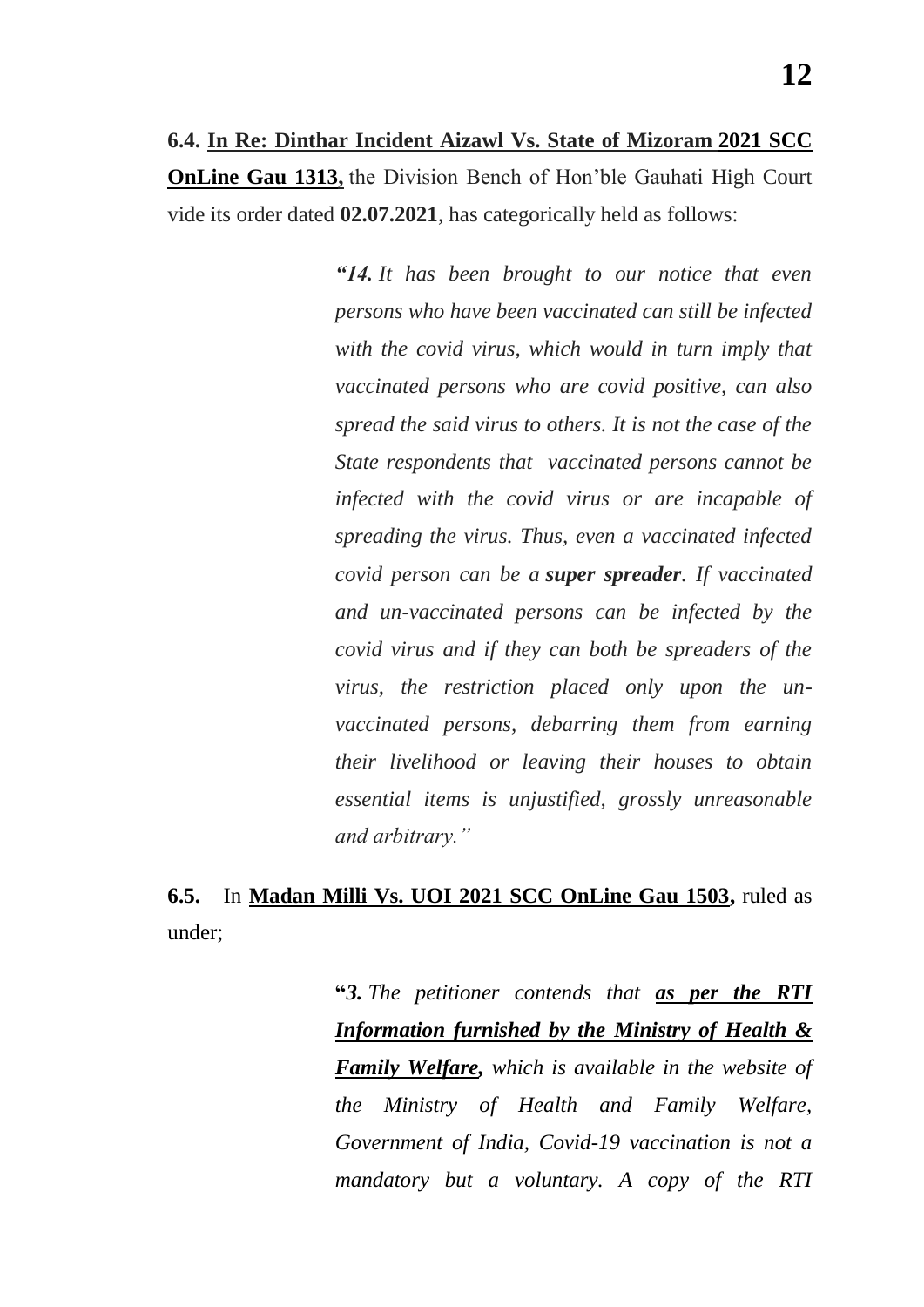*Information available in the website of the Ministry of Health & Family Welfare, Government of India, has been annexed by the petitioner as Annexure 3 to the petition. The petitioner also refers to an answer given on 19.03.2021 in the Lok Sabha to an Unstarred Question No. 3976 by the Minister of State in the Ministry of Health & Family Welfare, Government of India (Annexure 4 to the petition) stating that there is no provision of compensation for recipients of Covid-19 Vaccination against any kind of side effects or medical complication that may arise due to inoculation. The Covid-19 Vaccination is entirely voluntary for the beneficiaries.*

*4. By referring to the fact that the Covid-19 Vaccination is entirely a voluntary exercise at the choice of an individual as indicated in the RTI answer and the answer given in the Lok Sabha by the Minister of State in the Ministry of Health and Family Welfare, Government of India, as referred to hereinabove, the learned counsel for the petitioner has contended that provision under Clause 11 of the Order dated 30.06.2021, issued by the Chief Secretary cum Chairperson-State Executive Committee, Government of Arunachal Pradesh, vide Memo No. SEOC/DRR&DM/01/2011-12, allowing temporary permits to be issued for developmental works in both public and private sector to only those persons who are vaccinated for Covid-19, have interfered with the*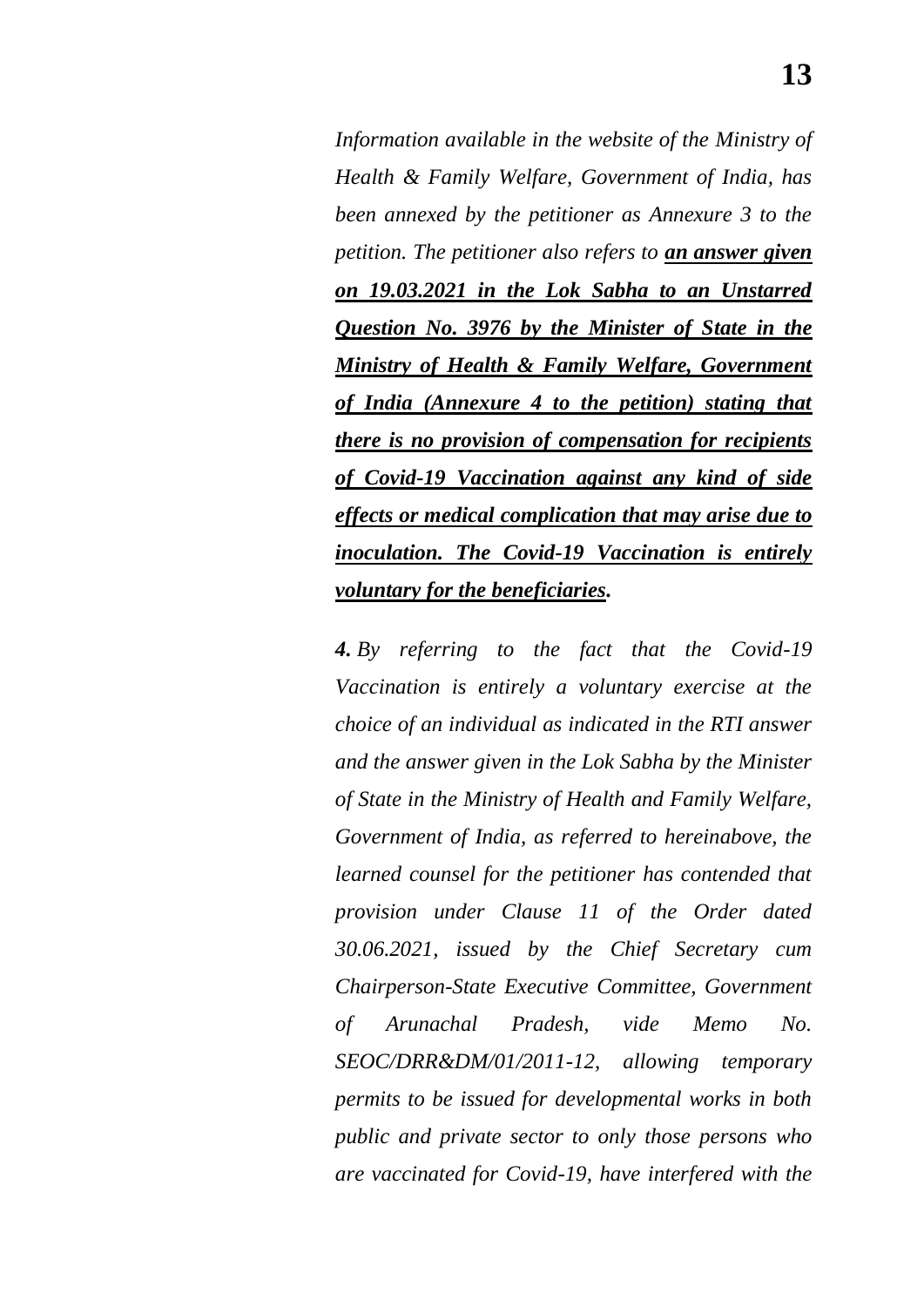*rights of the citizens provided under Article 19 (1) (d) of the Constitution of India to move freely throughout the territory of India. The learned counsel for the petitioner, therefore, has argued that since the Clause 11 of the Order dated 30.06.2021, issued by the Chief Secretary cum Chairperson-State Executive Committee, Government of Arunachal Pradesh, vide Memo No. SEOC/DRR&DM/01/2011-12, by allowing to issue temporary permits for developmental works in both public and private sector only to persons who have vaccinated for Covid-19 Virus, have interfered with the fundamental rights granted under Article 19 (1) (d) of the Constitution of India and the same may be struck down by this Court in exercise of power under Article 226 of the Constitution of India.*

*13. In the instant case, the classification sought to be made between the vaccinated and unvaccinated persons for Covid-19 by Clause 11 of the Order dated 30.06.2021 for the purpose of issuing a temporary permit for developmental works in both public and private sector in the State of Arunachal Pradesh is undoubtedly to contain Covid-19 pandemic and its further spread in the State of Arunachal Pradesh. There is no evidence available either in the record or in the public domain that Covid-19 vaccinated persons cannot be infected with Covid-19 virus, or he/she cannot be a carrier of a Covid-19 virus and consequently, a spreader of Covid-19 virus. In so far*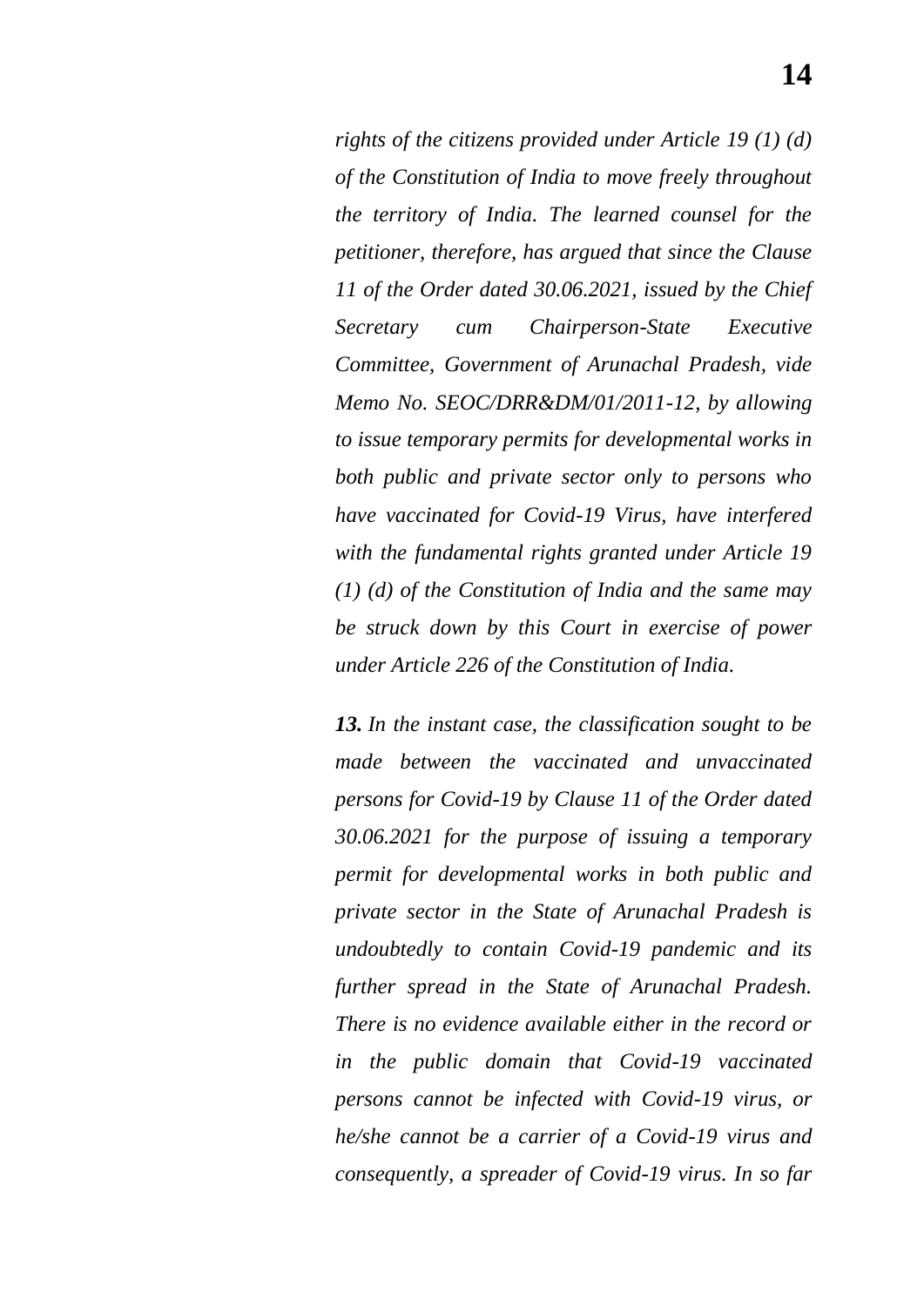*as the spread of Covid-19 Virus to others is concerned, the Covid-19 vaccinated and unvaccinated person or persons are the same. Both can equally be a potential spreader if they are infected with Covid-19 Virus in them. This aspect of the matter came up for consideration by this Court in WP(C)/37/2020 (In Re Dinthar Incident Aizawl v. State of Mizoram Aizawl; in which case, this Court vide Order dated 02.07.2021, in paragraph 14 thereof, had observed as follows -*

*―14. It has been brought to our notice that even persons who have been vaccinated can still be infected with the covid virus, which would in turn imply that vaccinated persons who are covid positive, can also spread the said virus to others. It is not the case of the State respondents that vaccinated persons cannot be infected with the covid virus or are incapable of spreading the virus. Thus, even a vaccinated infected covid person can be a super-spreader. If vaccinated and un-vaccinated persons can be infected by the covid virus and if they can both be spreaders of the virus, the restriction placed only upon the unvaccinated persons, debarring them from earning their livelihood or leaving their houses to obtain essential items is unjustified, grossly unreasonable and arbitrary. As such, the submission made by the learned Additional Advocate General that the restrictions made against the un-vaccinated persons*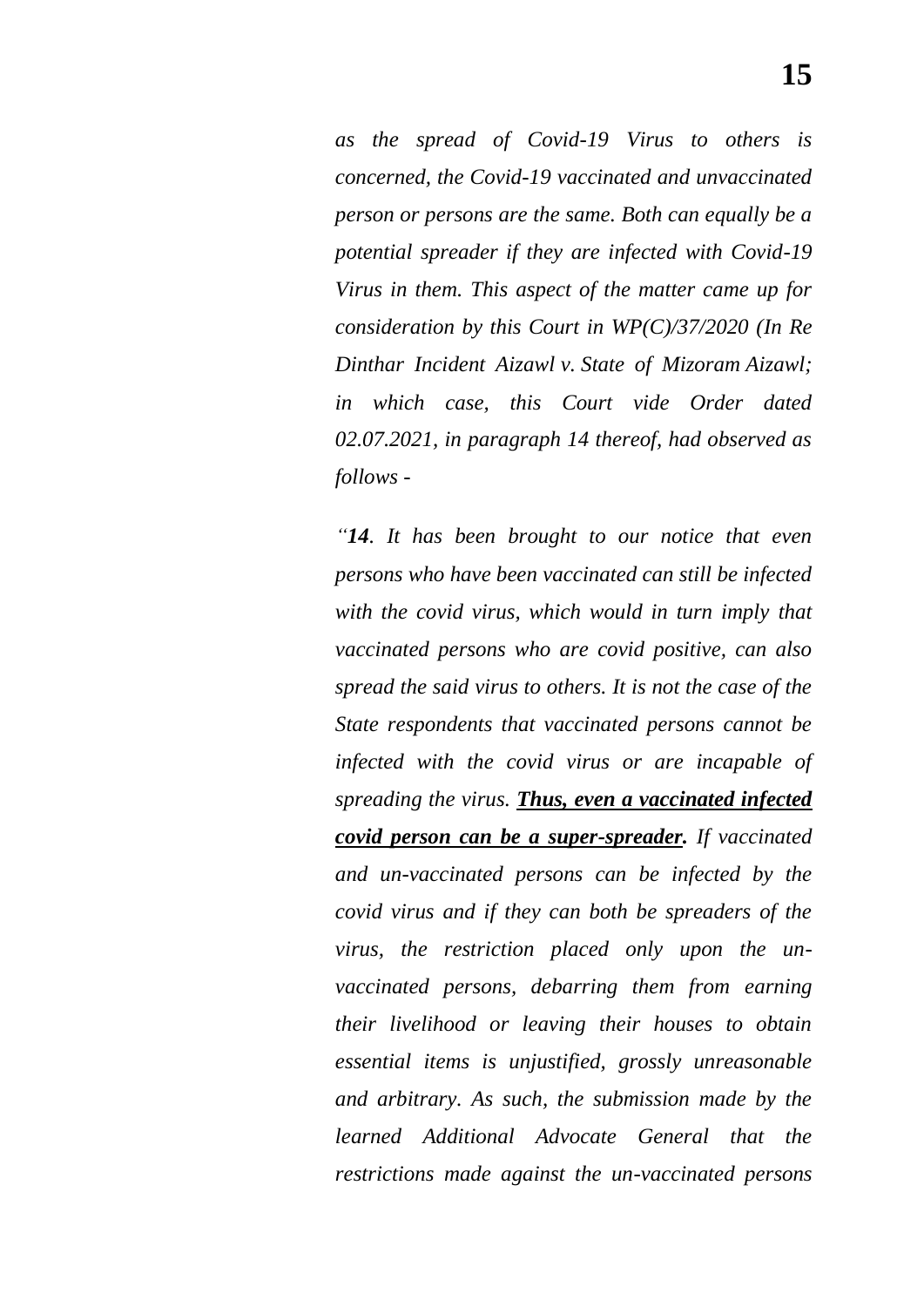*vis-à-vis the vaccinated persons is reasonable does not hold any water. As the vaccinated and unvaccinated persons would have to follow the covid proper behavior protocols as per the SOP, there is no justification for discrimination.‖*

*14. Thus, if the sole object of issuing the Order dated 30.06.2021, by the Chief Secretary cum Chairperson-State Executive Committee, Government of Arunachal Pradesh, vide Memo No. SEOC/DRR&DM/01/2011- 12, is for containment of the Covid-19 pandemic and its further spread in the State of Arunachal Pradesh, the classification sought to be made between vaccinated and unvaccinated persons for Covid-19 virus for the purpose of issuing temporary permits for developmental works in both public and private sector, vide Clause 11 thereof, prima facie, appears to be a classification not founded on intelligible differentia nor it is found to have a rational relation/nexus to the object sought to be achieved by such classification, namely, containment and further spread of Covid-19 pandemic.‖*

**6.6.** In **Osbert Khaling Vs. State of Manipur and Ors. 2021 SCC OnLine Mani 234,** it is ruled as under;

> *―8…. Restraining people who are yet to get vaccinated from opening institutions, organizations, factories, shops, etc., or denying them their livelihood by linking their employment, be it NREGA job card*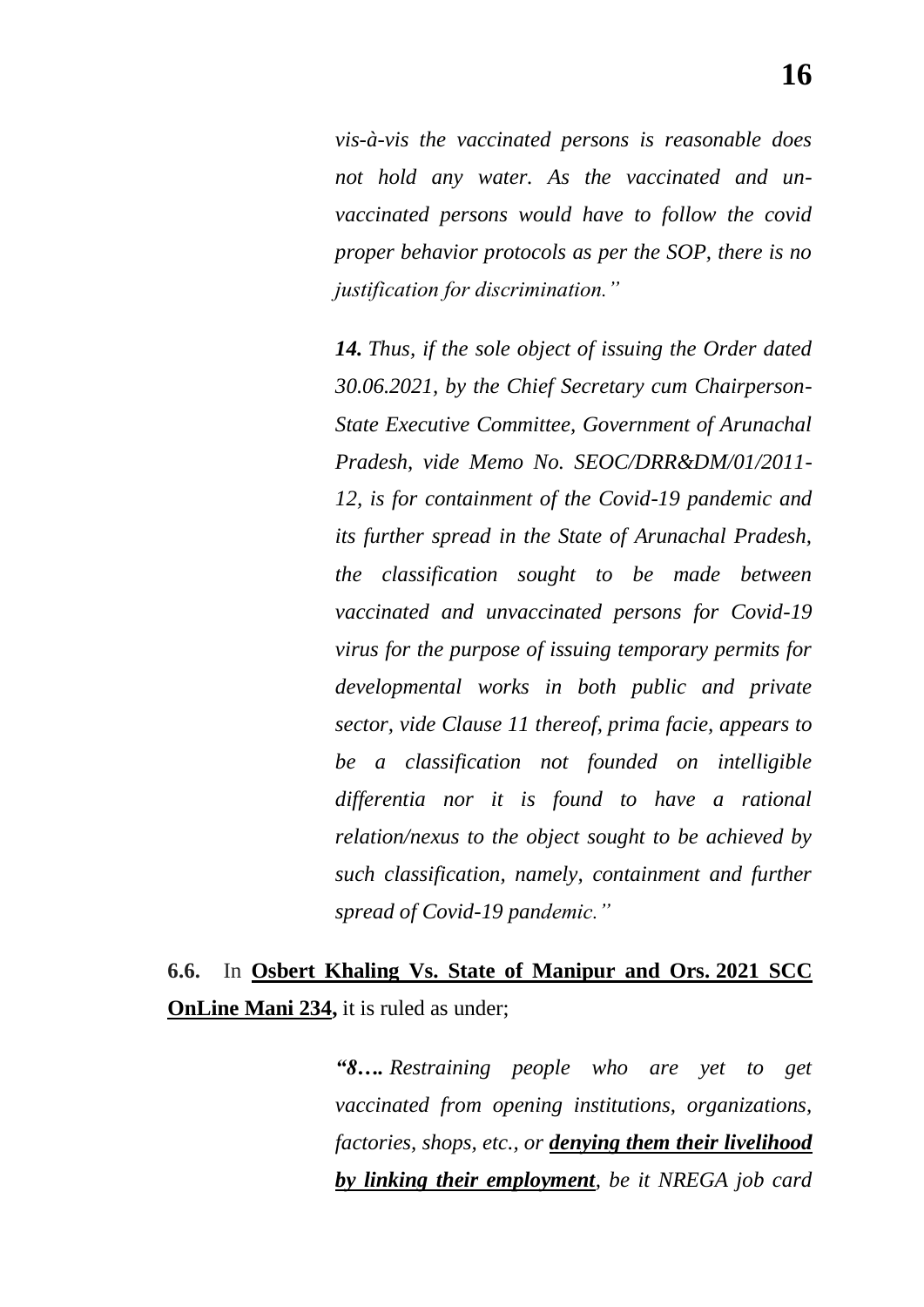*holders or workers in Government or private projects, to their getting vaccinated would be illegal on the part of the State, if not unconstitutional. Such a measure would also trample upon the freedom of the individual to get vaccinated or choose not to do so.‖*

**6.7.** That Hon"ble Supreme Court in the case of **Common Cause Vs. Union of India (2018) 5 SCC 1,** has ruled as under;

> *169. In the context of health and medical care decisions, a person's exercise of self-determination and autonomy involves the exercise of his right to decide whether and to what extent he/she is willing to submit himself/herself to medical procedures and treatments, choosing amongst the available alternative treatments or, for that matter, opting for no treatment at all which, as per his or her own understanding, is in consonance with his or her own individual aspirations and values.*

#### *Q. Conclusions in seriatim*

*202. In view of the aforesaid analysis, we record our conclusions in seriatim:*

*202.1. A careful and precise perusal of the judgment in Gian Kaur case [Gian Kaur v. State of Punjab, (1996) 2 SCC 648 : 1996 SCC (Cri) 374] reflects the right of a dying man to die with dignity when life is*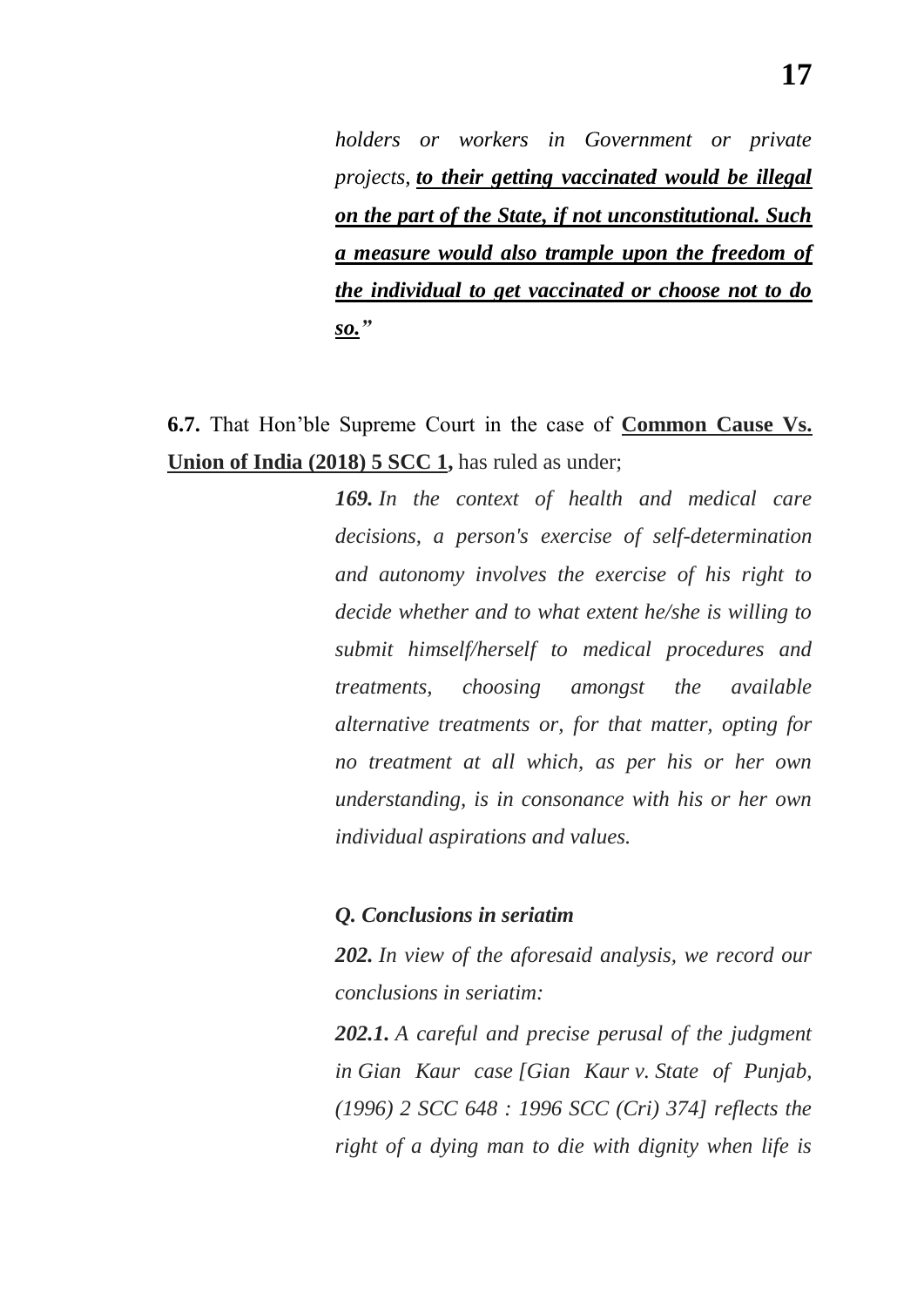*ebbing out, and in the case of a terminally-ill patient or a person in PVS, where there is no hope of recovery, accelerating the process of death for reducing the period of suffering constitutes a right to live with dignity.*

*202.2. The Constitution Bench in Gian Kaur [Gian Kaur v. State of Punjab, (1996) 2 SCC 648 : 1996 SCC (Cri) 374] has not approved the decision in Airedale [Airedale N.H.S. Trust v. Bland, 1993 AC 789 : (1993) 2 WLR 316 : (1993) 1 All ER 821 (CA & HL)] inasmuch as the Court has only made a brief reference to the Airedale case [Airedale N.H.S. Trust v. Bland, 1993 AC 789 : (1993) 2 WLR 316 : (1993) 1 All ER 821 (CA & HL)] .*

*202.3. It is not the ratio of Gian Kaur [Gian Kaur v. State of Punjab, (1996) 2 SCC 648 : 1996 SCC (Cri) 374] that passive euthanasia can be introduced only by legislation.*

*202.4. The two-Judge Bench in Aruna Shanbaug [Aruna Ramachandra Shanbaug v. Union of India, (2011) 4 SCC 454 : (2011) 2 SCC (Civ) 280 : (2011) 2 SCC (Cri) 294] has erred in holding that this Court in Gian Kaur [Gian Kaur v. State of Punjab, (1996) 2 SCC 648 : 1996 SCC (Cri) 374] has approved the decision in Airedale case [Airedale N.H.S. Trust v. Bland, 1993 AC 789 : (1993) 2 WLR 316 : (1993) 1 All ER 821 (CA & HL)] and that euthanasia could be made lawful only by legislation.*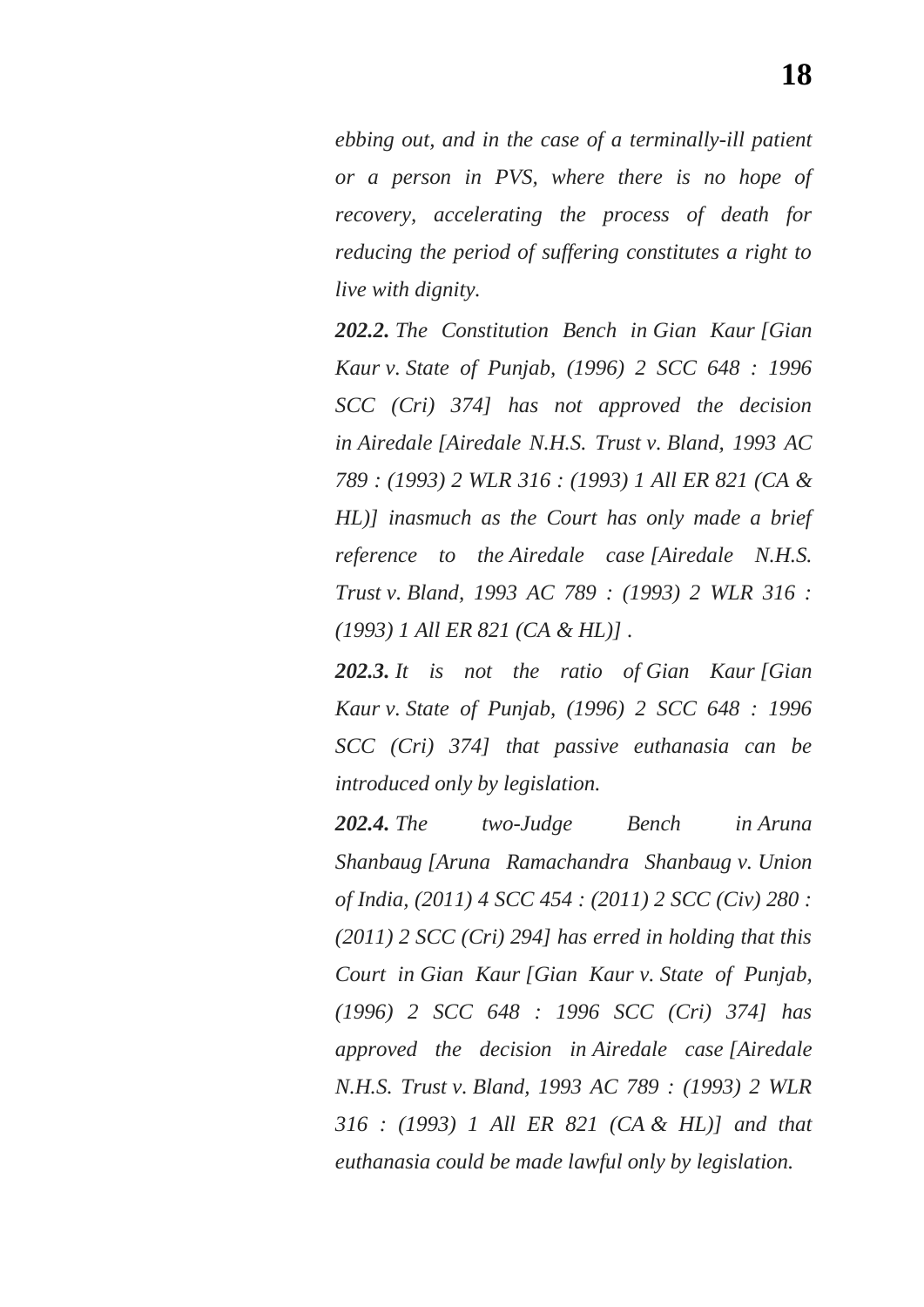*202.5. There is an inherent difference between active euthanasia and passive euthanasia as the former entails a positive affirmative act, while the latter relates to withdrawal of life-support measures or withholding of medical treatment meant for artificially prolonging life.*

*202.6. In active euthanasia, a specific overt act is done to end the patient's life whereas in passive euthanasia, something is not done which is necessary for preserving a patient's life. It is due to this difference that most of the countries across the world have legalised passive euthanasia either by legislation or by judicial interpretation with certain conditions and safeguards.*

*202.7. Post Aruna Shanbaug [Aruna Ramachandra Shanbaug v. Union of India, (2011) 4 SCC 454 : (2011) 2 SCC (Civ) 280 : (2011) 2 SCC (Cri) 294] , the 241st Report of the Law Commission of India on Passive Euthanasia has also recognised passive euthanasia, but no law has been enacted.*

*202.8. An inquiry into Common Law jurisdictions reveals that all adults with capacity to consent have the right of self-determination and autonomy. The said rights pave the way for the right to refuse medical treatment which has acclaimed universal recognition. A competent person who has come of age has the right to refuse specific treatment or all treatment or opt for an alternative treatment, even if*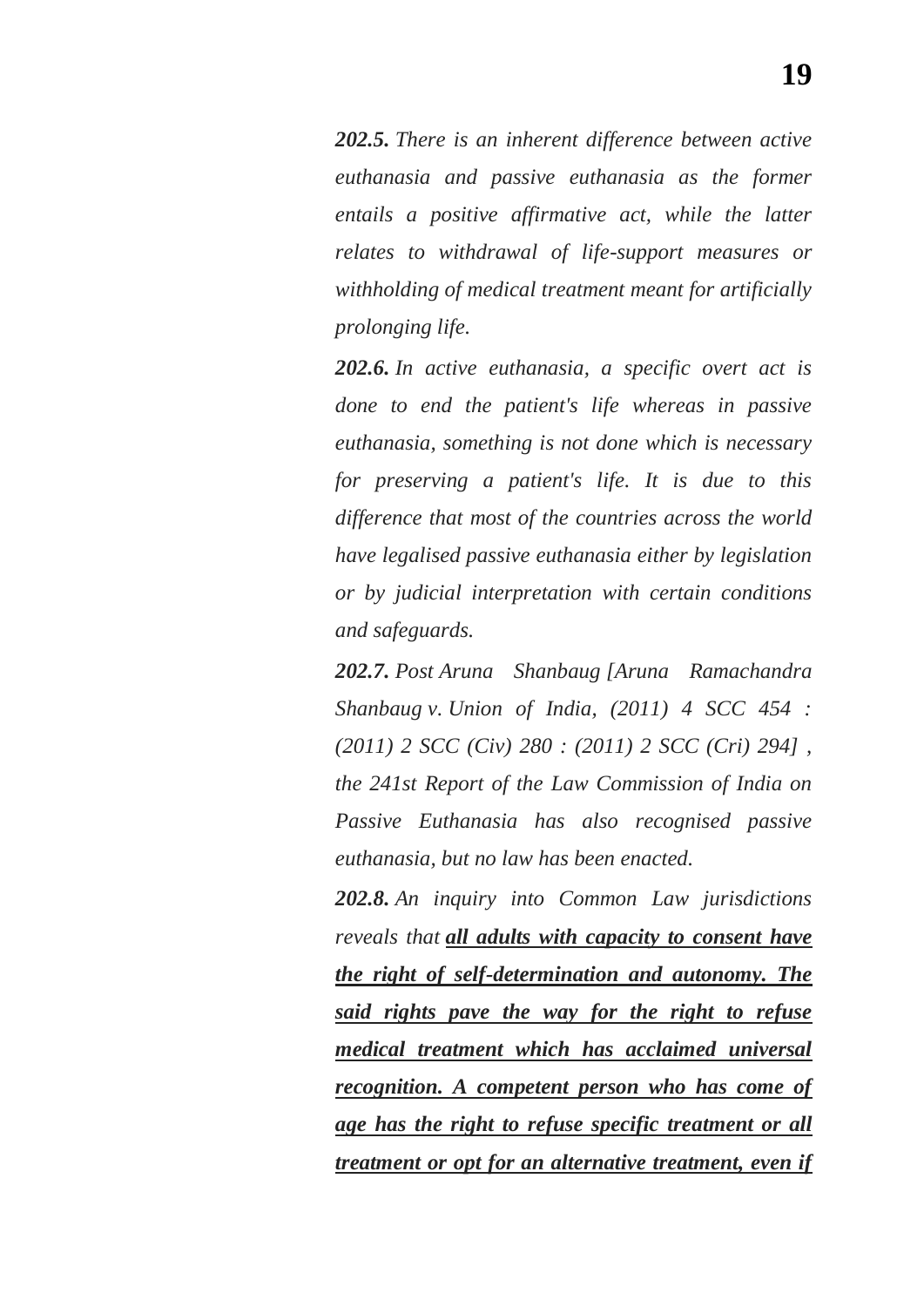*such decision entails a risk of death. The ―Emergency Principle‖ or the ―Principle of Necessity‖ has to be given effect to only when it is not practicable to obtain the patient's consent for treatment and his/her life is in danger. But where a patient has already made a valid Advance Directive which is free from reasonable doubt and specifying that he/she does not wish to be treated, then such directive has to be given effect to.*

*202.9. Right to life and liberty as envisaged under Article 21 of the Constitution is meaningless unless it encompasses within its sphere individual dignity. With the passage of time, this Court has expanded the spectrum of Article 21 to include within it the right to live with dignity as component of right to life and liberty.*

*202.12. Though the sanctity of life has to be kept on the high pedestal yet in cases of terminally ill persons or PVS patients where there is no hope for revival, priority shall be given to the Advance Directive and the right of self-determination.*

*202.13. In the absence of Advance Directive, the procedure provided for the said category hereinbefore shall be applicable.*

*202.14. When passive euthanasia as a situational palliative measure becomes applicable, the best interest of the patient shall override the State interest.*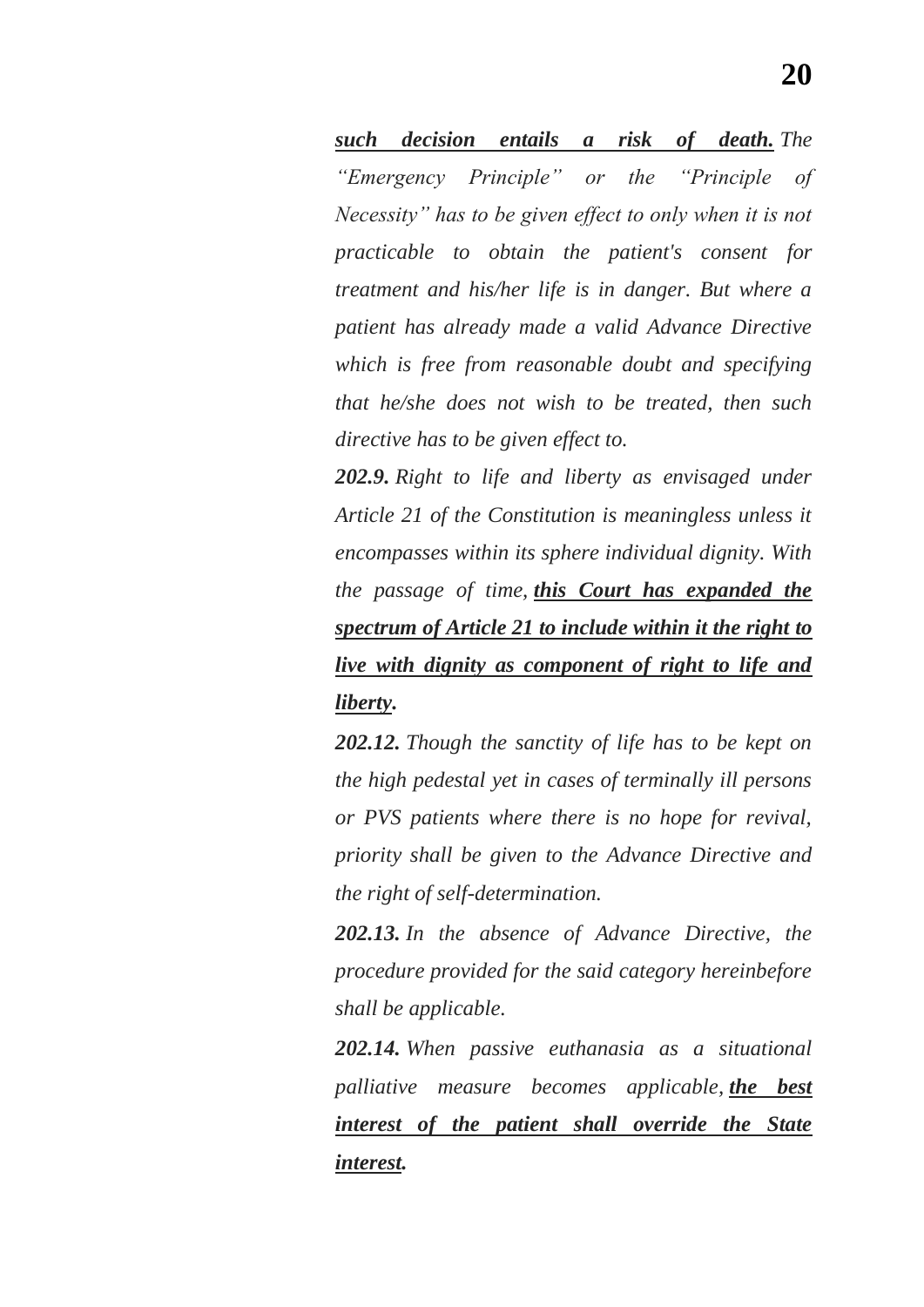*306. In addition to personal autonomy, other facets of human dignity, namely, "self-expression" and "right to determine‖ also support the argument that it is the choice of the patient to receive or not to receive treatment.*

*517. The entitlement of each individual to a dignified existence necessitates constitutional recognition of the principle that an individual possessed of a free and competent mental state is entitled to decide whether or not to accept medical treatment. The right of such an individual to refuse medical treatment is unconditional. Neither the law nor the Constitution compel an individual who is competent and able to take decisions, to disclose the reasons for refusing medical treatment nor is such a refusal subject to the supervisory control of an outside entity;*

**6.8.** Despite the abovesaid factual & legal position, the Contemnor No. 1 & 2, on  $6<sup>th</sup>$  & 16<sup>th</sup> December, 2021 passed an order taking contrary view against its own court and also against the view taken by the Supreme Court. Since the defiance of binding precedents by the Respondent No. 1  $& 2$  is willful and deliberate therefore contempt is being field against them.

**7.** That the Contemnor No. 1 Shri. Justice Sanjib Banerjee was earlier posted as Chief Justice of Madras High Court.

**21**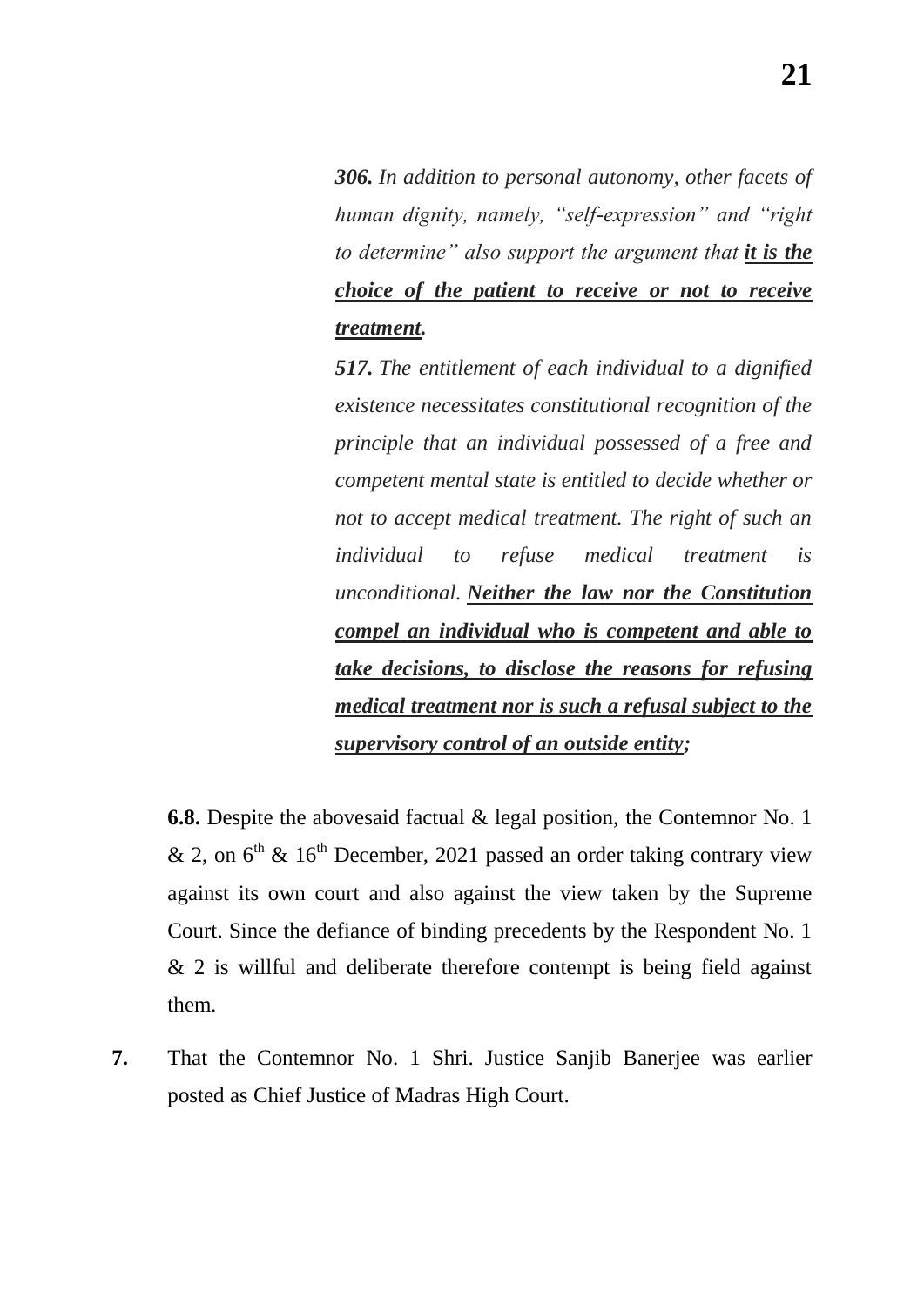**7.1.** The Contemnor No. 1, while working at Madras High Court has made some constitutional and unlawful remarks of vaccinating the citizen as under;

**7.2.** Therefore a complaint is field before Hon"ble President of India on 06.07.2021.

The prayers of the said complaint reads thus;

*―1. Application as per law laid down by the Constitution Bench of the Supreme Court in K. Veeraswamy's case 1991 (3) SCC 655 for granting the sanction to prosecute Shri Sanjib Banerjee Chief Justice of Madras High Court and Shri Justice Senthilkumar [Ramamoorthy](https://www.google.co.in/search?sxsrf=ALeKk00qUv5Me1NpJFMjkT3V5S4jDhCVAg:1625211177940&q=Justice+Senthilkumar+Ramamoorthy&spell=1&sa=X&ved=2ahUKEwiLmci378PxAhU-IbcAHRo7BNMQkeECKAB6BAgBEDU) for offences u/s 52, 218, 219, 192, 193, r/w 120(B) & 34 of IPC for passing an unlawful order against the material on record and based on wrong premise and also against the binding precedents with ulterior motive to help the vaccine Mafia and to violate the fundamental rights and to put the life of citizens in to danger.* 

*2. Appropriate communication with the Hon'ble CJI to forthwith withdraw all the Judicial assignments of both the Judges as per ‗In-House-Procedure' laid down in the case of Addl. District Sessions Judge ‗X' Vs. Registrar General, High Court of Madhya Pradesh (2015) 4 SCC 91.*

*3. Request to Chief Justice of India to pass directions to all the Judges to not to pass any order or express*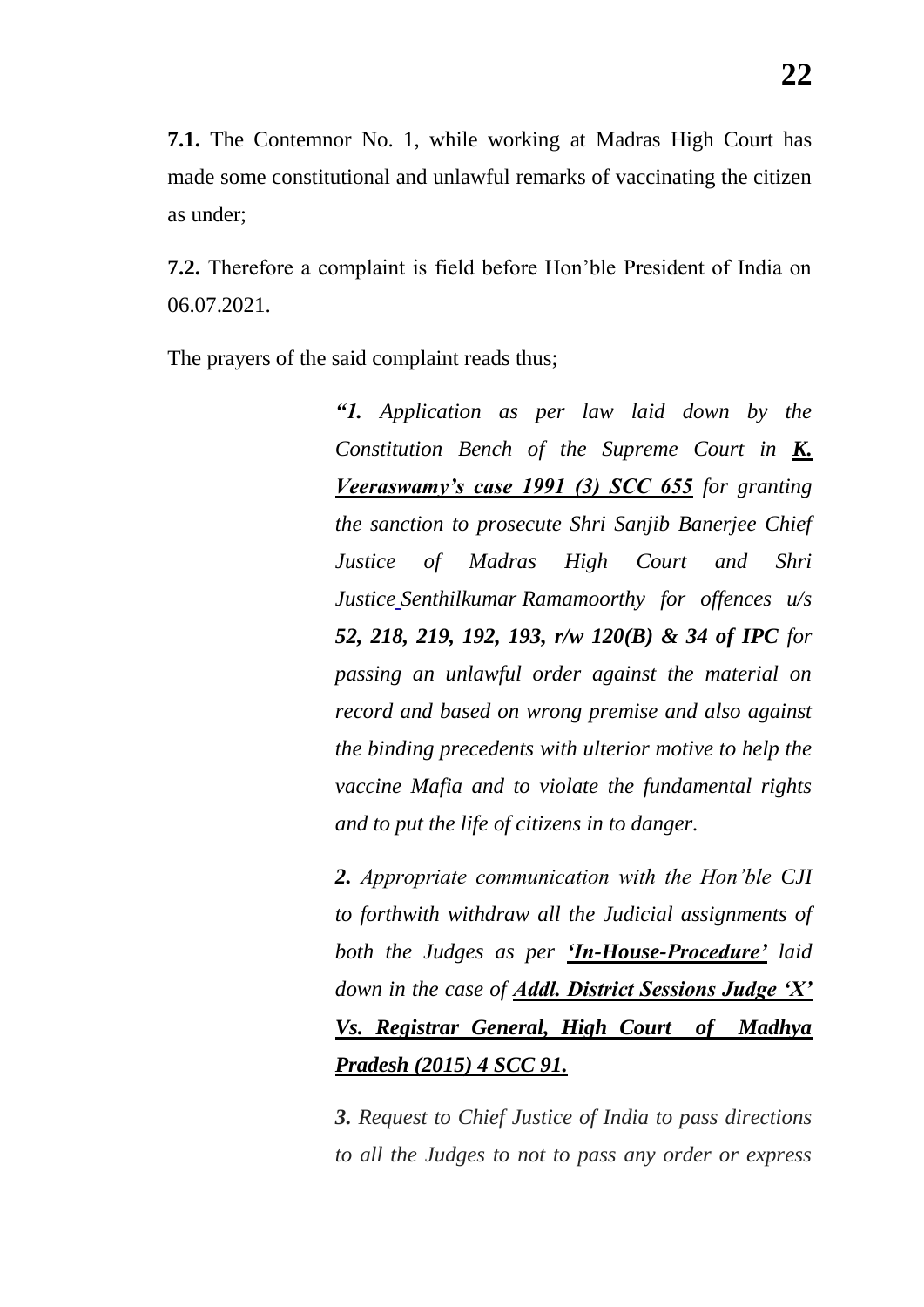*any opinion by ignoring the abovesaid scientific data and constitutional mandates as ruled by the Supreme Court of India and various Hon'ble High Courts in India;*

### *AND*

*Not to become party to the conspiracy by vaccine syndicate as has been mentioned in the complaint dated 30th June 2021 filed by Secretary General of Human Rights Security Council.‖*

**7.3.** Thereafter on 15.11.2021 the Contemnor No. 1 was transferred from the post of a Chief of Chartered Madras High Court having strength of 60 Judges to Meghalaya High Court, having a strength of 4 Judges which is in normal paralance treated as punishment for misconduct or incapacity of the Judge.

**7.4.** That, when Contemnor No. 1 took the charge of Chief Justice of the Meghalaya High Court then he took the assignment of abovesaid PIL No. 6 of 2021 to his bench.

**7.5.** In the above said **PIL No. 6 of 2021** (**Registrar General Vs. State**  of Meghalaya) the Contemnor No. 1  $\&$  2 on  $6<sup>th</sup> \& 16<sup>th</sup>$  December, 2021 passed the unlawful order against the order passed by the earlier Division Bench headed by the then Chief Justice.

**7.6.** That the order dated  $6<sup>th</sup>$  December, 2021 reads thus;

*―The matter pertains to the action taken by the State to deal with the pandemic.*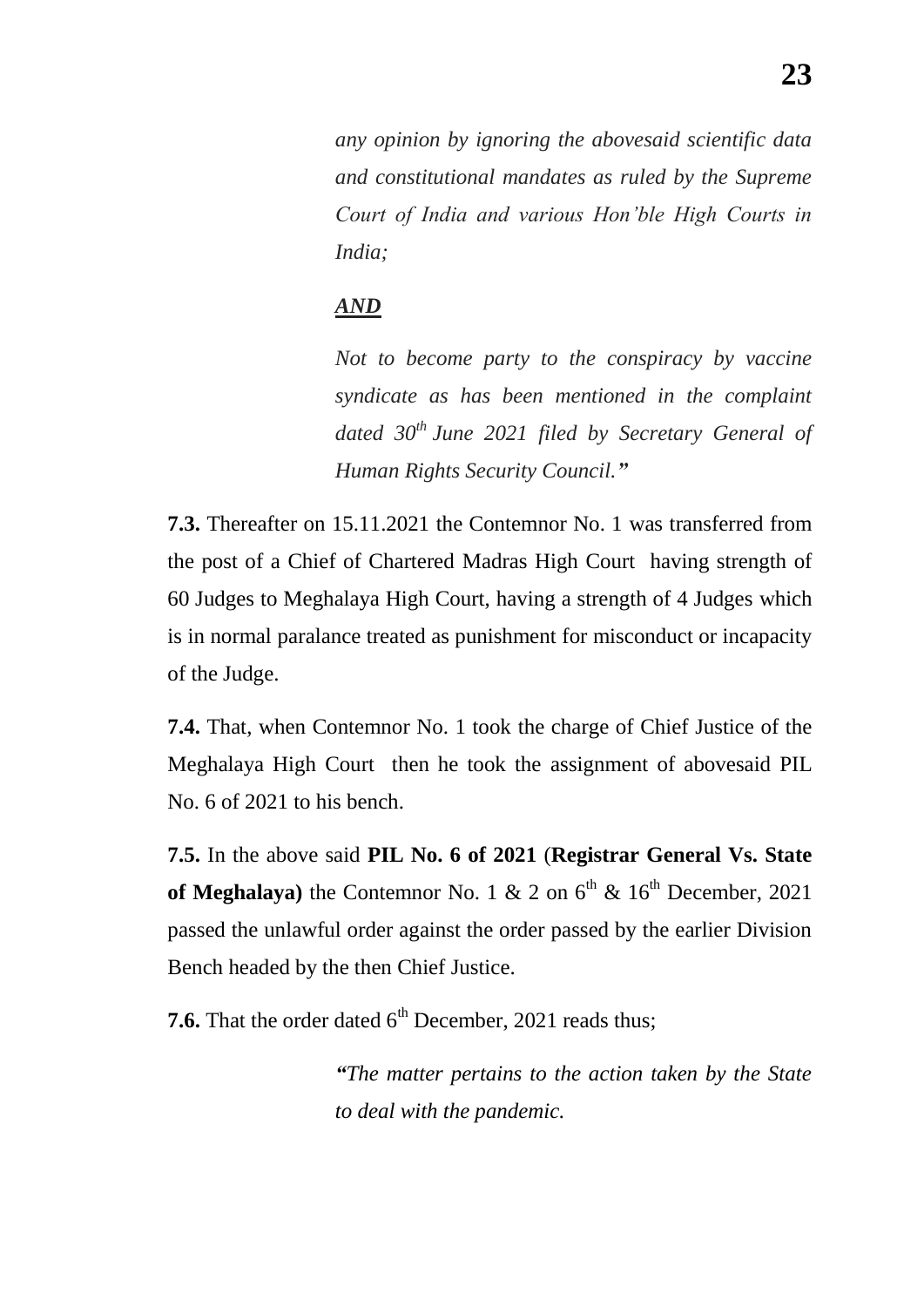*It appears that there are reservations in certain quarters regarding vaccination. The State should adopt an aggressive policy in undertaking awareness drives and trying to convince people to vaccinate themselves, not only for their own benefit, but also for the protection of others.* 

*The State says that vaccines are available in sufficient quantity. A detailed report as to the extent of vaccination conducted till the end of November, 2021 should be filed when the matter appears ten days hence. It may serve the State well if the District Councils and other authorities, including the Meghalaya State Legal Services Authority, also undertake a campaign to educate people and convince them to take the vaccination.* 

*It will also be open to the State to formulate rules or guidelines so that persons unwilling to take vaccination do not expose themselves to others. List the matter on December 16, 2021.‖*

**7.7.** That the order dated 16.12.2021 reads thus;

*―The State's detailed report in terms of the order dated December 6, 2021 is ready and may be filed. Since the number of covid cases in the State has been on the decline, let the matter appear in the first week of February, 2022.*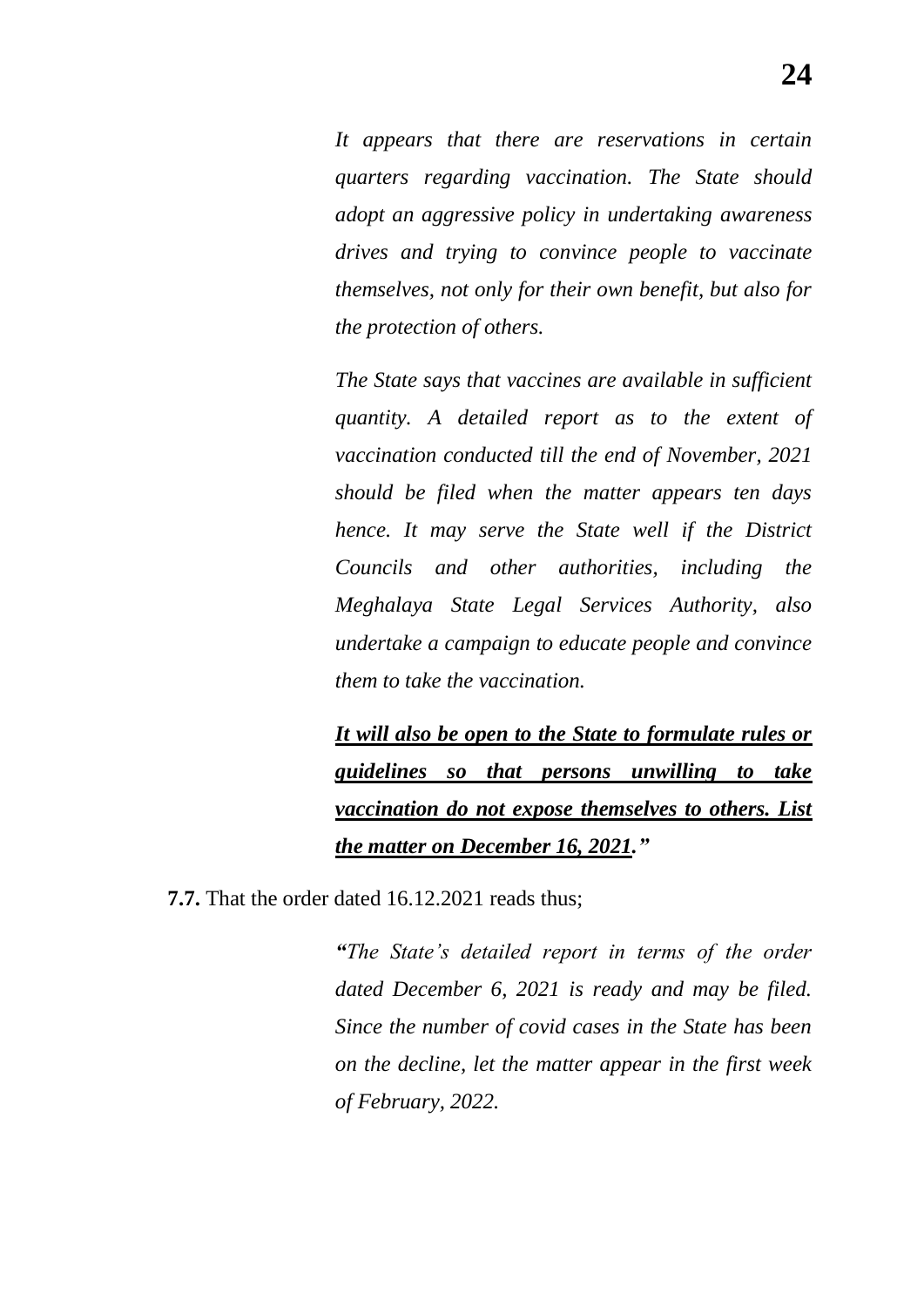*However, the State should not relent on the vaccination drive or trying to persuade people to take the vaccination or even provide for disincentives upon refusal. List on February 1, 2022‖*

**7.8.** That, both the above orders are against the order dated  $23<sup>rd</sup>$  June, 2021 passed by the earlier Bench in the same matter. Hence it is not only the contempt of its own court, but also gross contempt of law laid down by the Hon"ble Supreme Court.

**7.9.** Furthermore, the orders are also having impact on life & liberty of the citizen and also lead to death causing consequences amongst the people who are having allergy to the contents of the vaccines and also the people who may be subjected to their life"s risk due to other side effects of vaccines as happened in the case of Dr. Snehal Lunawat.

#### **Link:**-

[https://www.lokmattimes.com/aurangabad/city-dentist-had-died-due-to](https://www.lokmattimes.com/aurangabad/city-dentist-had-died-due-to-side-effects-of-covid-vaccine-union-health-dept-panel-terms-passing/)[side-effects-of-covid-vaccine-union-health-dept-panel-terms-passing/](https://www.lokmattimes.com/aurangabad/city-dentist-had-died-due-to-side-effects-of-covid-vaccine-union-health-dept-panel-terms-passing/)

**7.10.** Needless to mention here that around 15 European Countries banned the Covishield vaccines due to death causing side effects. But accused Judges are abating the state authorities to adopt methods to force the people to get vaccines.

### **Link:-**

[https://www.aljazeera.com/news/2021/3/15/which-countries-have-halted](https://www.aljazeera.com/news/2021/3/15/which-countries-have-halted-use-of-astrazenecas-covid-vaccine)[use-of-astrazenecas-covid-vaccine](https://www.aljazeera.com/news/2021/3/15/which-countries-have-halted-use-of-astrazenecas-covid-vaccine)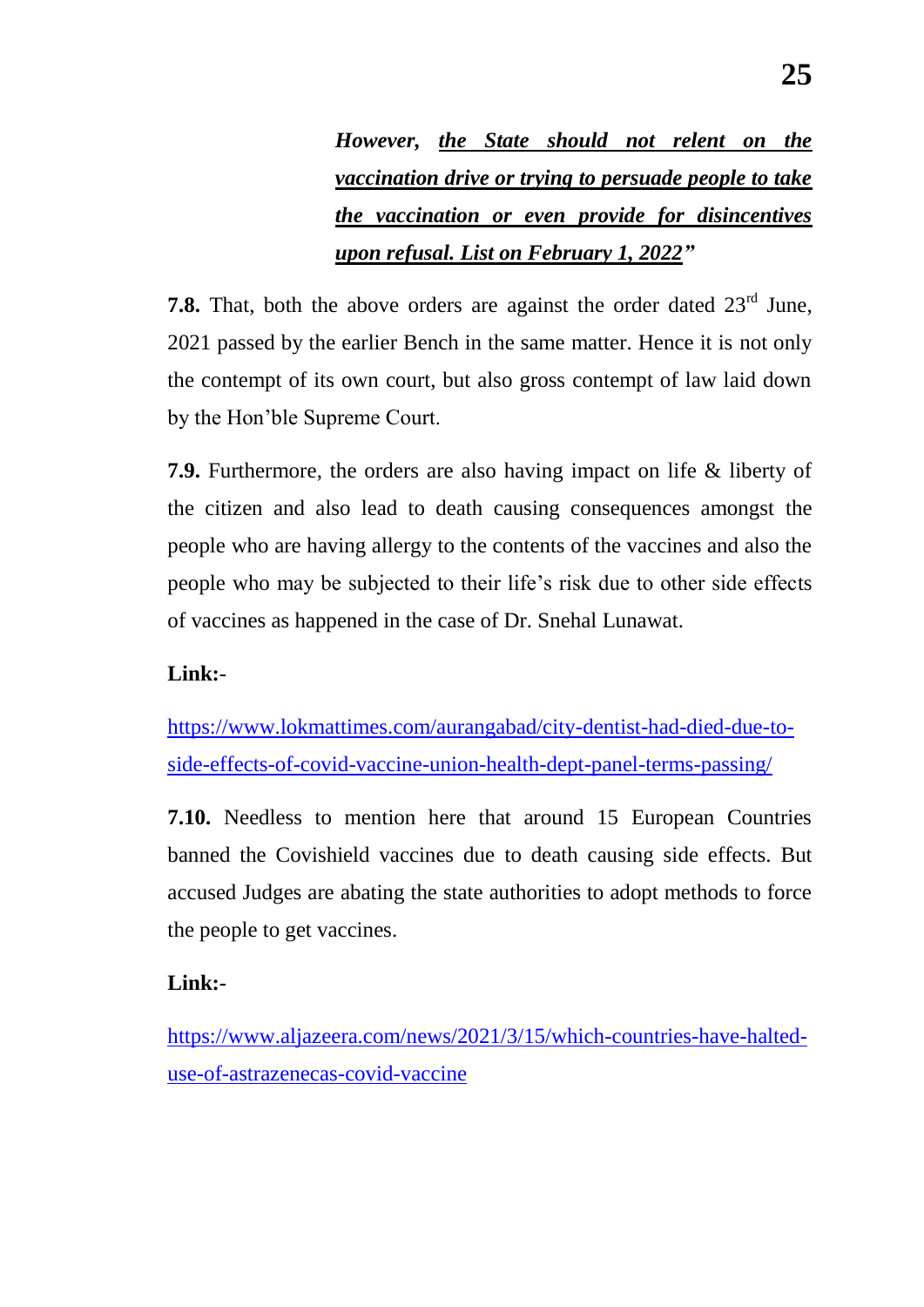**8.** That, the offences committed by the contemnors in passing the said orders and legal position cleared by the Hon"ble Supreme Court is capsulized in following paragraphs.

**8.1.** Contempt of Hon"ble Supreme Court direction in the case of **Dr. Vijay Sadho Vs. Jagadish (2001) 2 SCC 247, Sant Lal Gupta Vs. Modern Cooperative Group (2010) 13 SCC 336.**

**8.1.1.** In **Sant Lal Gupta (supra),** it is ruled by this Hon"ble court as under;

> *―18. In Rajasthan Public Service Commission v. Harish Kumar Purohit [(2003) 5 SCC 480 : 2003 SCC (L&S) 703] this Court held that a Bench must follow the decision of a coordinate Bench and take the same view as has been taken earlier. The earlier decision of the coordinate Bench is binding upon any latter coordinate Bench deciding the same or similar issues. If the latter Bench wants to take a different view than that taken by the earlier Bench, the proper course is for it to refer the matter to a larger Bench. 19. In the instant case, the position before us is worse as the latter Bench has taken a divergent view from an earlier coordinate Bench, particularly taking note of the earlier decision holding otherwise, without explaining why it could not follow the said precedent even while extensively quoting the same. Judicial propriety and discipline are not served by such conduct on the part of the Division Bench.*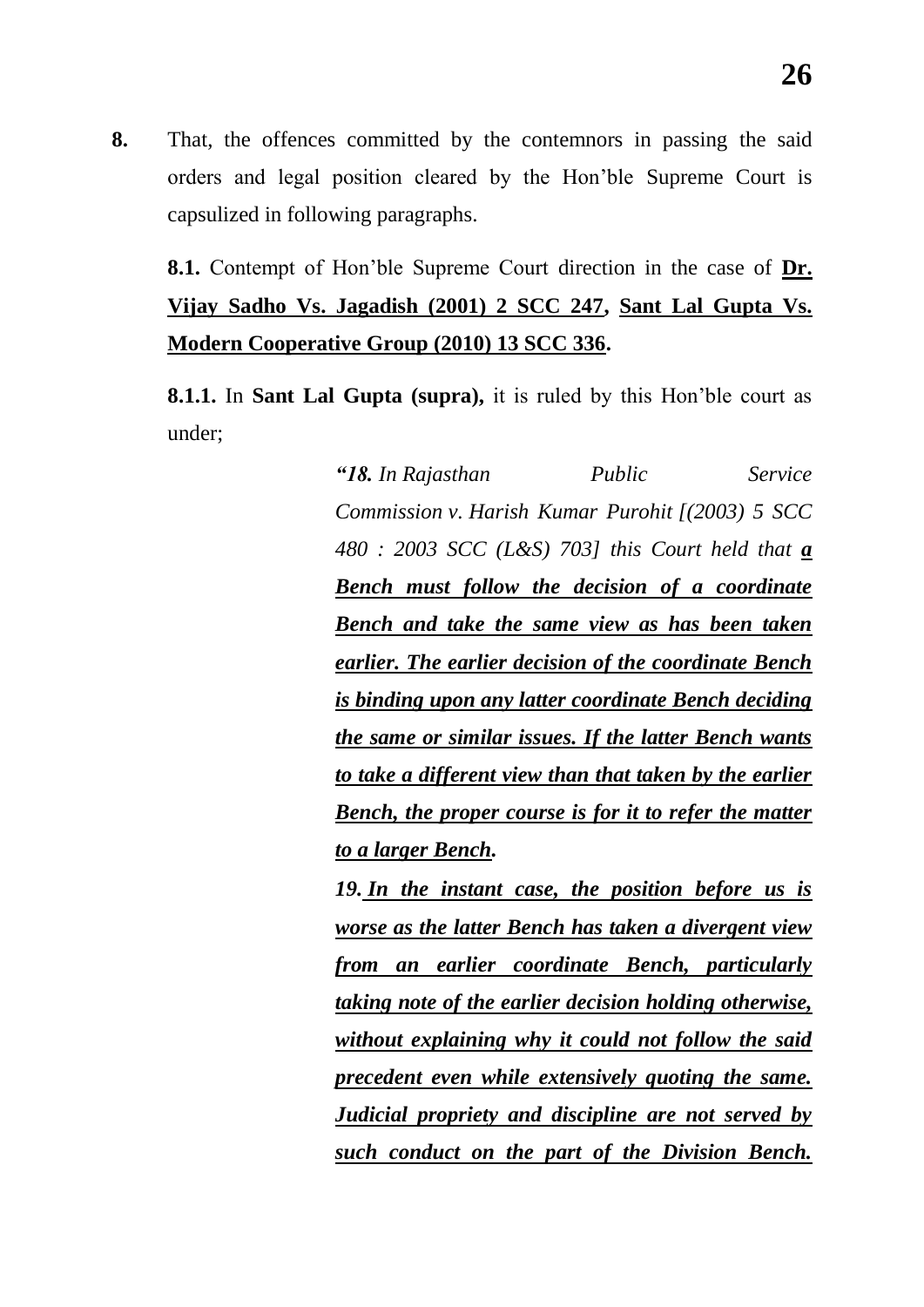*Thus, in view of the above, it was not permissible for the High Court to take the course which it has adopted and such a course cannot be approved.*

*17.... The rule of precedent is binding for the reason that there is a desire to secure uniformity and certainty in law. Thus, in judicial administration precedents which enunciate the rules of law form the foundation of the administration of justice under our system. Therefore, it has always been insisted that the decision of a coordinate Bench must be followed. (Vide Tribhovandas Purshottamdas Thakkar v. Ratilal Motilal Patel [AIR 1968 SC 372] , Sub-Committee of Judicial Accountability v. Union of India [(1992) 4 SCC 97] and State of Tripura v. Tripura Bar Assn. [(1998) 5 SCC 637 : 1998 SCC (L&S) 1426] ) ‖*

**8.1.2.** That Hon"ble Supreme Court in **Vijay Sadho"s case (supra)** has ruled that the Co-ordinate Bench cannot take the contrary view than that of the earlier Bench.

> *―33. As the learned Single Judge was not in agreement with the view expressed in Devilal case [ Election Petition No. 9 of 1980] it would have been proper, to maintain judicial discipline, to refer the matter to a larger Bench rather than to take a different view. We note it with regret and distress that the said course was not followed. It is well-settled that if a Bench of coordinate jurisdiction disagrees with another Bench of coordinate jurisdiction whether on*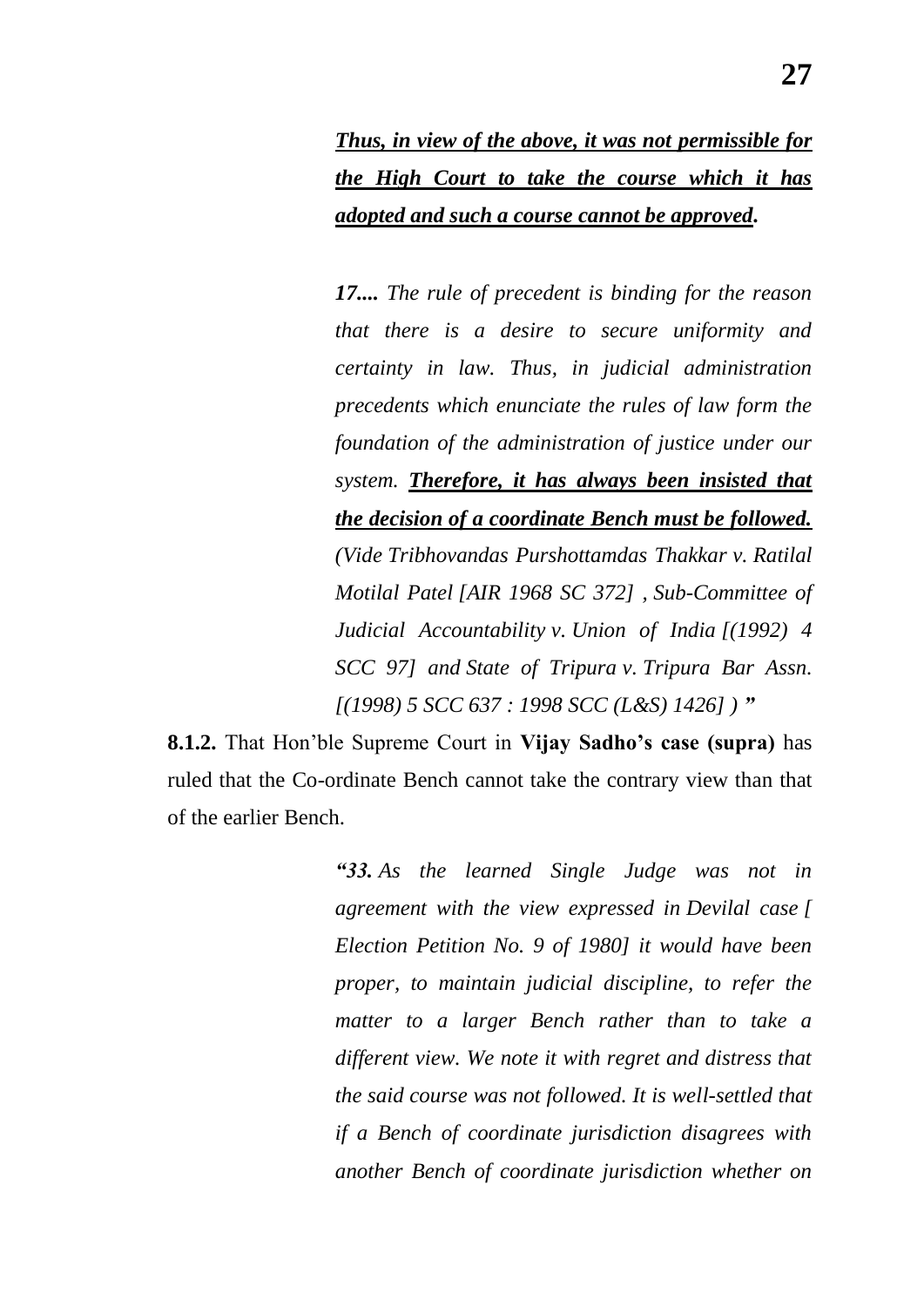*the basis of "different arguments" or otherwise, on a question of law, it is appropriate that the matter be referred to a larger Bench for resolution of the issue rather than to leave two conflicting judgments to operate, creating confusion. It is not proper to sacrifice certainty of law. Judicial decorum, no less than legal propriety forms the basis of judicial procedure and it must be respected at all costs.*

*34. Before parting with this aspect of the case, we wish to recall what was opined in Mahadeolal Kanodia v. Administrator General of W.B. [AIR 1960 SC 936 : (1960) 3 SCR 578] :*

*―If one thing is more necessary in law than any other thing, it is the quality of certainty. That quality would totally disappear if Judges of coordinate jurisdiction in a High Court start overruling one another's decisions. If one Division Bench of a High Court is unable to distinguish a previous decision of another Division Bench, and holding the view that the earlier decision is wrong, itself gives effect to that view the result would be utter confusion. The position would be equally bad where a Judge sitting singly in the High Court is of opinion that the previous decision of another Single Judge on a question of law is wrong and gives effect to that view instead of referring the matter to a larger Bench. In such a case lawyers would not know how to advise their clients and all courts subordinate to the High Court would find*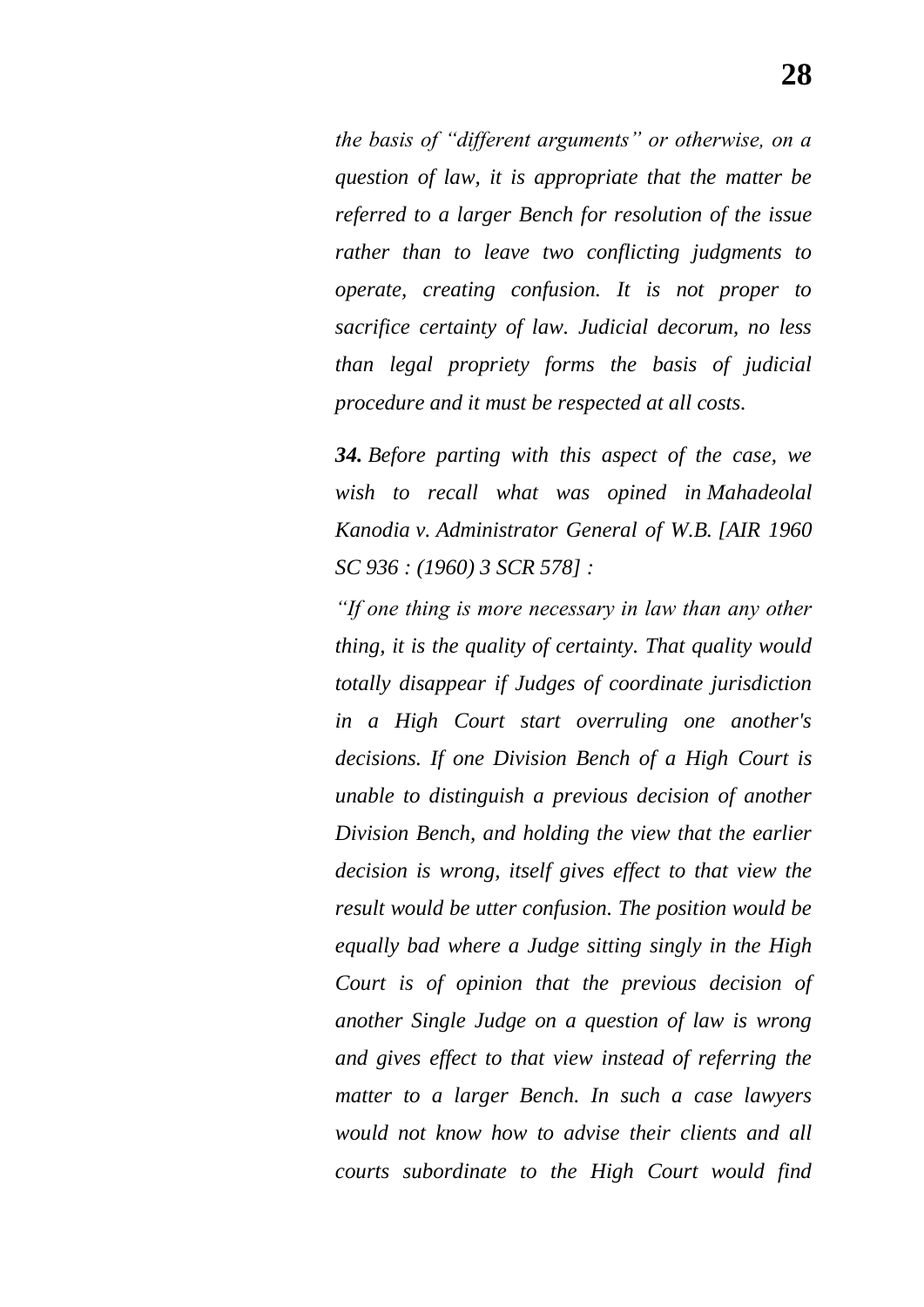*themselves in an embarrassing position of having to choose between dissentient judgments of their own High Court.‖*

*35. These salutary principles appear to have been overlooked by the learned Judge deciding Jai Bhansingh case.‖*

# **8.1.3.** In **Hari Singh Vs. State of Haryana (1993) 3 SCC 114**it is ruled as under;

*―10. It is true that in the system of justice which is being administered by the courts, one of the basic principles which has to 5be kept in view, is that courts of coordinate jurisdiction, should have consistent opinions in respect of an identical set of facts or on a question of law. If courts express different opinions on the identical sets of facts or question of law while exercising the same jurisdiction, then instead of achieving harmony in the judicial system, it will lead to judicial anarchy.*

*12. It is a basic principle of the administration of justice that like cases should be decided alike.* It is a *very sound rule and practice otherwise on same question of law or same set of facts different persons approaching a court can get different orders.‖*

**8.1.4.** In **Thirani Chemicals Ltd. Vs. Dy. Commissioner Of Income Tax MANU/DE/9380/2006** it is ruled;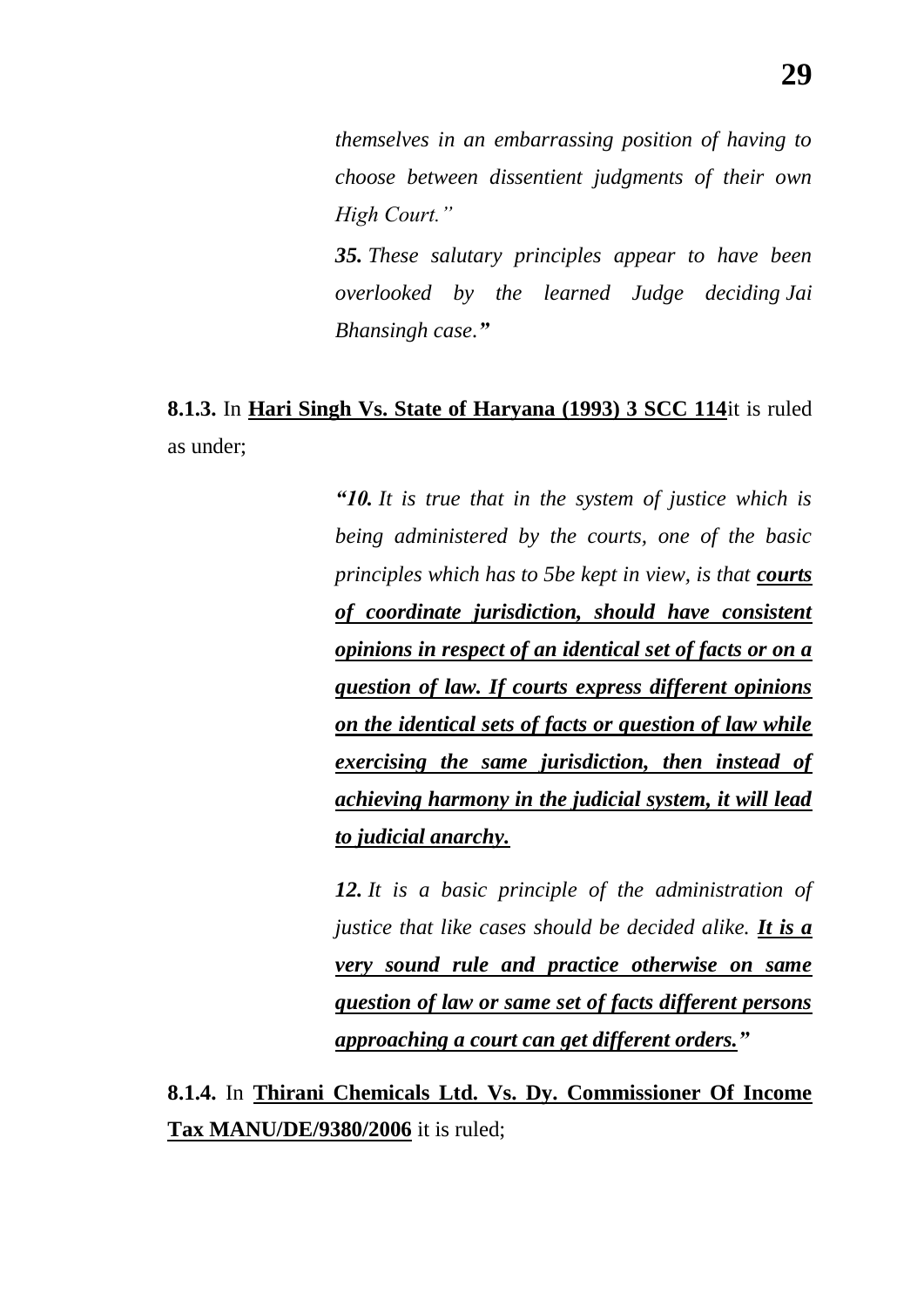*―10…A concession made by the parties cannot give authority to a Coordinate Bench to differ with the views taken by an earlier Coordinate Bench as that would play havoc with the principles of judicial discipline and certainty. Parties by consent cannot confer authority or jurisdiction on a Coordinate Bench to differ with a view taken by an earlier Coordinate Bench. If this were to be permitted, then different views of Benches of equal strength would be permitted to be taken giving a complete go-by to the principles of judicial discipline and judicial certainty.‖*

## **8.1.5.** Also relied on **State of Bihar Vs. Kalika (2003) 5 SCC 448** it is ruled as under;

*―10…. In connection with this observation, we would like to say that an earlier decision may seem to be incorrect to a Bench of a coordinate jurisdiction considering the question later, on the ground that a possible aspect of the matter was not considered or not raised before the court or more aspects should have been gone into by the court deciding the matter earlier but it would not be a reason to say that the decision was rendered per incuriam and liable to be ignored. The earlier judgment may seem to be not correct yet it will have the binding effect on the later Bench of coordinate jurisdiction. Easy course of saying that earlier decision was rendered per*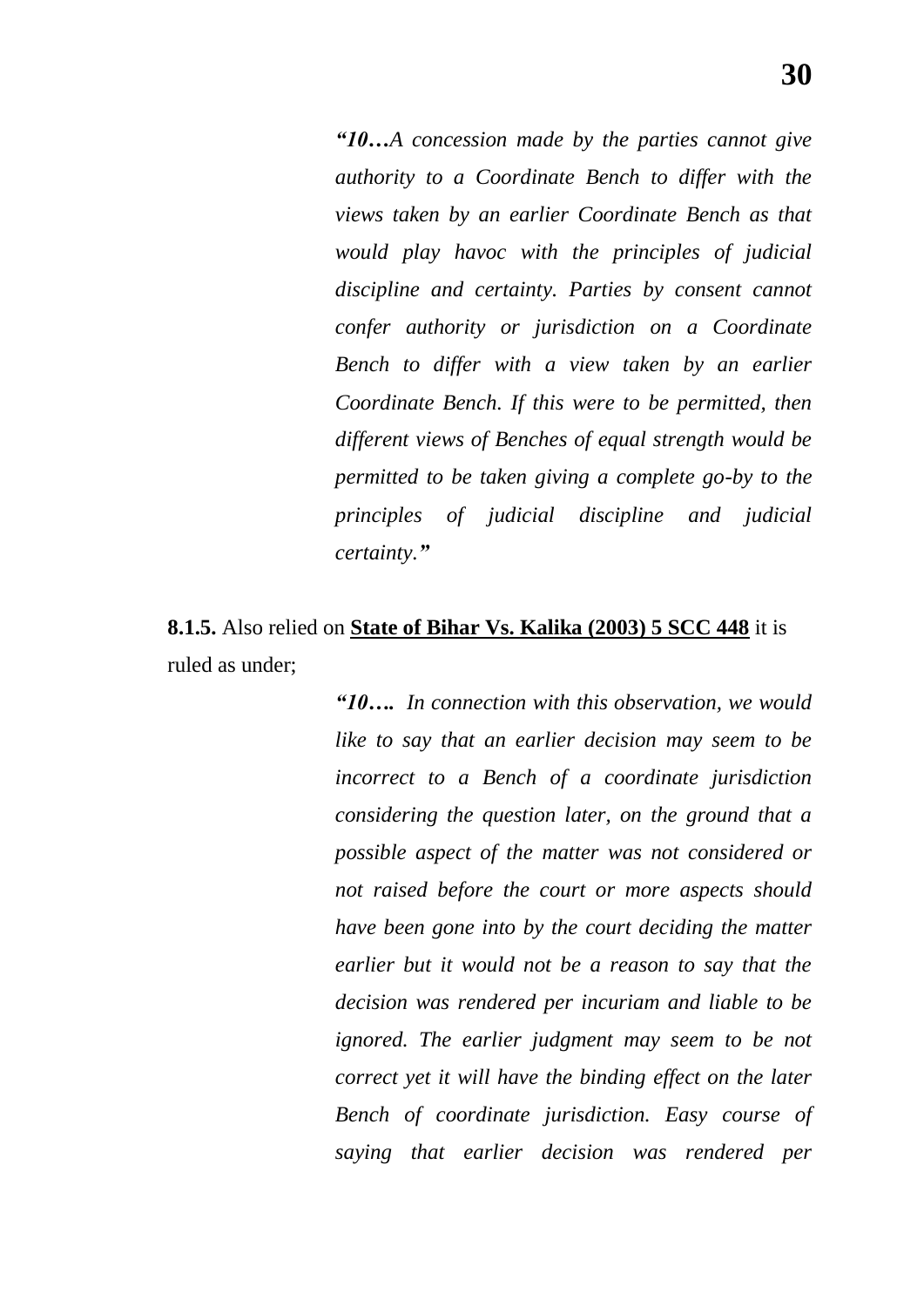*incuriam is not permissible and the matter will have to be resolved only in two ways — either to follow the earlier decision or refer the matter to a larger Bench to examine the issue, in case it is felt that earlier decision is not correct on merits. Though hardly necessary, we may however, refer to a few decisions on the above proposition.‖*

## **8.1.6.** In **Delhi Transport Vs. Surendra Pal ILR (2008) 1 Delhi 181**, it is ruled as under;

*―10…The same Industrial Tribunal in an industrial Disputes raised by the workman in respect of the same dispute, cannot reverse the earlier finding. In subsequent Industrial Disputes under Section 11A of the Act, the Tribunal cannot sit in appeal over its earlier findings given under Section 32(2)(b) of the Act and reverse the findings. That would amount to judicial impropriety. The Industrial Tribunal is bound by earlier findings given between the parties in respect of the same dispute and same issue. Even a Tribunal of coordinate jurisdiction is bound by the earlier decision. It is settled canon of principles of law that multiplicity of proceedings should be avoided and no man should be vexed twice over the same cause. The doctrine of res-judicata is based on sound principles of equity good conscience and justice.‖*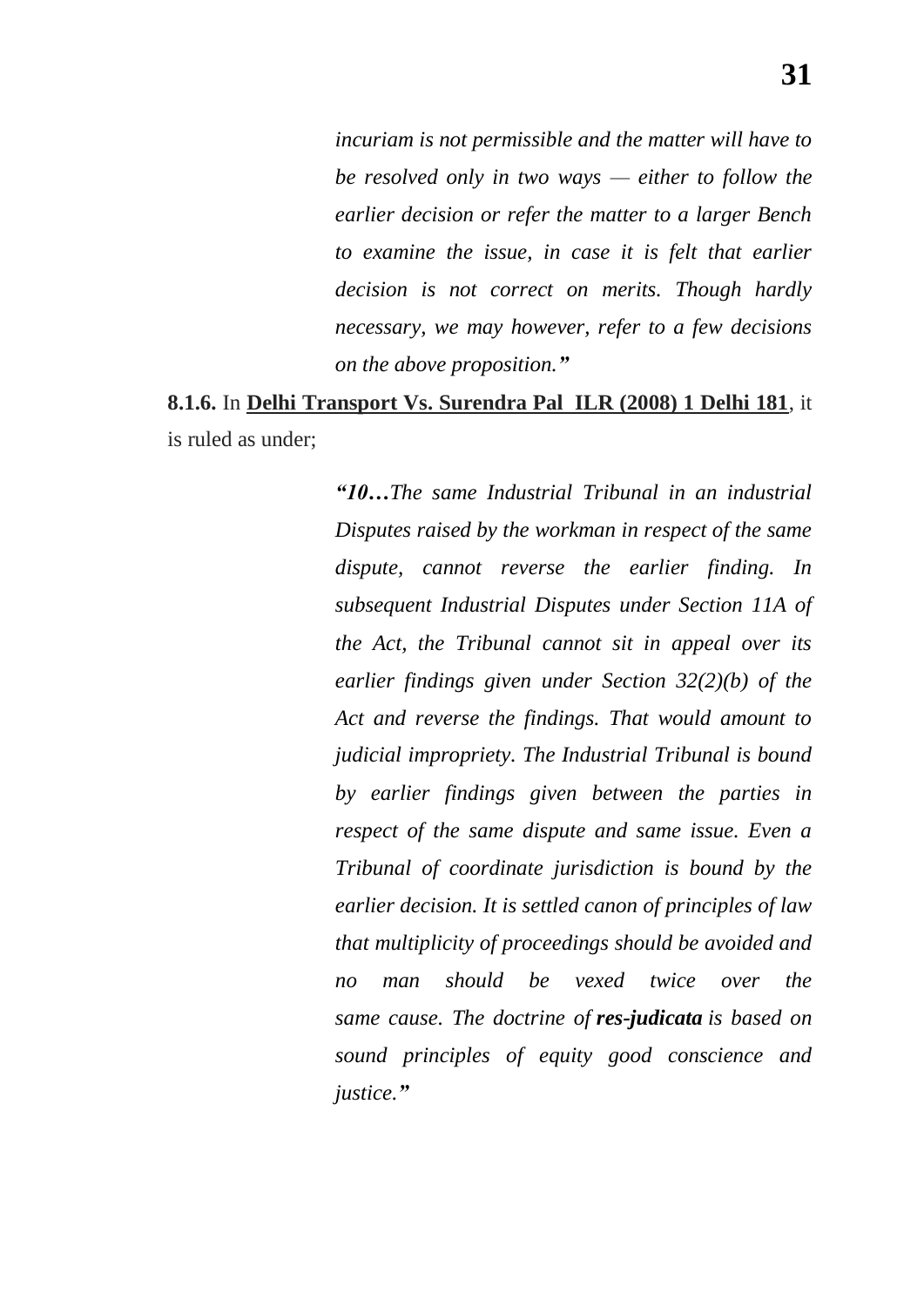**8.1.7.** However the Contemnor No. 1 & 2 acted in utter disregard and defiance of the abovesaid binding precedents and therefore they are liable for punishment under section 12 of Contempt of Courts Act, 1971 along with Article 129 of the Constitution of India.

**8.1.8.** In **Re; M.P. Dwivedi AIR 1996 SC 2299,** this Hon"ble Court while passing strictures against the Judge acting against directions of Supreme Court has observed as under;

# *―A) VIOLATION OF GUIDELINES LAID DOWN BY SUPREME COURT BY JUDGE OF SUBORDINATE COURTS – THEY ARE GUILTY OF CONTEMPT.*

# *B) JUDGE CANNOT SAY THAT HE WAS NOT AWARE OF THE LAW LAID DOWN BY THE SUPREME COURT.*

*Contemner No.7, B. K. Nigam, was posted as Judicial Magistrate First Class - contemner was completely insensitive about the serious violations of the human rights of accused and defiance of guidelines by Police - This is a serious lapse on the part of the contemner in the discharge of his duties as a judicial officer who is expected to ensure that the basic human rights of the citizens are not violated - Keeping in view that the contemner is a young Judicial Officer, we refrain from imposing punishment on him. We, however, record our strong disapproval of his conduct and direct that*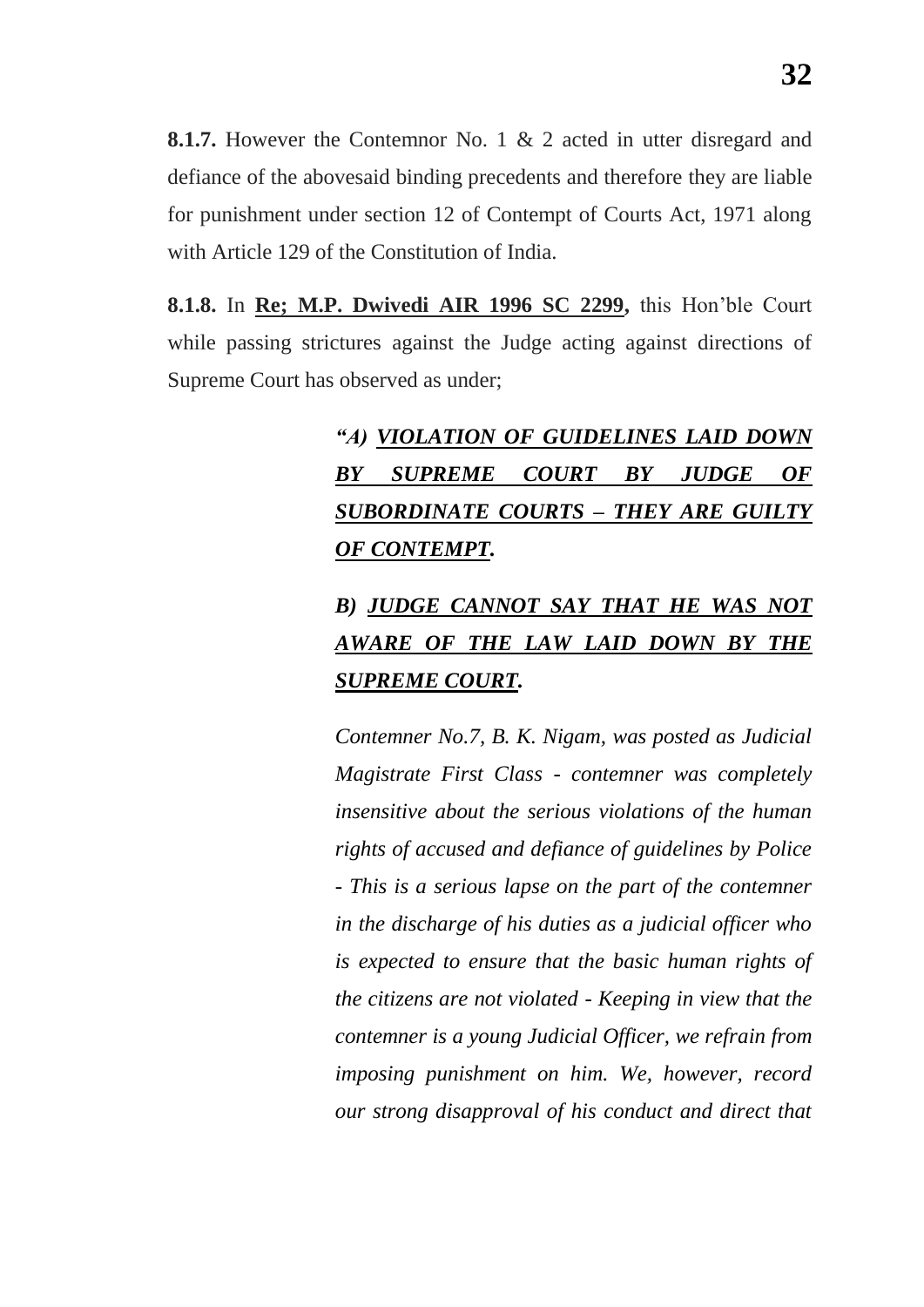*a note of this disapproval by this Court shall be kept in the personal file of the contemner.*

*Held, Thecontemner Judicial Magistrate has tendered his unconditional and unqualified apology for the lapse on his part - The contemner has submitted that he is a young Judicial Officer and that the lapse was not intentional. But the contemner, being a judicial officer is expected to be aware of law laid down by this Court - It appears that the contemner was completely insensitive about the serious violations of the human rights of the undertrial prisoners in the matter of their handcuffing in as much as when the prisoners were produced before him in Court in handcuffs, he did not think it necessary to take any action for the removal of handcuffs or against the escort party for bringing them to the Court in handcuffs and taking them away in the handcuffs without his authorisation. This is a serious lapse on the part of the contemner in the discharge of his duties as a judicial officer who is expected to ensure that the basic human rights of the citizens are not violated. Keeping in view that the contemner is a young Judicial Officer, we refrain from imposing punishment on him. We, however, record our strong disapproval of his conduct and direct that a note of this disapproval by this Court shall be kept in the personal file of the contemner.*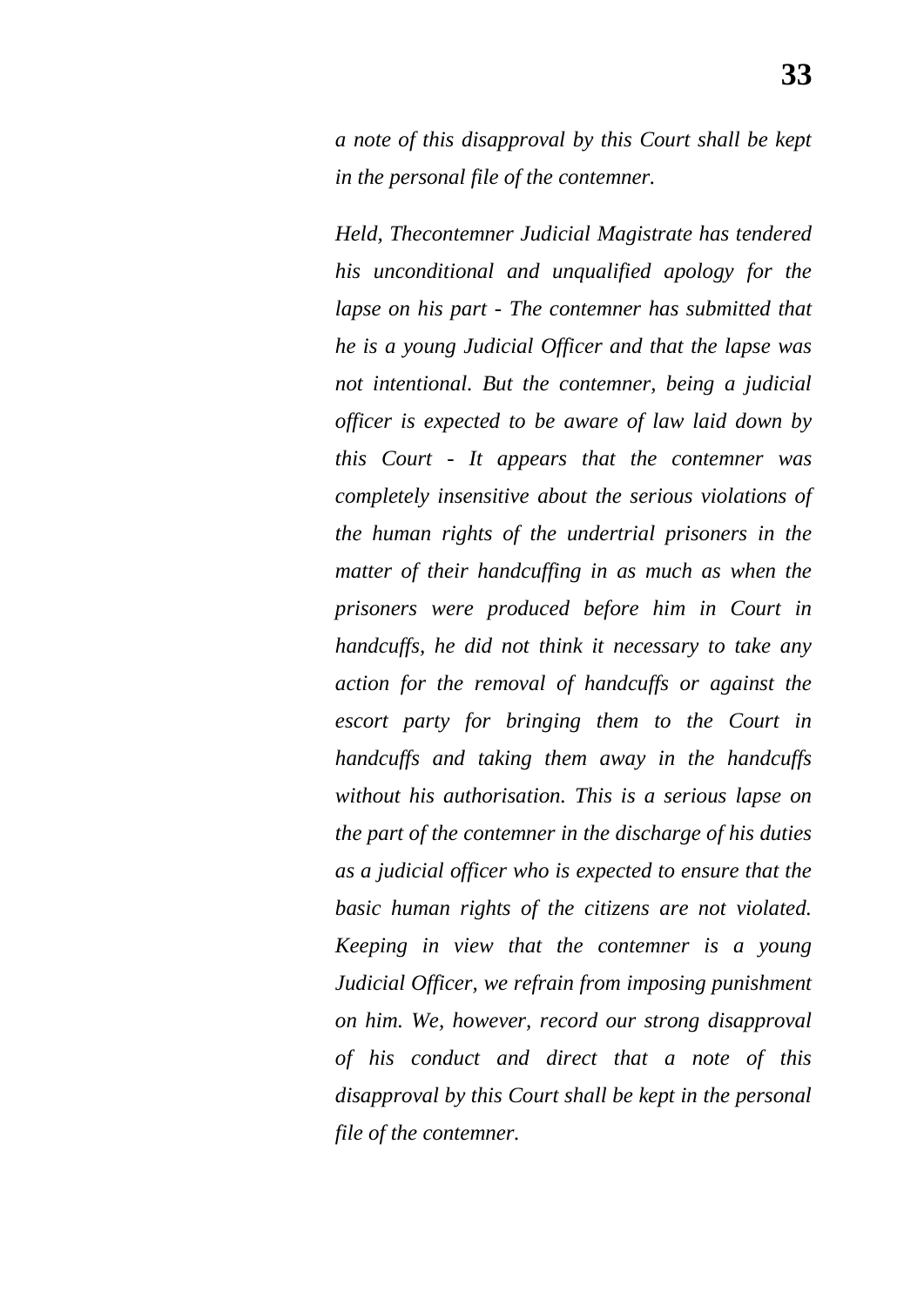*We also feel that judicial officers should be made aware from time to time of the law laid down by this Court and the High Court, more especially in connection with protection of basic human rights of the people and, for that purpose, short refresher courses may be conducted at regular intervals so that judicial officers are made aware about the developments in the law in the field.‖*

**8.1.9.** In **Baradkanata Mishra (1973) 1 SCC 446,** it is ruled as under;

*―15. The conduct of the appellant in not following the previous, decision of the High Court is calculated to create confusion in the administration of law. It will undermine respect for law laid down by the High Court and impair the constitutional authority of the High Court. His conduct is therefore comprehended by the principles underlying the law of Contempt. The analogy of the inferior court's disobedience to the specific order of a superior court also suggests that his conduct falls within the purview of the law of Contempt. Just as the disobedience to a specific order of the Court undermines the authority and dignity of the court in a particular case, similarly the deliberate and malafide conduct of not following the law laid down in the previous decision undermines the constitutional authority and respect of the High Court. Indeed, while the former conduct has repercussions on an individual case and on a limited*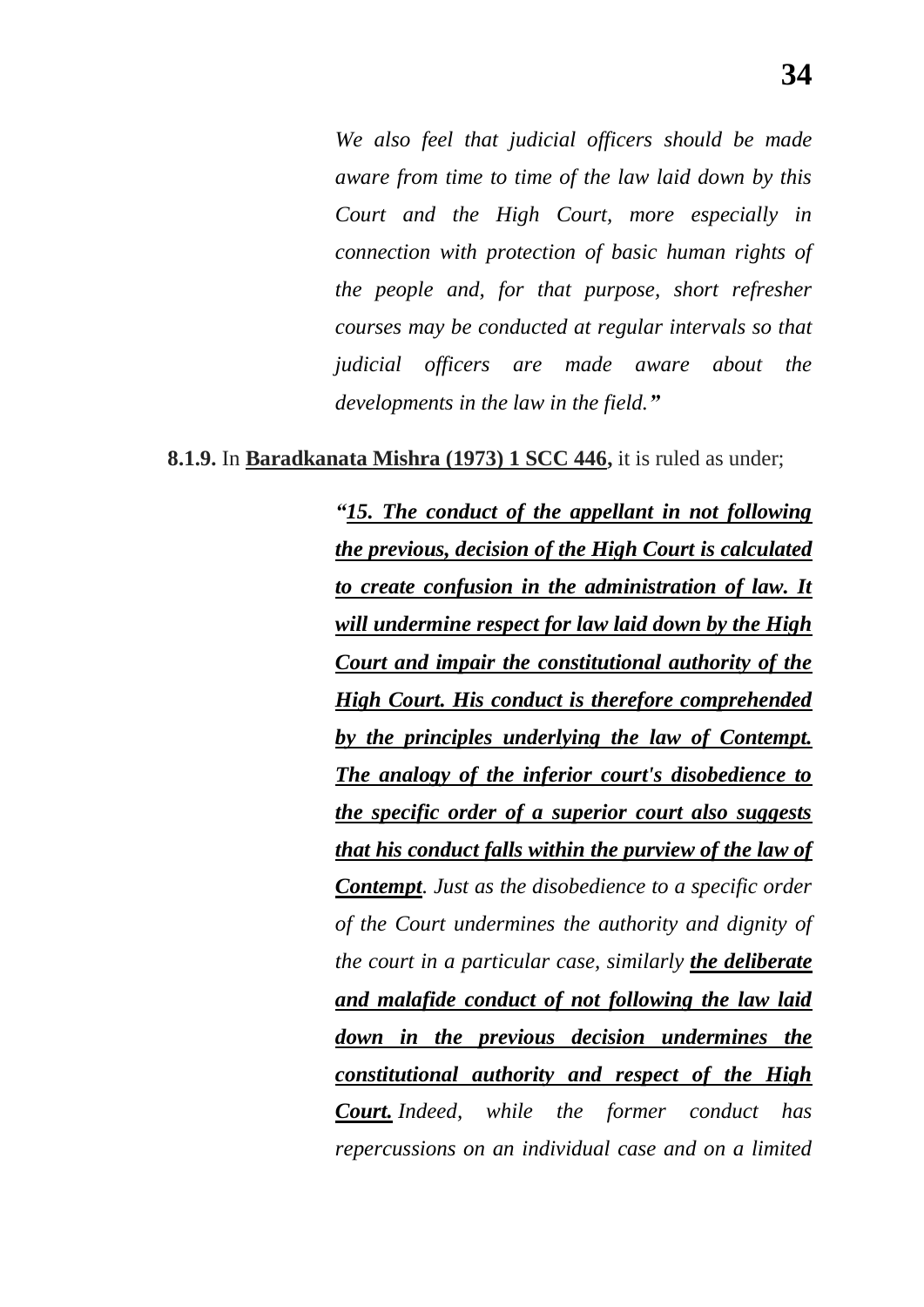*number of persons, the latter conduct has a much wider and more disastrous impact. It is calculated not only to undermine the constitutional authority and respect of the High Court, generally, but is also likely to subvert the Rule of Law 'and engender harassing uncertainty and confusion in the administration of law.''*

**8.1.10.** In **Prominent Hotels Case 2015 SCC OnLine Del 11910,** it is ruled as under;

> *―30.29. The impugned judgment is based on mere conjectures and pure hypothetical exercises, absolutely divorced from rationality and reality, inevitably making law, equity and justice, in the process, a casualty. The impugned judgment is so perverse, arbitrary and irrational that no responsible judicial officer could have arrived at such a decision.*

> *30.35. The Trial Court failed in the duty and obligation to maintain purity of standards and preserve full faith and credibility in the judicial system. The impugned judgment, on the face of it, is shown to be based upon a proposition of law which is unsound and findings recorded are absurd, unreasonable and irrational.*

> *Conscious disregard of well settled law by the Licensee as well as by the Trial Court.*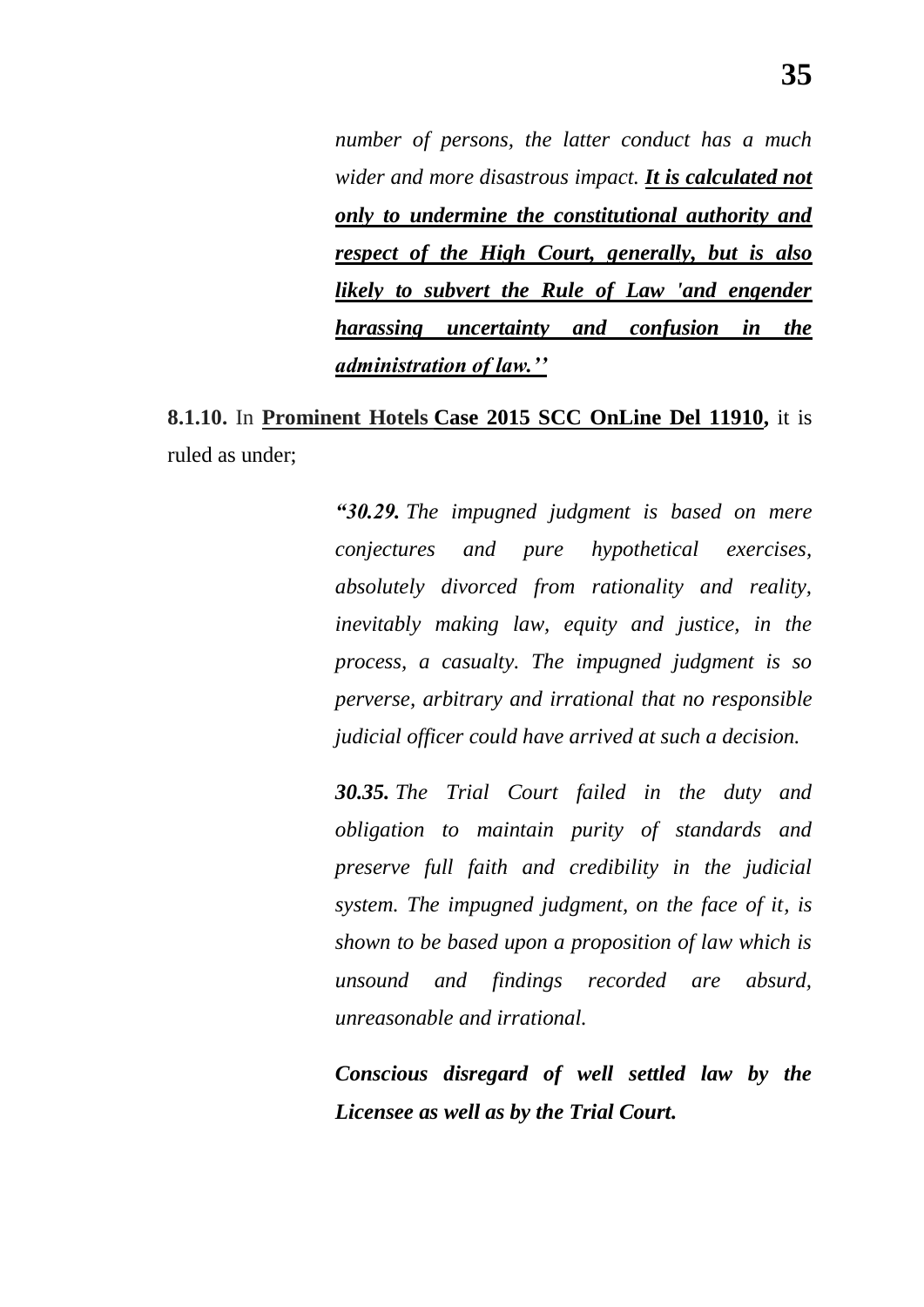*30.26. The impugned judgement and decree is vitiated on account of conscious disregard of the well settled law by the Trial Court. The Trial Court, who was obliged to apply law and adjudicate claims according to law, is found to have thrown to winds all such basic and fundamental principles of law. The Trial Court did not even consider and apply its mind to the judgments cited by NDMC at the time of hearing. The judicial discipline demands that the Trial Court should have followed the well settled law. The judicial discipline is one of the fundamental pillars on which judicial edifice rests and if such discipline is routed, the entire edifice will be affected. It cannot be gainsaid that the judgments mentioned below are binding on the Licensee who could not have bypassed or disregarded them except at the peril of contempt of this Court. This cannot be said to be a mere lapse. The Trial Court has dared to disregard and deliberately ignore the following judgments:-*

*30.31. The conclusions in the impugned judgment are seriously vitiated on account of gross misreading of the materials on record. Conclusions directly contrary to the indisputable facts placed on record throwing over board the well-settled norms, the basic and fundamental principle that a violator of reciprocal promises cannot be crowned with a prize for his defaults.*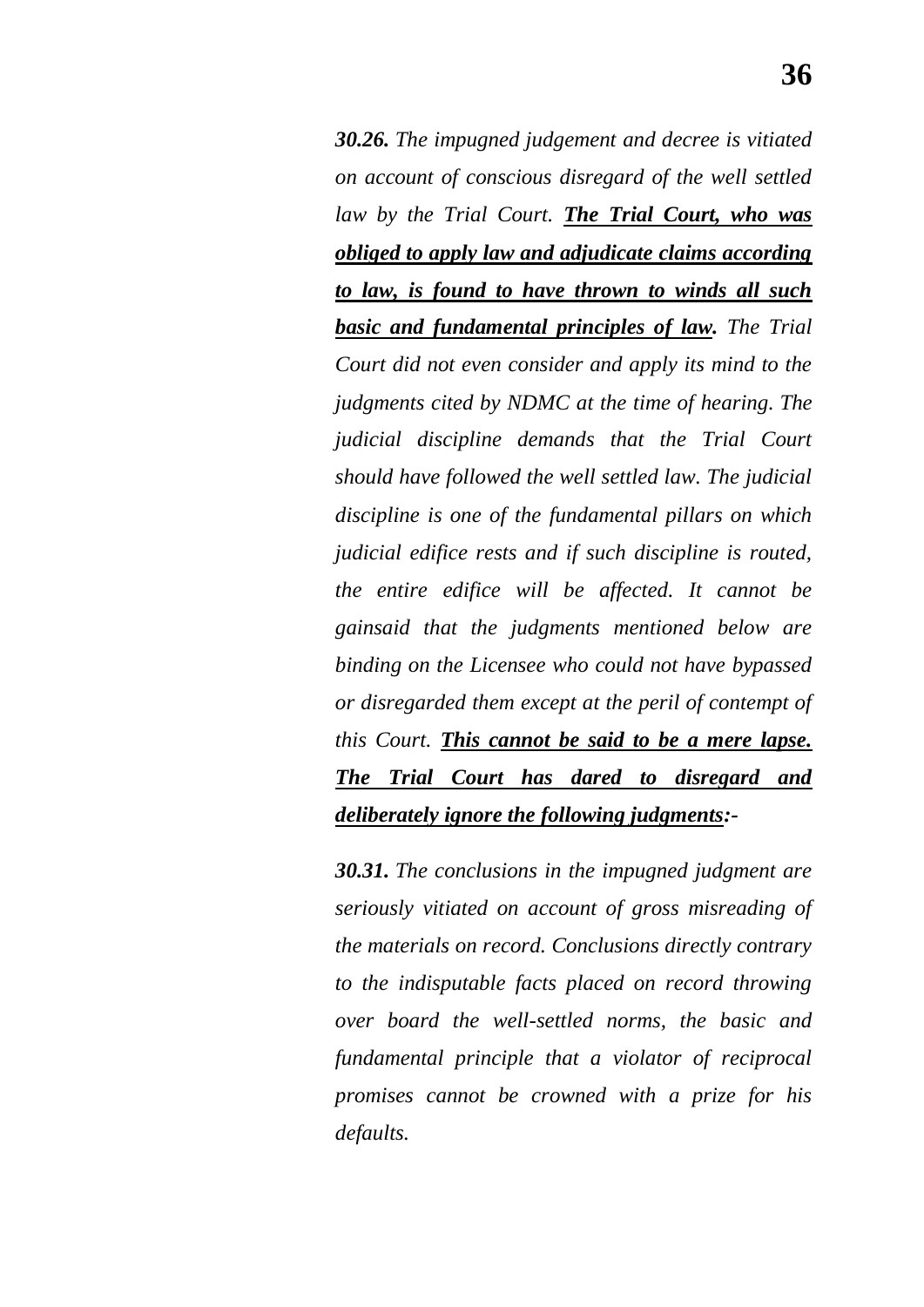*30.32. The conclusions arrived at by the Trial Court are nothing but sheer perversity and contradiction in terms. Even common sense, reason and ordinary prudence would commend for rejecting the claim of the Licensee.*

*30.33. The manner in which the Trial Court has chosen to decree the suit not only demonstrates perversity of approach, but per se proves flagrant violation of the principles of law. The principles of well settled law are found to have been observed more in their breach.*

*30.34. The Trial Court appears to have relied upon mere surmises and conjectures as though it constituted substantive evidence. The impugned judgment suffers from obvious and patent errors of law and facts.‖*

*22. Consequences of the Trial Court disregarding well settled law*

*22.1. If the Trial Court does not follow the well settled law, it shall create confusion in the administration of justice and undermine the law laid down by the constitutional Courts. The consequence of the Trial Court not following the well settled law amounts to contempt of Court. Reference in this regard may be made to the judgments given below.*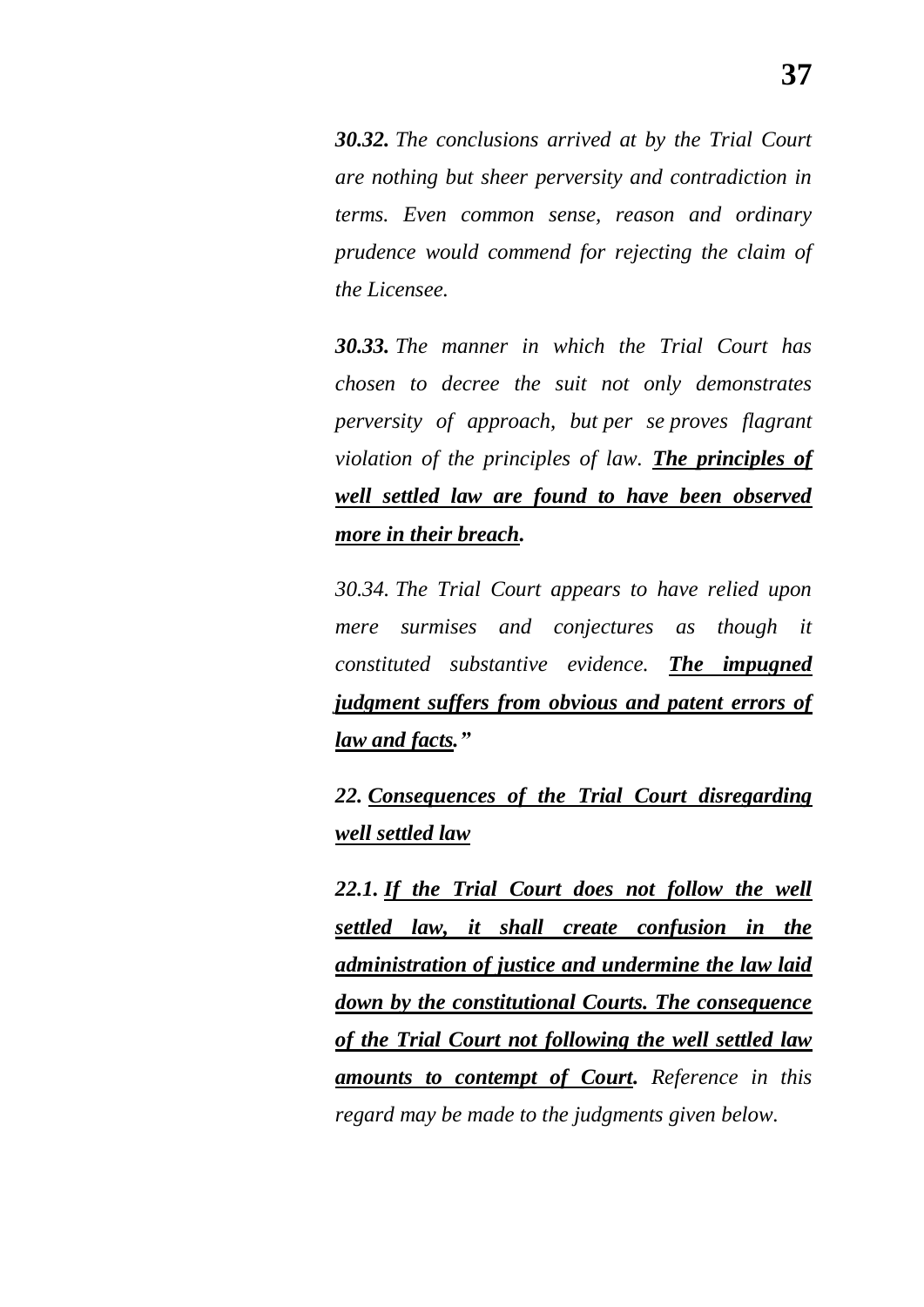*22.2. In East India Commercial Co. Ltd. v. Collector of Customs, Calcutta, AIR 1962 SC 1893, Subba Rao, J. speaking for the majority observed reads as under:*

*―31. ……This raises the question whether an administrative tribunal can ignore the law declared by the highest Court in the State and initiate proceedings in direct violation of the law so declared under Art. 215, every High Court shall be a Court of record and shall have all the powers of such a Court including the power to punish for contempt of itself. Under Art. 226, it has a plenary power to issue orders or writs for the enforcement of the fundamental rights and for any other purpose to any person or authority, including in appropriate cases any Government within its territorial jurisdiction. Under Art. 227 it has jurisdiction over all Courts and tribunals throughout the territories in relation to which it exercises jurisdiction. It would be anomalous to suggest that a tribunal over which the High Court has superintendence can ignore the law declared by that Court and start proceedings in direct violation of it. If a tribunal can do so, all the subordinate Courts can equally do so, for there is no specific provision, just like in the case of Supreme Court, making the law declared by the High Court binding on subordinate Courts. It is implicit in the power of supervision conferred on a superior tribunal that all the tribunals subject to its supervision should conform to the law*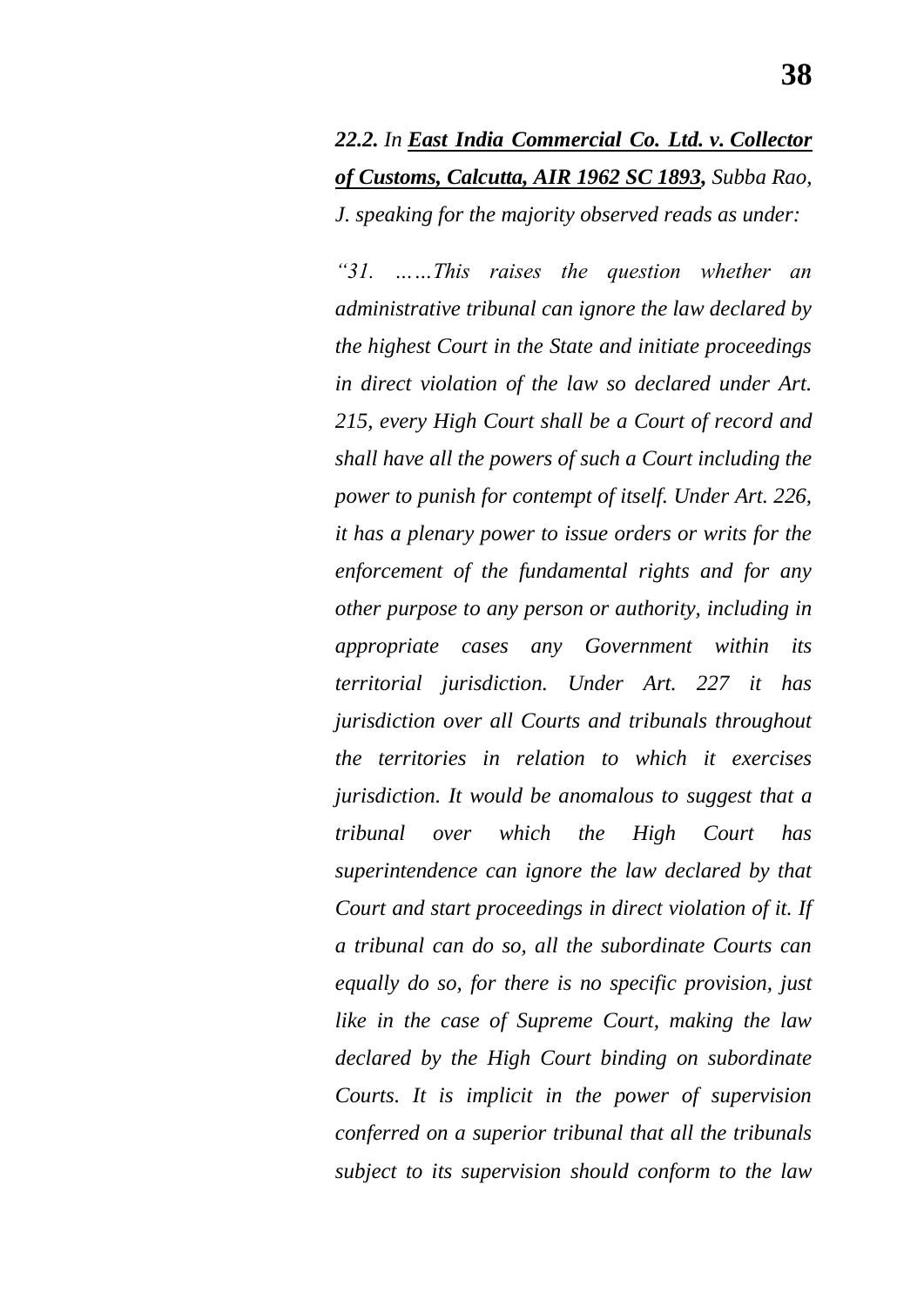*laid down by it. Such obedience would also be conducive to their smooth working; otherwise there would be confusion in the administration of law and respect for law would irretrievably suffer. We, therefore, hold that the law declared by the highest Court in the State is binding on authorities, or tribunals under its superintendence, and that they cannot ignore it either in initiating a proceeding or deciding on the rights involved in such a proceeding. If that be so, the notice issued by the authority signifying the launching of proceedings, contrary to the law laid down by the High Court would be invalid and the proceedings themselves would be without jurisdiction.‖*

### *(Emphasis supplied)*

*22.3. The above legal position was reiterated in Makhan Lal v. State of Jammu and Kashmir, (1971) 1 SCC 749, in which Grover, J. observed (at page 2209)—*

*―6. The law so declared by this Court was binding on the respondent-State and its officers and they were bound to follow it whether a majority of the present respondents were parties or not in the previous petition.‖*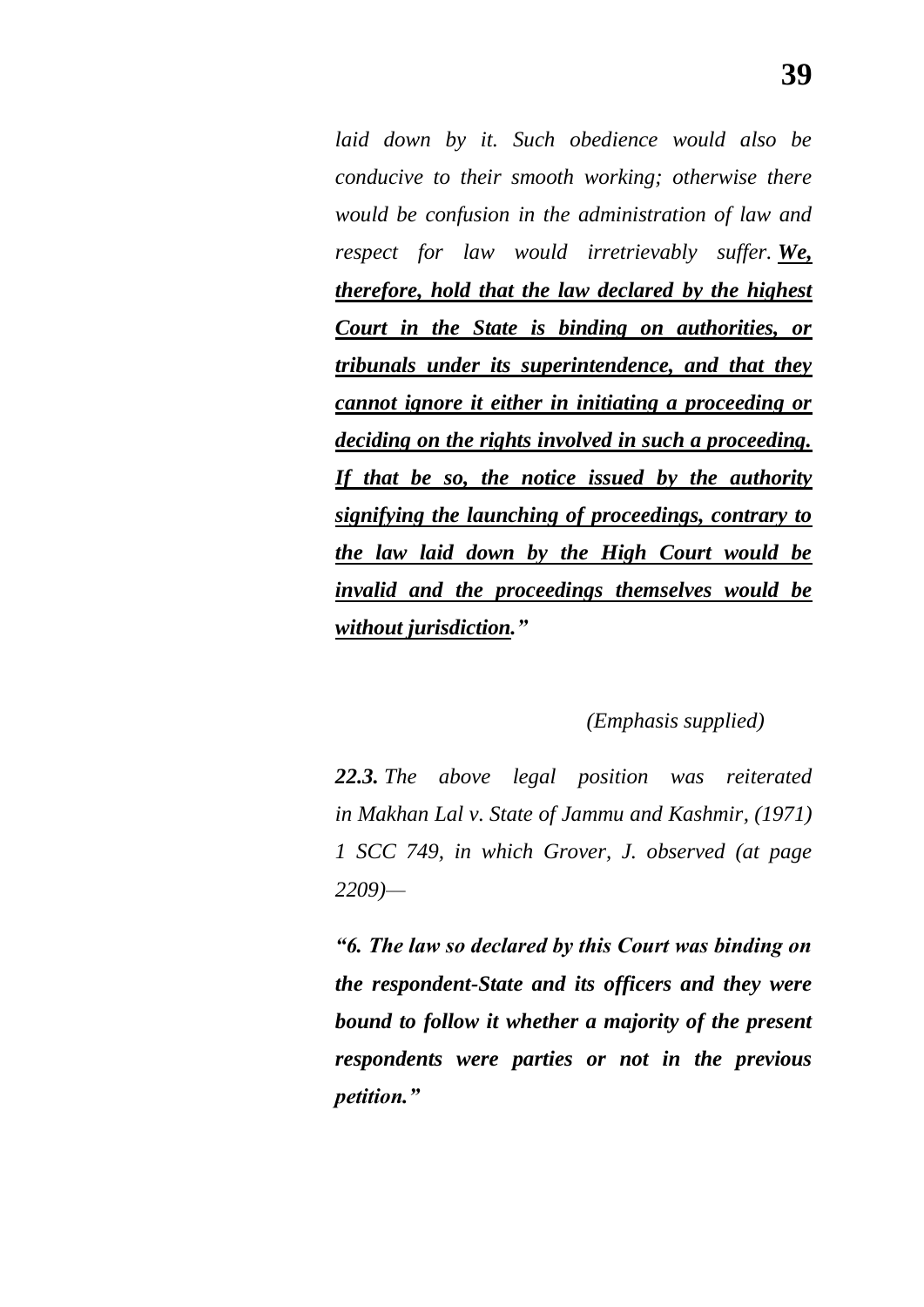*22.7. In Maninderjit Singh Bitta v. Union of India, (2012) 1 SCC 273, the Supreme Court held as under:-*

*―26. … Disobedience of orders of the court strikes at the very root of the rule of law on which the judicial system rests. The rule of law is the foundation of a democratic society. Judiciary is the guardian of the rule of law. If the judiciary is to perform its duties and functions effectively and remain true to the spirit with which they are sacredly entrusted, the dignity and authority of the courts have to be respected and protected at all costs…*

#### *xxx xxx xxx*

*29. Lethargy, ignorance, official delays and absence of motivation can hardly be offered as any defence in an action for contempt. Inordinate delay in complying with the orders of the courts has also received judicial criticism. … Inaction or even dormant behaviour by the officers in the highest echelons in the hierarchy of the Government in complying with the directions/orders of this Court certainly amounts to disobedience. … Even a lackadaisical attitude, which itself may not be deliberate or wilful, have not been held to be a sufficient ground of defence in a contempt proceeding. Obviously, the purpose is to ensure*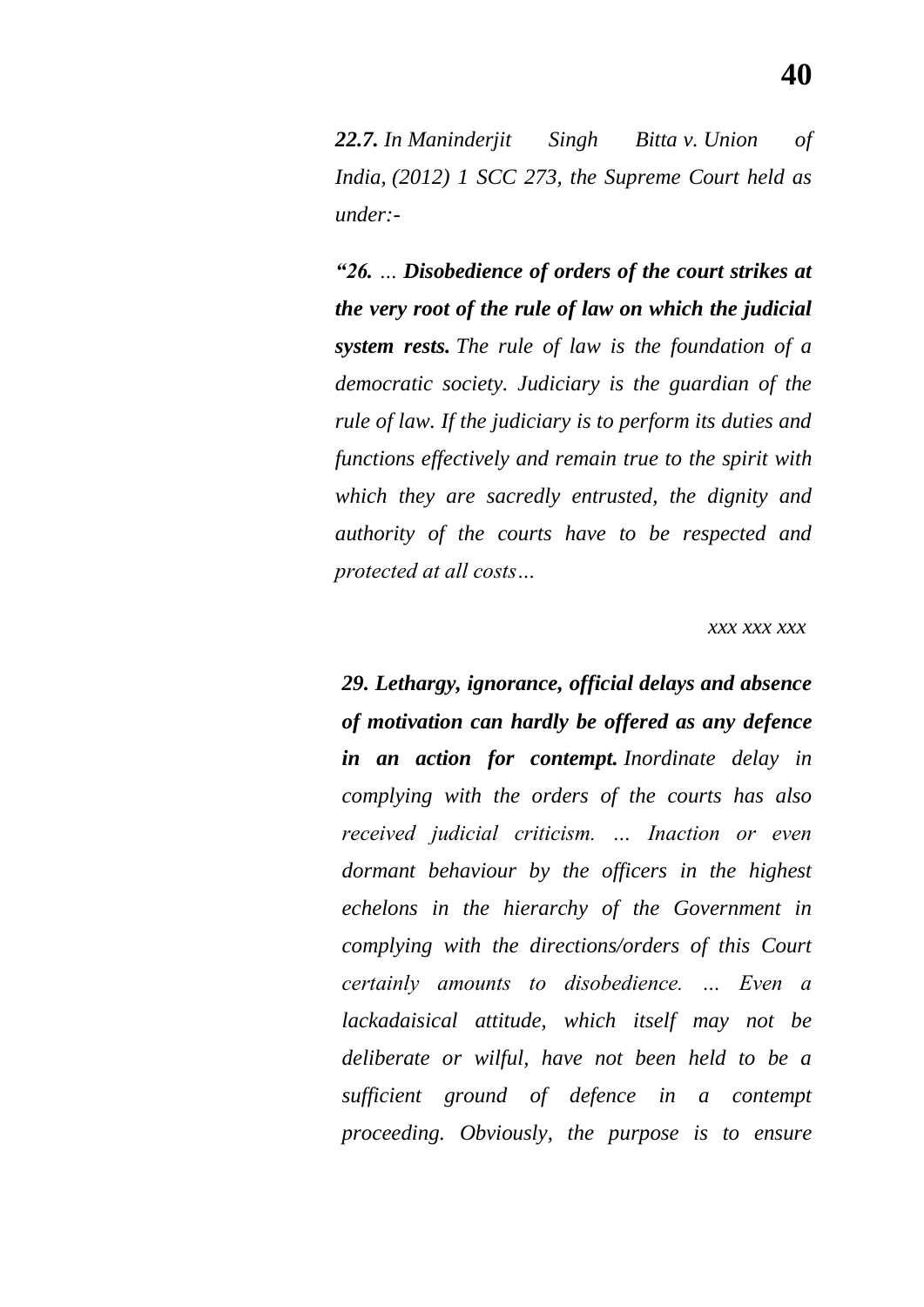*compliance with the orders of the court at the earliest and within stipulated period.‖*

 *(Emphasis supplied)*

*22.8. In Mohammed Ajmal Mohammed Amir Kasab v. State of Maharashtra (2012) 9 SCC 1, the Supreme Court directed that it is the duty and obligation of the magistrate before whom a person accused of committing a cognizable offence is first produced to make him fully aware that it is his right to consult and be defended by a legal practitioner and, in case he has no means to engage a lawyer of his choice, it should be provided to him from legal aid at the expense of the State. The Supreme Court further directed that the failure of any magistrate to discharge this duty would amount to dereliction in duty and would made the concerned magistrate liable to departmental proceedings.* 

*22.9. In Priya Gupta v. Addl. Secy. Ministry of Health and Family Welfare, (2013) 11 SCC 404, the Supreme Court held as under:-*

*―12. The government departments are no exception to the consequences of wilful disobedience of the orders of the Court. Violation of the orders of the Court would be its disobedience and would invite action in accordance with law. The orders passed by this Court are the law of the land in terms of Article 141 of the*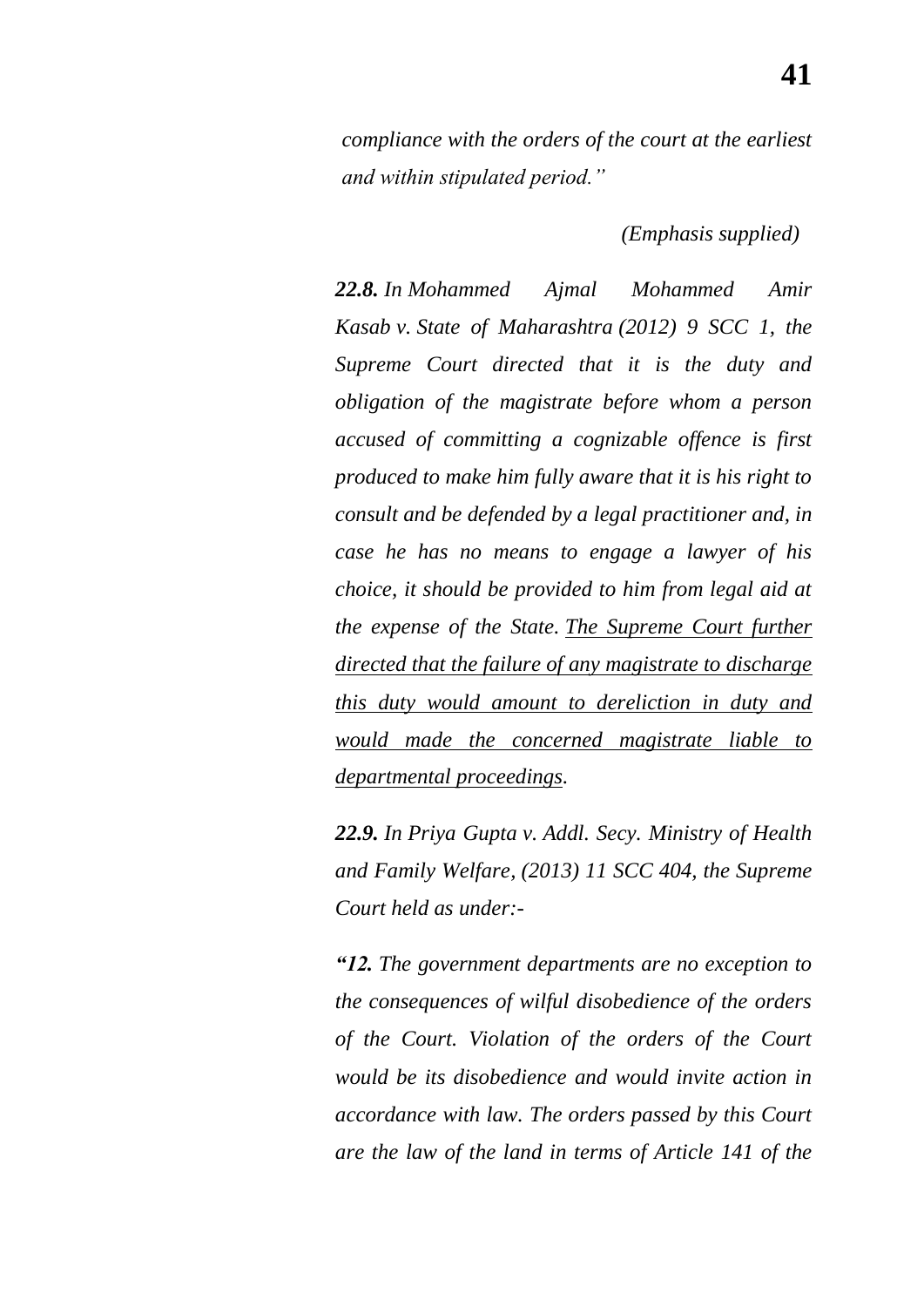*Constitution of India. No court or tribunal and for that matter any other authority can ignore the law stated by this Court. Such obedience would also be conducive to their smooth working, otherwise there would be confusion in the administration of law and the respect for law would irretrievably suffer. There can be no hesitation in holding that the law declared by the higher court in the State is binding on authorities and tribunals under its superintendence and they cannot ignore it. This Court also expressed the view that it had become necessary to reiterate that disrespect to the constitutional ethos and breach of discipline have a grave impact on the credibility of judicial institution and encourages chance litigation. It must be remembered that predictability and certainty are important hallmarks of judicial jurisprudence developed in this country, as discipline is sine qua non for effective and efficient functioning of the judicial system. If the Courts command others to act in accordance with the provisions of the Constitution and to abide by the rule of law, it is not possible to countenance violation of the constitutional principle by those who are required to lay down the law. (Ref. East India Commercial Co. Ltd. v. Collector of Customs [AIR 1962 SC 1893] and Official Liquidator v. Dayanand [(2008) 10 SCC 1 : (2009) 1 SCC (L&S) 943].) (SCC p. 57, paras 90-91)*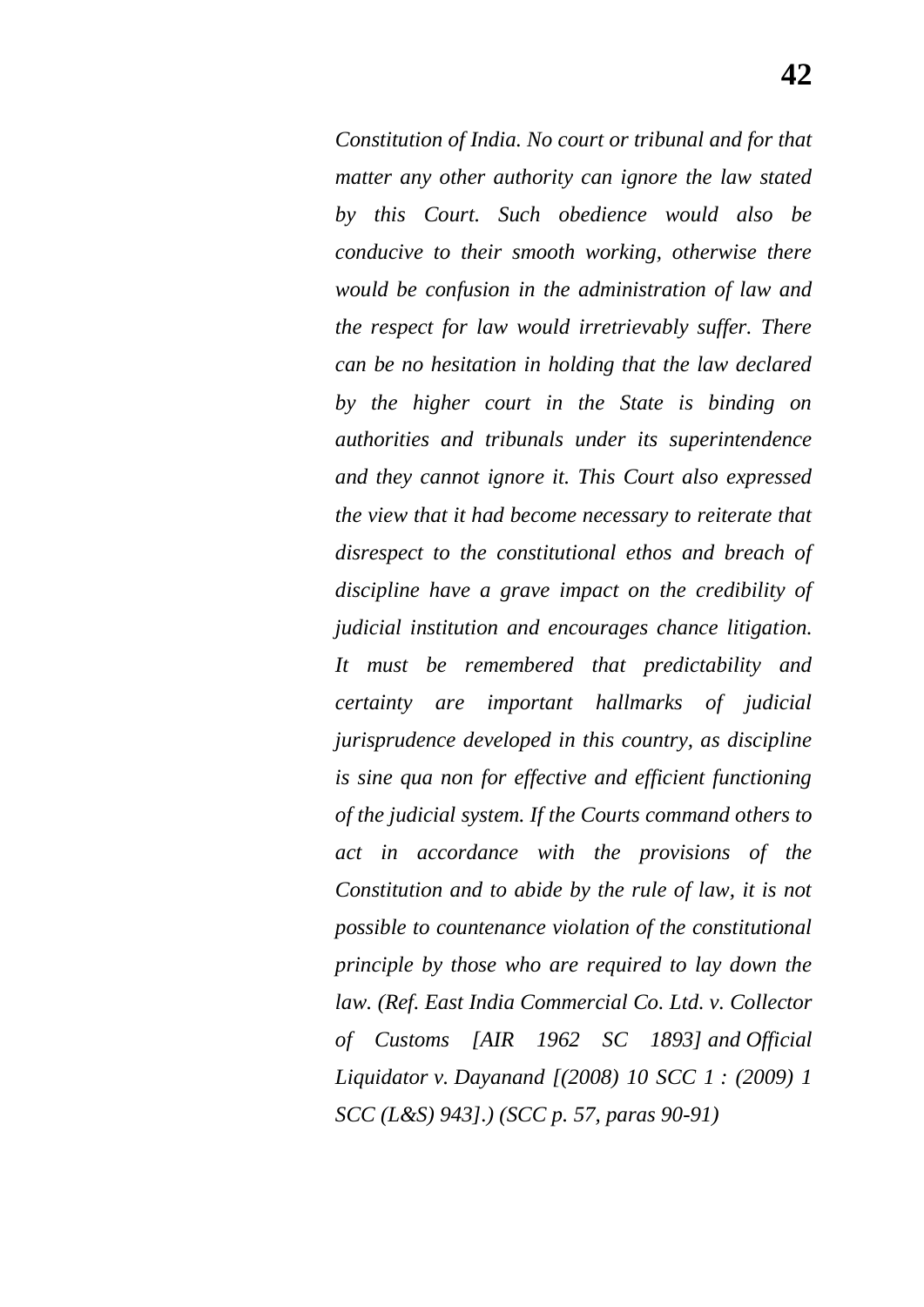*13. These very principles have to be strictly adhered to by the executive and instrumentalities of the State. It is expected that none of these institutions should fall out of line with the requirements of the standard of discipline in order to maintain the dignity of institution and ensure proper administration of justice.*

#### *xxx xxx xxx*

*19. It is true that Section 12 of the Act contemplates disobedience of the orders of the court to be wilful and further that such violation has to be of a specific order or direction of the court. To contend that there cannot be an initiation of contempt proceedings where directions are of a general nature as it would not only be impracticable, but even impossible to regulate such orders of the court, is an argument which does not impress the court. As already noticed, the Constitution has placed upon the judiciary, the responsibility to interpret the law and ensure proper administration of justice. In carrying out these constitutional functions, the courts have to ensure that dignity of the court, process of court and respect for administration of justice is maintained. Violations which are likely to impinge upon the faith of the public in administration of justice and the court system must be punished, to prevent repetition of such behaviour and the adverse impact on public faith. With the development of law, the*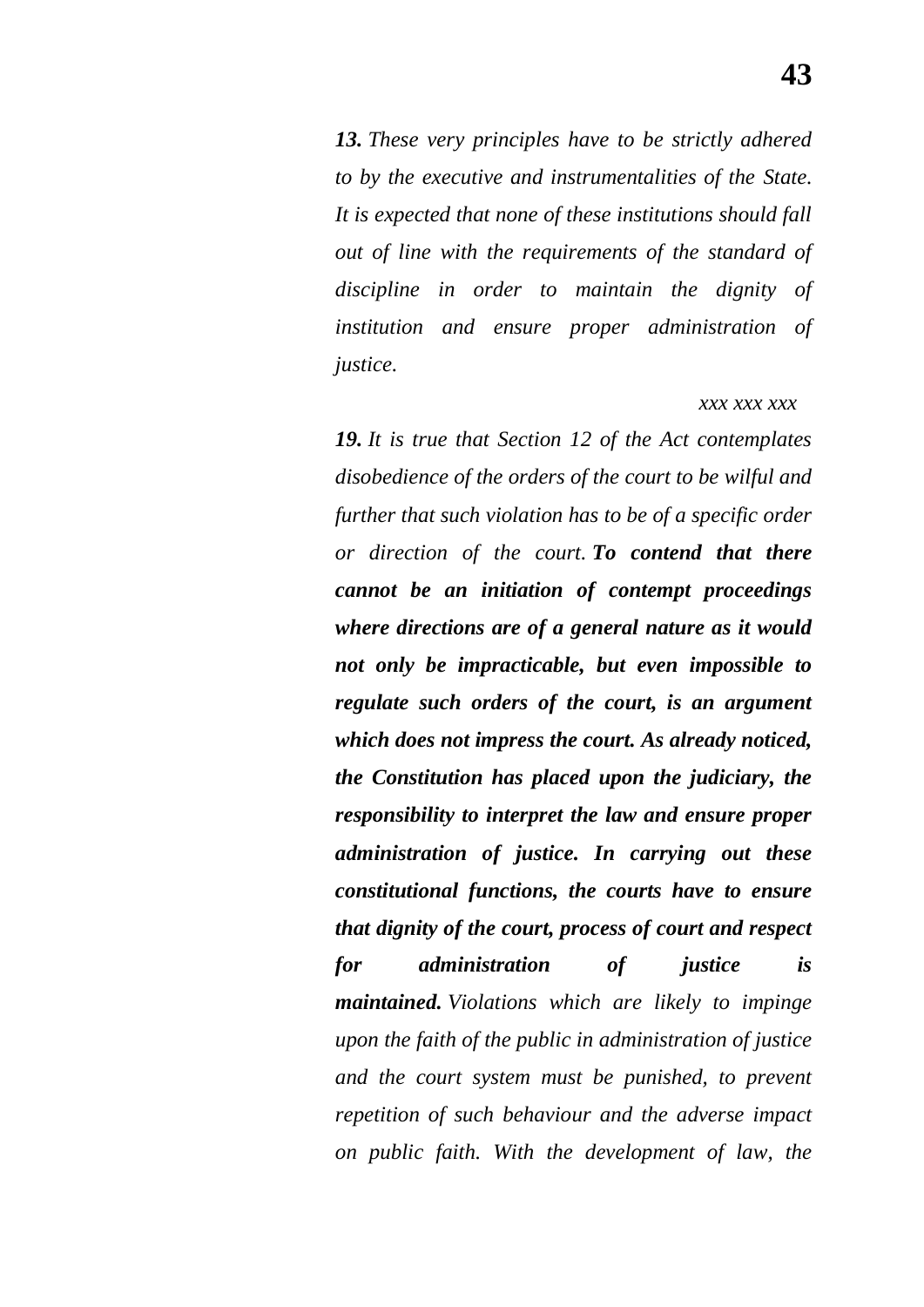*courts have issued directions and even spelt out in their judgments, certain guidelines, which are to be operative till proper legislations are enacted. The directions of the court which are to provide transparency in action and adherence to basic law and fair play must be enforced and obeyed by all concerned. The law declared by this Court whether in the form of a substantive judgment inter se a party or are directions of a general nature which are intended to achieve the constitutional goals of equality and equal opportunity must be adhered to and there cannot be an artificial distinction drawn in between such class of cases. Whichever class they may belong to, a contemnor cannot build an argument to the effect that the disobedience is of a general direction and not of a specific order issued inter se parties. Such distinction, if permitted, shall be opposed to the basic rule of law.*

#### *xxx xxx xxx*

*23. … The essence of contempt jurisprudence is to ensure obedience of orders of the Court and, thus, to maintain the rule of law. History tells us how a State is protected by its courts and an independent judiciary is the cardinal pillar of the progress of a stable Government. If over-enthusiastic executive attempts to belittle the importance of the court and its judgments*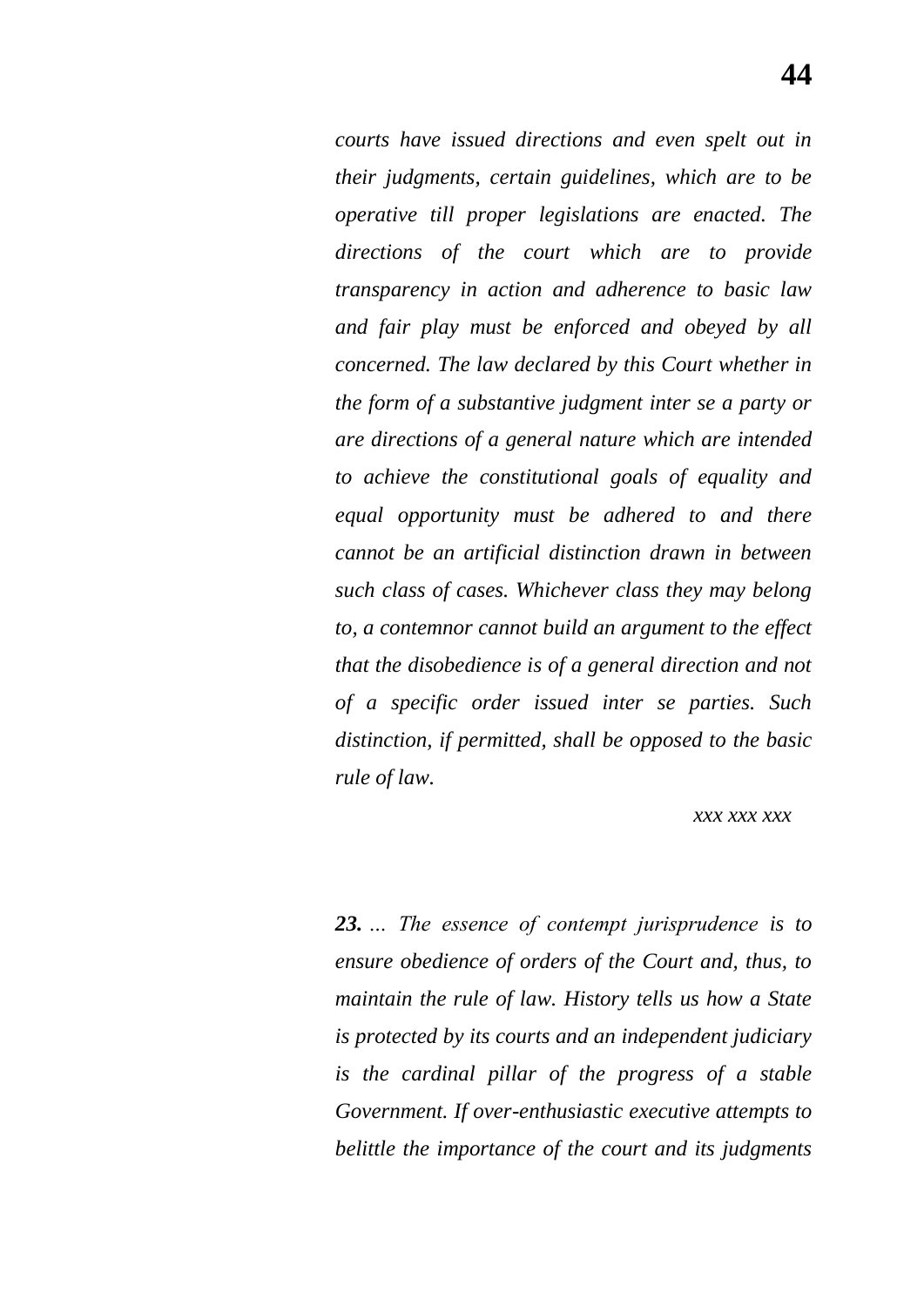*and orders, and also lowers down its prestige and confidence before the people, then greater is the necessity for taking recourse to such power in the interest and safety of the public at large. The power to punish for contempt is inherent in the very nature and purpose of the court of justice. In our country, such power is codified…‖*

 *(Emphasis supplied)*

*22.10. In Subrata Roy Sahara v. Union of India (2014) 8 SCC 470, the Supreme Court held that the decisions rendered by the Supreme Court have to be complied with by all concerned. Relevant portion of the said judgment is as under: -*

*―17. There is no escape from, acceptance, or obedience, or compliance of an order passed by the Supreme Court, which is the final and the highest Court, in the country. Where would we find ourselves, if the Parliament or a State Legislature insists, that a statutory provision struck down as unconstitutional, is valid? Or, if a decision rendered by the Supreme Court, in exercise of its original jurisdiction, is not accepted for compliance, by either the Government of India, and/or one or the other State Government(s) concerned? What if, the concerned government or instrumentality, chooses not to give effect to a Court order, declaring the fundamental right of a citizen? Or, a determination rendered by a Court to give effect to a legal right, is not acceptable for compliance?*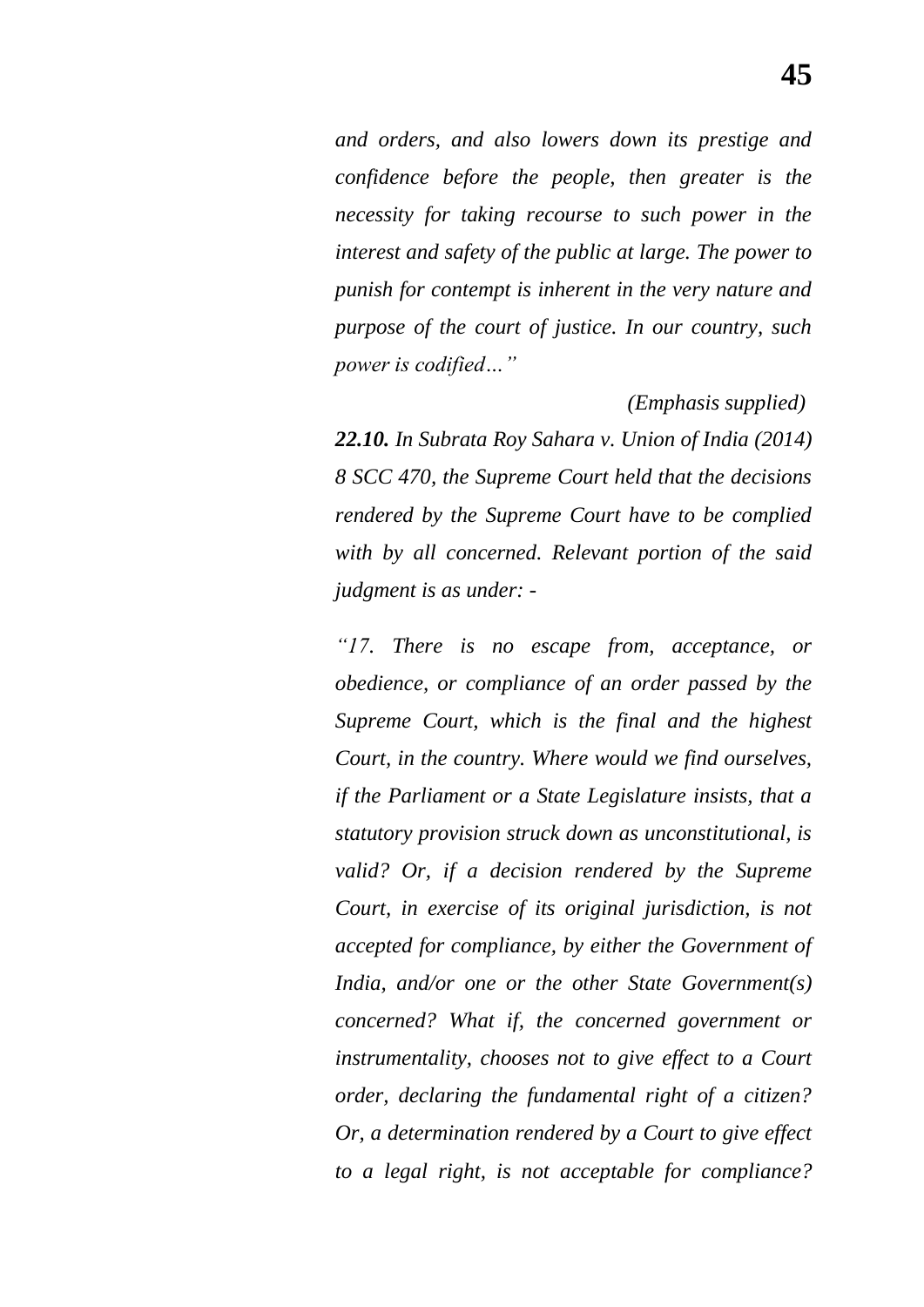*Where would we be, if decisions on private disputes rendered between private individuals, are not complied with? The answer though preposterous, is not far-fetched. In view of the functional position of the Supreme Court depicted above, non-compliance of its orders, would dislodge the cornerstone maintaining the equilibrium and equanimity in the country's governance. There would be a breakdown of constitutional functioning, It would be a mayhem of sorts.*

*185.2. Disobedience of orders of a Court strikes at the very root of the rule of law on which the judicial system rests. Judicial orders are bound to be obeyed at all costs. Howsoever grave the effect may be, is no answer for non-compliance with a judicial order. Judicial orders cannot be permitted to be circumvented. In exercise of the contempt jurisdiction, courts have the power to enforce compliance with judicial orders, and also, the power to punish for contempt.‖*

*22.11. In State of Gujarat v. Secretary, Labour Social Welfare and Tribunal Development Deptt. Sachivalaya, 1982 CriLJ 2255, the Division Bench of the Gujarat High Court summarized the principles as under:-*

*―11. From the above four decisions, the following propositions emerge:*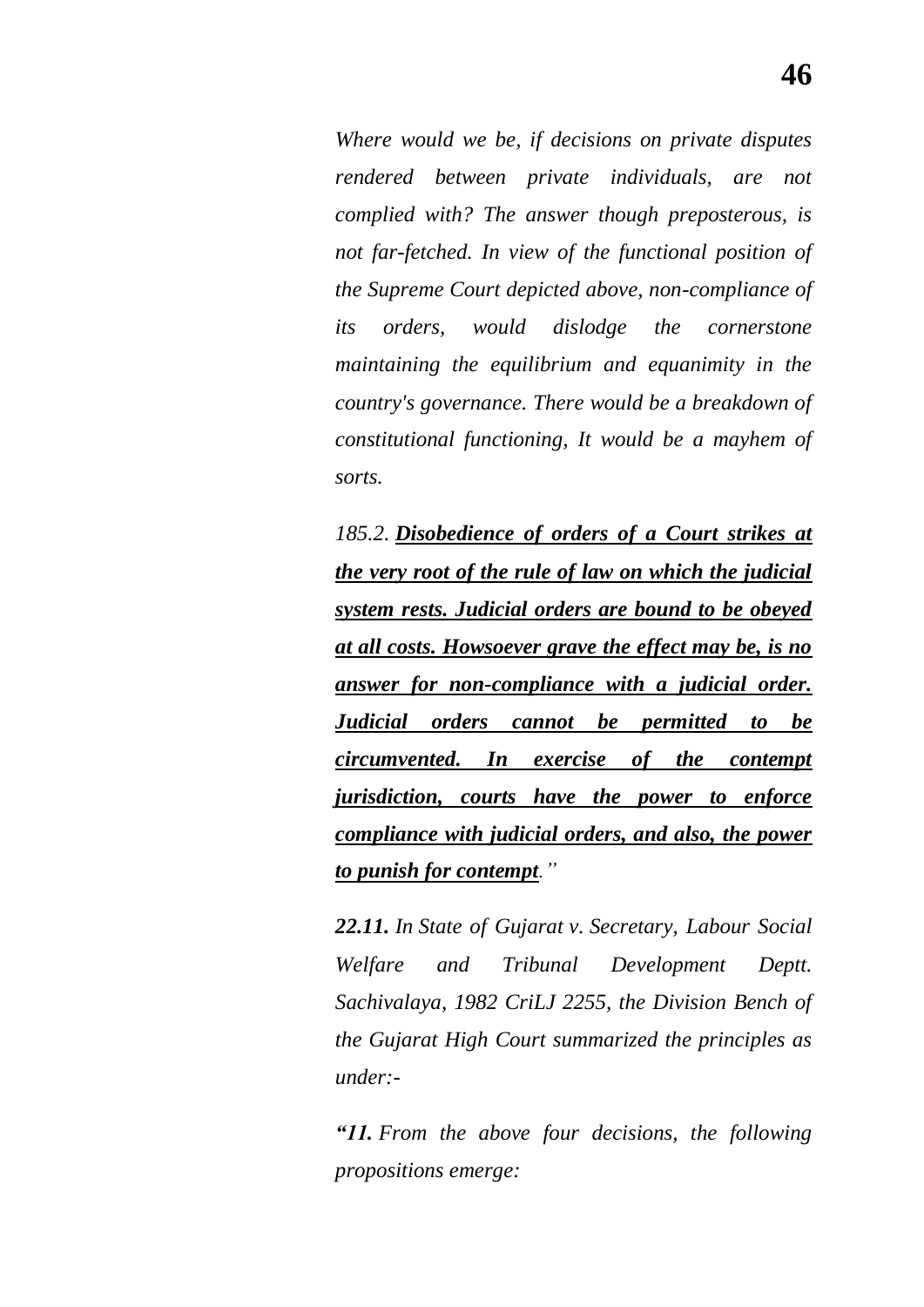*(1) It is immaterial that in a previous litigation the particular petitioner before the Court was or was not a party, but if a law on a particular point has been laid down by the High Court, it must be followed by all authorities and tribunals in the State;*

*(2) The law laid down by the High Court must be followed by all authorities and subordinate tribunals when it has been declared by the highest Court in the State and they cannot ignore it either in initiating proceedings or deciding on the rights involved in such a proceeding;*

*(3) If in spite of the earlier exposition of law by the High Court having been pointed out and attention being pointedly drawn to that legal position, in utter disregard of that position, proceedings are initiated, it must be held to be a wilful disregard of the law laid down by the High Court and would amount to civil contempt as defined in section 2(b) of the Contempt of Courts Act, 1971.‖*

 *(Emphasis supplied)*

**8.1.11.** This Hon"ble Court in **State Bank of Travancore 2018 (3) SCC 85,** has ruled that the Judges/Courts has to apply the correct law even if it not raised by any party.

**8.1.12.** In **Medical Council Vs. G.C.R.G. Memorial Trust (2018) 12 SCC 564,** it is ruled as under;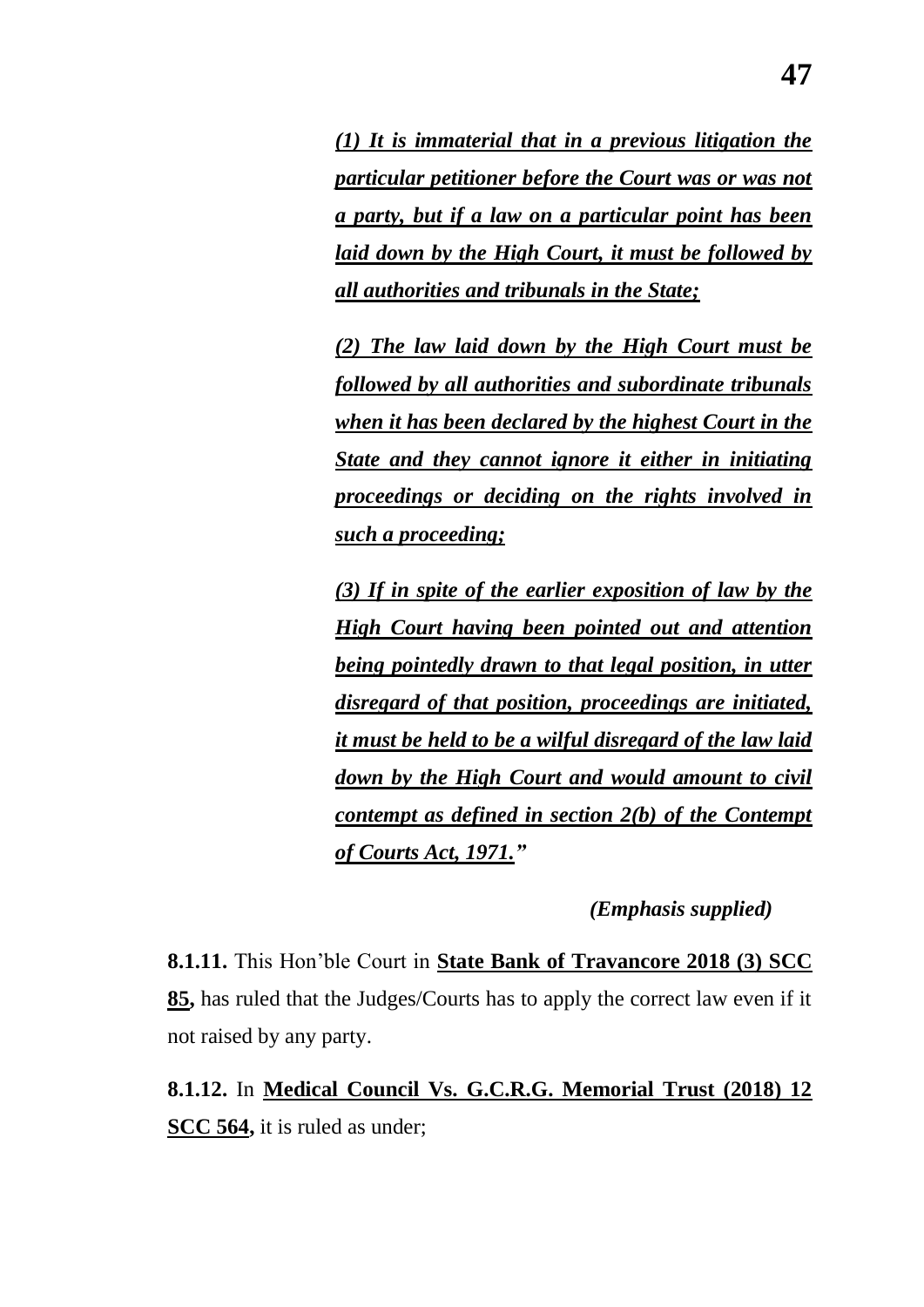*―8…A Judge cannot think in terms of ―what pleases the Prince has the force of law". Frankly speaking, the law does not allow so, for law has to be observed by requisite respect for law.*

*11. In Shiv Mohan Singh v. State (UT of Delhi) [Shiv Mohan Singh v. State (UT of Delhi), (1977) 2 SCC 238 : 1977 SCC (Cri) 324] , the Court has observed: (SCC p. 239, para 2)*

*―2. … ‗a Judge even when he is free, is still not wholly free; he is not to innovate at pleasure; he is not a knight-errant roaming at will in pursuit of his own ideal of beauty or of goodness; he is to draw inspiration from consecrated principles'.‖*

*12. In this context, we may refer with profit the authority in Om Prakash Chautala v. Kanwar Bhan [Om Prakash Chautala v. Kanwar Bhan, (2014) 5 SCC 417] wherein it has been stated: (SCC p. 426, para 19)*

*―19. It needs no special emphasis to state that a Judge is not to be guided by any kind of notion. The decision-making process expects a Judge or an adjudicator to apply restraint, ostracise perceptual subjectivity, make one's emotions subservient to one's reasoning and think dispassionately. He is expected to be guided by the established norms of judicial process and decorum.‖*

*And again: (SCC p. 426, para 20)*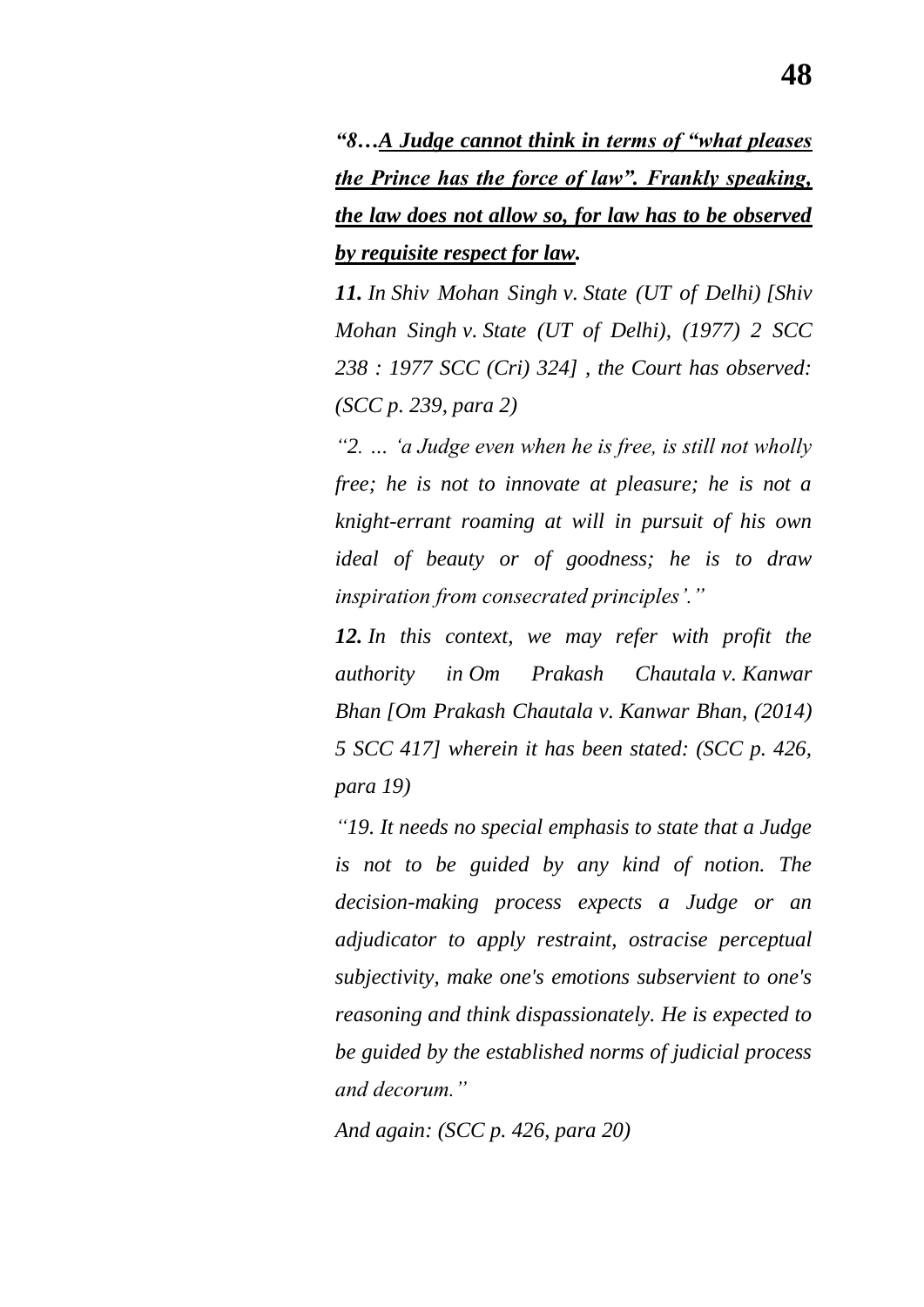*―20. A Judge should abandon his passion. He must constantly remind himself that he has a singular*  master "*duty to truth*" and such truth is to be arrived *at within the legal parameters. No heroism, no rhetorics.‖*

*13. In Dwarikesh Sugar Industries Ltd. v. Prem Heavy Engg. Works (P) Ltd. [Dwarikesh Sugar Industries Ltd. v. Prem Heavy Engg. Works (P) Ltd., (1997) 6 SCC 450] , the three-Judge Bench observed: (SCC p. 463, para 32)*

*―32. When a position, in law, is well settled as a result of judicial pronouncement of this Court, it would amount to judicial impropriety to say the least, for the subordinate courts including the High Courts to ignore the settled decisions and then to pass a judicial order which is clearly contrary to the settled legal position. Such judicial adventurism cannot be permitted and we strongly deprecate the tendency of the subordinate courts in not applying the settled principles and in passing whimsical orders which necessarily has the effect of granting wrongful and unwarranted relief to one of the parties. It is time that this tendency stops.*"

*14. The aforestated thoughts are not only meaningfully pregnant but also expressively penetrating. They clearly expound the role of a Judge, especially the effort of understanding and attitude of judging. A Judge is expected to abandon his personal*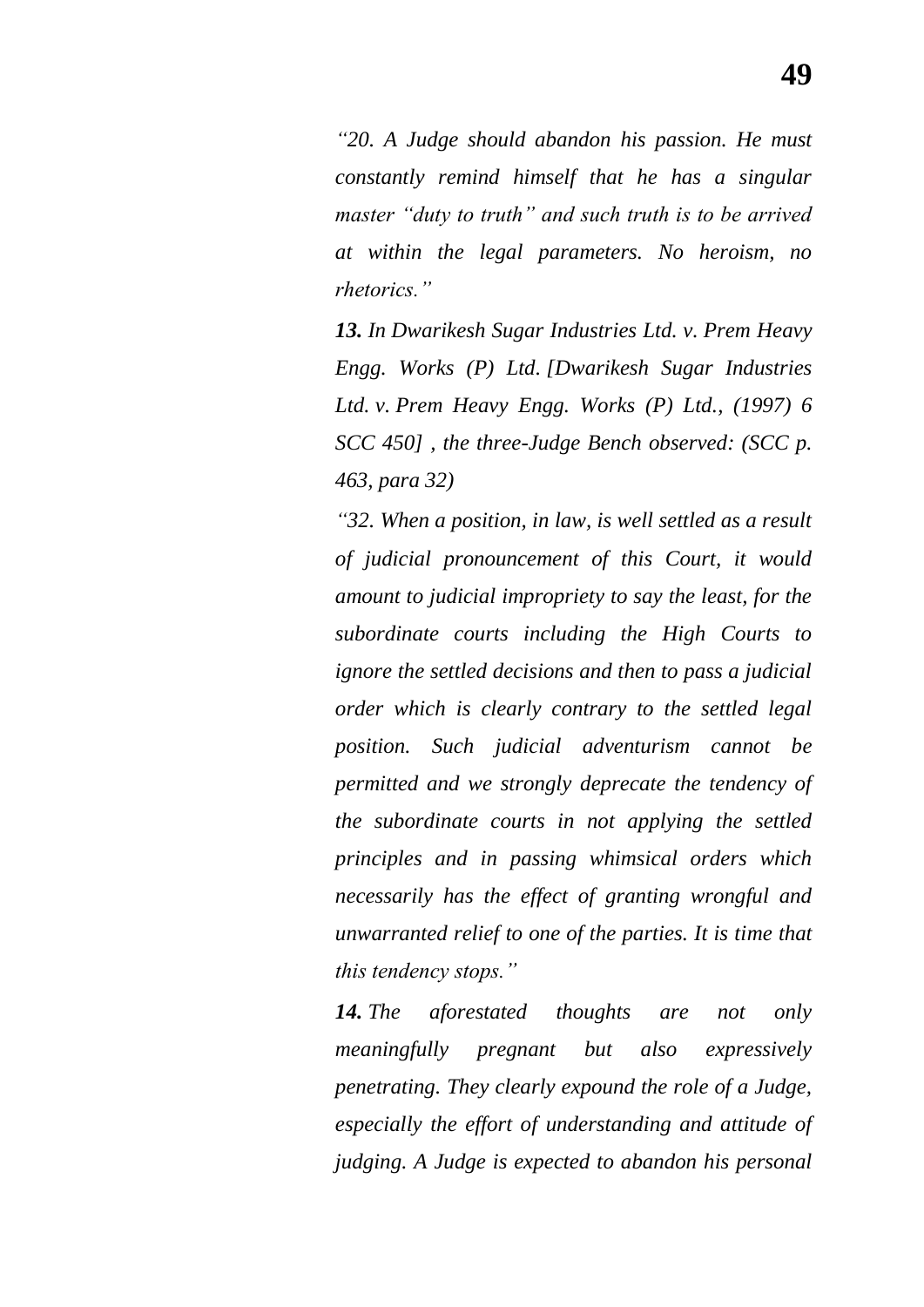*notion or impression gathered from subjective experience. The process of adjudication lays emphasis on the wise scrutiny of materials sans emotions. A studied analysis of facts and evidence is a categorical imperative. Deviation from them is likely to increase the individual gravitational pull which has the potentiality to take justice to her coffin.‖*

*9. In this context, we may note the eloquent statement of Benjamin Cardozo who said:*

*―The Judge is not a knight-errant roaming at will in pursuit of his own ideal of beauty and goodness.‖*

*10. In this regard, the profound statement of Felix Frankfurter [ Clark, Tom C., "Mr Justice Frankfurter : A Heritage for all Who Love the Law‖, 51 ABAJ 330 at p. 332 (1965)] is apposite to reproduce:*

*―For the highest exercise of judicial duty is to subordinate one's personal pulls and one's private views to the law of which we are all guardians—those impersonal convictions that make a society a civilized community, and not the victims of personal rule.‖*

*The learned Judge has further stated [ "Foreword, to Memorial Issue for Robert H. Jackson‖, 55 Columbia Law Review (April 1955) p. 436] :*

*―What becomes decisive to a Justice's functioning on the Court in the large area within which his individuality moves is his general attitude toward law,*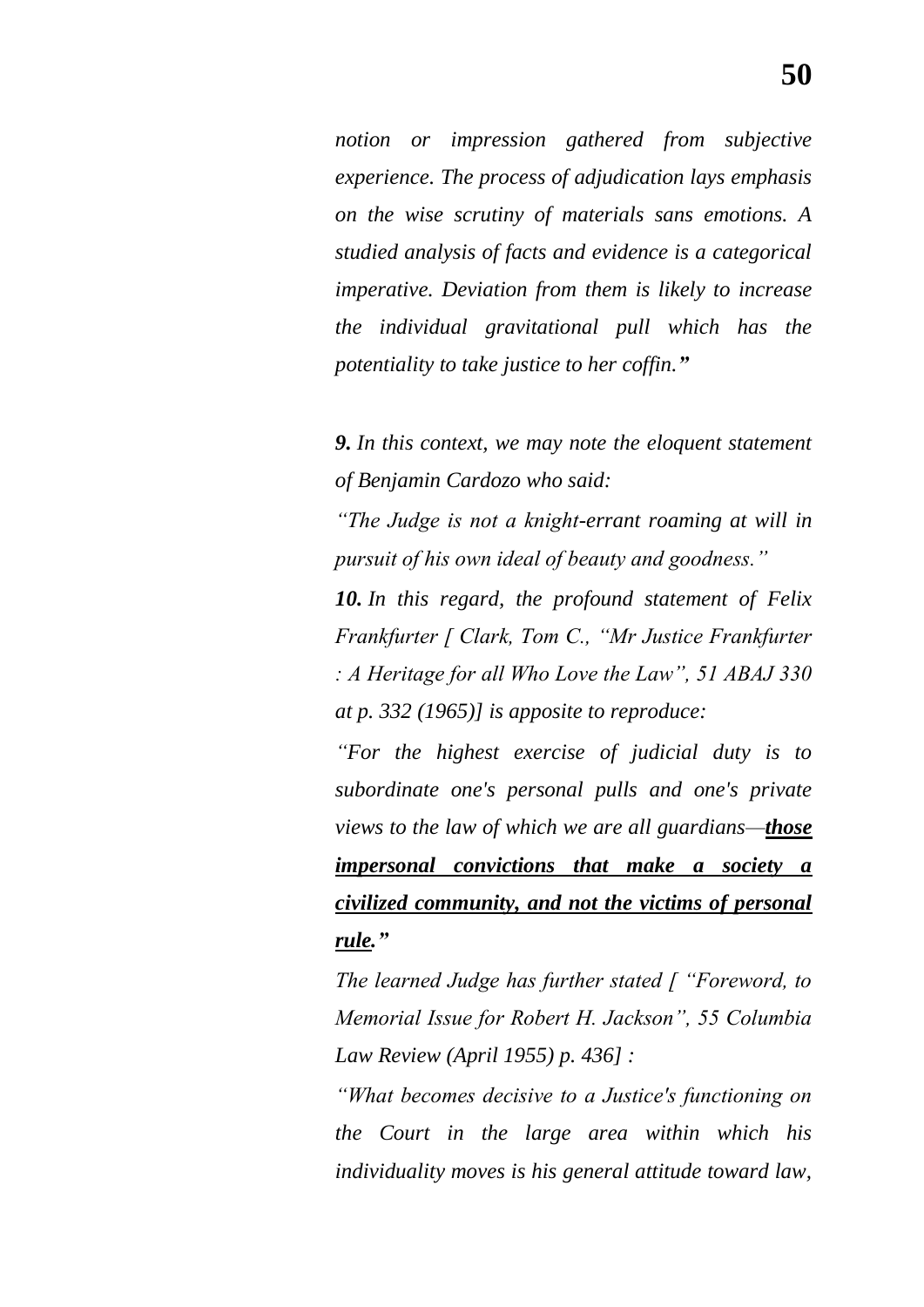*the habits of the mind that he has formed or is capable of unforming, his capacity for detachment, his temperament or training for putting his passion behind his judgment instead of in front of it. The attitudes and qualities which I am groping to characterize are ingredients of what compendiously might be called dominating humility.‖*

**9.** Action of Departmental enquiry as per 'In-House-Procedure' required against Contemnor Judges as per law laid down in **Somabhai Patel (2001) 5 SCC 65 and in Additional District and Sessions Judge "X" (2015) 4 SCC 91, K. K. Dhawan (1993) 2 SCC 56.**

**9.1.** In **Smt. Prabha Sharma Vs. Sunil Goyal (2017) 11 SCC 77,** it is ruled as under;

> *―Article 141 of the Constitution of India - disciplinary proceedings against Judge for not following the Judgments of the High Court and Supreme Court judicial officers are bound to follow the Judgments of the High Court and also the binding nature of the Judgments of this Court in terms of Article 141 of the Constitution of India. We make it clear that the High Court is at liberty to proceed with the disciplinary proceedings and arrive at an independent decision.‖*

**9.2.** That, Hon"ble Supreme Court in the case of Somabhai Patel (supra) has observed that the level of understanding of a Judge has effect on many litigants and a departmental enquiry is required to be conducted against such Judge. It is ruled a s under;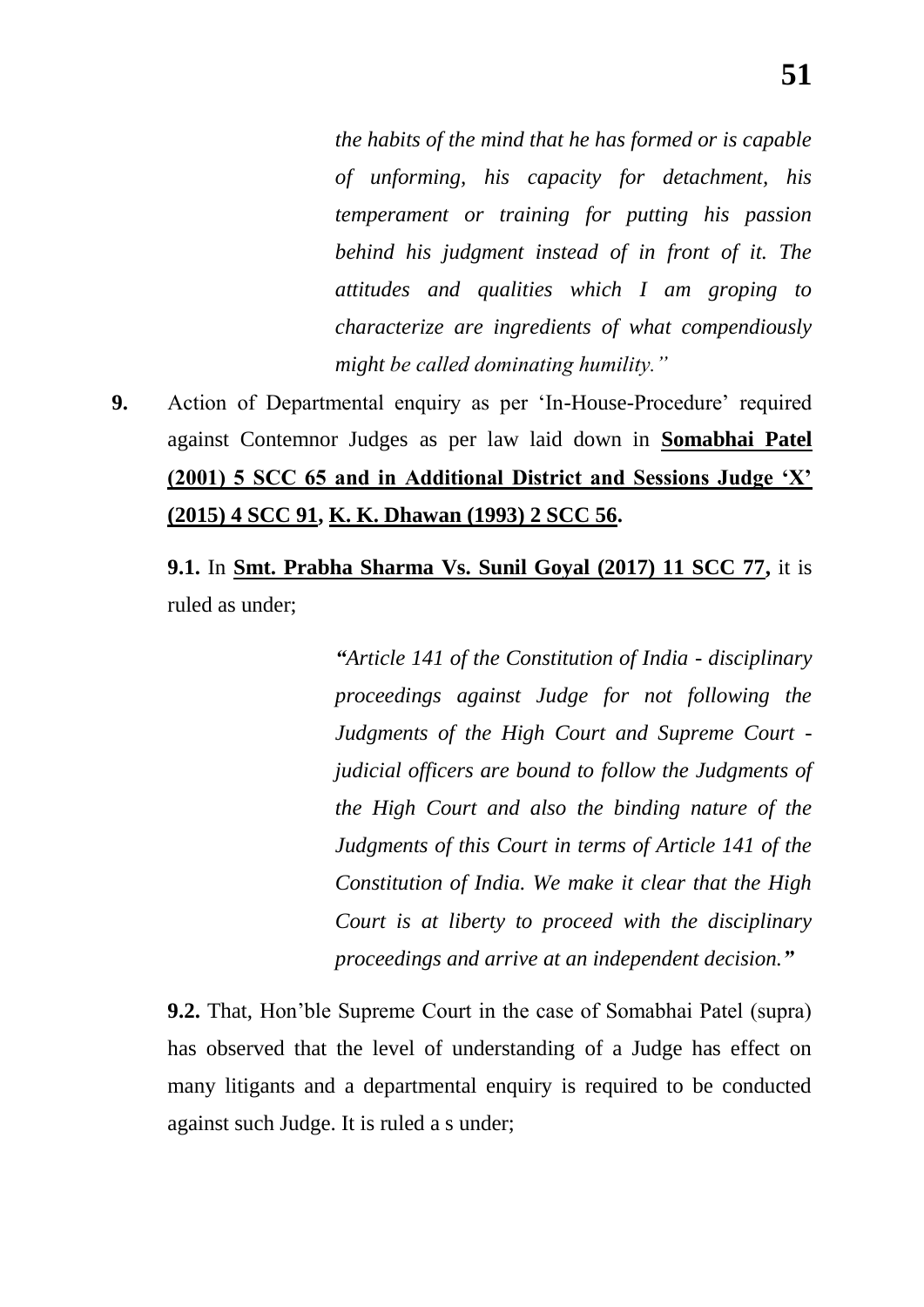*―(A) Contempt of Courts Act (70 of 1971), S.2 – Contempt by the Judges by misinterpretations of judgment of Supreme Court.*

*15. Reverting now to the contempt proceedings initiated against the judicial officer, tendering unconditional and unqualified apology, he says that ―with my limited understanding, I could not read the order correctly‖……..*

*…………..*

*…………..The officer is holding a responsible position of a Civil Judge of Senior Division. Even a new entrant to judicial service would not commit such mistake assuming it was a mistake. Despite these glaring facts we assume, as pleaded by the judicial officer, that he could not understand the order and, thus, on that assumption it would be a case of outright negligence, which, in fact, stands admitted but wilful attempt to violate the order for any extraneous consideration or dishonest motive would, therefore, be absent. In this view, we drop these contempt proceedings against the officer by issue of severe reprimand.*

*16. What we have said above, however, is not the end of the matter. It cannot be ignored that the level of judicial officer's understanding can have serious impact on other litigants. There is no manner of doubt that the officer has acted in a most negligent*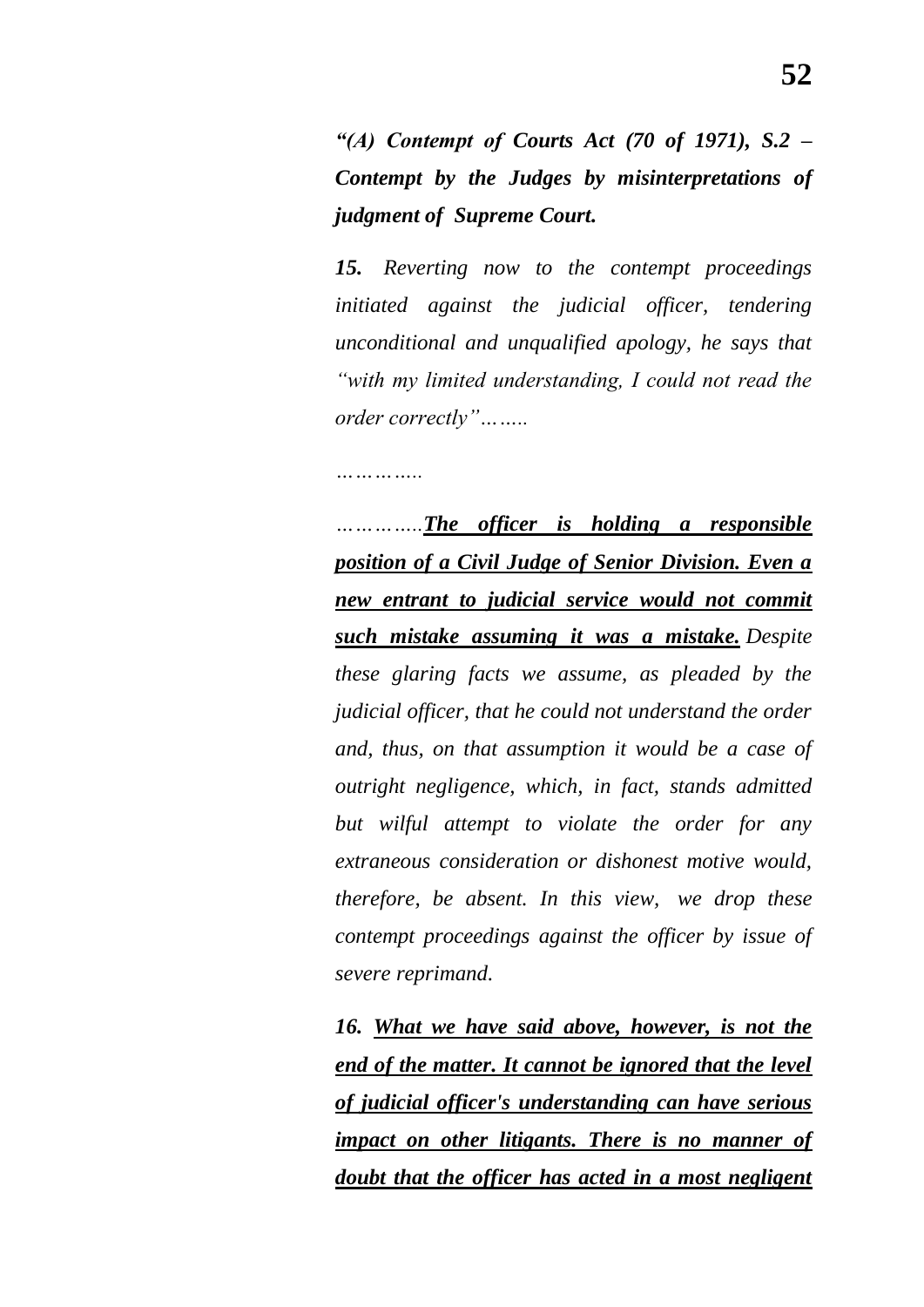*manner without any caution or care whatsoever. Without any further comment, we would leave this aspect to the disciplinary authority for appropriate action, if any, taking into consideration all relevant facts. We do not know whether present is an isolated case of such an understanding. We do not know what has been his past record. In this view, we direct that a copy of the order shall be sent forthwith to the Registrar General of the High Court of Gujarat.''*

**9.3.** That in the case of **Additional District and Sessions Judge "X" (2015) 4 SCC 91,** it is ruled that the enquiry of the High Court and Supreme Court Judges be conducted as per the "In-House-Procedure". It is observed as under;

> *―53. It is essential for us to record a finding even on the last contention advanced at the hands of the learned counsel. We say so, because according to the learned counsel for the petitioner, it would not be proper, in the facts and circumstances of this case, to reinitiate the process expressed in the "in-house procedure", through the Chief Justice of the High Court. It seems to us, that there is merit in the instant contention. Undoubtedly, the Chief Justice of the High Court has adopted a position, in respect of some aspects of the matter, contrary to the position asserted by the petitioner. Truthfully, even though these facts do not have any direct bearing on the allegations levelled against respondent no. 3, yet when examined*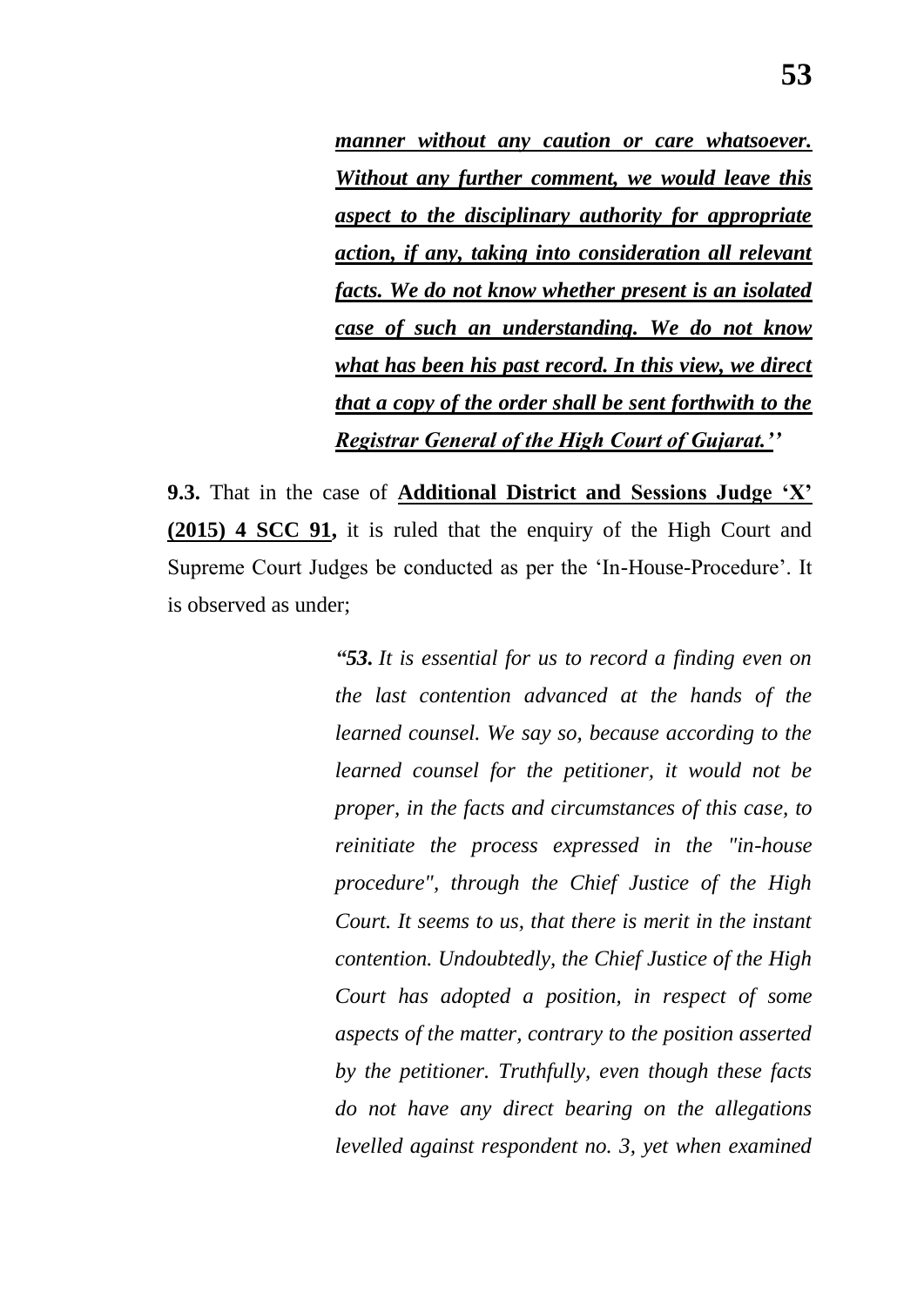*dispassionately, the fact of the matter is that the Chief Justice of the High Court, personally perceived certain facts differently. These facts are personal to the Chief Justice of the High Court, namely, whether attempts were made by the petitioner to meet the Chief Justice of the High Court, and whether he declined such attempts. In the above view of the matter, we are of the considered view, that it may not be appropriate, in the facts and circumstances of the present case, to associate the Chief Justice of the High Court with the investigative process. It is not as if, there is any lack of faith, in the Chief Justice of the High Court. It is also not as if, there is any doubt in our mind, about the righteousness of the Chief Justice of the High Court. The issue is that of propriety. To the credit of the Chief Justice of the High Court, we may also observe, that he may have adopted the present procedure, just for the reasons indicated above, namely, to keep himself out of the fact finding process, so as to arrive at a fair and just decision. But that is inconsequential. We are accordingly further satisfied in concluding, that following the "in-house procedure" strictly by associating the Chief Justice of the concerned High Court, would not serve the contemplated purpose, insofar as the present controversy is concerned.*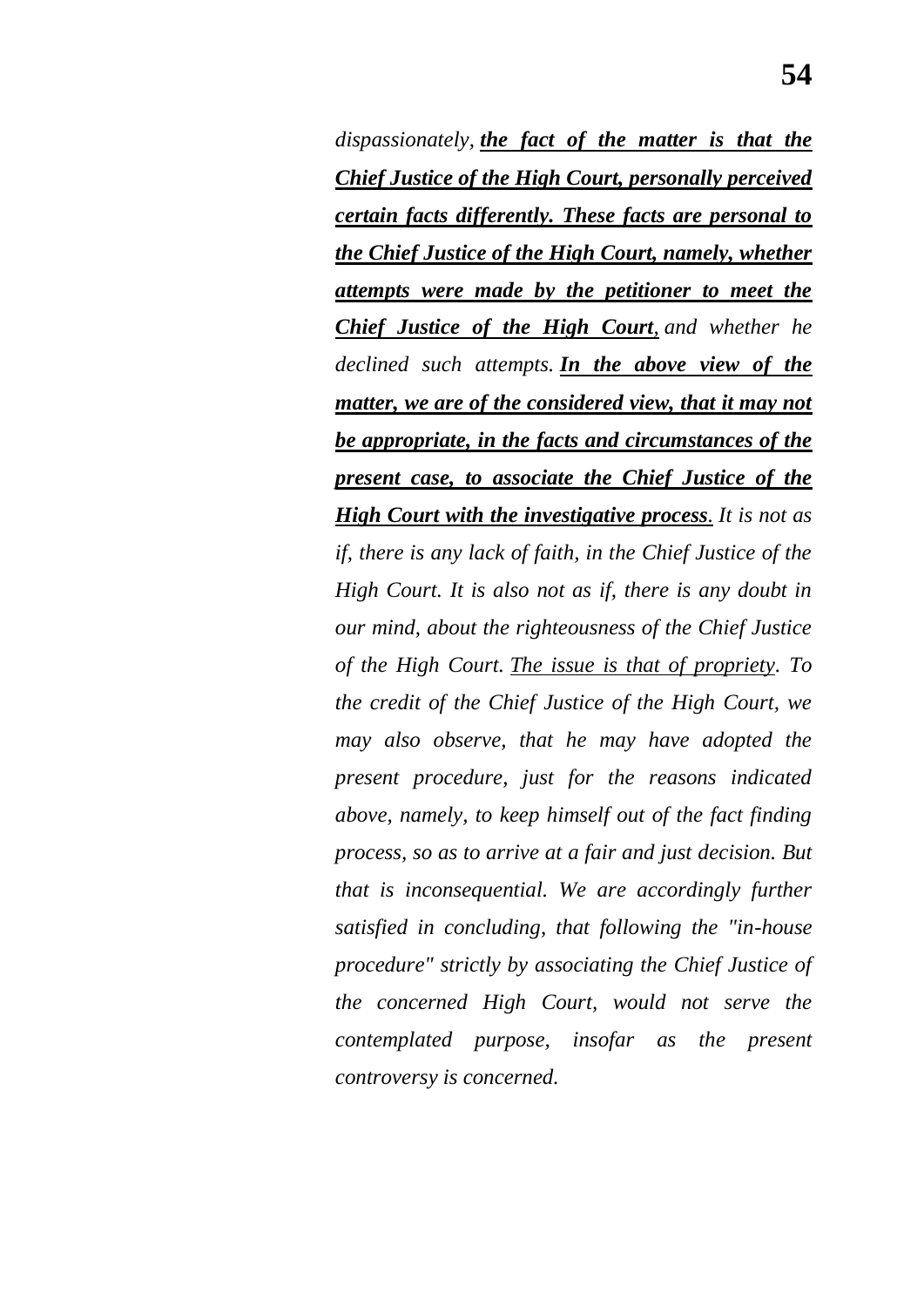*55. In view of the consideration and the findings recorded hereinabove, we may record our general conclusions as under:*

*(i) The "in-house procedure" framed by this Court, consequent upon the decision rendered in C. Ravichandran Iyer's case (supra) can be adopted, to examine allegations levelled against Judges of High Courts, Chief Justices of High Courts and Judges of the Supreme Court of India.*

*(ii) The investigative process under the "in-house procedure" takes into consideration the rights of the complainant, and that of the concerned judge, by adopting a fair procedure, to determine the veracity of allegations levelled against a sitting Judge. At the same time, it safeguards the integrity of the judicial institution.*

*(iii) Even though the said procedure, should ordinarily be followed in letter and spirit, the Chief Justice of India, would have the authority to mould the same, in the facts and circumstances of a given case, to ensure that the investigative process affords safeguards, against favouritism, prejudice or bias.*

*(iv) In view of the importance of the "in-house procedure", it is essential to bring it into public domain. The Registry of the Supreme Court of India, is accordingly directed, to place the same on the official website of the Supreme Court of India.*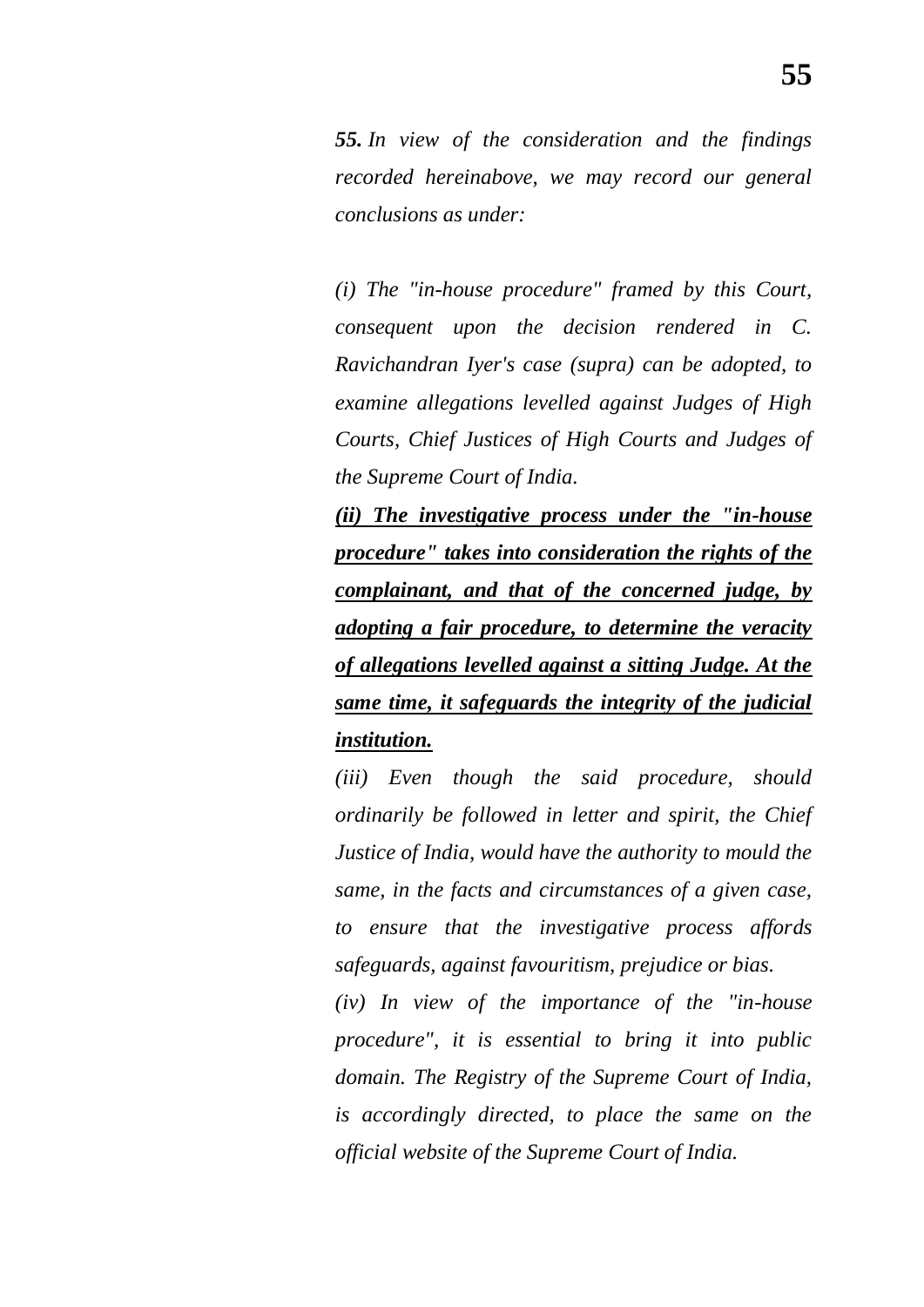"*If any Judge acts negligently or recklessly or in order to confer undue favour on a person is not acting as a Judge. And he can be proceeded for passing unlawful order apart from the fact that the order is appealable. Action for violation of Conduct Rules is must for proper administration.*

*―28. Certainly, therefore, the officer who exercises judicial or quasi - judicial powers acts negligently or recklessly or in order to confer undue favour on a person is not acting as a Judge. Accordingly, the contention of the respondent has to be rejected. It is important to bear in mind that in the present case, we are not concerned with the correctness or legality of the decision of the respondent but the conduct of the respondent in discharge of his duties as an officer. The legality of the orders with reference to the nine assessments may be questioned in appeal or revision under the Act. But we have no doubt in our mind that the Government is not precluded from taking the disciplinary action for violation of the Conduct Rules. Thus, we conclude that the disciplinary action can be taken in the following cases:*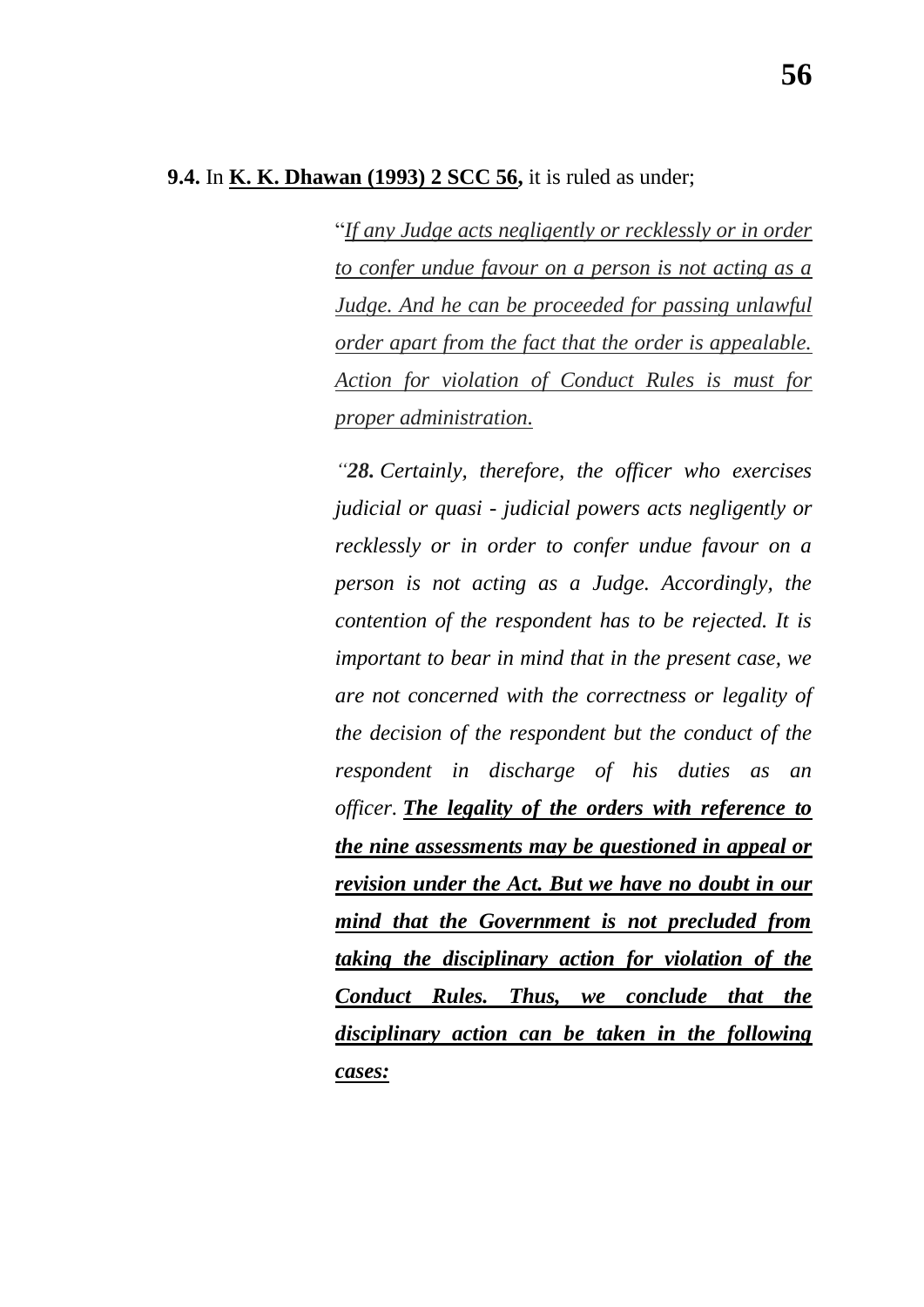*(i) Where the officer had acted in a manner as would reflect on his reputation for integrity or good faith or devotion to duty;*

*(ii)if there is prima facie material to show recklessness or misconduct in the discharge of his duty;*

*(iii)if he has acted in a manner which is unbecoming of a government servant;*

*(iv)if he had acted negligently or that he omitted the prescribed conditions which are essential for the exercise of the statutory powers;*

*(v) if he had acted in order to unduly favour a party-,*

*(vi) if he had been actuated by corrupt motive however, small the bribe may be because Lord Coke said long ago "though the bribe may be small, yet the fault is great."*

*―17. In this context reference may be made to the following observations of Lopes, L.J. in Pearce v. Foster.*

*"If a servant conducts himself in a way inconsistent with the faithful discharge of his duty in the service, it is misconduct which justifies immediate dismissal. That misconduct, according to my view, need not be misconduct in the carrying on of the service of the business. It is sufficient if it is conduct which is*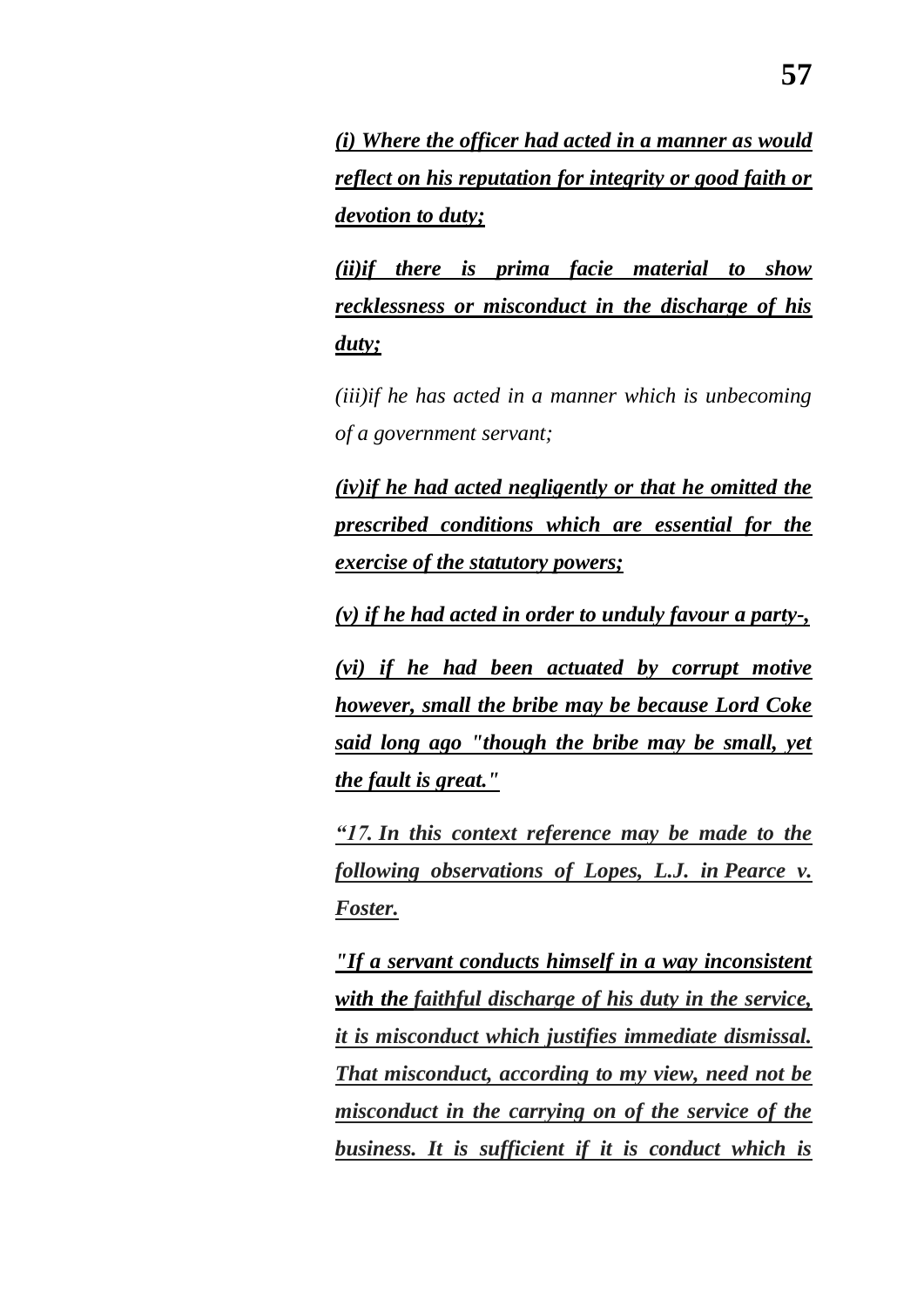*prejudicial or is likely to be prejudicial to the interests or to the reputation of the master, and the master will be justified, not only if he discovers it at the time, but also if he discovers it afterwards, in dismissing that servant."* 

## **9.5.** In **Umesh Chandra Vs. State of Uttar Pradesh 2006 (5) AWC 4519,** it is ruled as under;

*―If Judge is passing illegal order either due to negligence or extraneous consideration giving undue advantage to the party then that Judge is liable for action in spite of the fact that an order can be corrected in appellate/revisional jurisdiction - The acceptability of the judgment depends upon the creditability of the conduct, honesty, integrity and character of the officer and since the confidence of the litigant public gets affected or shaken by the lack of integrity and character of the Judicial Officer, in such cases imposition of penalty of dismissal from service is well justified*

*The order was passed giving undue advantage to the main accused - grave negligence is also a misconduct and warrant initiation of disciplinary proceedings - in spite of the fact that an order can be corrected in appellate/revisional jurisdiction but if the order smacks of any corrupt motive or reflects on the integrity of the judicial officer, enquiry can be held .*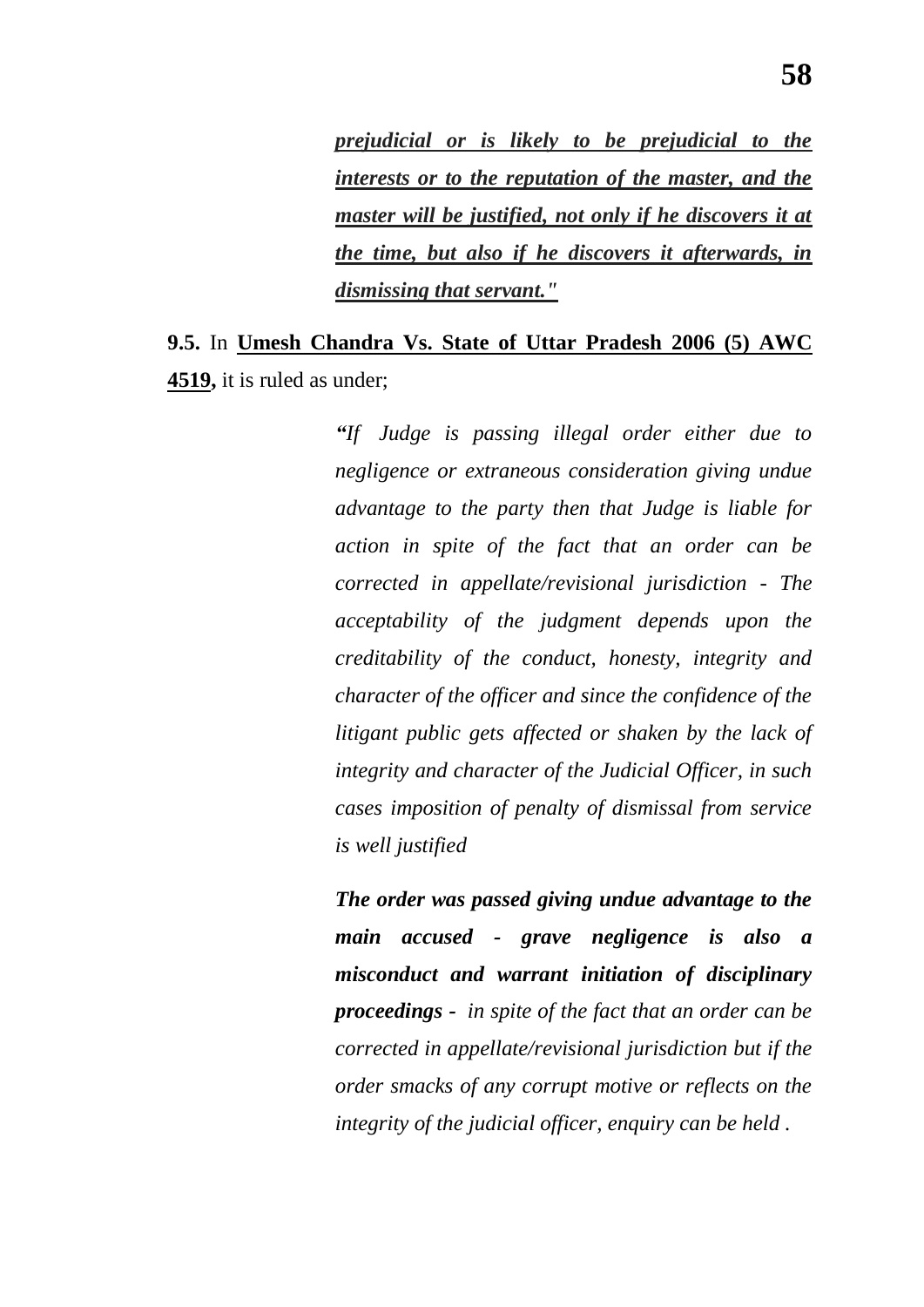*JUDICIAL OFFICERS - has to be examined in the light of a different standard that of other administrative officers. There is much requirement of credibility of the conduct and integrity of judicial officers - the acceptability of the judgment depends upon the creditability of the conduct, honesty, integrity and character of the officer and since the confidence of the litigant public gets affected or shaken by the lack of integrity and character of the judicial officer, in such cases imposition of penalty of dismissal from service is well justified - Judges perform a "function that is utterly divine" and officers of the subordinate judiciary have the responsibility of building up of the case appropriately to answer the cause of justice. "The personality, knowledge, judicial restrain, capacity to maintain dignity" are the additional aspects which go into making the Courts functioning successfully - the judiciary is the repository of public faith. It is the trustee of the people. It is the last hope of the people. After every knock of all the doors fail, people approach the judiciary as a last resort. It is the only temple worshipped by every citizen of this nation, regardless of religion, caste, sex or place of birth because of the power he wields. A Judge is being judged with more strictness than others. Integrity is the hallmark of judicial discipline, apart from others. It is high time the judiciary must take utmost care to see that the*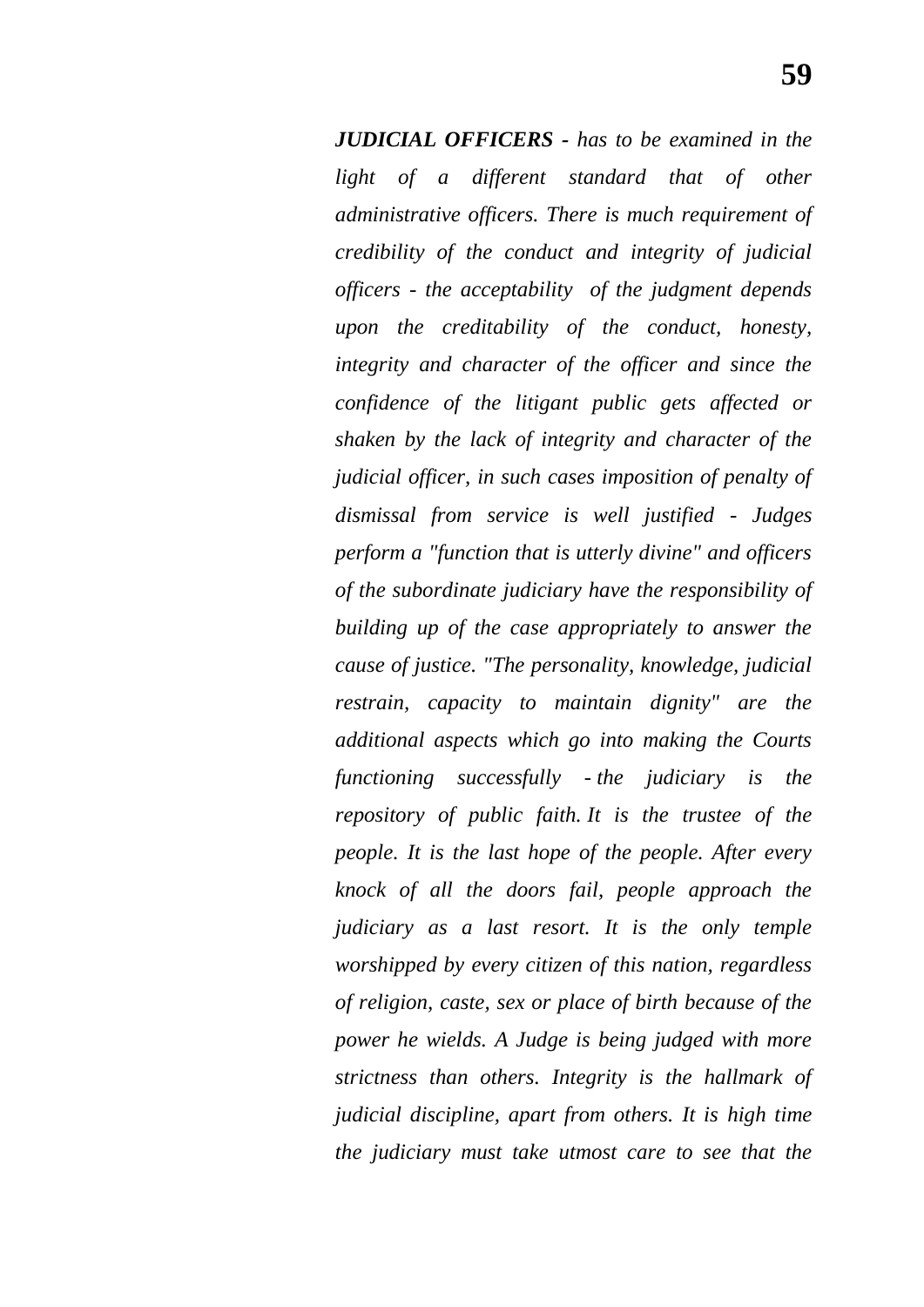*temple of justice does not crack from inside which will lead to a catastrophe in the justice delivery system resulting in the failure of public confidence in the system. We must remember woodpeckers inside pose larger threat than the storm outside*

*The Inquiry Judge has held that even if the petitioner was competent to grant bail, he passed the order giving undue advantage of discharge to the main accused and did not keep in mind the gravity of the charge. This finding requires to be considered in view of the settled proposition of law that grave negligence is also a misconduct and warrant initiation of disciplinary proceedings .*

*The petitioner, an officer of the Judicial Services of this State, has challenged the order of the High Court on the administrative side dated 11.02.2005 (Annex.11) whereby the petitioner has been deprived of three increments by withholding the same with cumulative effect.*

*The petitioner, while working as Additional Chief Metropolitan Magistrate, Kanpur, granted bail on 29.06.1993 to an accused named Atul Mehrotra in Crime Case No. 3240 of 1992 under Section 420, 467, 468, I.P.C. Not only this, an application was moved by the said accused under Section 239, Cr.P.C. for discharge which was also allowed within 10 days vide order dated 06.08.1993. The said order of discharge*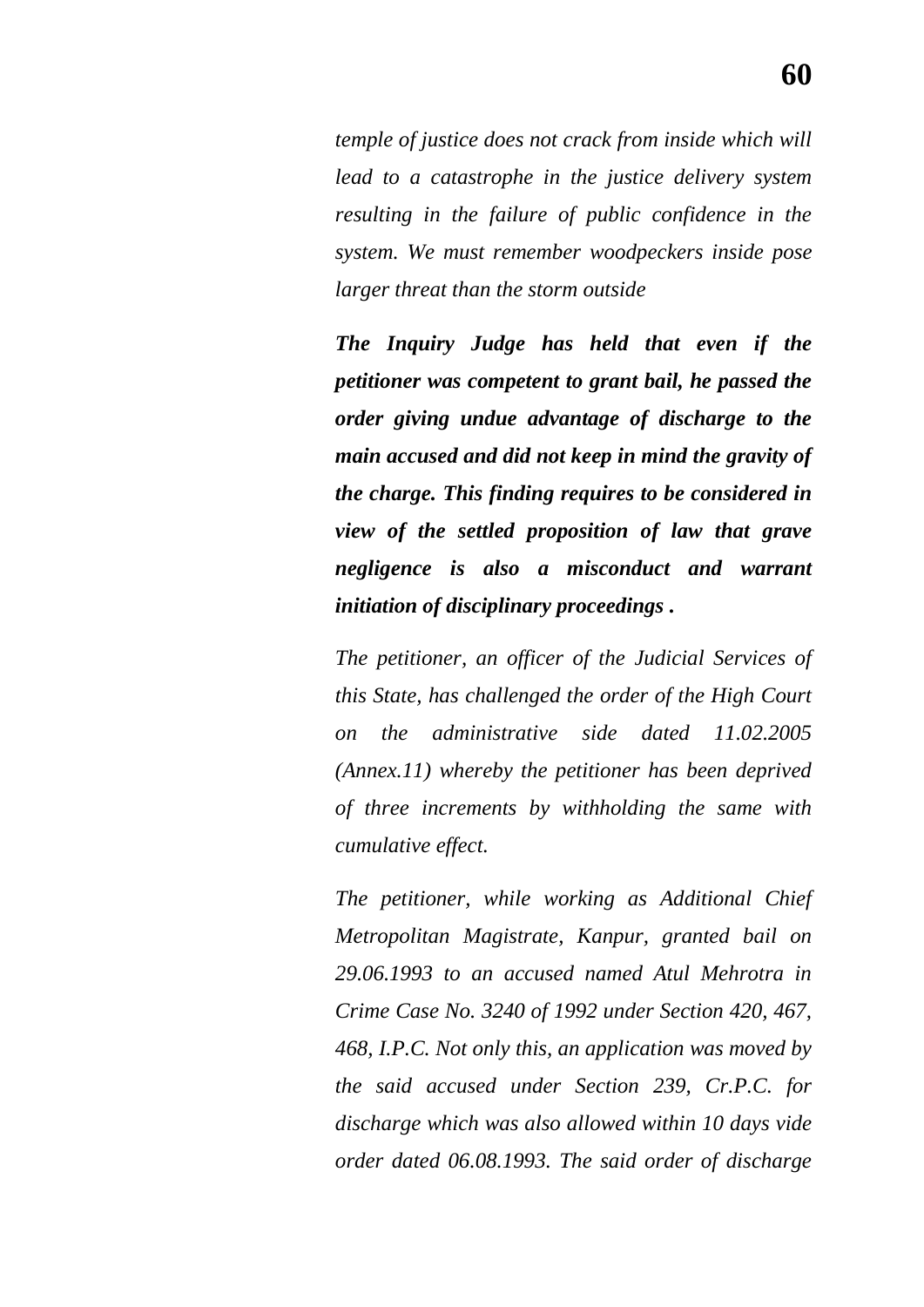*was however reversed in a revision filed by the State According to the prosecution case, the accused was liable to be punished for imprisonment with life on such charges being proved, and as such, the officer concerned committed a gross error of jurisdiction by extending the benefit of bail to the accused on the same day when he surrendered before the Court. Further, this was not a case where the accused ought to have been discharged and the order passed by the officer was, therefore, an act of undue haste.*

*The then Chief Manager, Punjab National Bank, Birhana Road Branch, Kanpur Nagar made a complaint on the administrative side on 11.11.1995 to the then Hon'ble Chief Justice of this Court. The matter was entrusted to the Vigilance Department to enquire and report. After almost four and half years, the vigilance inquiry report was submitted on 14.03.2002 and on the basis of the same the petitioner was suspended on 30th April, 2002 and it was resolved to initiate disciplinary proceedings against the petitioner. A charge sheet was issued to the petitioner on 6th September, 2002 to which he submitted a reply on 22.10.2002. The enquiry was entrusted to Hon'ble Justice Pradeep Kant, who conducted the enquiry and submitted a detailed report dated 06.02.2002 (Annex-8). A show cause notice was issued to the petitioner along with a copy of the enquiry report to which the petitioner submitted his*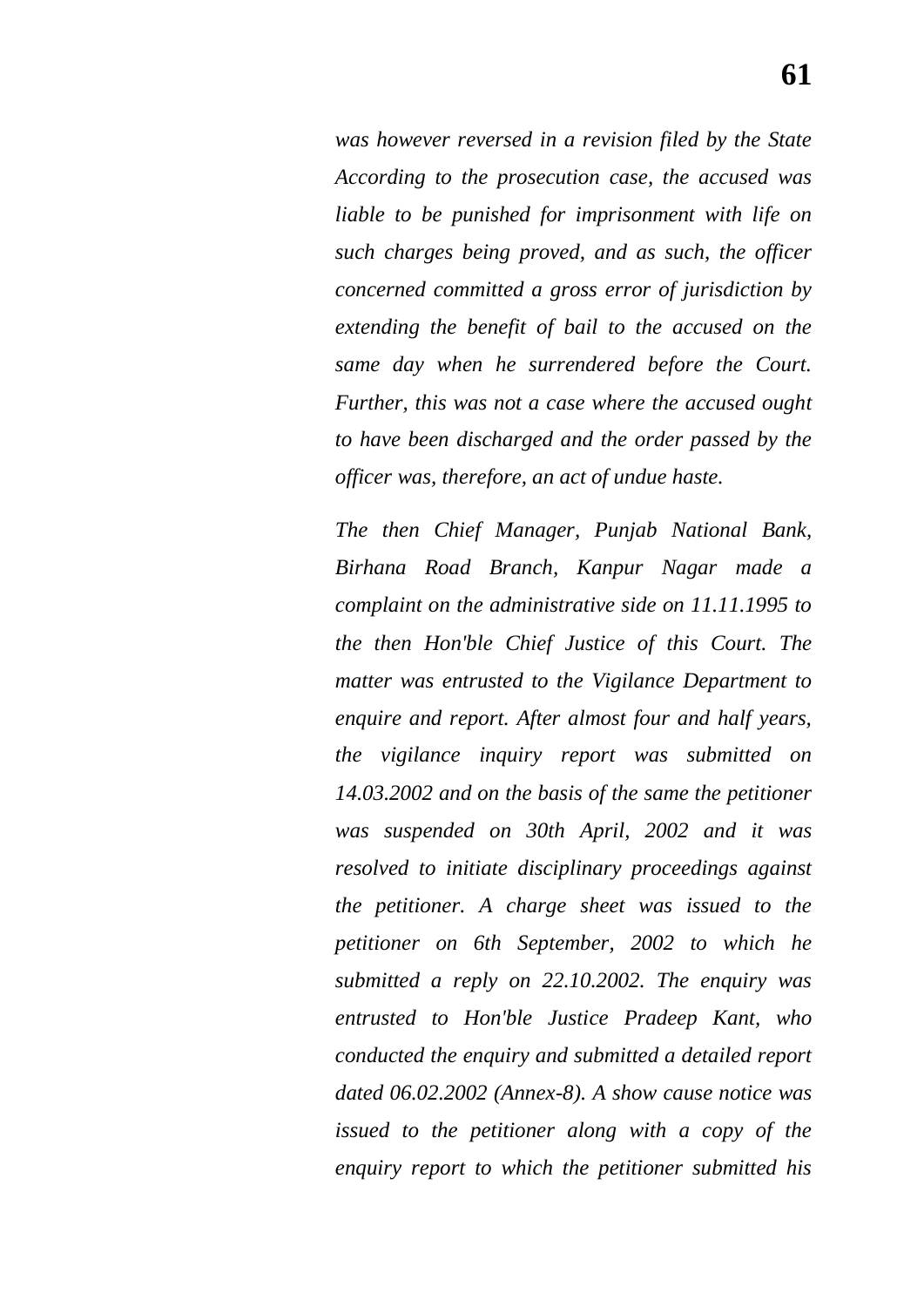*reply on 19.05.2004 (Annex.10). The enquiry report was accepted by the Administrative Committee and the Full Court ultimately resolved to reinstate the petitioner but imposed the punishment of withholding of three annual grade increments with cumulative effect which order is under challenge in the present writ petition.*

# **9.6.** In **Smt. Justice Nirmal Yadav Vs. C.B.I. 2011 (4) RCR (Criminal) 809)** it is ruled as under;

### **"***Hon'ble Supreme Court observed:*

Be you ever so high, the law is above you." Merely *because the petitioner has enjoyed one of the highest constitutional offices( Judge of a High Court ), she cannot claim any special right or privilege as an accused than prescribed under law. Rule of law has to prevail and must prevail equally and uniformly, irrespective of the status of an individual.*

*The petitioner Justice Mrs. Nirmal Yadav, the then Judge of Punjab and Haryana High Court found to have taken bribe to decide a case pending before her-CBI charge sheeted - It is also part of investigation by CBI that this amount of Rs.15.00 lacs was received by Ms. Yadav as a consideration for deciding RSA No.550 of 2007 pertaining to plot no.601, Sector 16, Panchkula for which Sanjiv Bansal had acquired interest. It is stated that during investigation, it is also revealed that Sanjiv Bansal paid the fare of air tickets*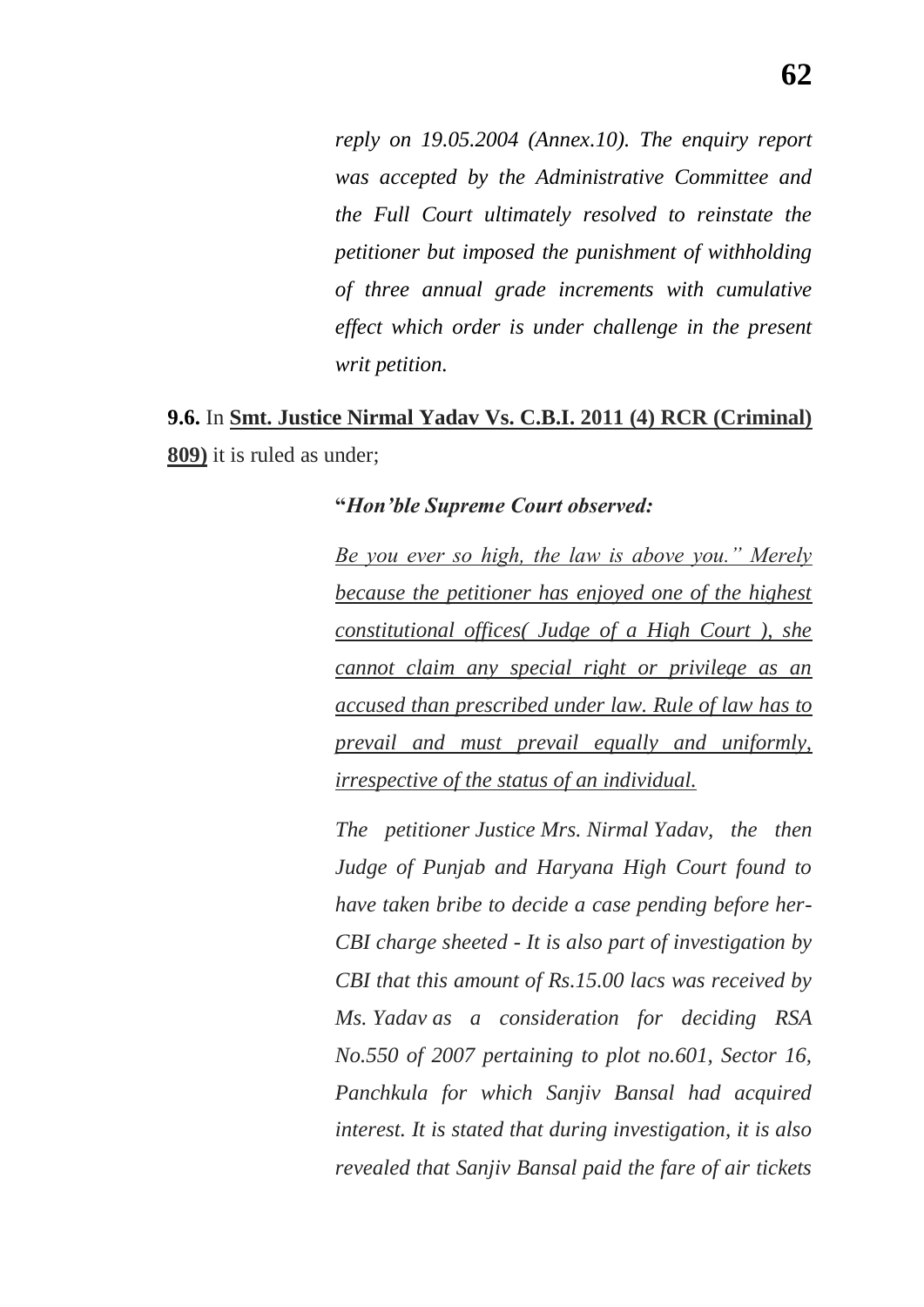*of Mrs. Yadav and Mrs. Yadav used matrix mobile phone card provided to her by Shri Ravinder Singh on her foreign visit. To establish the close proximity between Mrs. Yadav, Ravinder Singh, Sanjiv Bansal and Rajiv Gupta, CBI has given details of phone calls amongst these accused persons during the period when money changed hands and the incidence of delivery of money at the residence of Ms. Nirmaljit Kaur and even during the period of initial investigation - the CBI concluded that the offence punishable under [Section 12](https://indiankanoon.org/doc/642316/) of the PC Act is established against Ravinder Singh, Sanjiv Bansal and Rajiv Gupta whereas offence under [Section 11](https://indiankanoon.org/doc/1973776/) of the PC Act is established against Mrs.Justice Nirmal Yadav whereas offence punishable under [Section 120-B](https://indiankanoon.org/doc/1897847/) of the IPC read with [Sections](https://indiankanoon.org/doc/308396/)  [193,](https://indiankanoon.org/doc/308396/) [192,](https://indiankanoon.org/doc/1905297/) [196,](https://indiankanoon.org/doc/814524/) [199](https://indiankanoon.org/doc/739296/) and [200](https://indiankanoon.org/doc/943588/) IPC is also established against Shri Sanjiv Bansal, Rajiv Gupta and Mrs. Justice Nirmal yadav*

*It has been observed by Hon'ble Supreme Court "Be you ever so high, the law is above you.*" Merely *because the petitioner has enjoyed one of the highest constitutional offices( Judge of a High Court ), she cannot claim any special right or privilege as an accused than prescribed under law. Rule of law has to prevail and must prevail equally and uniformly, irrespective of the status of an individual. Taking a panoptic view of all the factual and legal issues, I find*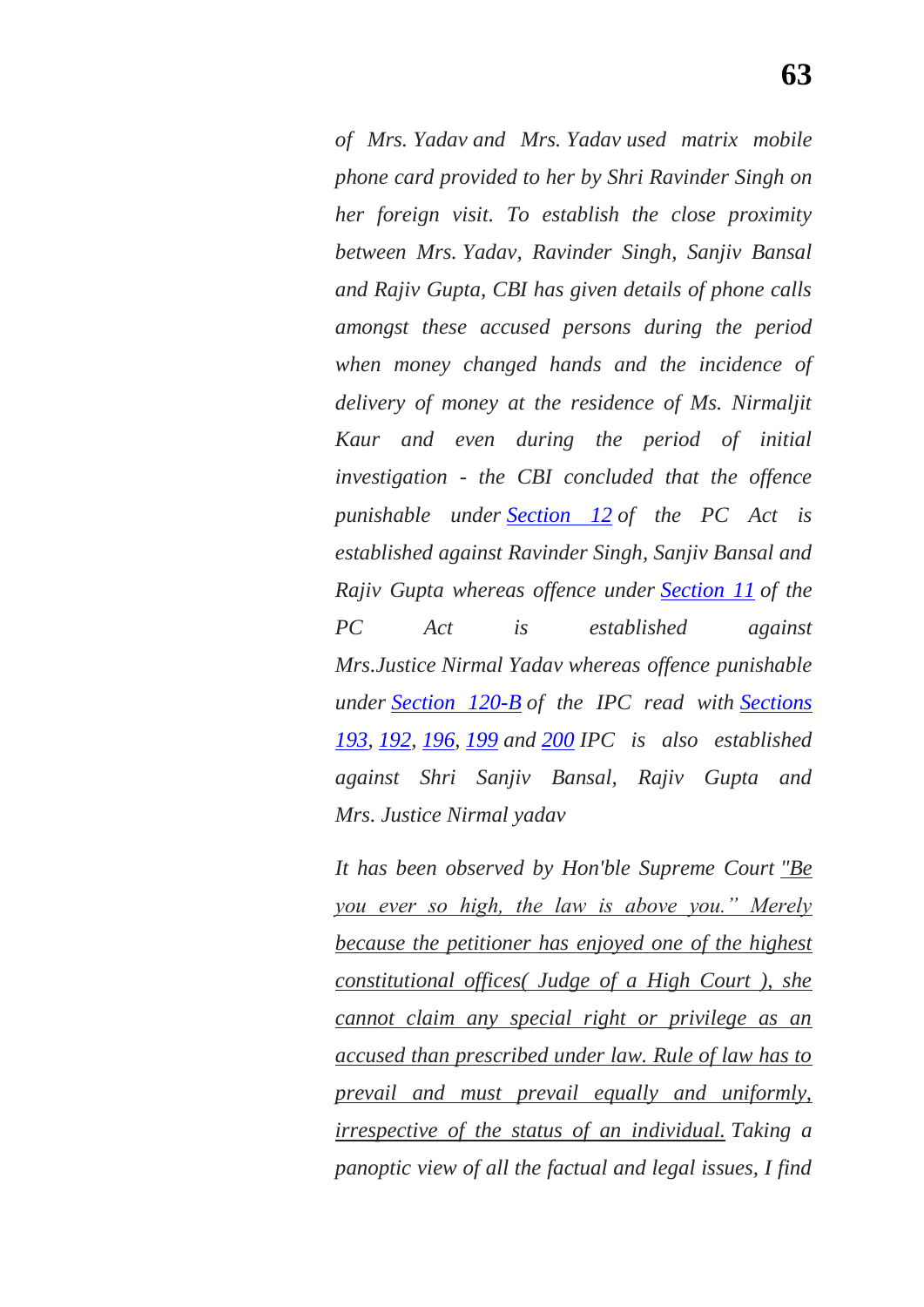*no valid ground for judicial intervention in exercise of inherent jurisdiction vested with this Court. Consequently, this petition is dismissed.*

*B) In-House procedure 1999 , for enquiry against High Court and Supreme Court Judges - Since the matter pertains to allegations against a sitting High Court Judge, the then Hon'ble Chief Justice of India, constituted a three members committee comprising of Hon'ble Mr.Justice H.L. Gokhale, the then Chief Justice of Allahabad High Court, presently Judge of Hon'ble Supreme Court, Justice K.S. Radhakrishnan, the then Chief Justice of Gujarat High Court, presently, Judge of Hon'ble Supreme Court and Justice Madan B.Lokur, the then Judge of Delhi High Court, presently Chief Justice Gauhati High Court in terms of In-House procedure adopted by Hon'ble Supreme Court on 7.5.1997. The order dated 25.8.2008 constituting the Committee also contains the terms of reference of the Committee. The Committee was asked to enquire into the allegations against Justice Mrs. Nirmal Yadav, Judge of Punjab and Haryana High Court revealed, during the course of investigation in the case registered vide FIR No.250 of 2008 dated 16.8.2008 at Police Station, Sector 11, Chandigarh and later transferred to CBI. The Committee during the course of its enquiry examined the witnesses and recorded the statements*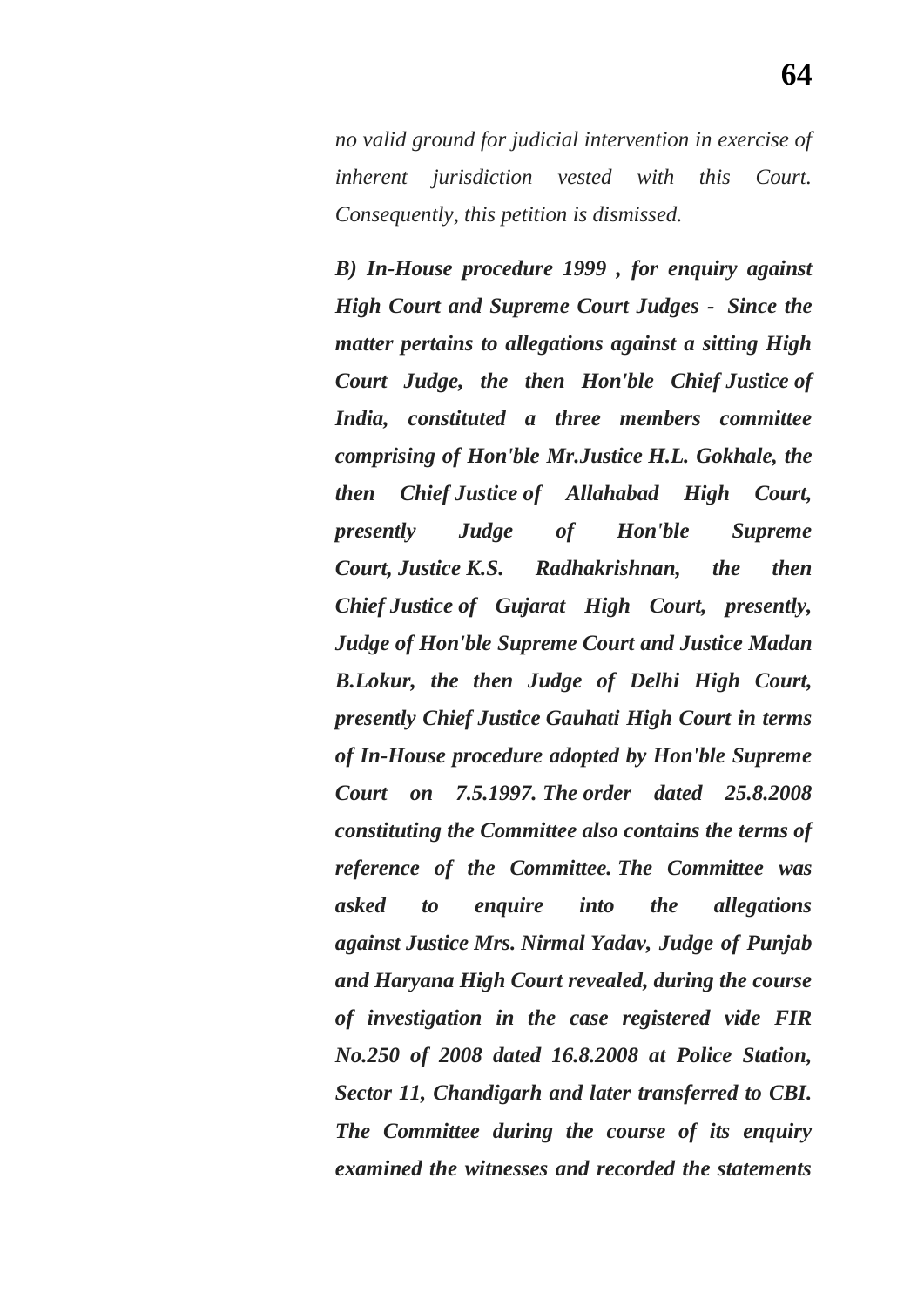*of as many as 19 witnesses, including Mrs.Justice Nirmal Yadav (petitioner),* 

*Ms. Justice Nirmaljit Kaur, Sanjiv Bansal, the other accused named in the FIR and various other witnesses. The Committee also examined various documents, including data of phone calls exchanged between Mrs. Justice Nirmal yadav and Mr.Ravinder Singh and his wife Mohinder Kaur, Mr.Sanjiv Bansal and Mr.Ravinder Singh, Mr.Rajiv Gupta and Mr. Sanjiv Bansal. On the basis of evidence and material before it, the Committee of Hon'ble Judges has drawn an inference that the money delivered at the residence of Hon'ble Ms.Justice Nirmaljit Kasectionur was in fact meant for Ms. Justice Nirmal Yadav.‖*

### **9.7.** In **Justice Shameet Mukharjee Vs. C.B.I. 2003 SCC OnLine Del 821** it is ruled as under;

*"Cr. P.C. - Section 439- Accused was a Judge of High Court - Arrested under section 120-B, IPC r/w sec. 7,8,11,12,13 (1) of prevention of corruption Act.- Charges of misuse of power for passing favourable order Petitioner/accused is having relationship with another accused - Petitioner used to enjoy his hospitality in terms of wine and women - 12 days police remand granted but nothing incriminating was found - Petitioner's wife is ill Held petitioner entitled to be released on bail."*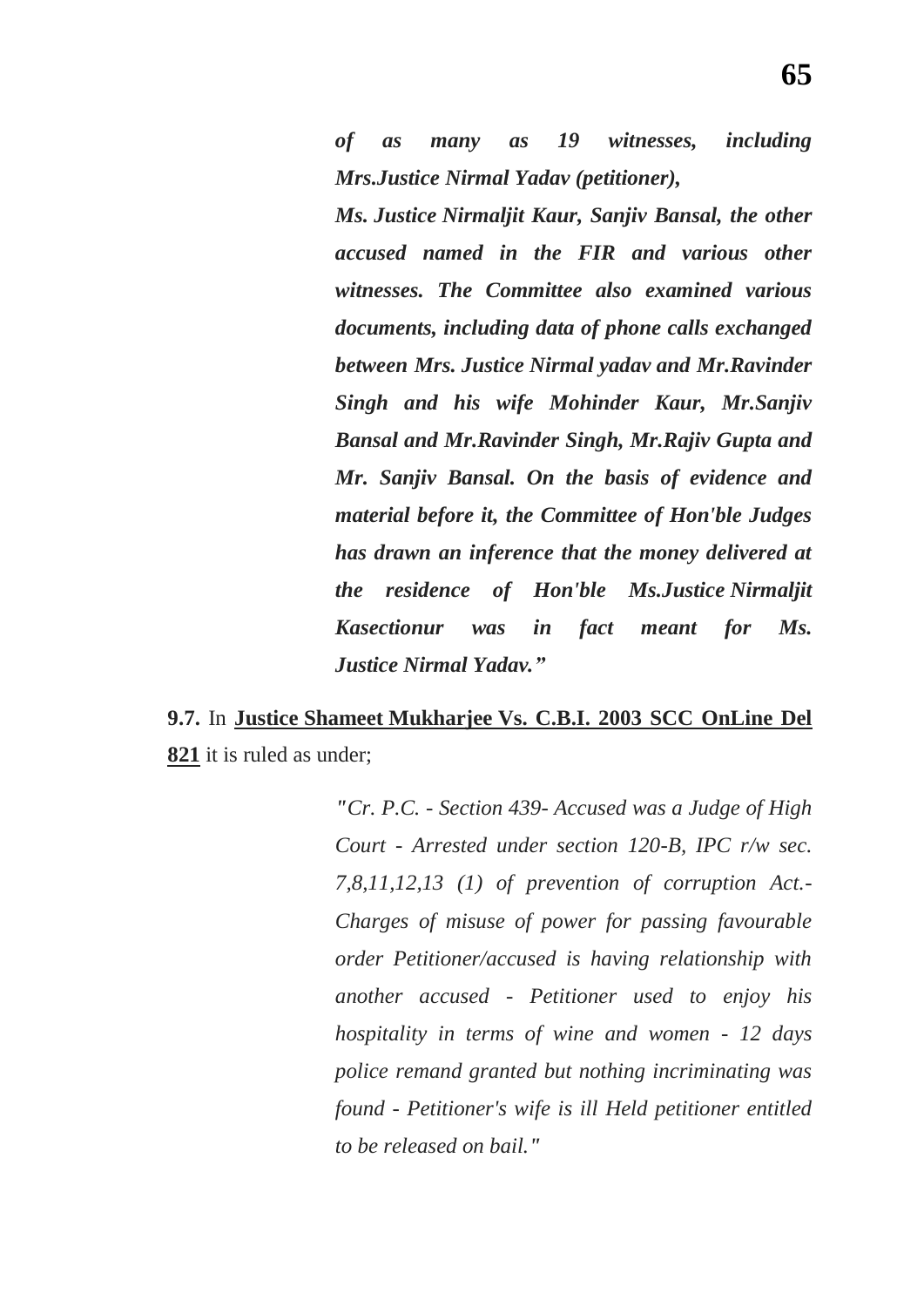**9.8.** In **Jagat Patel Vs. State of Gujrat 2016 SCC Online Guj 4517** it is ruled as under;

> *―Two Judges caught in sting opration – demanding bribe to give favourable verdict – F.I.R. registered – Two accused Judges arrested – Police did not file charge-sheet within time – Accused Judges got bail – complainant filed writ for transferring inverstigation.*

> *Held, the police did not collected evidence, phone details – CDRS – considering apparent lapses on the part of police, High Court transferred investigation through Anti-Corruption Bureau.*

> *A Constitution Bench of this Court in Subramanian Swamy v. Director, Central Bureau of Investigation & Anr. (2014) 8 SCC 682, reiterated that corruption is an enemy of the nation and tracking down corrupt public servants and punishing such persons is a necessary mandate of the Act 1988.*

> *Not only this has a demoralising bearing on those who are ethical, honest, upright and enterprising, it is visibly antithetical to the quintessential spirit of the fundamental duty of every citizen to strive towards excellence in all spheres of individual and collective activity to raise the nation to higher levels of endeavour and achievement.*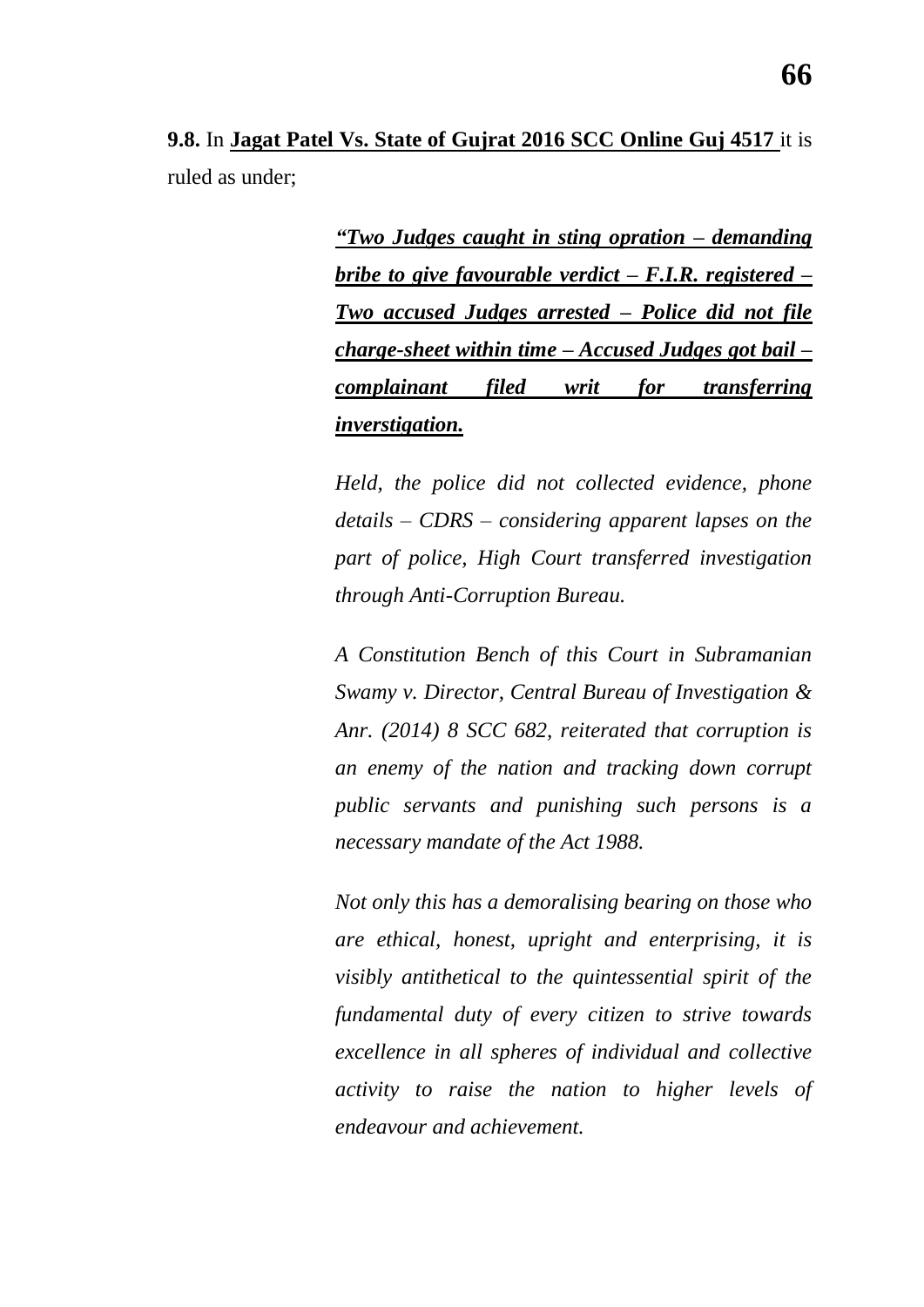*It encourages defiance of the rule of law and the propensities for easy materialistic harvests, whereby the society's soul stands defiled, devalued and denigrated.*

*Corruption is a vice of insatiable avarice for selfaggrandizement by the unscrupulous, taking unfair advantage of their power and authority and those in public office also, in breach of the institutional norms, mostly backed by minatory loyalists. Both the corrupt and the corrupter are indictable and answerable to the society and the country as a whole. This is more particularly in re the peoples' representatives in public life committed by the oath of the office to dedicate oneself to the unqualified welfare of the laity, by faithfully and conscientiously discharging their duties attached thereto in accordance with the Constitution, free from fear or favour or affection or ill-will. A self-serving conduct in defiance of such solemn undertaking in infringement of the community's confidence reposed in them is therefore a betrayal of the promise of allegiance to the Constitution and a condemnable sacrilege. Not only such a character is an anathema to the preambular promise of justice, liberty, equality, fraternal dignity, unity and integrity of the country, which expectantly ought to animate the life and spirit of every citizen of this country, but also is an unpardonable onslaught on*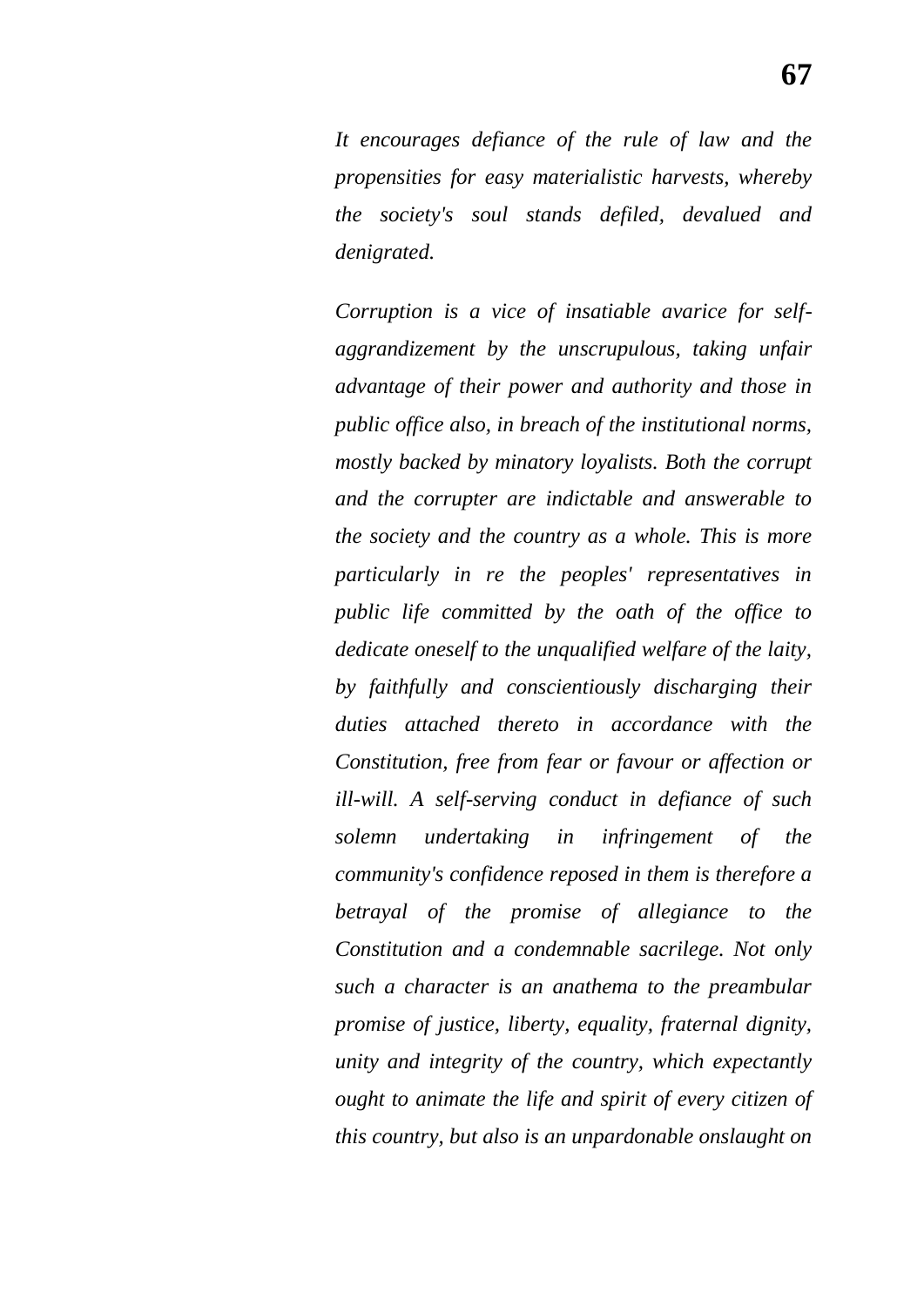*the constitutional religion that forms the bedrock of our democratic polity.*

*Both the Presiding Officers and two staff members were suspended by the Gujarat High Court and a first information report being I-C.R. No. 1 of 2015 came to be registered*

*The accused-judicial officers preferred Special Criminal Application, seeking a writ of mandamus, which ultimately came to be rejected by this Court on the ground that it was a large scale scam. The Court further observed in its prima facie conclusion that the officers have tarnished the image of the judiciary and the facts of the case are gross and disturbing.*

*Both the said accused were arrested and produced before the learned District and Sessions Judge. The regular bail application preferred by them came to be rejected and they were sent to the judicial custody. It is alleged that except the evidence furnished by the petitioner, no fresh evidence came to be collected by the respondent No. 2-Investigating Officer. The slipshod manner of investigation of the complaint led the petitioner to approach the High Court.*

*It is the grievance of the petitioner that due to improper investigation by an incompetent Police Officer, there are many more accused who are roaming freely in the society and no attempts have*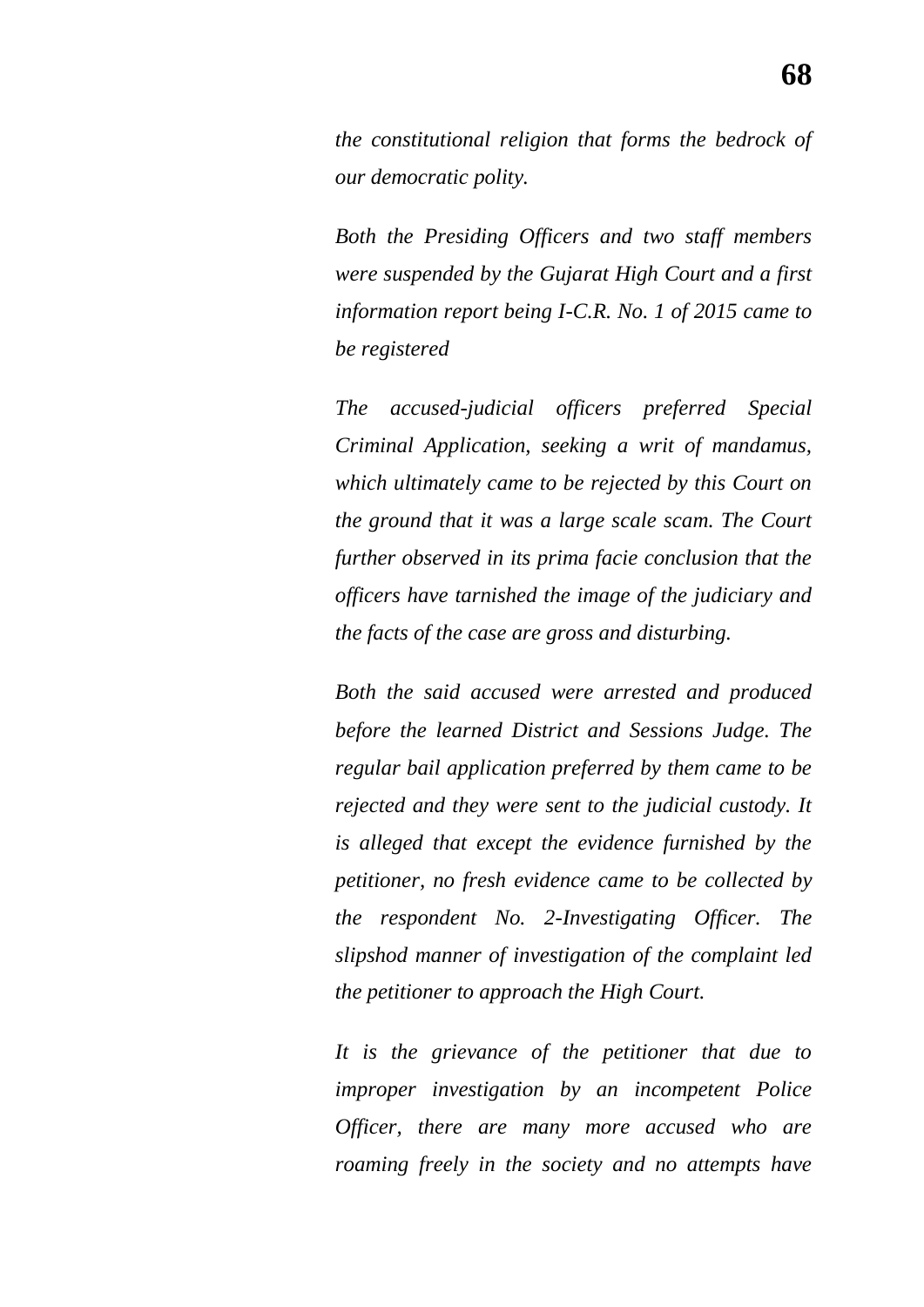*been made to arrest the seven advocates who were a part of this corruption racket. It is also their say that in a zeal to protect the erring officer, the remand of both the accused persons has not been sought for. The reason of unaccounted wealth received towards the illegal gratification has not been pressed into service for seeking remand. The deliberate lapse on the part of the respondent No. 2 has jeopardised the audio and video proof which have been tendered. The hard disk which is a preliminary evidence and the CD-a secondary evidence, have been ignored. The charge sheet ought to have been filed within a period of sixty days from the date of the arrest of the accused, which since was not done, it resulted into their release as they both have been given default bail. According to the petitioner, it was the duty of the respondent as well as the Registrar (Vigilance) to check the entire hard disk to find out other and further corrupt practices by the accused persons. Therefore, it is urged that the investigation be carried out by a person having impeccable integrity.*

*Dealing firstly with the first issue of remand, it is not in dispute that the remand of the accused who both are the judicial officers and allegedly involved in corrupt practice has not been sought for.*

*From the beginning it is the case of the complainant that the conduct, which has been alleged in the*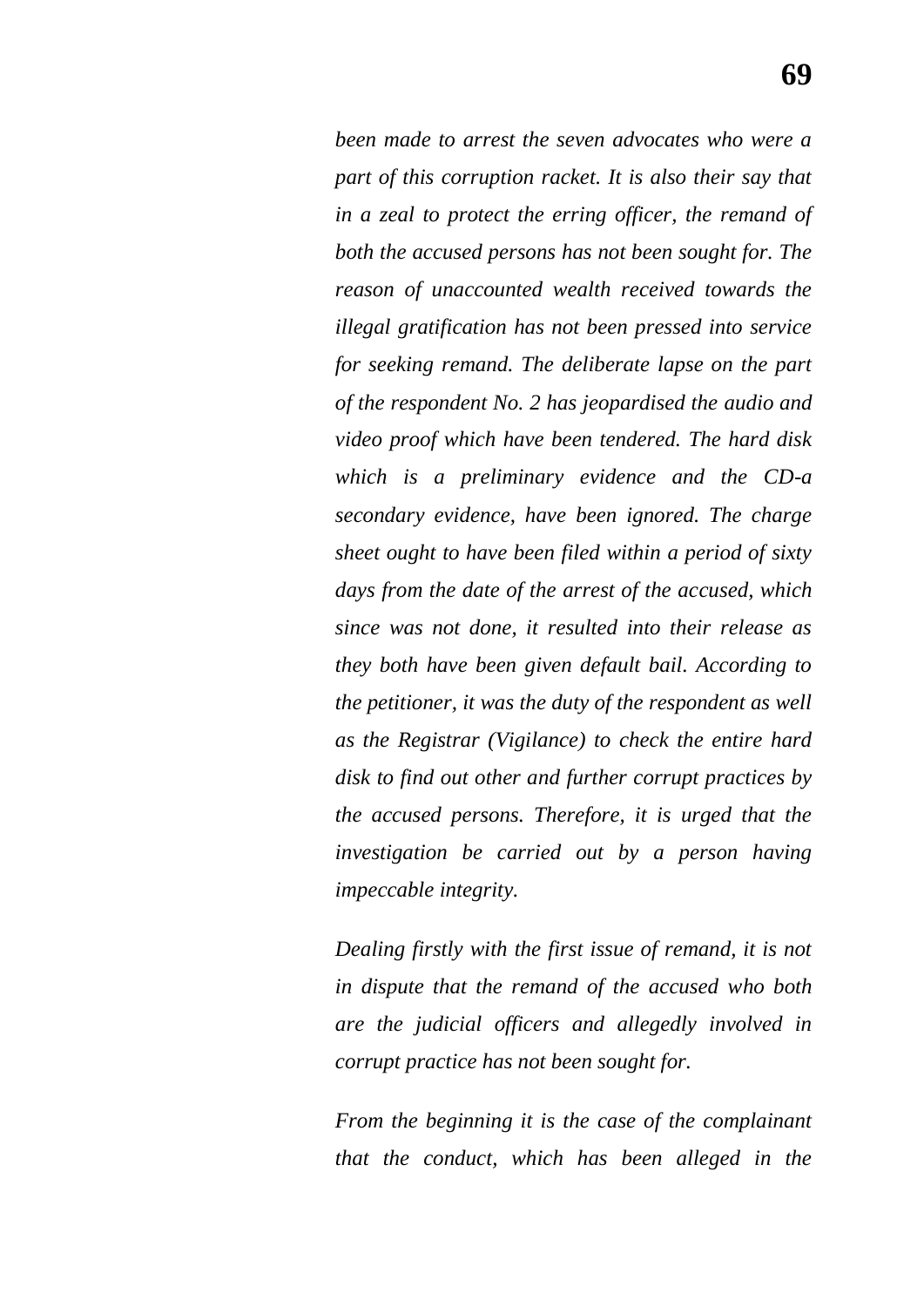*complaint has brought disrepute to the investigation. It is also his say that huge amount of illegal gratification had been demanded by both the judicial officers in the pending matters and, therefore, to presume that there was no material to seek remand, is found unpalatable. It is an uncontroverted fact that the Vigilance Officer (VO-II), who has filed his affidavit-in-reply, has retired during the pendency of the investigation. While he continued to act as Investigating Officer also, he could have conducted the investigation more effectively and with scientific precision. To be complacent and/or to presume anything while handling serious investigation cannot be the answer to the requirements of law. It though may not be said to be an attempt to save the accused, it surely is an act, which would raise the eye-brows, particularly when the investigation was at a very nascent stage against the judicial officers. Recourse of the society against all kinds of injustice and violation of law when is in the judiciary, all the more care would be essential when judicial officers themselves are alleged of demand of bribe for discharging their duties under the law. Not that remand in every matter is a must to be sought. But, the stand taken by the Investigating Officer to justify his stand leaves much to be desired.*

*At the time of hearing of this petition, when a specific query was raised as to why the charge sheet was not*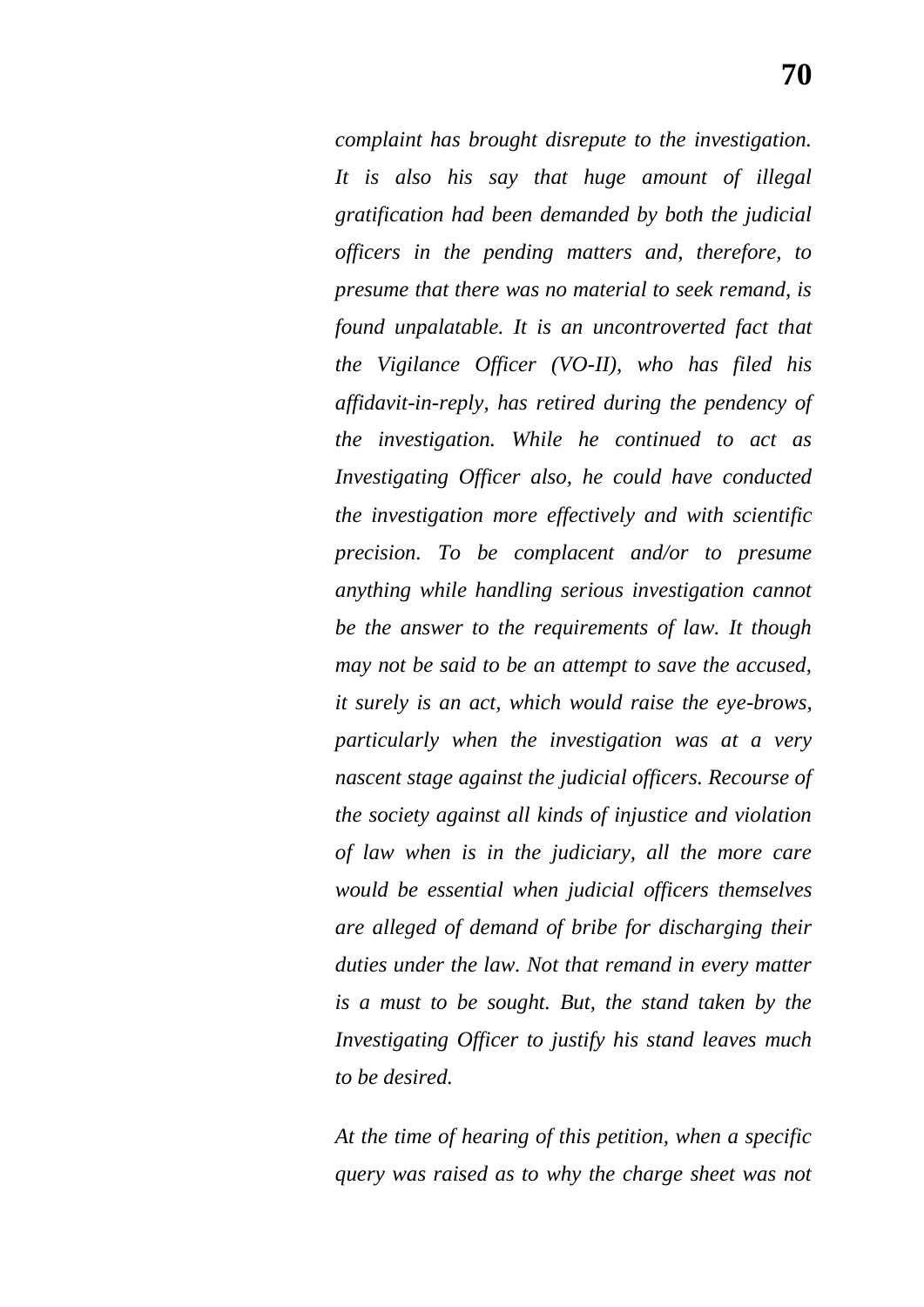*filed within the time frame, non-receipt of report from the Forensic Science Laboratory was shown to be one of the strongest grounds*

*Undoubtedly, in every criminal matter where the investigation is to be completed and the charge sheet is to be laid either within 60 days or 90 days, the report of the Forensic Science Laboratory does not necessarily form the part of the papers of the charge sheet. The Criminal Manual also provides for submission of the Forensic Science Laboratory report if not submitted with the charge sheet, at a belated stage.*

*It is not a sound reason put forth on the part of the Investigating Officer that the pendency of the Forensic Science Laboratory report had caused delay in filing the charge sheet*

*Such time limit to place the charge sheet could not have gone unnoticed and that ought not to have furnished a ground for default bail when otherwise these officers were refused bail by the competent Court.*

*Even when the CD did not reveal giving of illegal gratification, but only demand, how could all other angles of this serious issues be left to the guesswork. To say that after the Special Officer (Vigilance) recorded the statement of the complainant and*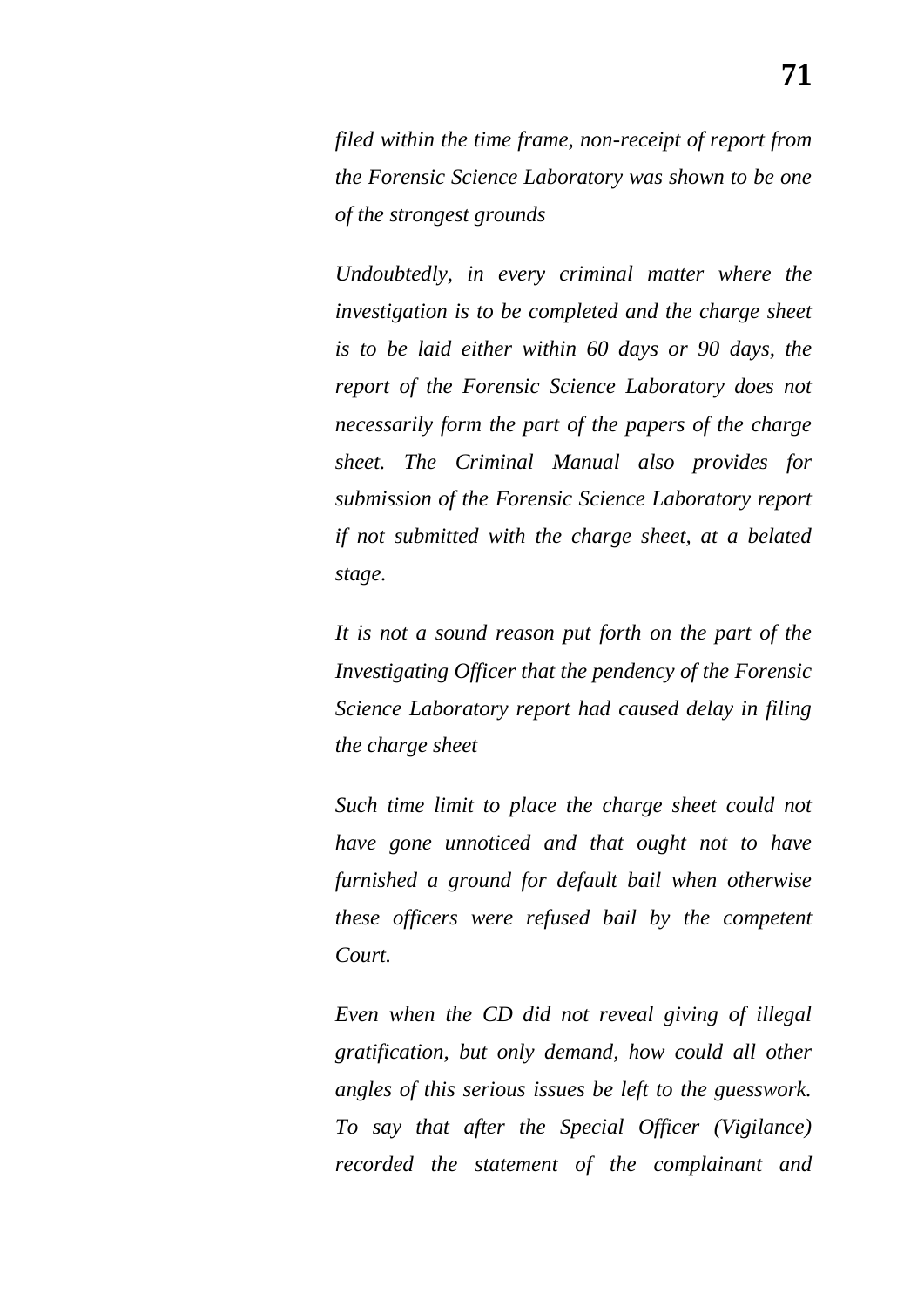*collected some material, nothing remained to be collected, is the version of the Investigating Officer wholly unpalatable. After a thorough investigation, he would have a right to say so and the Court if is not satisfied or the complainant finds it unacceptable, he can request for further investigation under section 173(8) of the Code of Criminal Procedure. But, how could an Investigating Officer presume from the tenor of the complaint or the CD sent by the complainant about non-availability of the evidence.*

*To give only one example, it is unfathomable as to why the Investigating Officer failed to call CDRs in this matter.*

*In every ordinary criminal matter also, collecting of CDRs is found to be a very useful tool to prove whereabouts of parties and also to link and resolve many unexplained links. CDRs are held to be the effective tool by a Division Bench of this Court in one of the appeals, by holding thus:*

*"It would be apt to refer to certain vital details CDR, which known as Call detail record as also Call Data record, available on the internet [courtesy Wikipedia]. The CDR contains data fields that describe a specific instance of telecommunication transaction minus the content of that transaction. CDR contains attributes, such as [a] calling party; [b] called party; [c] date and time; [e] call duration; [f] billing phone number*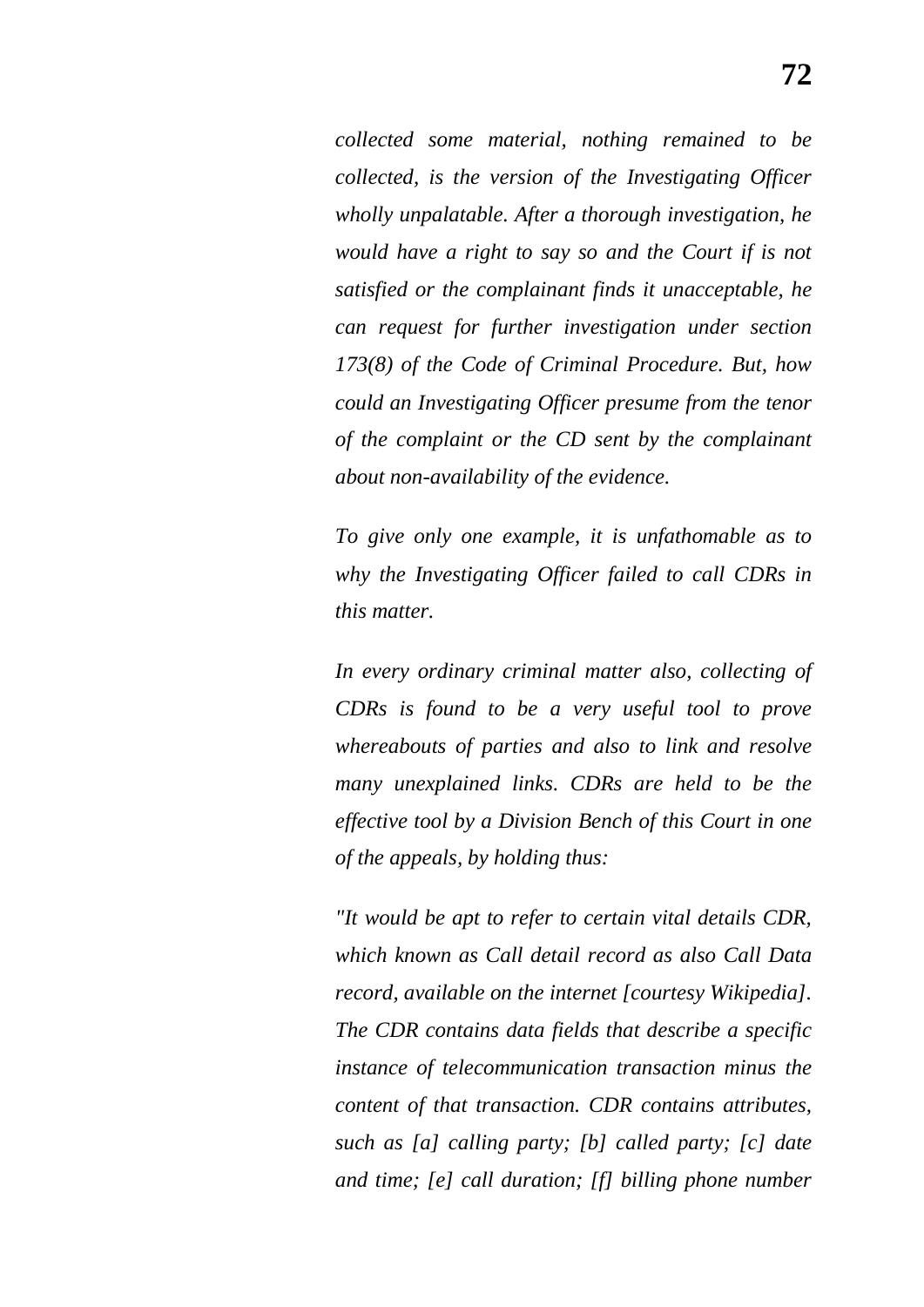*that is charged for the call; [g] identification of the telephone exchange; [h] a unique sequence number identifying the record; [i] additional digits on the called number, used to route the call; [j] result of the call ie., whether the same was connected or not; [k] the route by which call left the exchange; [l] call type [ie., voice, SMS, etc.].*

*Call data records also serve a variety of functions. For telephone service providers, they are critical to the production of revenue. For law enforcement, CDRs provide a wealth of information that can help to identify suspects, in that they can reveal details as to an individual's relationships with associates, communication and behavior patterns and even location data that can establish the whereabouts of an individual during the entirety of the call. For companies with PBX telephone systems, CDRs provide a means of tracking long distance access, can monitor telephone usage by department; including listing of incoming and outgoing calls.*

*In a simpler language, it can be said that the technology can be best put to use in the form of CDRs which contains data fields describing various details, which also includes not only the phone number of the subscriber originating the call and the phone number receiving such call etc., but, the details with regard to the individual's relationships with associates, the*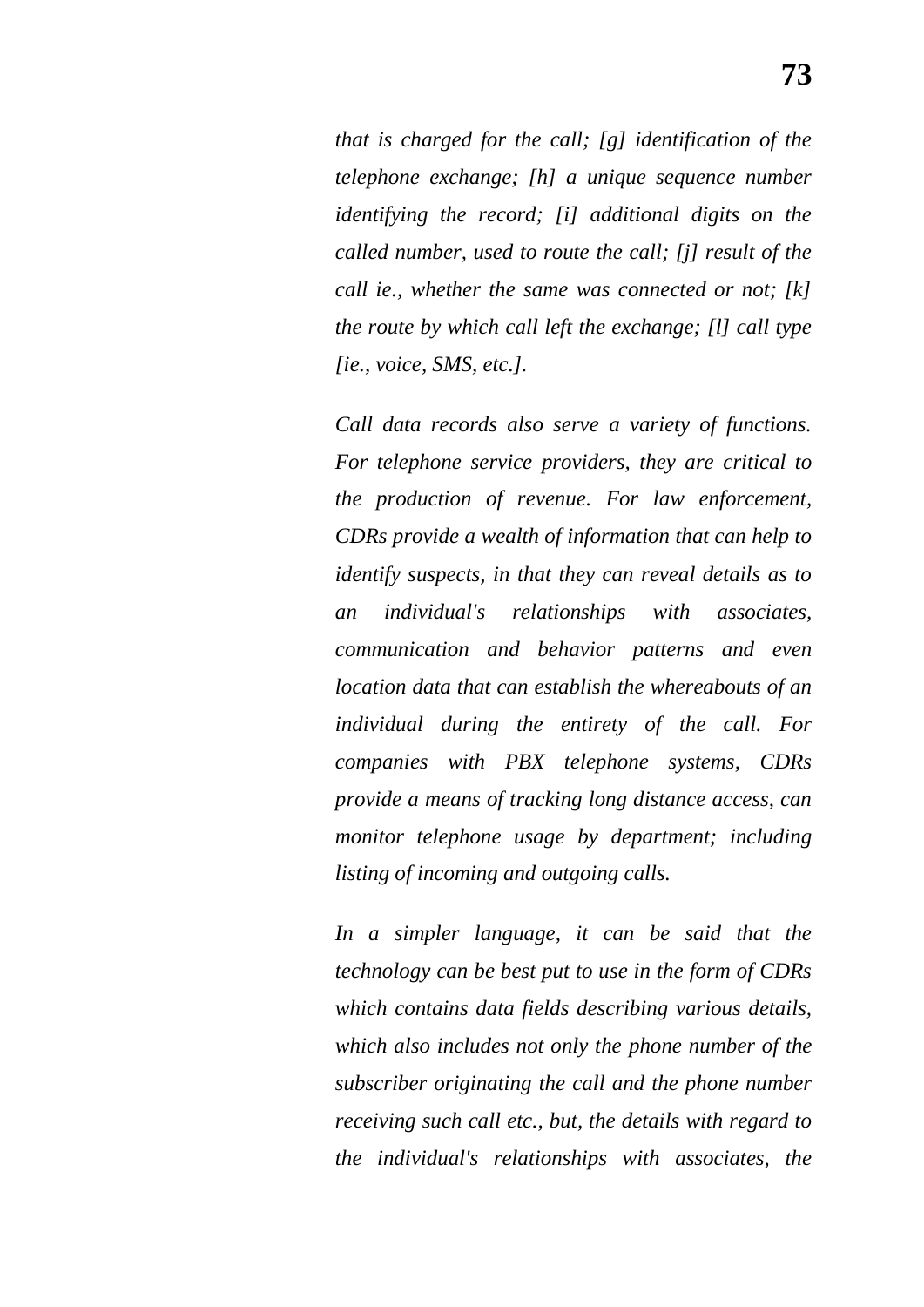*behavior patterns and the whereabouts of an individual during the entirety of the call.*

*The whole purpose of CDR is not only to establish the number of phone calls which may be a very strong circumstance to establish their intimacy or behavioral conduct. Beyond that, such potential evidence also can throw light on the location of the mobile phone and in turn many a times, the position and whereabouts of the person using them with the aid of mobile phone tracking and phone positioning, location of mobile phone and its user is feasible. As the mobile phone ordinarily communicates wirelessly with the closest base station. In other words, ordinarily, signal is made available to a mobile phone from the nearest Mobile tower. In the event of any congestion or excessive rush on such mobile tower, there is an inbuilt mechanism of automatic shifting over to the next tower and if access is also not feasible there, to the third available tower. This being largely a scientific evidence it may have a material bearing on the issue, and therefore, if such evidence is established scientifically before the Court concerned, missing link can be provided which more often than not get missed for want of availability of credible eyewitnesses. We have noticed that in most of the matters these days, scientific and technical evidence in the form of Call Data Record is evident. However, its better and further use for the purpose of revealing and*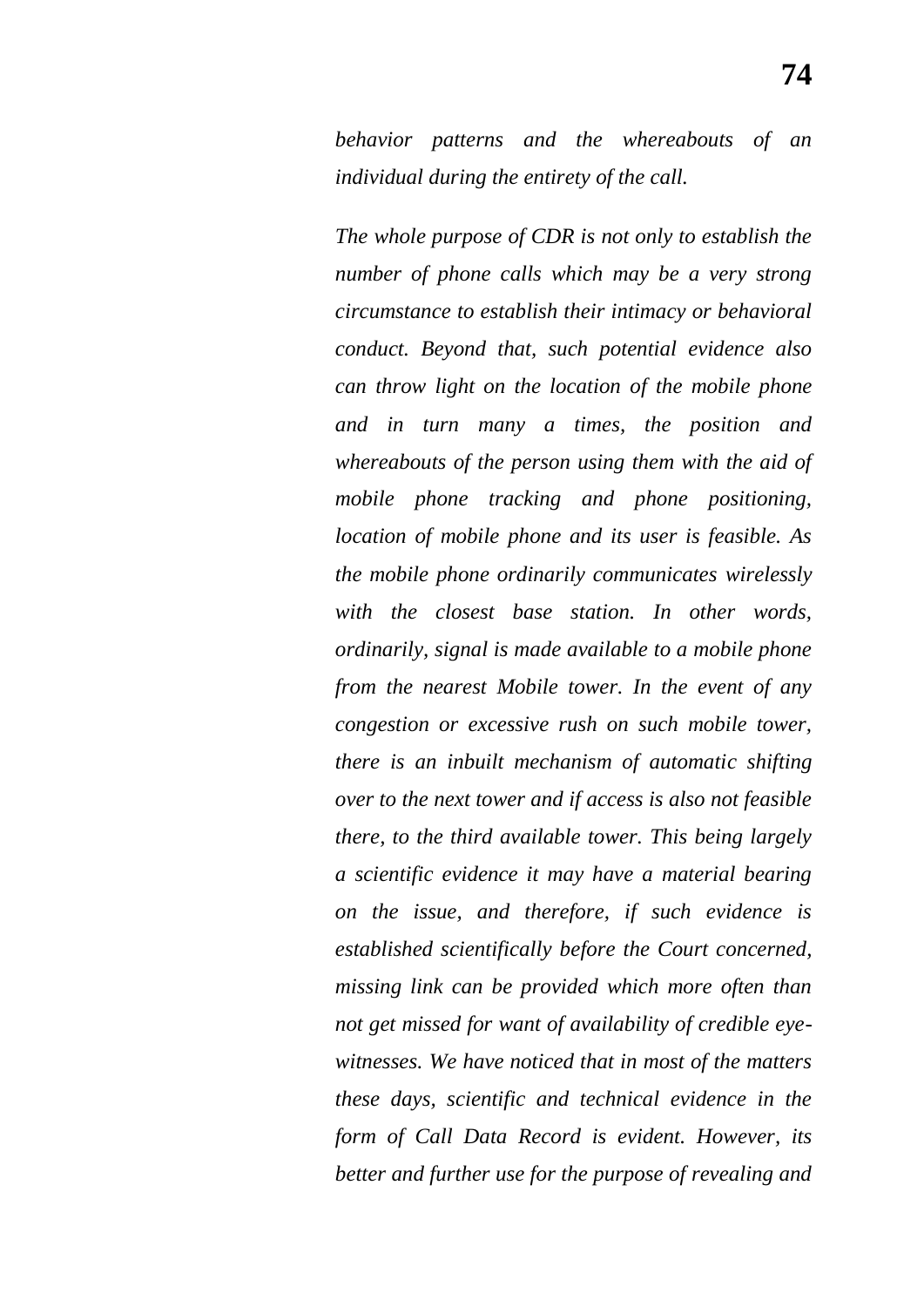*establishing the truth is restricted by not examining any witness nor bringing on record the situation of the mobile towers. Such kind of evidence, more particularly in case of circumstantial evidence will be extremely useful and may not allow the truth to escape, as the entire thrust of every criminal trial is to reach to the truth."*

*25. With the nature of direct allegations of demand of illegal gratification by the judicial officers for disposition of justice, they would facilitate further investigation and also may help establishing vital links. No single reason is given for not collecting the CDRs during the course of investigation of crime in question.*

*This Court has exercised the power to transfer investigation from the State Police to the CBI in cases where such transfer is considered necessary to discover the truth and to meet the ends of justice or because of the complexity of the issues arising for examination or where the case involves national or international ramifications or where people holding high positions of power and influence or political clout are involved.*

*The Apex Court in the said decision further observed that the purpose of investigation is to reach to the truth in every investigation. For reaching to the truth and to meet with the ends of justice, the Court can*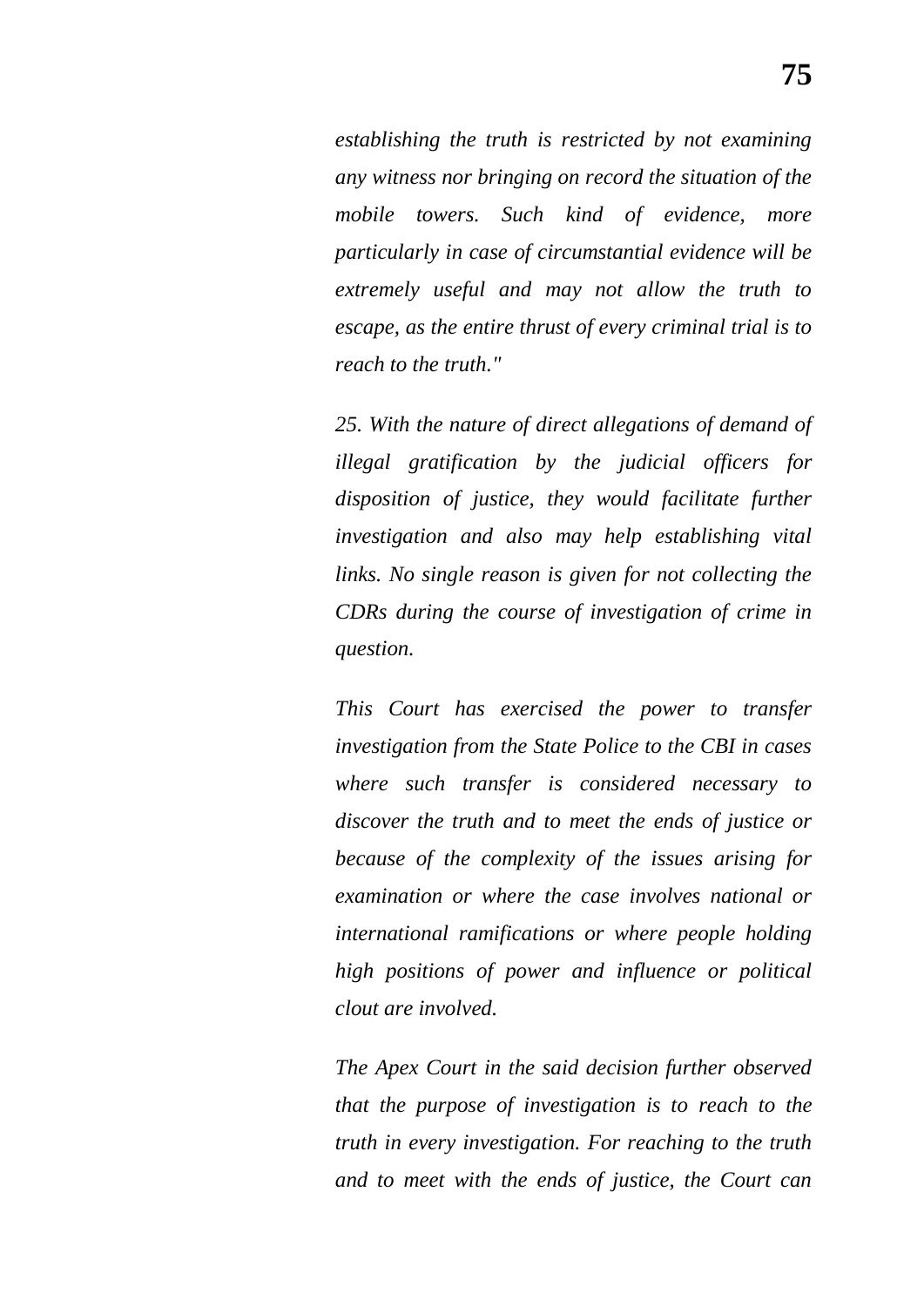*exercise its powers to transfer the investigation from the State Police to the Central Bureau of Investigation. Such powers are to be exercised sparingly and with utmost circumspection.*

*In Sanjiv Kumar v. State of Haryana and Others (2005) 5 SCC 517, where this Court has lauded the CBI as an independent agency that is not only capable of but actually shows results:*

*CBI as a Central investigating agency enjoys independence and confidence of the people. It can fix its priorities and programme the progress of investigation suitably so as to see that any inevitable delay does not prejudice the investigation of the present case. They can think of acting fast for the purpose of collecting such vital evidence, oral and documentary, which runs the risk of being obliterated by lapse of time. The rest can afford to wait for a while. We hope that the investigation would be entrusted by the Director, CBI to an officer of unquestioned independence and then monitored so as to reach a successful conclusion; the truth is discovered and the guilty dragged into the net of law. Little people of this country, have high hopes from CBI, the prime investigating agency which works and gives results. We hope and trust the sentinels in CBI would justify the confidence of the people and this Court reposed in them.*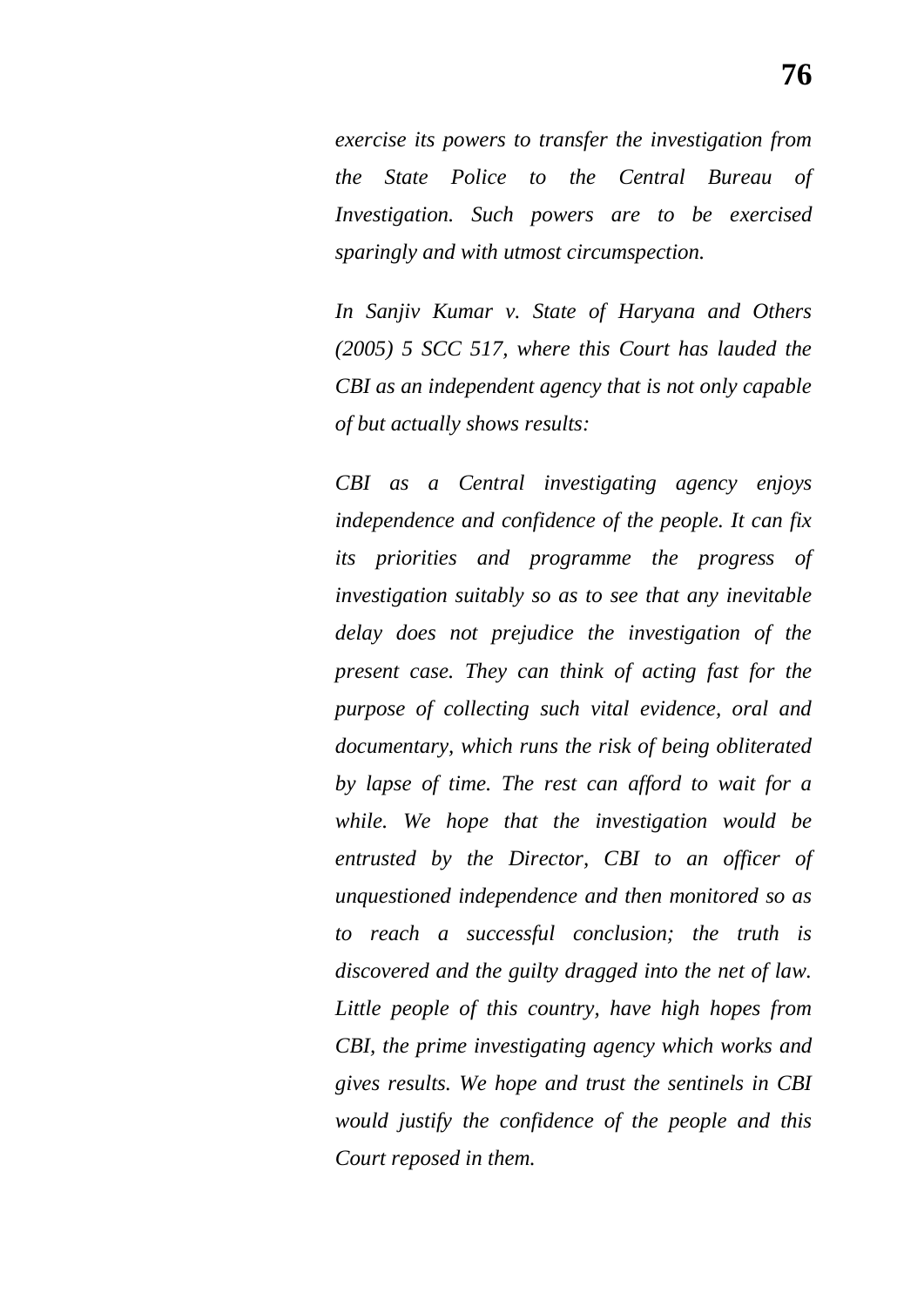*Mere glance at these two documents also prima facie reveal hollowness of the investigation in criminal matter and this Court is further vindicated by these materials that the matter requires consideration.*

*It is certainly a case where the investigation requires to be conducted by a specialised agency which is well equipped with manpower and other expertise.*

*Some of the aspects where the said officer Ms. Rupal Solanki, Assistant Director, Anti-Corruption Bureau, needs to closely look at and investigate are:*

*"(i) The collection of CDRs of the accused and all other persons concerned with the crime in question.*

*(ii) Non-recordance of any statements of advocates and litigants by the then Investigating Officer except those which had been recorded by the Special Officer (Vigilance) at the time of preliminary investigation.*

*(iii) Investigation concerning various allegations of demand of illegal gratification by both the judicial officers and the details which have been specified in the CD, as also reflected in the imputation of charges for the departmental proceedings.*

*(iv) The issue of voice spectography in connection with the collection of the voice sample in accordance with law.*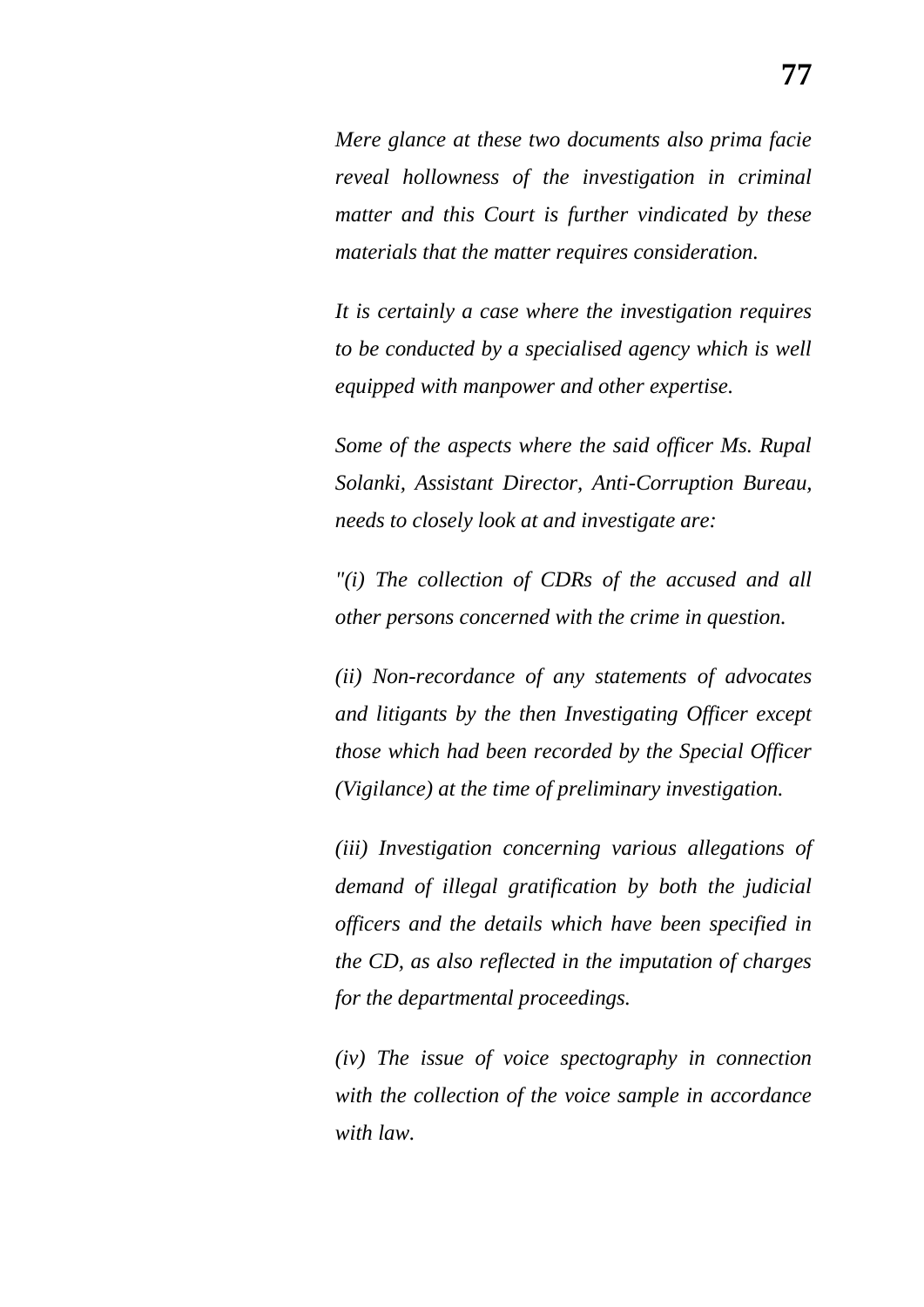*(v) The examination of hard disk/CPU by the Forensic Science Laboratory, which is in possession of the petitioner.*

*(vi) Investigation against all other persons who are allegedly involved in abetting this alleged crime of unpardonable nature.*

*(vii) All other facets of investigation provided under the law, including disproportionate collection of wealth which she finds necessary to reach to the truth in the matter.‖*

**9.9.** Therefore, it is just and necessary that, this Hon"ble Court may be pleased to direct the Secretary General of the Supreme Court to place the matter before Hon"ble Chief Justice of India for taking a decision as per 'In-House-Procedure'

## **10. Offences under Indian Penal Code which are attracted against Contemnor Judges:-**

**10.1.** That, the Contemnor No.1 & 2 passed an order against the law and by that order they put the life of the common man under threat and also caused wrongful loss of the public money and wrongful profit of the vaccine companies and therefore they are liable for prosecution under Section 52, 166, 218, 219, 409, 109, 323, 336, 120(B), 511 etc. of IPC.

**10.2.** That as per the 140 research studies and also as per suggestions given by domain experts, more particularly by:

**i) Dr. Sanjay Rai, Epidemiologist AIIMS,** New Delhi and President, of Indian Public Health Association (IPHA).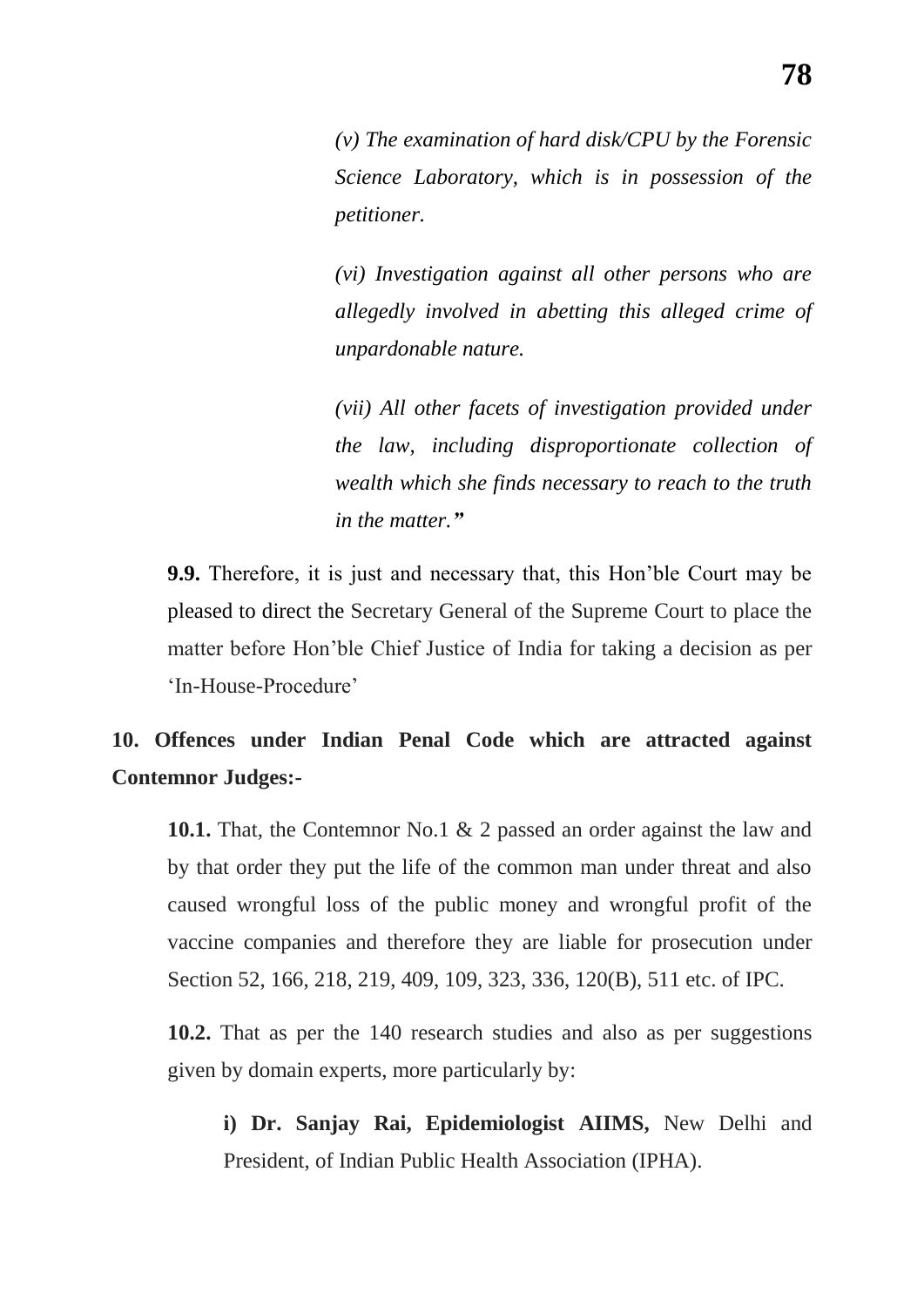## **ii) Dr. Arvind Kushwala, Epidemiologist AIIMS,** Nagpur

It is clear that, the person with natural immunity which is developed due to Covid-19 infection is the safest person, as he cannot get infected and there is no chance of him spreading the infection. On the other hand the person with vaccine immunity can get infected & die due to Covid-19. He can be a super-spreader of infection. The natural immunity is 13 times more rebust then the vaccine immunity.

The natural immunity is life long lasting on the other hand vaccine immunity wanes within 6 to 9 months.

The study also proved that giving vaccine to the persons with natural immunity causes serious harm to his body.

# **10.3. Dr. K.K. Aggarwal & 60 vaccinated Doctors died due to Covid-19.**

**Link:**

[https://www.ndtv.com/india-news/dr-kk-aggarwal-ex-chief-of-india](https://www.ndtv.com/india-news/dr-kk-aggarwal-ex-chief-of-india-medical-association-ima-dies-of-covid-19-coronavirus-2443827)[medical-association-ima-dies-of-covid-19-coronavirus-2443827](https://www.ndtv.com/india-news/dr-kk-aggarwal-ex-chief-of-india-medical-association-ima-dies-of-covid-19-coronavirus-2443827)

**Link:-**

[https://theprint.in/health/at-least-60-delhi-doctors-have-died-in-2nd](https://theprint.in/health/at-least-60-delhi-doctors-have-died-in-2nd-covid-wave-families-are-left-to-pick-up-pieces/661353/)[covid-wave-families-are-left-to-pick-up-pieces/661353/](https://theprint.in/health/at-least-60-delhi-doctors-have-died-in-2nd-covid-wave-families-are-left-to-pick-up-pieces/661353/)

**10.4. Dr. Sanjay Rai, AIMS New Delhi Interview with Girijesh Vashistha.**

**Link:** 

<https://www.youtube.com/watch?v=-btDk0eSi5U>

**10.5. Natural immunity 13 times better than vaccine immunity. (i) Link:**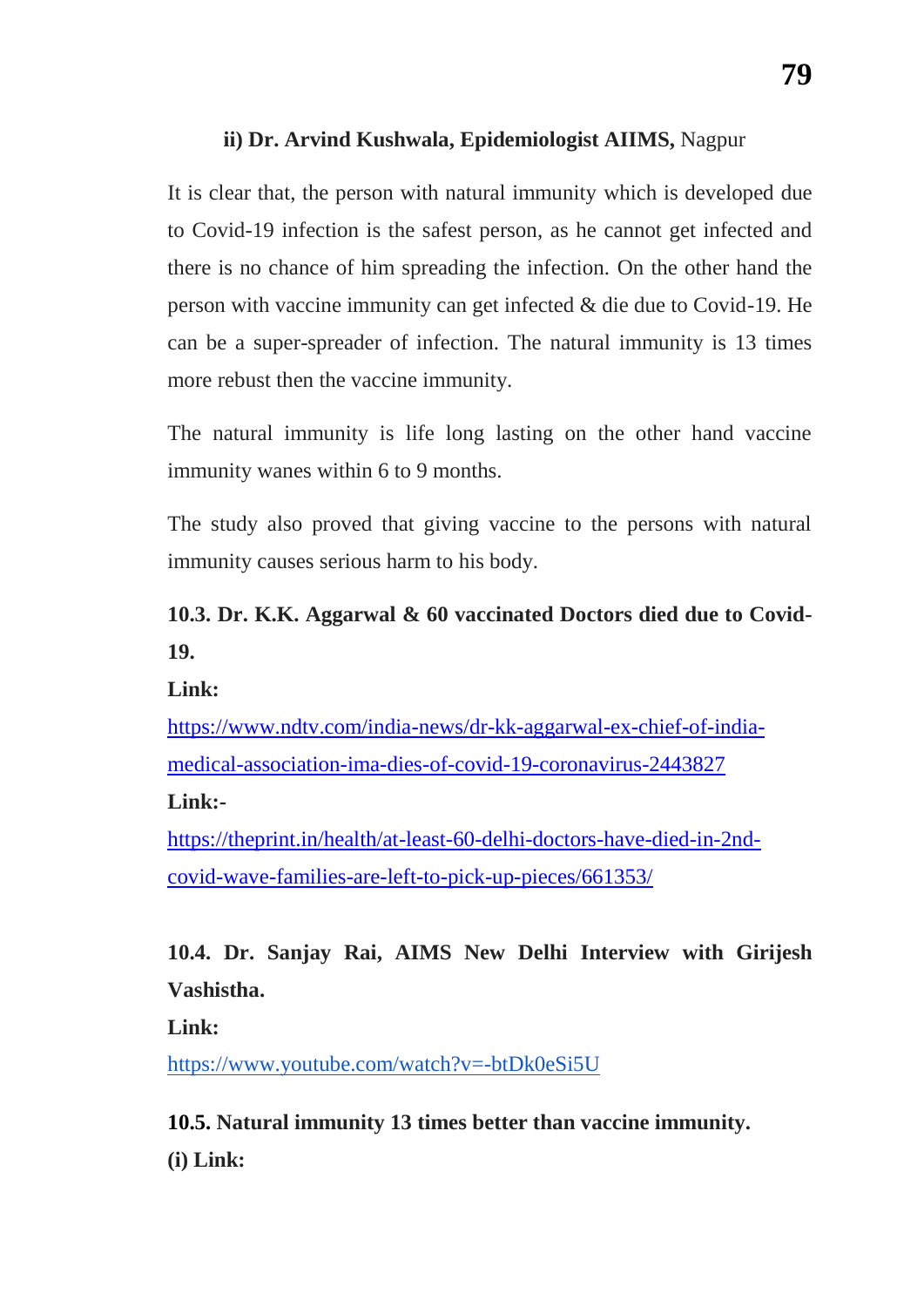## <https://youtu.be/6v5VrpgXPm4>

**Dr. Arvind Kushwaha interview. (ii) Link:**  <https://www.youtube.com/watch?v=edXGe-Rsp68>

# **10.6. 140 Research Studies Affirm Naturally Acquired Immunity to Covid-19.**

**Link:** 

[https://brownstone.org/articles/79-research-studies-affirm-naturally](https://brownstone.org/articles/79-research-studies-affirm-naturally-acquired-immunity-to-covid-19-documented-linked-and-quoted/)[acquired-immunity-to-covid-19-documented-linked-and-quoted/](https://brownstone.org/articles/79-research-studies-affirm-naturally-acquired-immunity-to-covid-19-documented-linked-and-quoted/)

# **10.7. Study shows that, giving vaccines to the person with previous Covid-19 infection is causing more harm than the disease itself.**

An international survey 21 published in mid-March 2021 surveyed 2,002 people who had received a first dose of COVID-19 vaccine, finding that those who had previously had COVID-19 experienced "significantly increased incidence and severity" of side effects, compared to those who did not have natural immunity.

The mRNA COVID-19 injections were linked to a higher incidence of side effects compared to the viral vector-based COVID-19 vaccines, but tended to be milder, local reactions. Systemic reactions, such as anaphylaxis, flu-like illness and breathlessness, were more likely to occur with the viral vector COVID-19 vaccines.

"People with prior COVID-19 exposure were largely excluded from the vaccine trials and, as a result, the safety and reactogenicity of the vaccines in this population have not been previously fully evaluated. For the first time, this study demonstrates a significant association between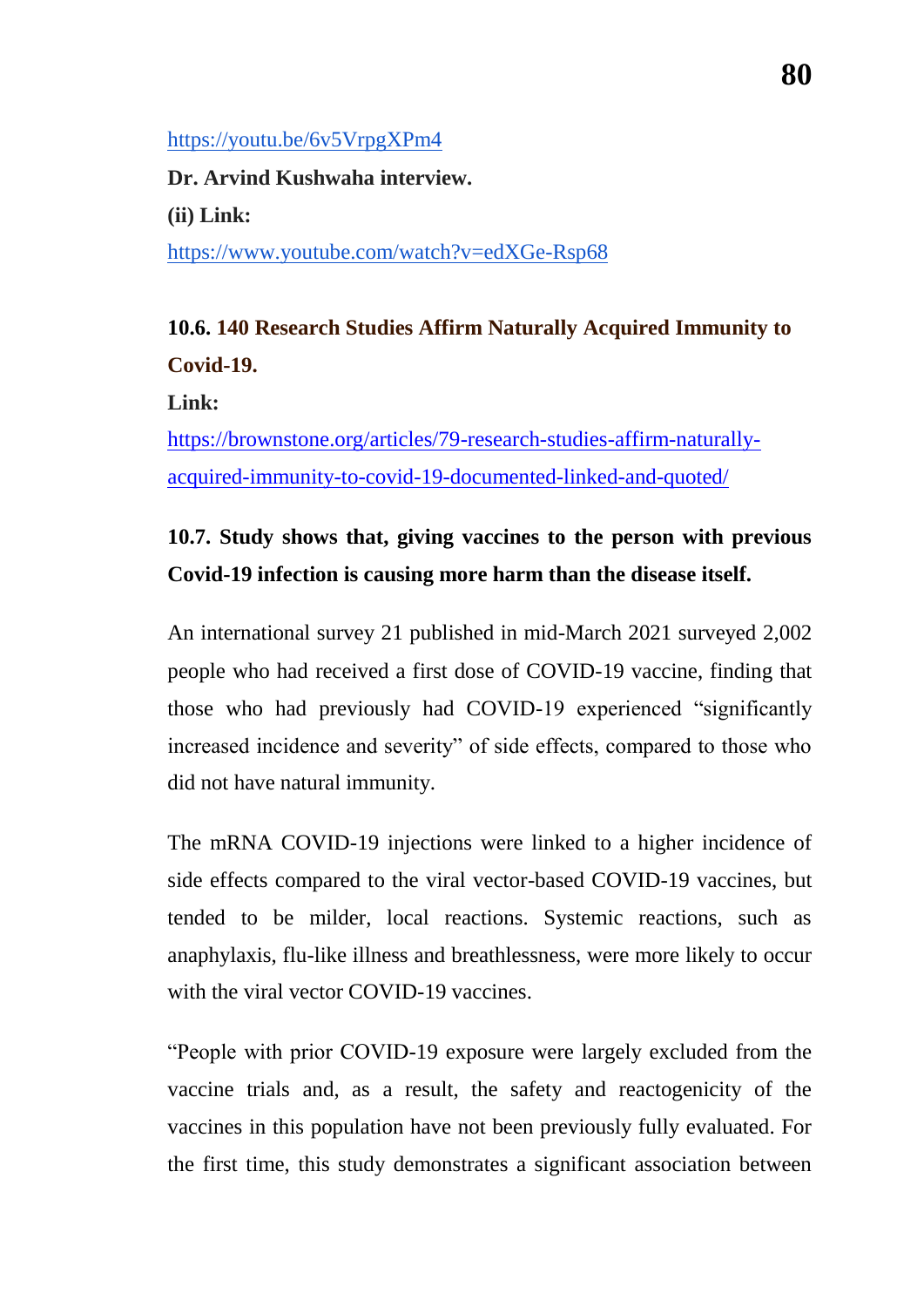prior COVID19 infection and a significantly higher incidence and severity of self-reported side effects after vaccination for COVID-19.

Consistently, compared to the first dose of the vaccine, we found an increased incidence and severity of self-reported side effects after the second dose, when recipients had been previously exposed to viral antigen.

## **Link:** <https://www.mdpi.com/2075-1729/11/3/249/html>

**10.8. Most recently, researchers in Israel report that fully vaccinated persons are up to 13 times more likely to get infected than those who have had a natural COVID infection.**

**10.8.1.** As explained by Science Mag: The study "found in two analyses that people who were vaccinated in January and February were, in June, July and the first half of August, six to 13 times more likely to get infected than unvaccinated people who were previously infected with the coronavirus

**10.8.2.** In one analysis, comparing more than 32,000 people in the health system, the risk of developing symptomatic COVID-19 was 27 times higher among the vaccinated, and the risk of hospitalization eight times higher.'

**10.8.3.** The study also said that, while vaccinated persons who also had natural infection did appear to have additional protection against the Delta variant, the vaccinated were still at a greater risk for COVID-19 related-hospitalizations compared to those without the vaccine, but who were previously infected.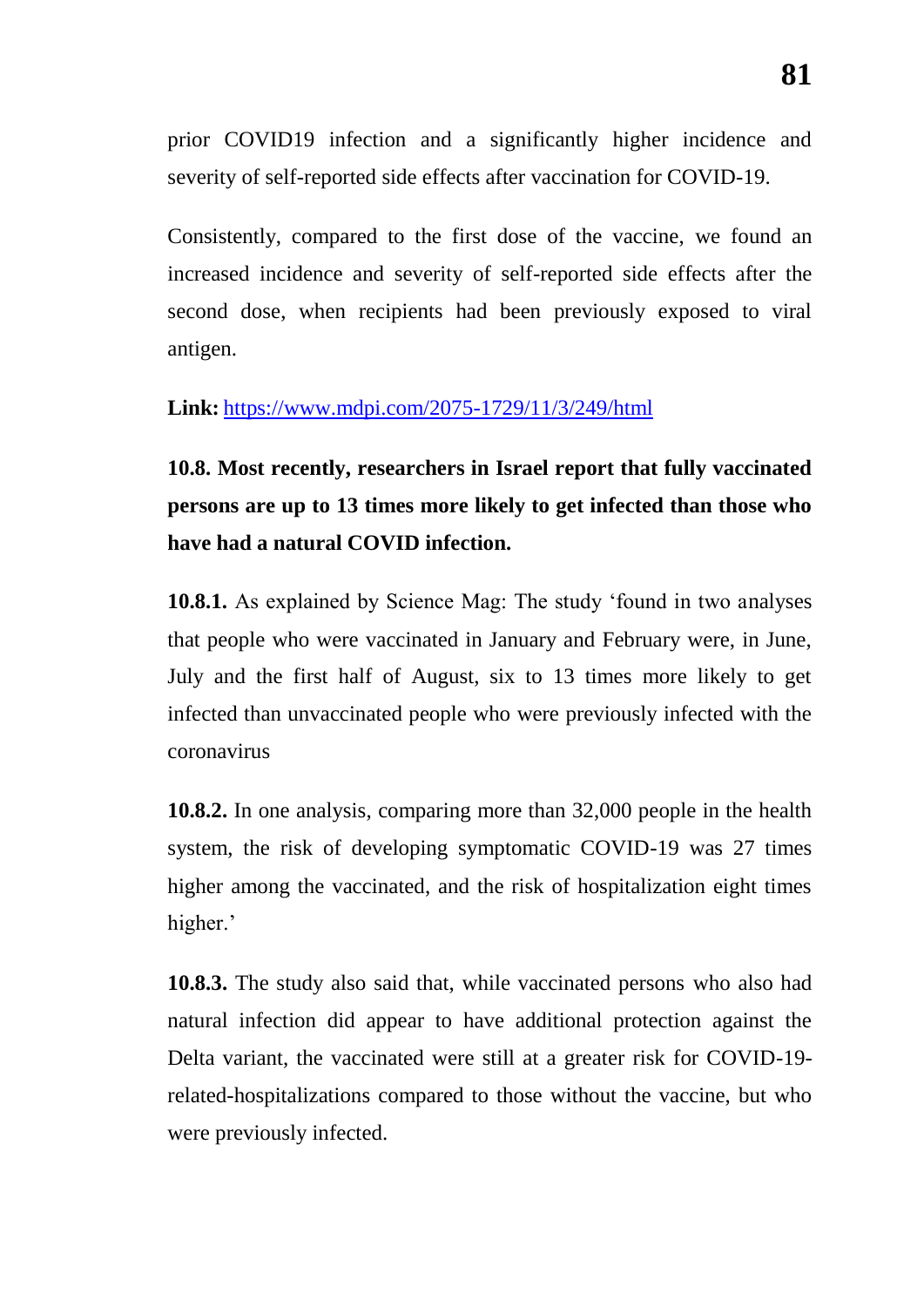**10.8.4.** Vaccines who hadn"t had a natural infection also had a 5.96-fold increased risk for breakthrough infection and a 7.13-fold increased risk for symptomatic disease.

This study demonstrated that natural immunity confers longer lasting and stronger protection against infection, symptomatic disease and hospitalization caused by the Delta variant of SARS-CoV-2, compared to the BNT162b2 two-dose vaccine-induced immunity,' study authors said.

**Link:** <https://www.medrxiv.org/content/10.1101/2021.08.24.21262415v1>

**10.9.** A majority of gravely ill patients in Israel are double vaccinated. A majority of deaths over 50 in England are also double vaccinated.

**Link:** [https://www.science.org/content/article/grim-warning-israel](https://www.science.org/content/article/grim-warning-israel-vaccination-blunts-does-not-defeat-delta)[vaccination-blunts-does-not-defeat-delta](https://www.science.org/content/article/grim-warning-israel-vaccination-blunts-does-not-defeat-delta)

## **10.10. Majority of Hospitalizations Are Actually in the Vaccinated.**

The oft-repeated refrain is that we're in a "pandemic of the unvaccinated," meaning those who have not received the COVID jab make up the bulk of those hospitalized and dying from the Delta variant. However, we're already seeing a shift in hospitalization rates from the unvaccinated to those who have gotten one or two injections.

For example, in Israel, the fully "vaccinated" made up the bulk of serious cases and COVID-related deaths in July 2021, as illustrated in the graphs below. The red is unvaccinated, yellow refers to partially "vaccinated" and green fully "vaccinated" with two doses. By mid-August, 59% of serious cases were among those who had received two COVID injections.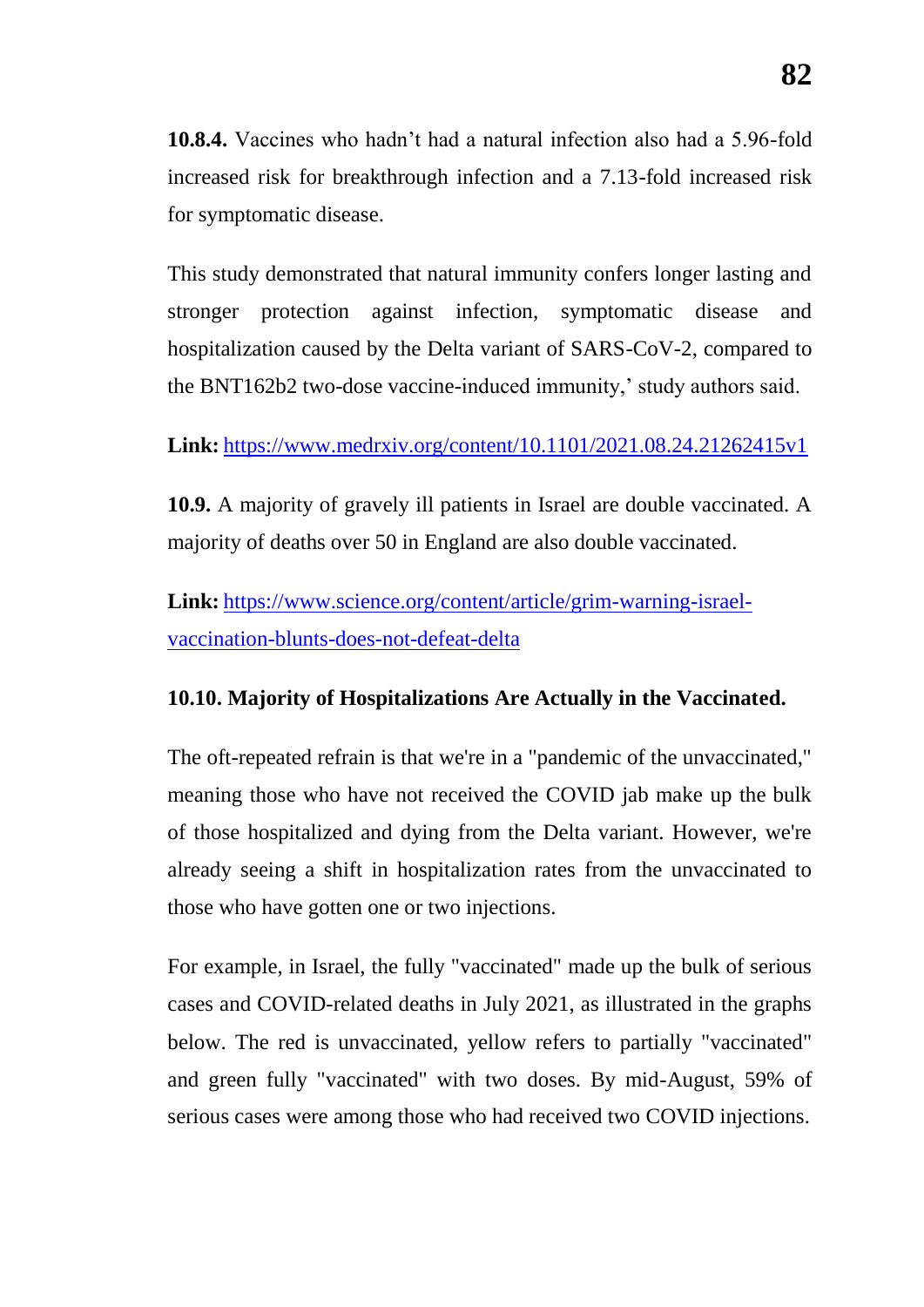Data from the U.K. show a similar trend among those over the age of 50. In this age group, partially and fully "vaccinated" people account for 68% of hospitalizations and 70% of COVID deaths.

**Link: 1.** [https://cdn.altnews.org/wp-content/uploads/2021/08/new](https://cdn.altnews.org/wp-content/uploads/2021/08/new-hospitalizations-thumb.jpg)[hospitalizations-thumb.jpg](https://cdn.altnews.org/wp-content/uploads/2021/08/new-hospitalizations-thumb.jpg)

**2.** [https://cdn.nexusnewsfeed.com/images/2021/8/new-severe-covid-](https://cdn.nexusnewsfeed.com/images/2021/8/new-severe-covid-19-patients-thumb-1631973102161.png)[19-patients-thumb-1631973102161.png](https://cdn.nexusnewsfeed.com/images/2021/8/new-severe-covid-19-patients-thumb-1631973102161.png)

**3.** [https://cdn.nexusnewsfeed.com/images/2021/8/deaths-trend](https://cdn.nexusnewsfeed.com/images/2021/8/deaths-trend-thumb-1631973112475.png)[thumb-1631973112475.png](https://cdn.nexusnewsfeed.com/images/2021/8/deaths-trend-thumb-1631973112475.png)

**4.** [https://cdn.nexusnewsfeed.com/images/2021/8/covid-19-delta](https://cdn.nexusnewsfeed.com/images/2021/8/covid-19-delta-variant-hospital-admission-and-death-in-england-1631973123881.png)[variant-hospital-admission-and-death-in-england-1631973123881.png](https://cdn.nexusnewsfeed.com/images/2021/8/covid-19-delta-variant-hospital-admission-and-death-in-england-1631973123881.png)

**5.** [https://www.science.org/content/article/grim-warning-israel](https://www.science.org/content/article/grim-warning-israel-vaccination-blunts-does-not-defeat-delta)[vaccination-blunts-does-not-defeat-delta](https://www.science.org/content/article/grim-warning-israel-vaccination-blunts-does-not-defeat-delta)

**6.** [https://www.standard.co.uk/news/uk/england-delta-donald-trump](https://www.standard.co.uk/news/uk/england-delta-donald-trump-government-public-health-england-b951620.html)[government-public-health-england-b951620.html](https://www.standard.co.uk/news/uk/england-delta-donald-trump-government-public-health-england-b951620.html)

**10.11. Assam: 80% Covid-19 infections among vaccinated in Guwahati**

[https://timesofindia.indiatimes.com/city/guwahati/assam-80-covid-19](https://timesofindia.indiatimes.com/city/guwahati/assam-80-covid-19-infections-among-vaccinated-in-guwahati/articleshow/86791235.cms) [infections-among-vaccinated-in-guwahati/articleshow/86791235.cms](https://timesofindia.indiatimes.com/city/guwahati/assam-80-covid-19-infections-among-vaccinated-in-guwahati/articleshow/86791235.cms)

**10.12. In Bangalore more than 56% of hospitalization of covid positive patient are vaccinated.**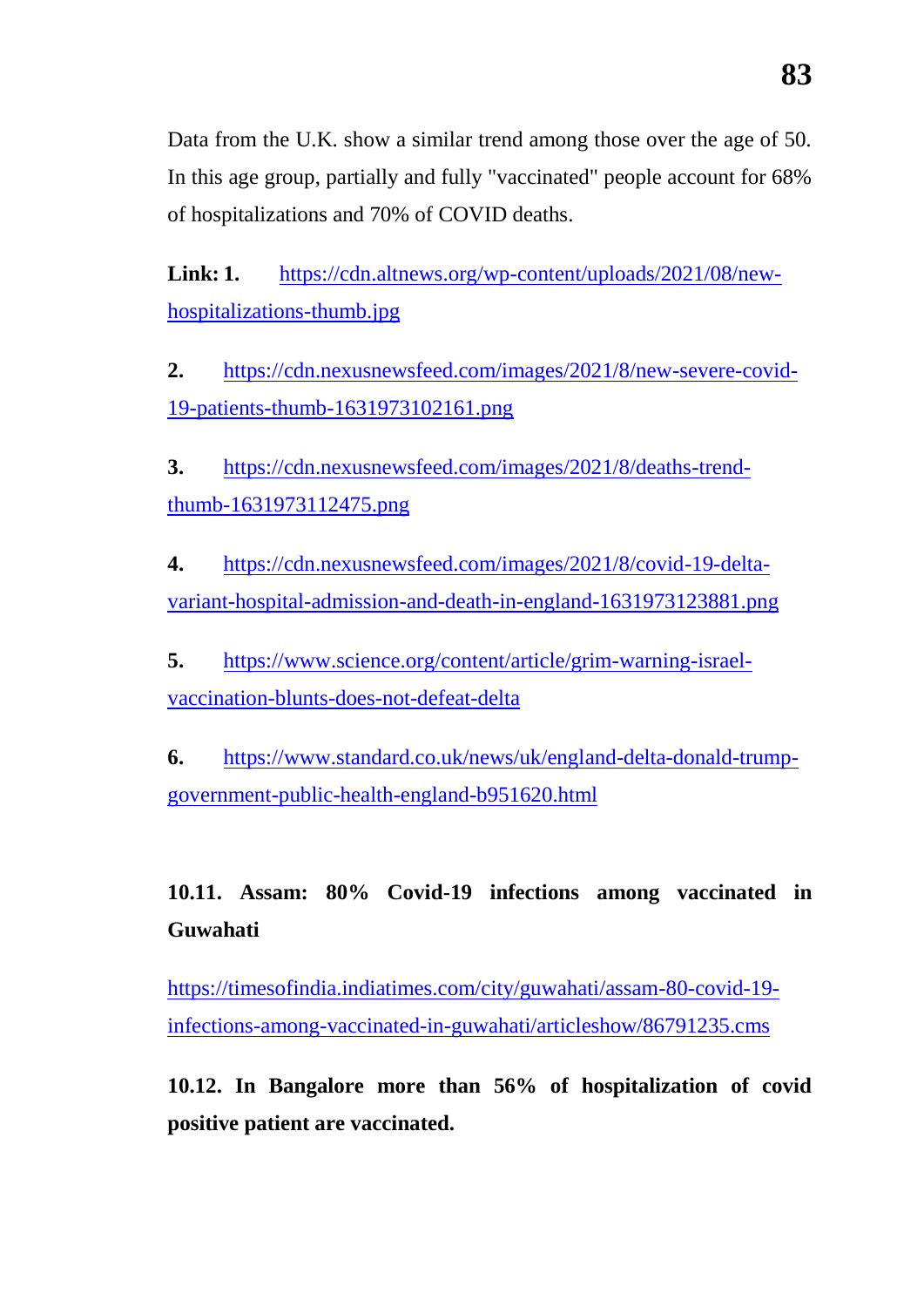**Link:** [https://www.deccanherald.com/amp/state/top-karnataka](https://www.blogger.com/blog/post/edit/709567615565430964/3408506099481922184)[stories/more-than-half-of-hospitalised-covid-19-cases-among-vaccinated](https://www.blogger.com/blog/post/edit/709567615565430964/3408506099481922184)[in-bengaluru-1015918.html?\\_\\_twitter\\_impression=true&s=04%5C](https://www.blogger.com/blog/post/edit/709567615565430964/3408506099481922184)

*―Source Name: Deccan Herald*

*Date:03.08.2021*

*More than half of hospitalised Covid-19 cases among vaccinated in Bengaluru*

*These hospitalisations are indicative of the extent of vaccine penetration in the public, explained BBMP Chief Commissioner, Gaurav Gupta*"

**10.13. Over 50% new COVID-19 cases, deaths in Kerala from vaccinated section.**

[https://www.onmanorama.com/news/kerala/2021/10/12/kerala-covid](https://www.onmanorama.com/news/kerala/2021/10/12/kerala-covid-cases-deaths-among-vaccinated.html)[cases-deaths-among-vaccinated.html](https://www.onmanorama.com/news/kerala/2021/10/12/kerala-covid-cases-deaths-among-vaccinated.html)

# **10.14. In K.E.M Hospital 27 out of 29 Covid-19 positive patients were vaccinated. [Around 93%]**

**Link:** [https://www.freepressjournal.in/mumbai/mumbai-29-mbbs](https://www.blogger.com/blog/post/edit/709567615565430964/3408506099481922184)[students-at-kem-hospital-test-positive-for-covid-19-27-were-fully](https://www.blogger.com/blog/post/edit/709567615565430964/3408506099481922184)[vaccinated](https://www.blogger.com/blog/post/edit/709567615565430964/3408506099481922184)

> **"***29 MBBS students at KEM hospital test positive for COVID-19, 27 were fully vaccinated*

*SOURCE:- FREE PRESS JOURNAL‖*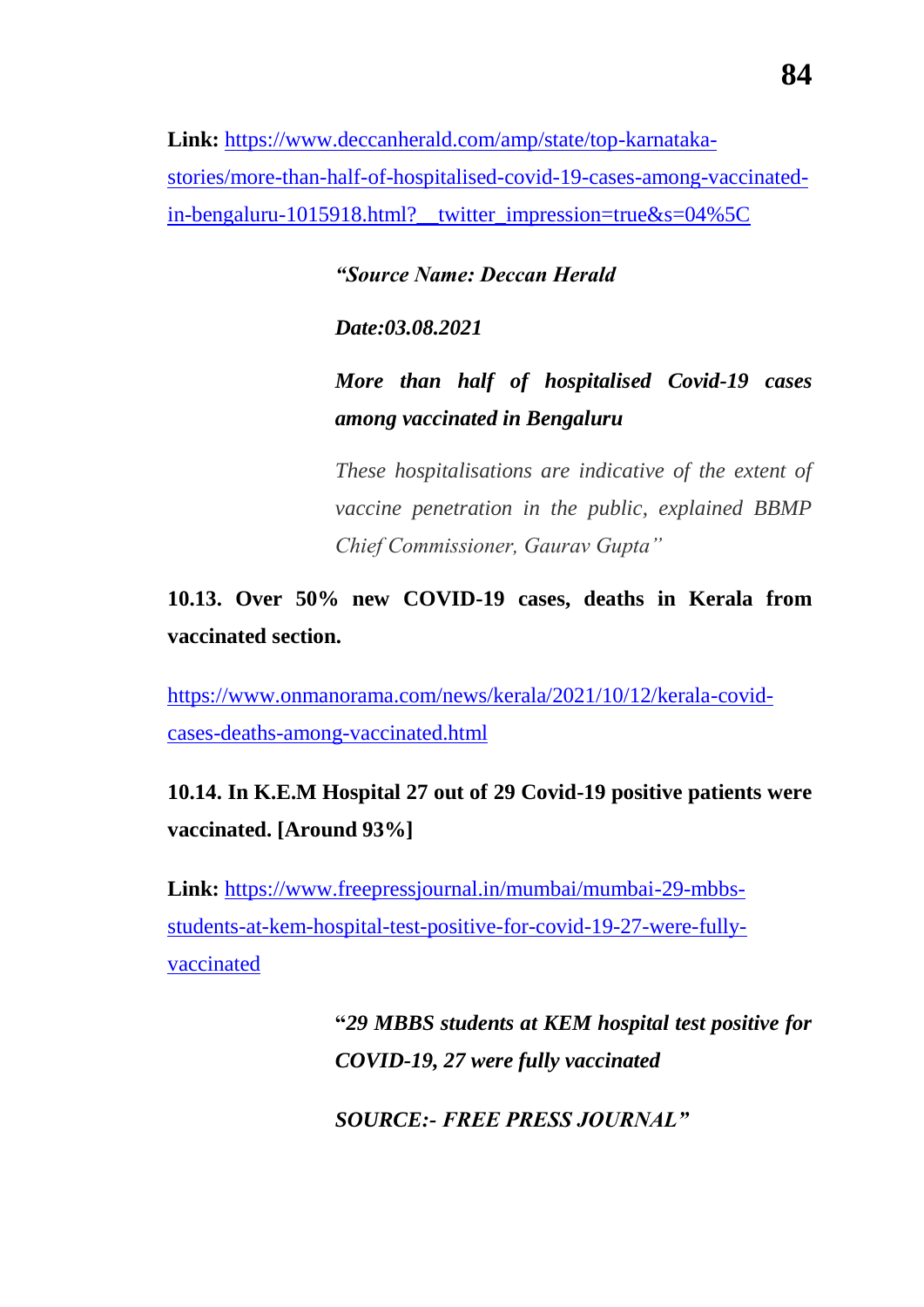**10.15. In Nagpur 13 people tested positive for the virus out of which 12 were already vaccinated."**.

**Link:-** [https://www.freepressjournal.in/mumbai/covid-19-third-wave](https://www.blogger.com/blog/post/edit/709567615565430964/8861471820033596248)[has-entered-nagpur-guardian-minister-nitin-raut-urges-people-to-avoid](https://www.blogger.com/blog/post/edit/709567615565430964/8861471820033596248)[crowding](https://www.blogger.com/blog/post/edit/709567615565430964/8861471820033596248)

*―Source:- Free Press Journal.*

|     | <b>Date:</b> Monday, September 06, 2021, 11:02 PM |  |  |
|-----|---------------------------------------------------|--|--|
| IST |                                                   |  |  |

## *Relevant Important Para to be taken;*

*The district guardian minister, Dr Nitin Raut, told the Free Press Journal after a review meeting, '‗The third wave has started in Nagpur, which is reporting a rise in positive cases for the last few days. Notably, on Monday, 13 people tested positive for the virus out of which 12 were already vaccinated.‖*

**10.16. Nearly 80% (91 out of 114) Covid-19 cases reported from Sept 1 till Oct 23 in Lucknow were of breakthrough infections, according to data accessed by TOI from the office of Chief Medical Officers**.

**Link:-**

[http://timesofindia.indiatimes.com/articleshow/87277252.cms?utm\\_sourc](http://timesofindia.indiatimes.com/articleshow/87277252.cms?utm_source=contentofinterest&utm_medium=text&utm_campaign=cppst) [e=contentofinterest&utm\\_medium=text&utm\\_campaign=cppst](http://timesofindia.indiatimes.com/articleshow/87277252.cms?utm_source=contentofinterest&utm_medium=text&utm_campaign=cppst)

**10.17. Vaccines don"t stop transmission, admitted by WHO.**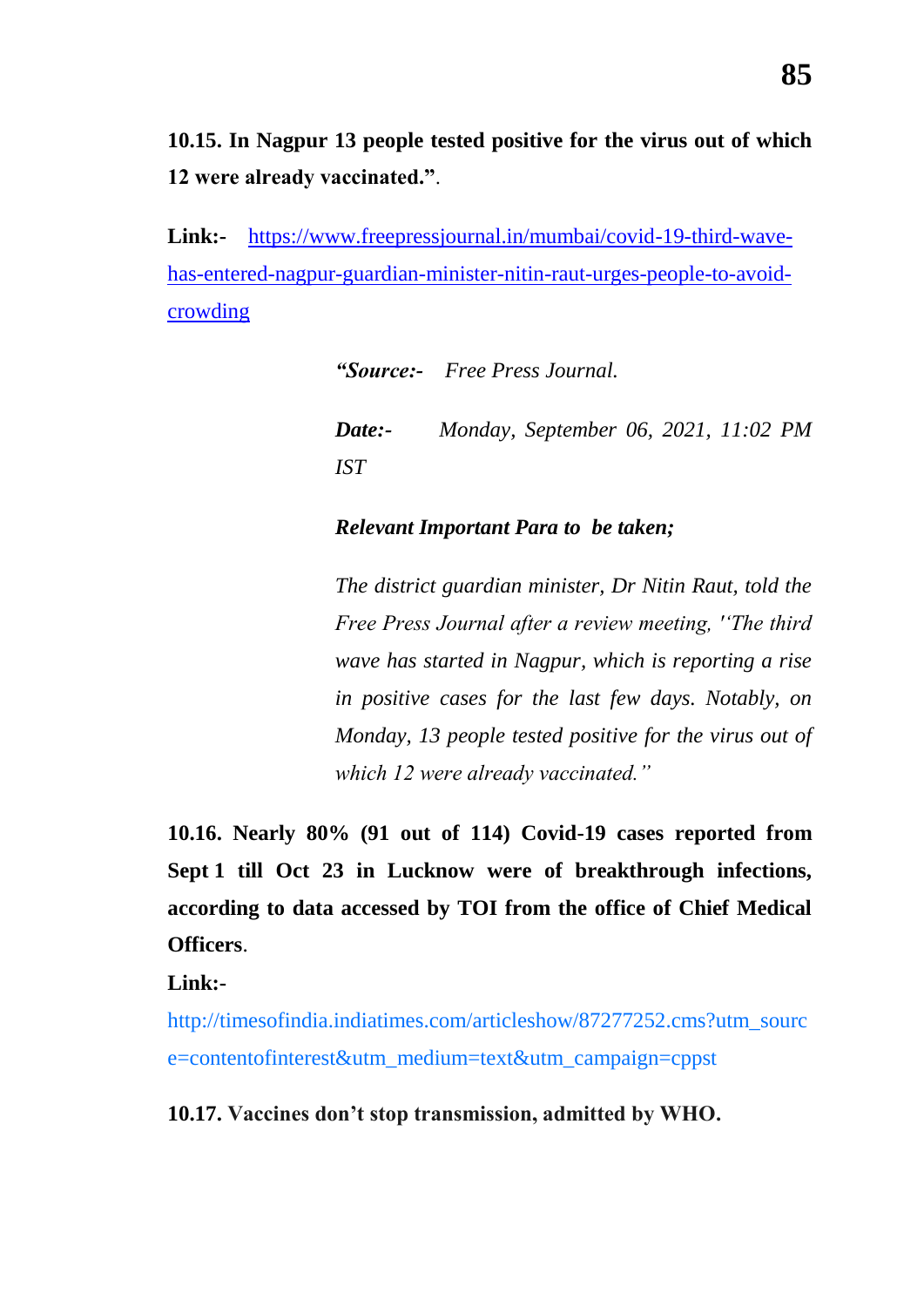At a [virtual press conference](https://www.who.int/emergencies/diseases/novel-coronavirus-2019/media-resources/press-briefings) held by the World Health Organization on Dec. 28, 2020, officials warned there is no guarantee [COVID-19](https://childrenshealthdefense.org/defender_category/covid/)  [vaccines](https://childrenshealthdefense.org/defender_category/covid/) will prevent people from being infected with the SARS-CoV-2 virus and transmitting it to other people.

## **Link:-**

[https://www.who.int/emergencies/diseases/novel-coronavirus-](https://www.who.int/emergencies/diseases/novel-coronavirus-2019/media-resources/press-briefings)[2019/media-resources/press-briefings](https://www.who.int/emergencies/diseases/novel-coronavirus-2019/media-resources/press-briefings)

## **10.18. VACCINE FAILED**

**82.5% Omicron patients in Maharashtra are fully vaccinated. One is having booster dose.**

## **See:-**

TNN | Dec 18, 2021,04.37 AM IST Publisher:- TIMES OF INDIA

MUMBAI: Eight new cases of the Omicron variant were detected in the state on Friday, taking the tally in Maharashtra to 40.Six were from Pune, and one each from Mumbai and Kalyan-Dombivli. All of them had been fully vaccinated, and one had even got a booster, said health authorities. Of the total 40 infected, 33 were vaccinated.

## **Link:-**

https://timesofindia.indiatimes.com/city/mumbai/mumbai-8-moreomicron-cases-found-in-state-6-in-rural-pune-2-inmmr/articleshow/88348393.cms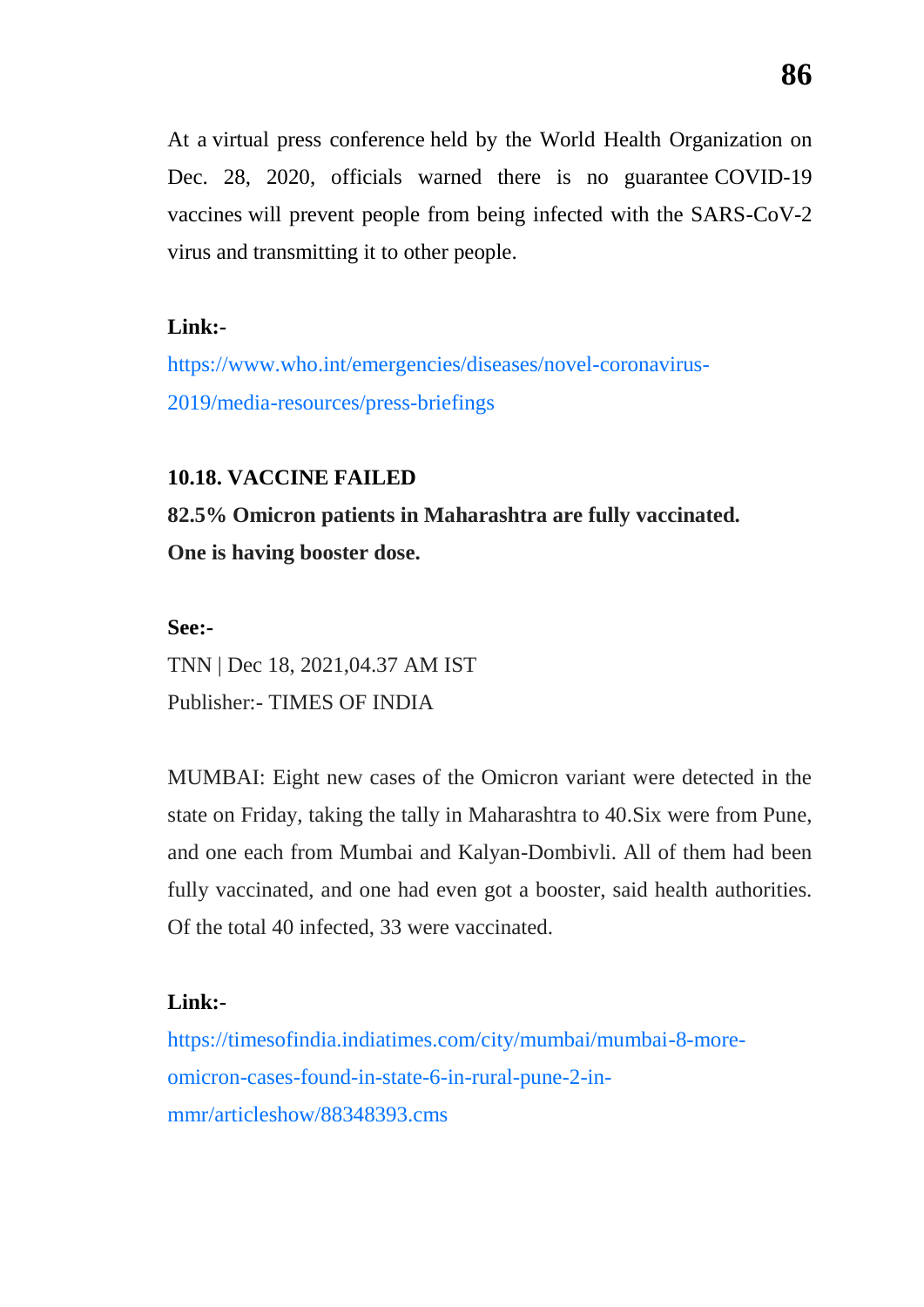**10.19.** As per sero-survey in India there are more than 67% people, who have developed antibodies and having natural immunity.

**10.20.** Under these circumstances forcing such people to get vaccinated is a double offence. One is an offence of misappropriation of thousand of crores of public money by giving vaccine to a person who doesn"t need it and no purpose will be served by giving vaccine to him. And also it is punishable under Section 409, 109 etc. of I.P.C.

**10.21.** Accused Judges also committed an offence of abating authority to stop people unauthorizedly offence under Section 109, 341, 342, 220 etc. of I.P.C.

**10.22.** The relevant provisions of the I.P.C. reads thus;

## *―Section 52 in The Indian Penal Code*

52. "Good faith".—Nothing is said to be done or *believed in ―good faith‖ which is done or believed without due care and attention.*

### *Section 166 in The Indian Penal Code*

*166. Public servant disobeying law, with intent to cause injury to any person.—Whoever, being a public servant, knowingly disobeys any direction of the law as to the way in which he is to conduct himself as such public servant, intending to cause, or knowing it to be likely that he will, by such disobedience, cause injury to any person, shall be punished with simple imprisonment for a term which may extend to one year, or with fine, or with both*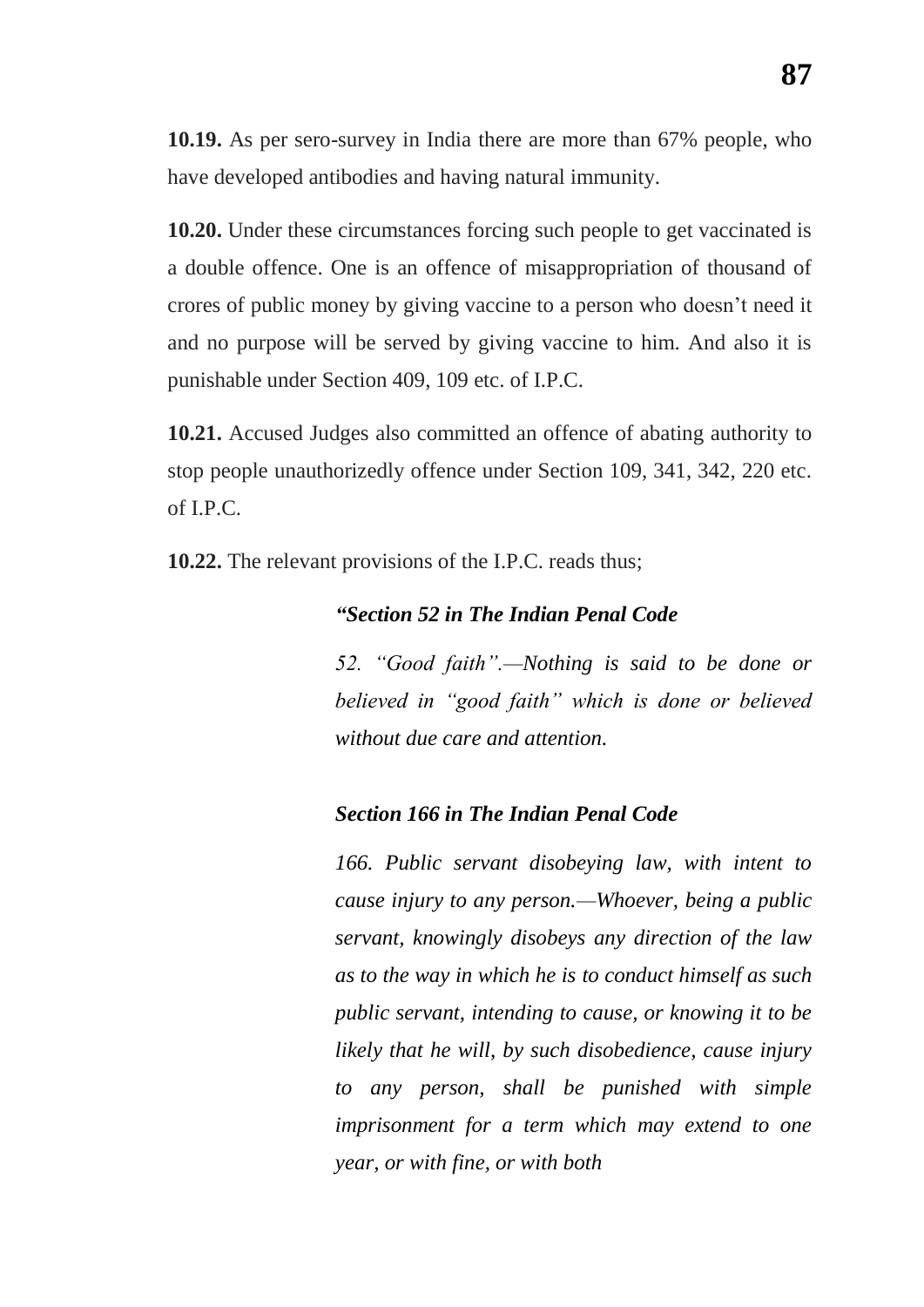#### *Section 218 in The Indian Penal Code*

*218. Public servant framing incorrect record or writing with intent to save person from punishment or property from forfeiture.—Whoever, being a public servant, and being as such public servant, charged with the preparation of any record or other writing, frames that record or writing in a manner which he knows to be incorrect, with intent to cause, or knowing it to be likely that he will thereby cause, loss or injury to the public or to any person, or with intent thereby to save, or knowing it to be likely that he will thereby save, any person from legal punishment, or with intent to save, or knowing that he is likely thereby to save, any property from forfeiture or other charge to which it is liable by law, shall be punished with imprisonment of either description for a term which may extend to three years, or with fine, or with both.*

### *Section 219 in The Indian Penal Code*

*219. Public servant in judicial proceeding corruptly making report, etc., contrary to law.—Whoever, being a public servant, corruptly or maliciously makes or pronounces in any stage of a judicial proceeding, any report, order, verdict, or decision which he knows to be contrary to law, shall be punished with imprisonment of either description for a term which may extend to seven years, or with fine, or with both.*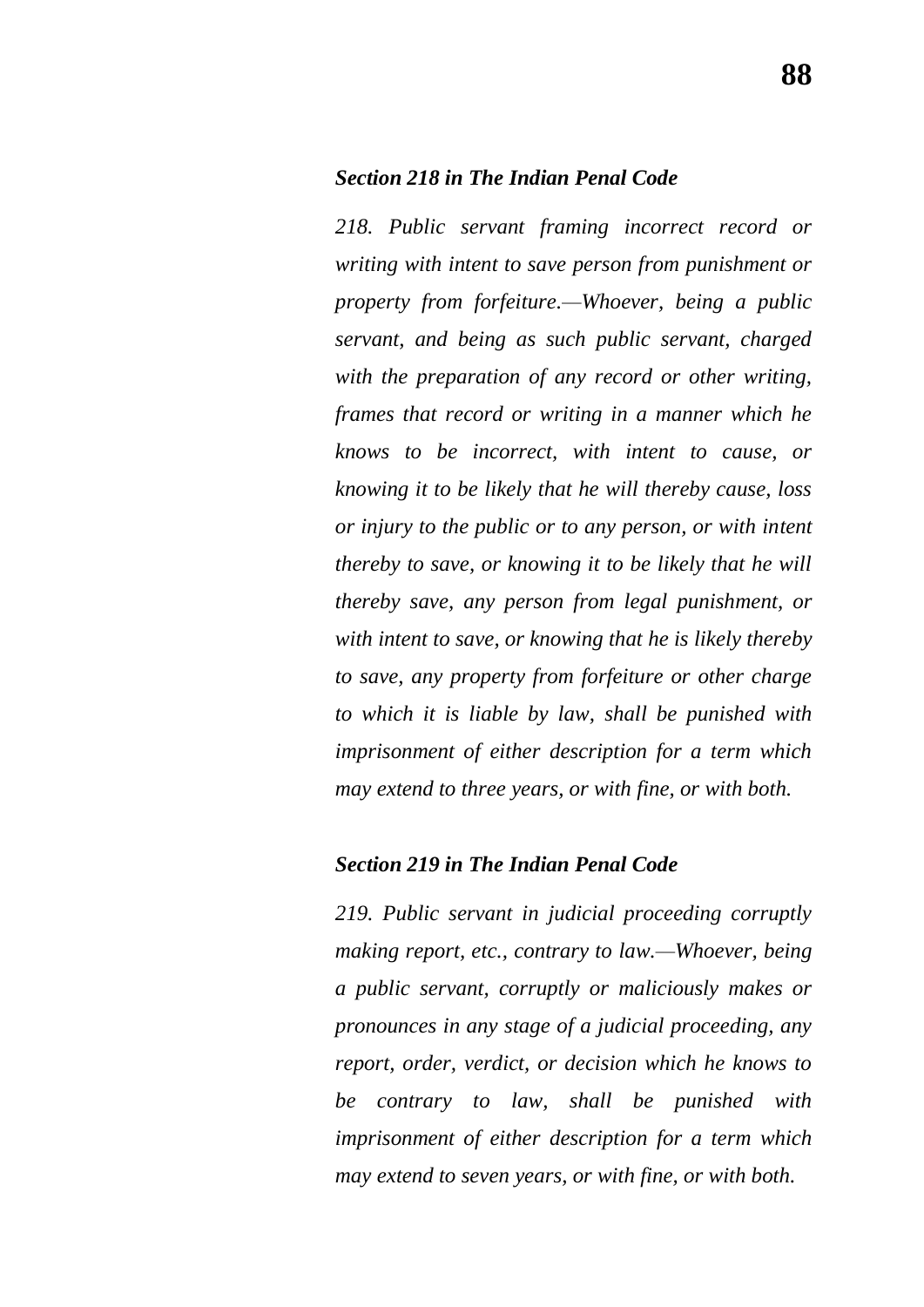#### *Section 409 in The Indian Penal Code*

*409. Criminal breach of trust by public servant, or by banker, merchant or agent.—Whoever, being in any manner entrusted with property, or with any dominion over property in his capacity of a public servant or in the way of his business as a banker, merchant, factor, broker, attorney or agent, commits criminal breach of trust in respect of that property, shall be punished with 1[imprisonment for life], or with imprisonment of either description for a term which may extend to ten years, and shall also be liable to fine.*

#### *Section 115 in The Indian Penal Code*

*115. Abetment of offence punishable with death or imprisonment for life—if offence not committed.— Whoever abets the commission of an offence punishable with death or 1[imprisonment for life], shall, if that offence be not committed in consequence of the abetment, and no express provision is made by this Code for the punishment of such abetment, be punished with imprisonment of either description for a term which may extend to seven years, and shall also be liable to fine; If act causing harm be done in consequence.—and if any act for which the abettor is liable in consequence of the abetment, and which causes hurt to any person, is done, the abettor shall be liable to imprisonment of either description for a term*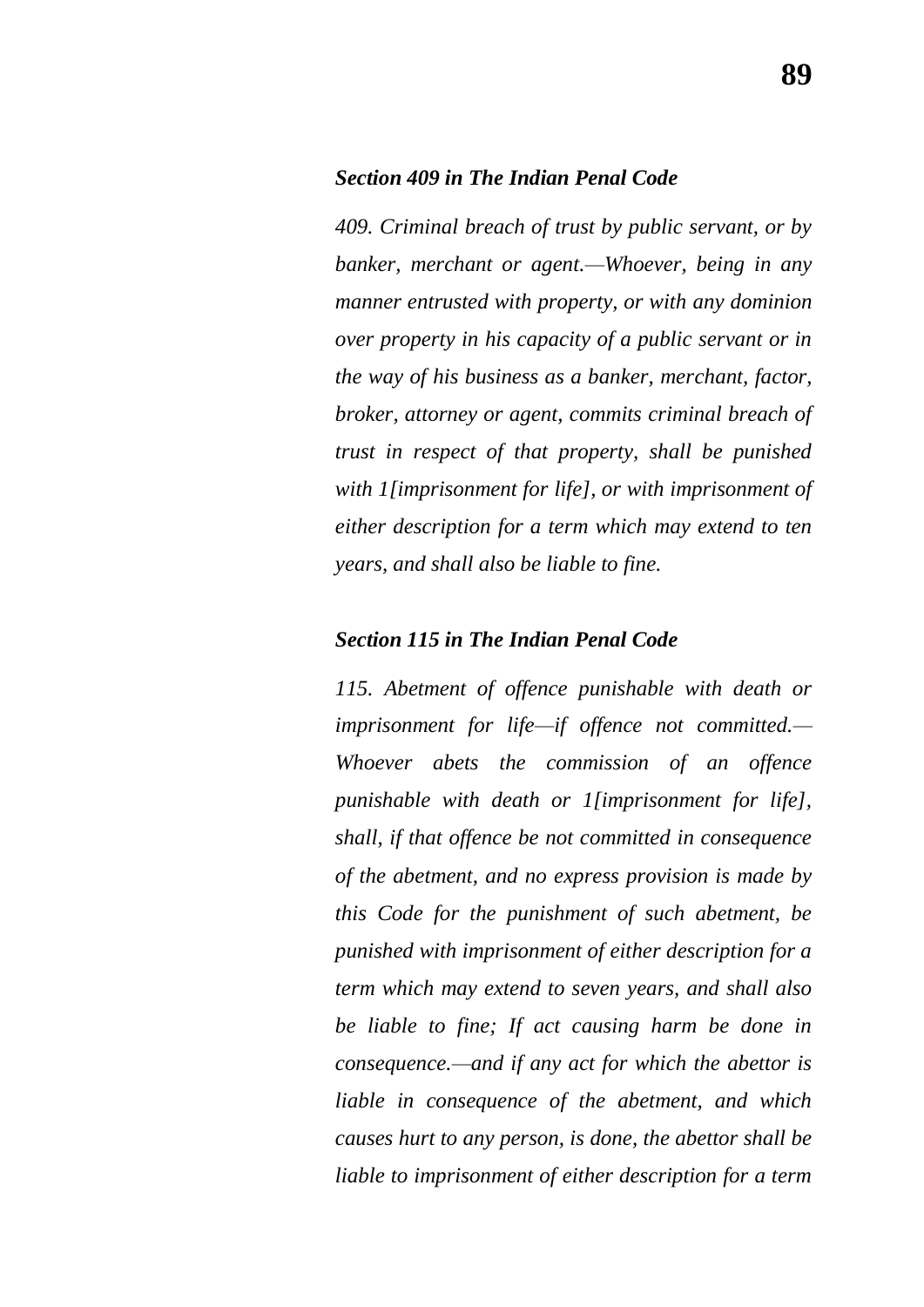*which may extend to fourteen years, and shall also be liable to fine*

## *Section 323 in The Indian Penal Code*

*323. Punishment for voluntarily causing hurt.— Whoever, except in the case provided for by section 334, voluntarily causes hurt, shall be punished with imprisonment of either description for a term which may extend to one year, or with fine which may extend to one thousand rupees, or with both.*

### *Section 336 in The Indian Penal Code*

*336. Act endangering life or personal safety of others.—Whoever does any act so rashly or negligently as to endanger human life or the personal safety of others, shall be punished with imprisonment of either description for a term which may extend to three months, or with fine which may extend to two hundred and fifty rupees, or with both.*

### *Section 120B in The Indian Penal Code*

*120B. Punishment of criminal conspiracy.—*

*[\(1\)](https://indiankanoon.org/doc/81396/) Whoever is a party to a criminal conspiracy to commit an offence punishable with death, 2[imprisonment for life] or rigorous imprisonment for a term of two years or upwards, shall, where no express provision is made in this Code for the*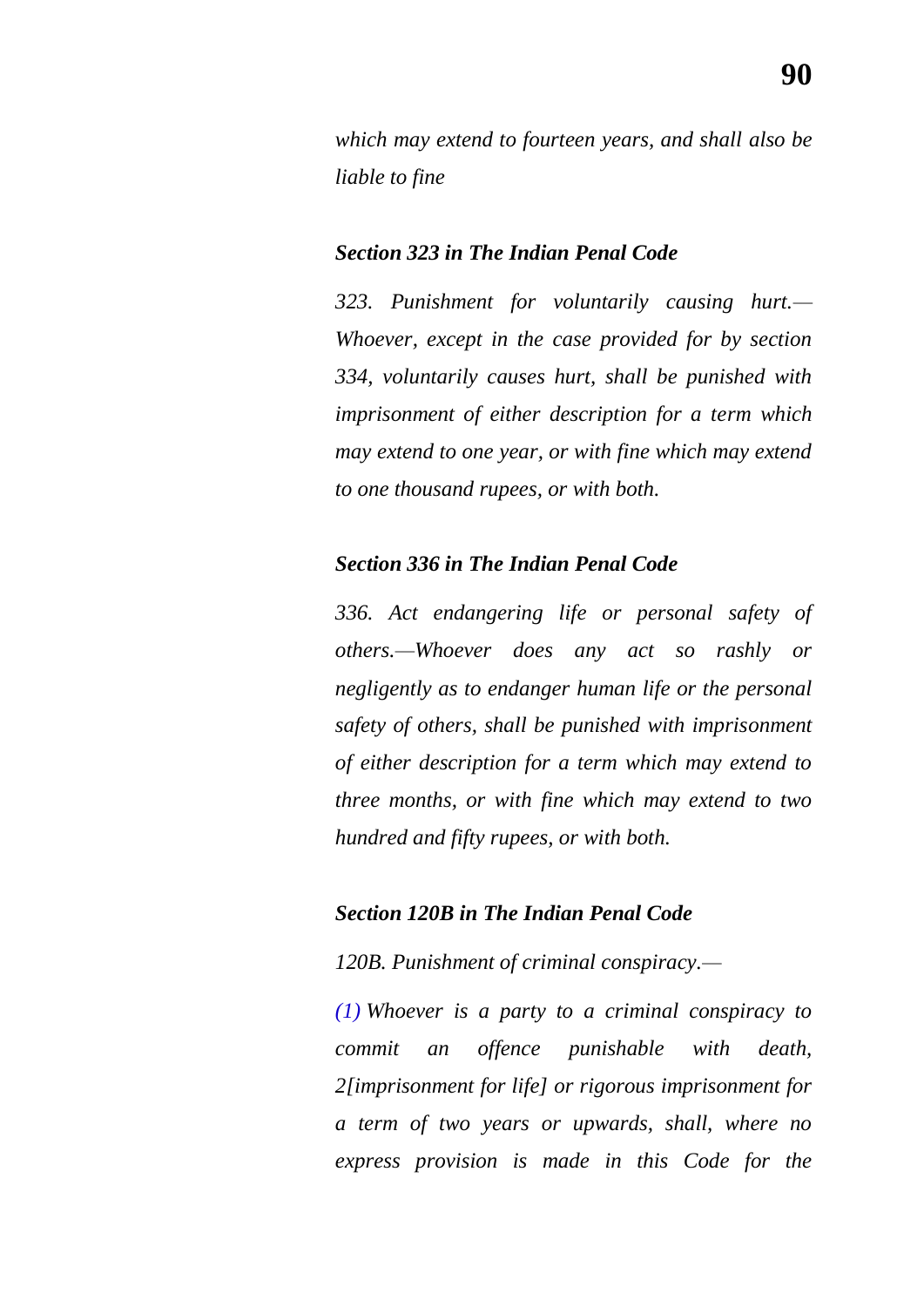*punishment of such a conspiracy, be punished in the same manner as if he had abetted such offence.*

*[\(2\)](https://indiankanoon.org/doc/822448/) Whoever is a party to a criminal conspiracy other than a criminal conspiracy to commit an offence punishable as aforesaid shall be punished with imprisonment of either description for a term not exceeding six months, or with fine or with both.*

#### *Section 511 in The Indian Penal Code*

*511. Punishment for attempting to commit offences punishable with imprisonment for life or other imprisonment.—Whoever attempts to commit an offence punishable by this Code with 1[imprisonment for life] or imprisonment, or to cause such an offence to be committed, and in such attempt does any act towards the commission of the offence, shall, where no express provision is made by this Code for the punishment of such attempt, be punished with 2[imprisonment of any description provided for the offence, for a term which may extend to one-half of the imprisonment for life or, as the case may be, one-half of the longest term of imprisonment provided for that offence], or with such fine as is provided for the offence, or with both.*

#### *Section 109 in The Indian Penal Code*

*109. Punishment of abetment if the act abetted is committed in consequence and where no express*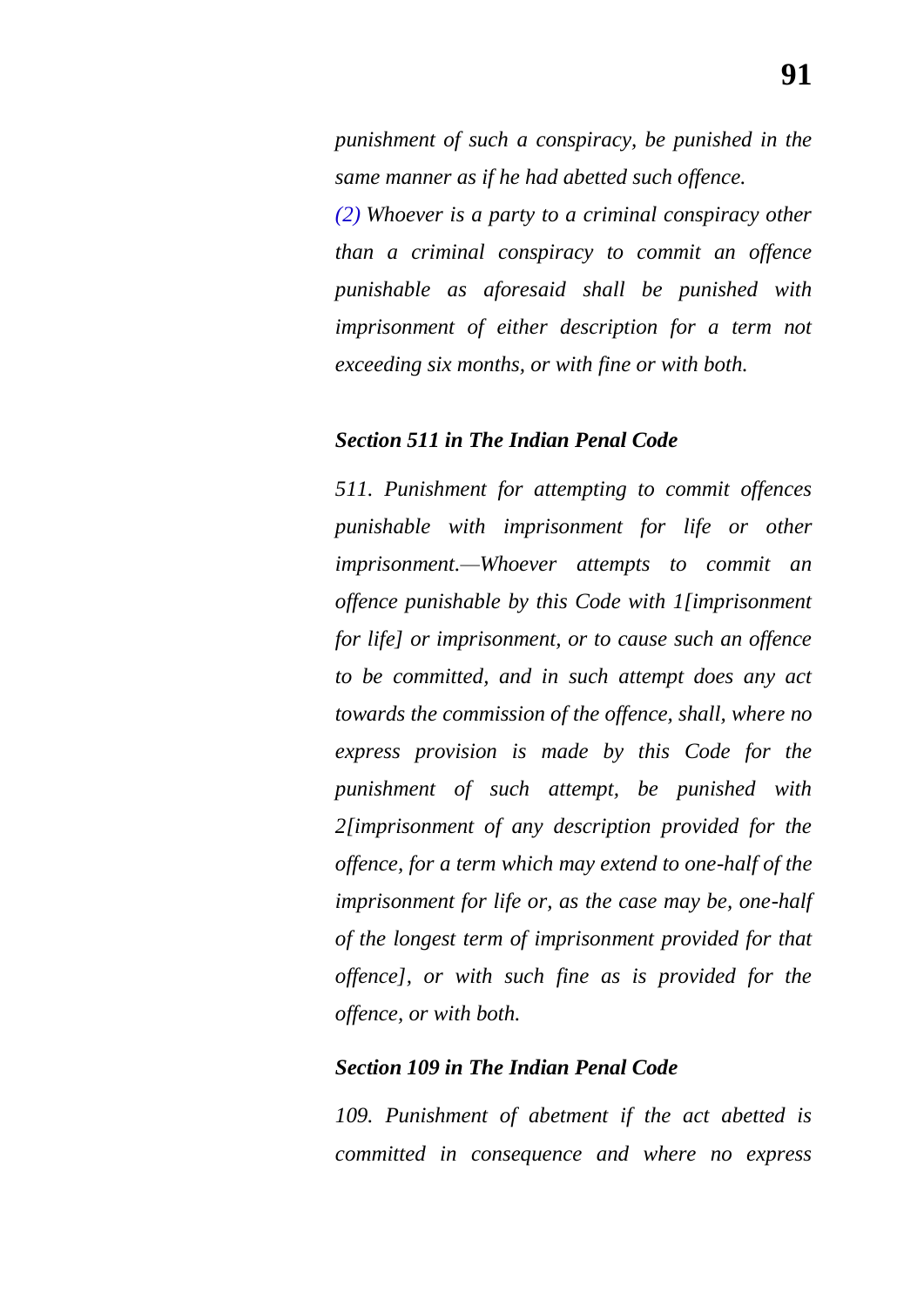*provision is made for its punishment.—Whoever abets any offence shall, if the act abetted is committed in consequence of the abetment, and no express provision is made by this Code for the punishment of such abetment, be punished with the punishment provided for the offence. Explanation.—An act or offence is said to be committed in consequence of abetment, when it is committed in consequence of the instigation, or in pursuance of the conspiracy, or with the aid which constitutes the abetment.*

### *Section 341 in The Indian Penal Code*

*341.Punishment for wrongful restraint.—Whoever wrongfully restrains any person shall be punished with simple imprisonment for a term which may extend to one month, or with fine which may extend to five hundred rupees, or with both.*

#### *Section 342 in The Indian Penal Code*

*342. Punishment for wrongful confinement.—Whoever wrongfully confines any person shall be punished with imprisonment of either description for a term which may extend to one year, or with fine which may extend to one thousand rupees, or with both.*

### *Section 220 in The Indian Penal Code*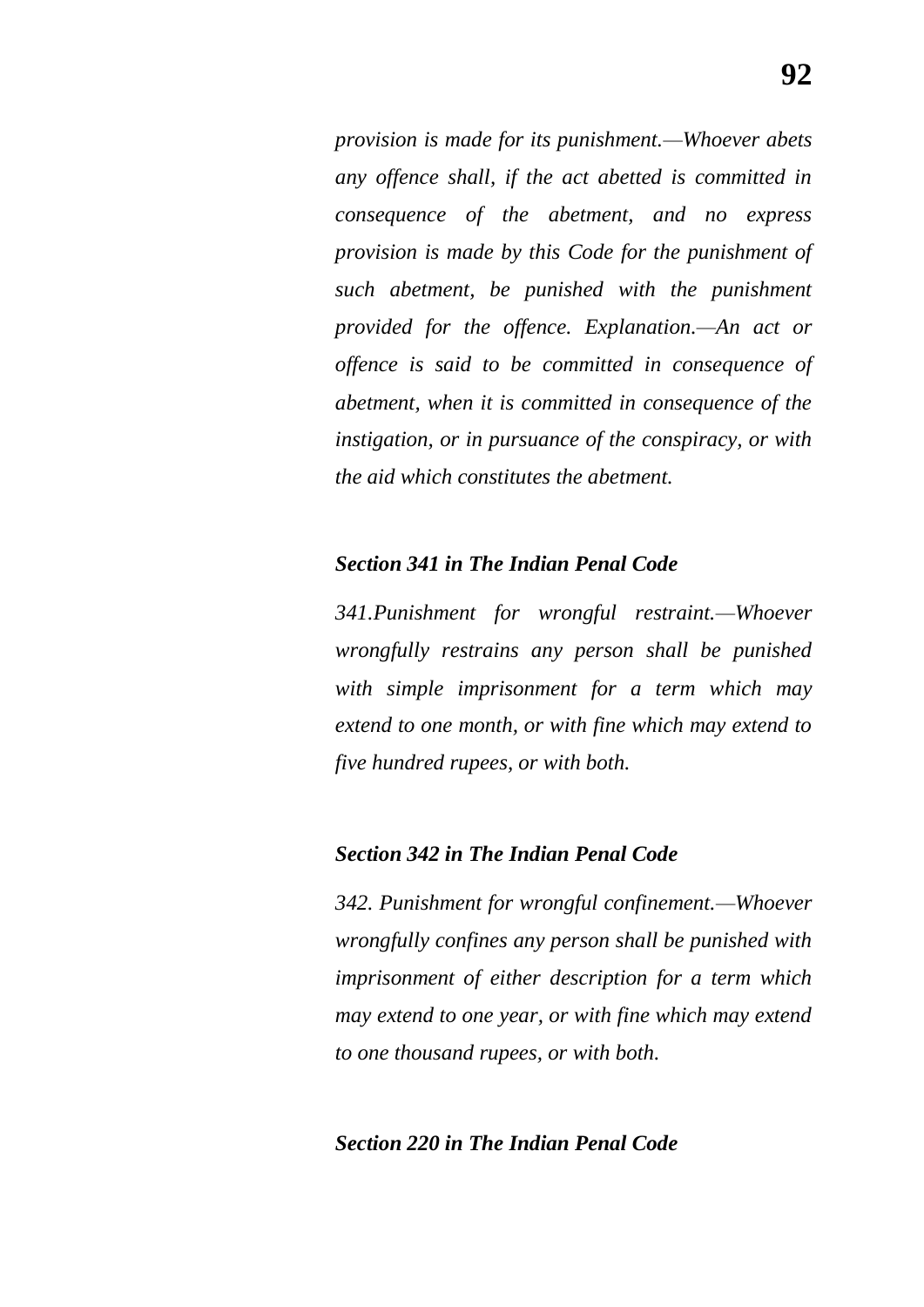*220. Commitment for trial or confinement by person having authority who knows that he is acting contrary to law.—Whoever, being in any office which gives him legal authority to commit persons for trial or to confinement, or to keep persons in confinement, corruptly or maliciously commits any person for trial or to confinement, or keeps any person in confinement, in the exercise of that authority knowing that in so doing he is acting contrary to law, shall be punished with imprisonment of either description for a term which may extend to seven years, or with fine, or with both.*

#### *Section 304A in The Indian Penal Code*

*304A. Causing death by negligence.—Whoever causes the death of any person by doing any rash or negligent act not amounting to culpable homicide, shall be punished with imprisonment of either description for a term which may extend to two years, or with fine, or with both.*

#### *Section 304 in The Indian Penal Code*

*304. Punishment for culpable homicide not amounting to murder.—Whoever commits culpable homicide not amounting to murder shall be punished with 1[imprisonment for life], or imprisonment of either description for a term which may extend to ten years, and shall also be liable to fine, if the act by which the*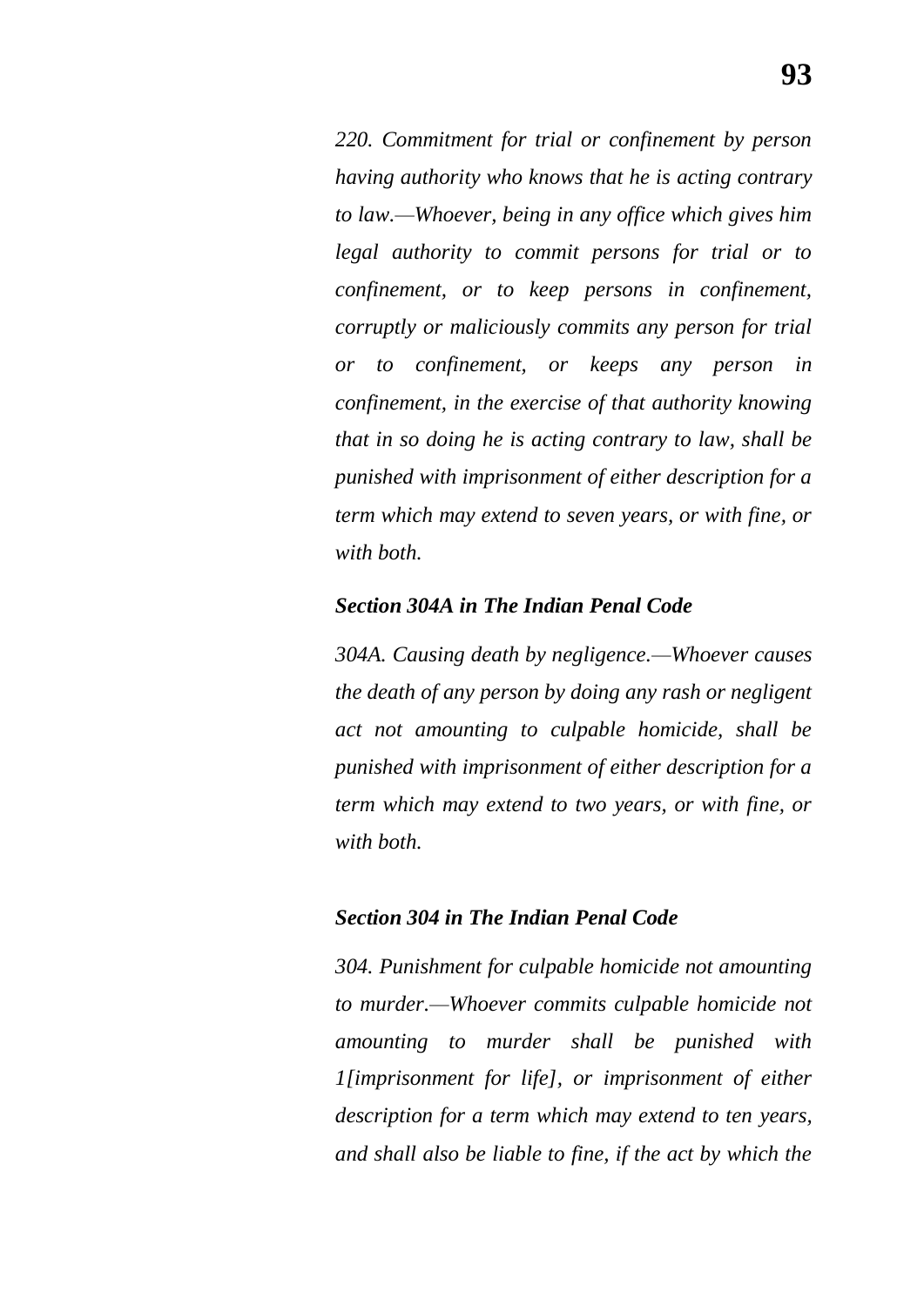*death is caused is done with the intention of causing death, or of causing such bodily injury as is likely to cause death, or with imprisonment of either description for a term which may extend to ten years, or with fine, or with both, if the act is done with the knowledge that it is likely to cause death, but without any intention to cause death, or to cause such bodily injury as is likely to cause death.*

#### *Section 307 in The Indian Penal Code*

*307. Attempt to murder.—Whoever does any act with such intention or knowledge, and under such circumstances that, if he by that act caused death, he would be guilty of murder, shall be punished with imprisonment of either description for a term which may extend to ten years, and shall also be liable to fine; and if hurt is caused to any person by such act, the offender shall be liable either to 1[imprisonment for life], or to such punishment as is hereinbefore mentioned. Attempts by life convicts.—2[When any person offending under this section is under sentence of 1[imprisonment for life], he may, if hurt is caused, be punished with death.*

#### *Section 34 in The Indian Penal Code*

*34. Acts done by several persons in furtherance of common intention.—When a criminal act is done by several persons in furtherance of the common*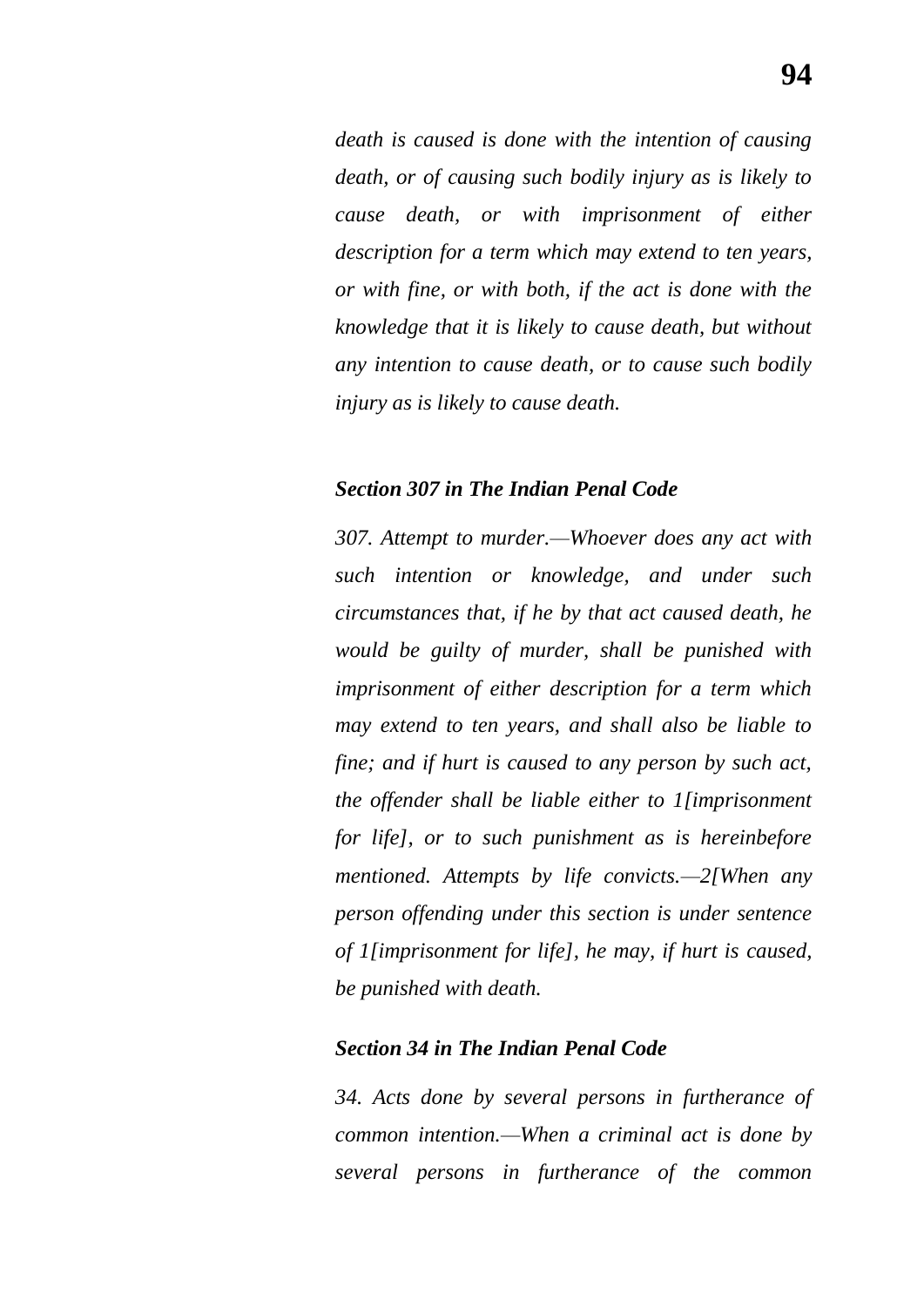**10.23. Section 2(b) & 12 of the Contempt of Courts Act, 1971** reads thus;

## *―Section 2(b) in the Contempt of Courts Act, 1971*

*(b)* "civil contempt" means wilful disobedience to any *judgment, decree, direction, order, writ or other process of a court or wilful breach of an undertaking given to a cour‖*

## *―Section 12 in the Contempt of Courts Act, 1971*

*12. Punishment for contempt of court.—*

*[\(1\)](https://indiankanoon.org/doc/1242058/) Save as otherwise expressly provided in this Act or in any other law, a contempt of court may be punished with simple imprisonment for a term which may extend to six months, or with fine which may extend to two thousand rupees, or with both: —(1) Save as otherwise expressly provided in this Act or in any other law, a contempt of court may be punished with simple imprisonment for a term which may extend to six months, or with fine which may extend to two thousand rupees, or with both\:" Provided that the accused may be discharged or the punishment awarded may be remitted on apology being made to the satisfaction of the court. Explanation.—An apology shall not be rejected merely on the ground*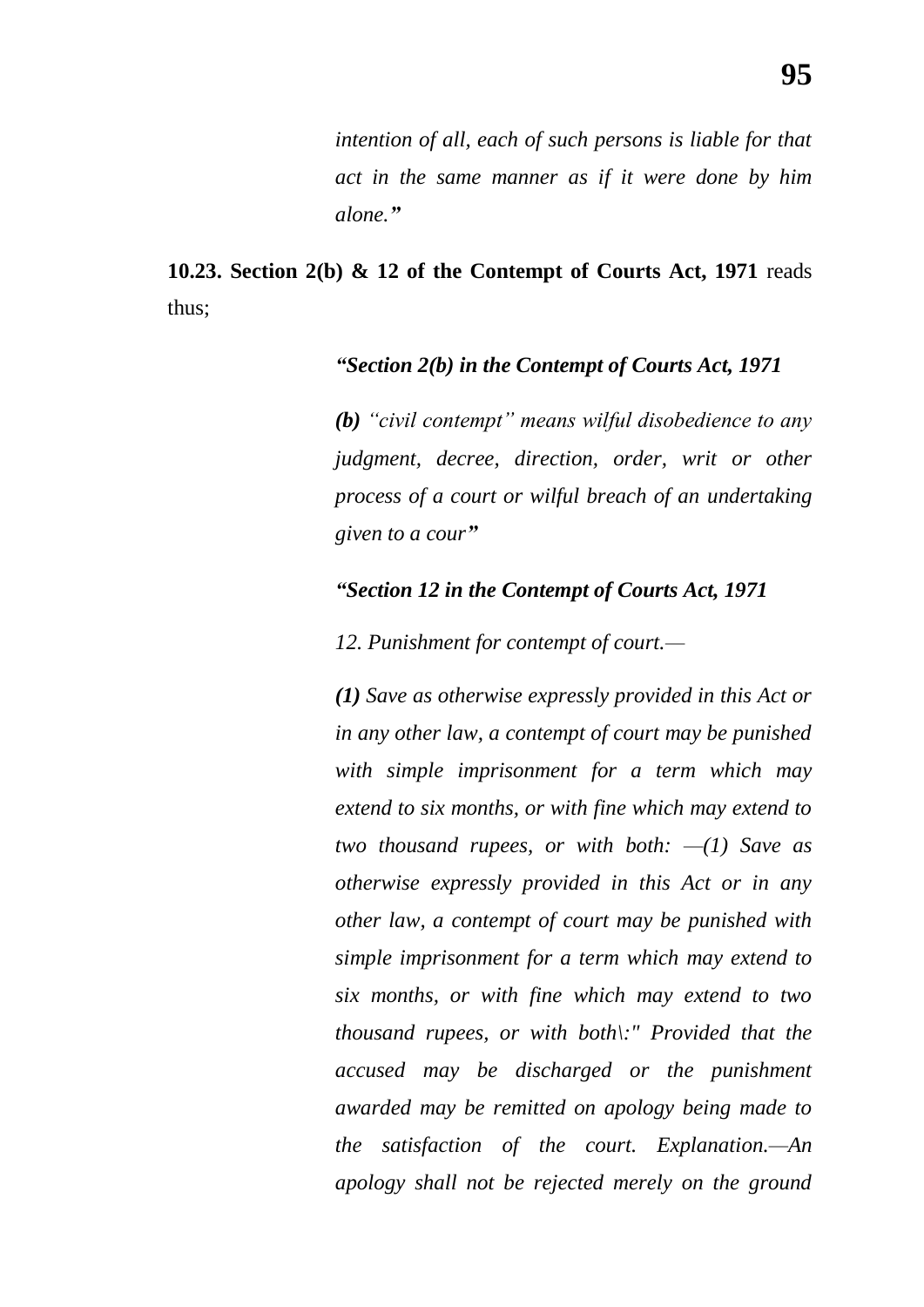*that it is qualified or conditional if the accused makes it bona fide.*

*[\(2\)](https://indiankanoon.org/doc/105671/) Notwithstanding anything contained in any other law for the time being in force, no court shall impose a sentence in excess of that specified in sub-section (1) for any contempt either in respect of itself or of a court subordinate to it.*

*[\(3\)](https://indiankanoon.org/doc/750917/) Notwithstanding anything contained in this section, where a person is found guilty of a civil contempt, the court, if it considers that a fine will not meet the ends of justice and that a sentence of imprisonment is necessary shall, instead of sentencing him to simple imprisonment, direct that he be detained in a civil prison for such period not exceeding six months as it may think fit.*

*[\(4\)](https://indiankanoon.org/doc/672442/) Where the person found guilty of contempt of court in respect of any undertaking given to a court is a company, every person who, at the time the contempt was committed, was in charge of, and was responsible to, the company for the conduct of business of the company, as well as the company, shall be deemed to be guilty of the contempt and the punishment may be enforced, with the leave of the court, by the detention in civil prison of each such person: Provided that nothing contained in this sub-section shall render any such person liable to such punishment if he proves that the contempt was committed without his*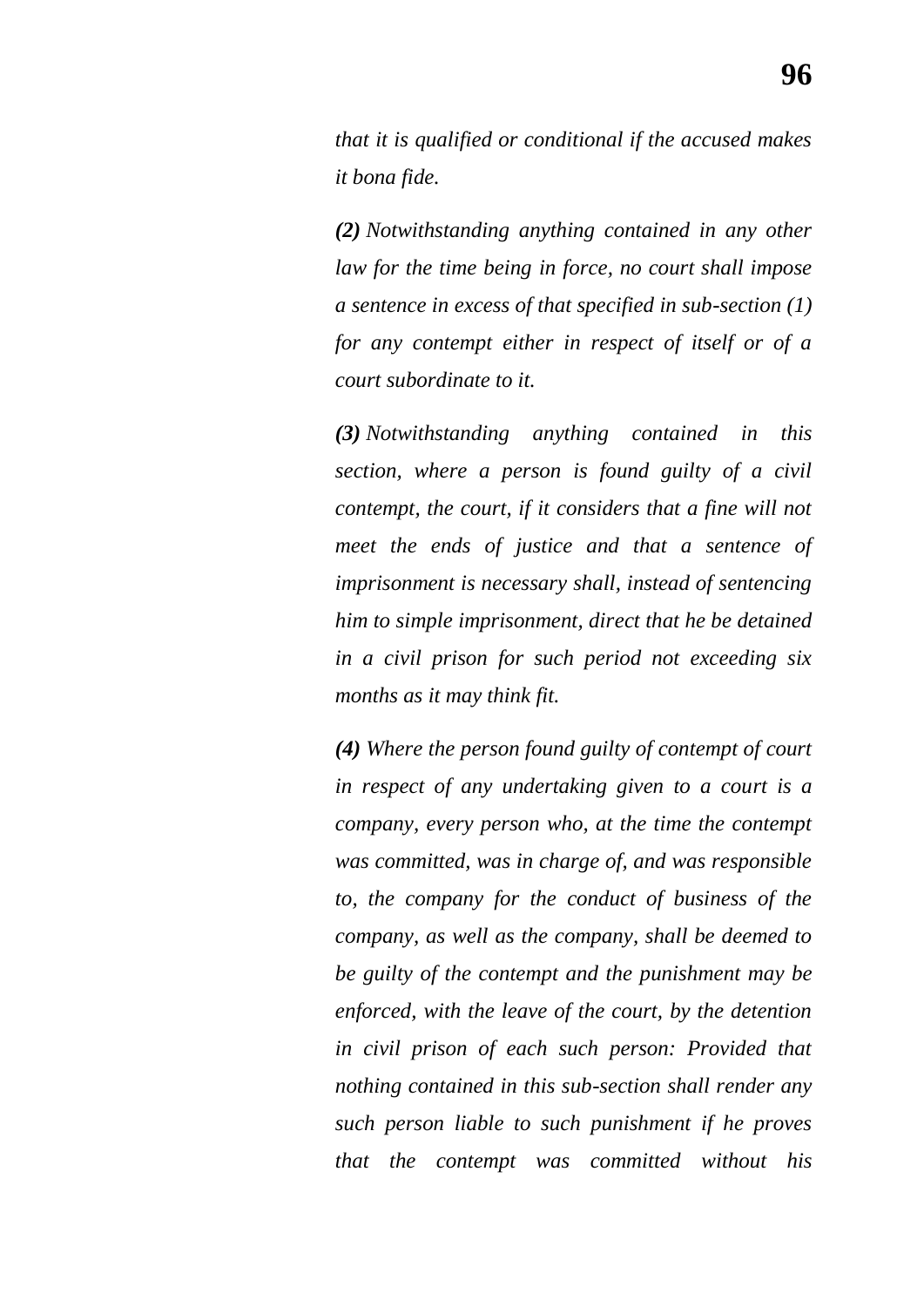*knowledge or that he exercised all due diligence to prevent its commission.*

*[\(5\)](https://indiankanoon.org/doc/1275367/) Notwithstanding anything contained in sub-section (4), where the contempt of court referred to therein has been committed by a company and it is proved that the contempt has been committed with the consent or connivance of, or is attributable to any neglect on the part of, any director, manager, secretary or other officer of the company, such director, manager, secretary or other officer shall also be deemed to be guilty of the contempt and the punishment may be enforced, with the leave of the court, by the detention in civil prison of such director, manager, secretary or other officer. Explanation.—For the purposes of subsections (4) and (5),—*

*[\(a\)](https://indiankanoon.org/doc/312540/) ―company‖ means any body corporate and includes a firm or other association of individuals; and*

*[\(b\)](https://indiankanoon.org/doc/288937/)* "director", in relation to a firm, means a partner *in the firm.*

**11.** As per law settled by the Full Bench in **Nandini Satpathy Vs. P.L. Dani (1978) 2 SCC 424,** the Court"s order having impact on fundamental rights of the citizen should not be followed by the authorities and police officers.

**11.1.** That, the Full Bench of this Hon"ble Court in the case of **Nandini Satpathy** *(Supra)* made it clear that, even if it is an order of a Court then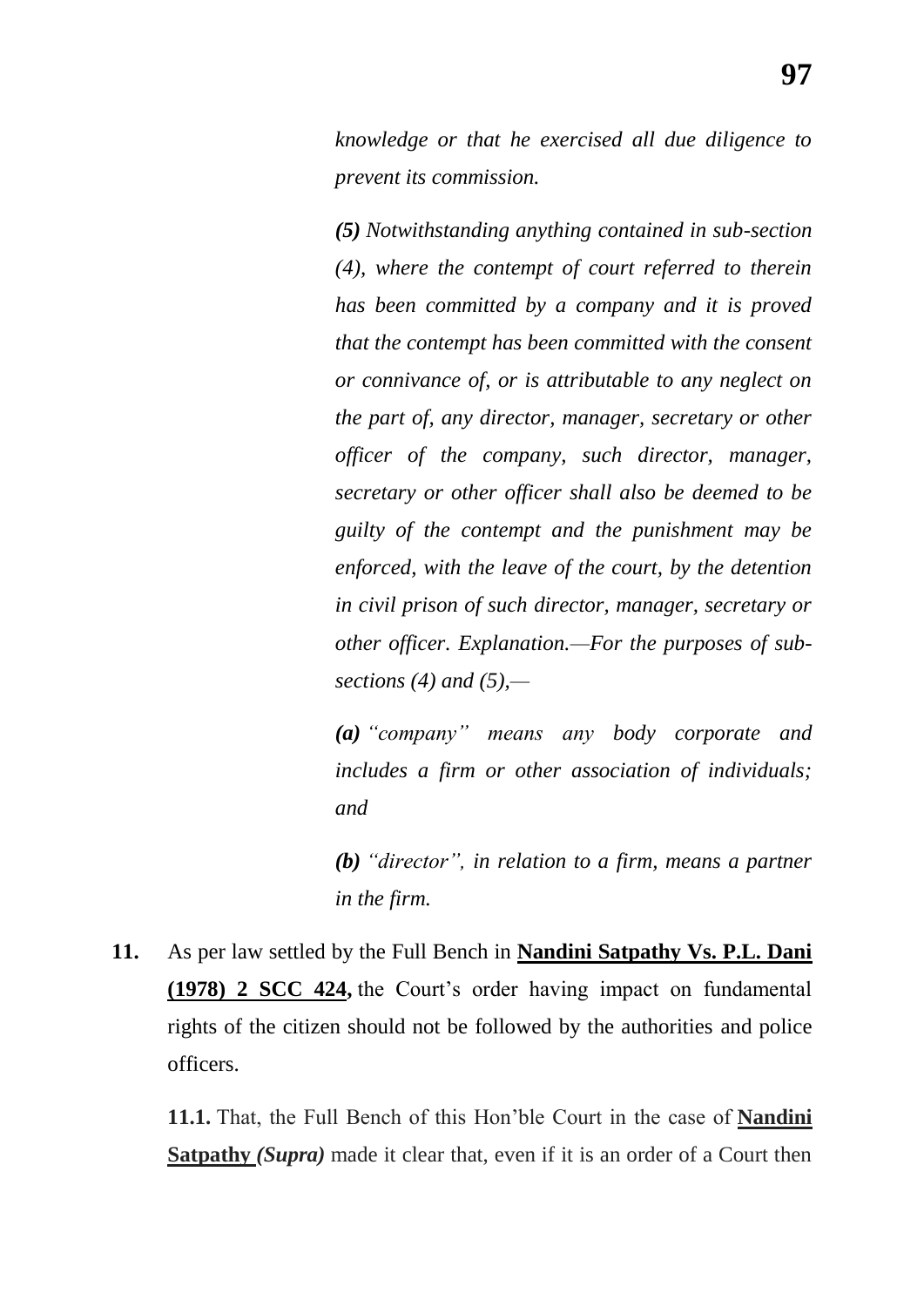also the Police Officer or any other officer should not follow it, if the order is against the statutory provisions and having effect of violating the fundamental rights of the citizen.

It is ruled as under;

*―11. This formulation does focus our attention on the plural range of jural concerns when a court is confronted with an issue of testimonial compulsion followed by a prosecution for recusancy. Preliminarily, let us see the requirements of Section 179 IPC since the appeals directly turn on them. The rule of law becomes a rope of sand if the lawful authority of public servants can be defied or disdained by those bound to obey. The might of the law, in the last resort, guarantees the right of the citizen, and no one, be he minister or higher, has the discretion to disobey without running a punitive risk. Chapter X of the Penal Code, 1860 is designed to penalise disobedience of public servants exercising lawful authority. Section 179 is one of the provisions to enforce compliance when a public servant legally demands truthful answers but is met with blank refusal or plain mendacity. The section reads:*

*―179. Whoever, being legally bound to state the truth on any subject to any public servant refuses to answer any question demanded of him touching that subject by such public servant in the exercise of the legal powers of such public servant, shall be punished with*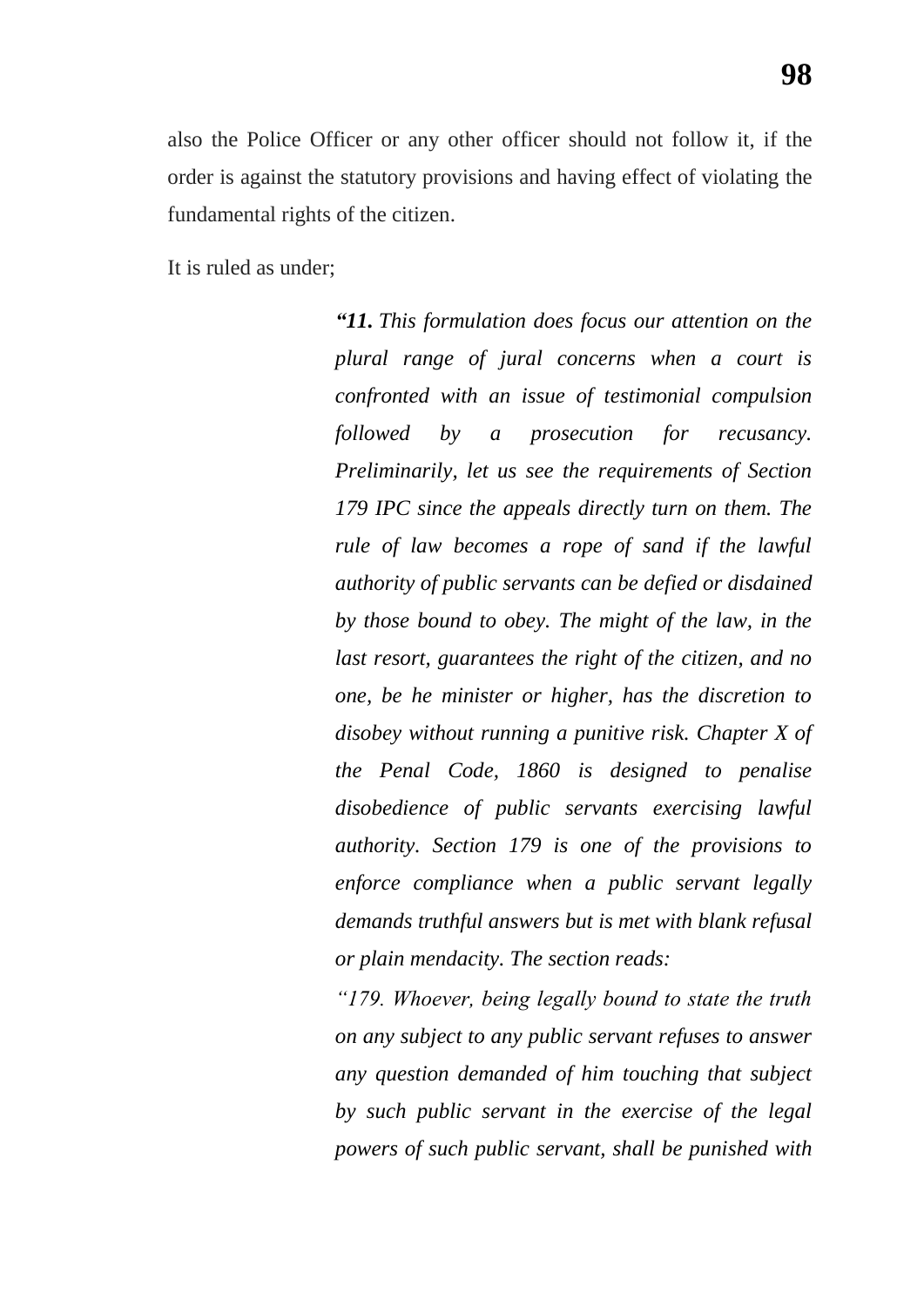*simple imprisonment for a term which may extend to six months, or with fine which may extend to one thousand rupees, or with both.‖*

**11.2.** It is for the very reason that the orders are illegal, per-incuriam and not enforceable as the court has not considered the mandatory statutory provisions, rules or case laws. **[Sandeep Kumar Bafna Vs. State of Maharashtra (2014) 16 SCC 623, Mamleshwar Prasad Vs. Kanhaiya La (1975) 2 SCC 232, State of M.P. Vs. Narmada Bachao Andolan (2011) 7 SCC 639].**

**11.3.** This law is squarely applicable to any orders of the Courts which are promoting forceful vaccination or promoting discrimination on the basis of their vaccination status which is violative of **Article 14, 19 & 21** of the constitution of India and also violative of mandatory provisions of laws and case laws, which are as under;

- **i)** Common Cause Vs. Union of India **(2018) 5 SCC 1.**
- **ii)** Re: Dinther Vs. State of Mizoram **2021 SCC OnLine Gau 1313.**
- **iii)** Registrar General, High Court of Meghalaya Vs. State of Meghalaya **2021 SCC OnLine Megh 130.**
- **iv) Universal Declaration on Bioethics & Human Rights, 2005.**

*―Article 11 – Non-discrimination and nonstigmatization*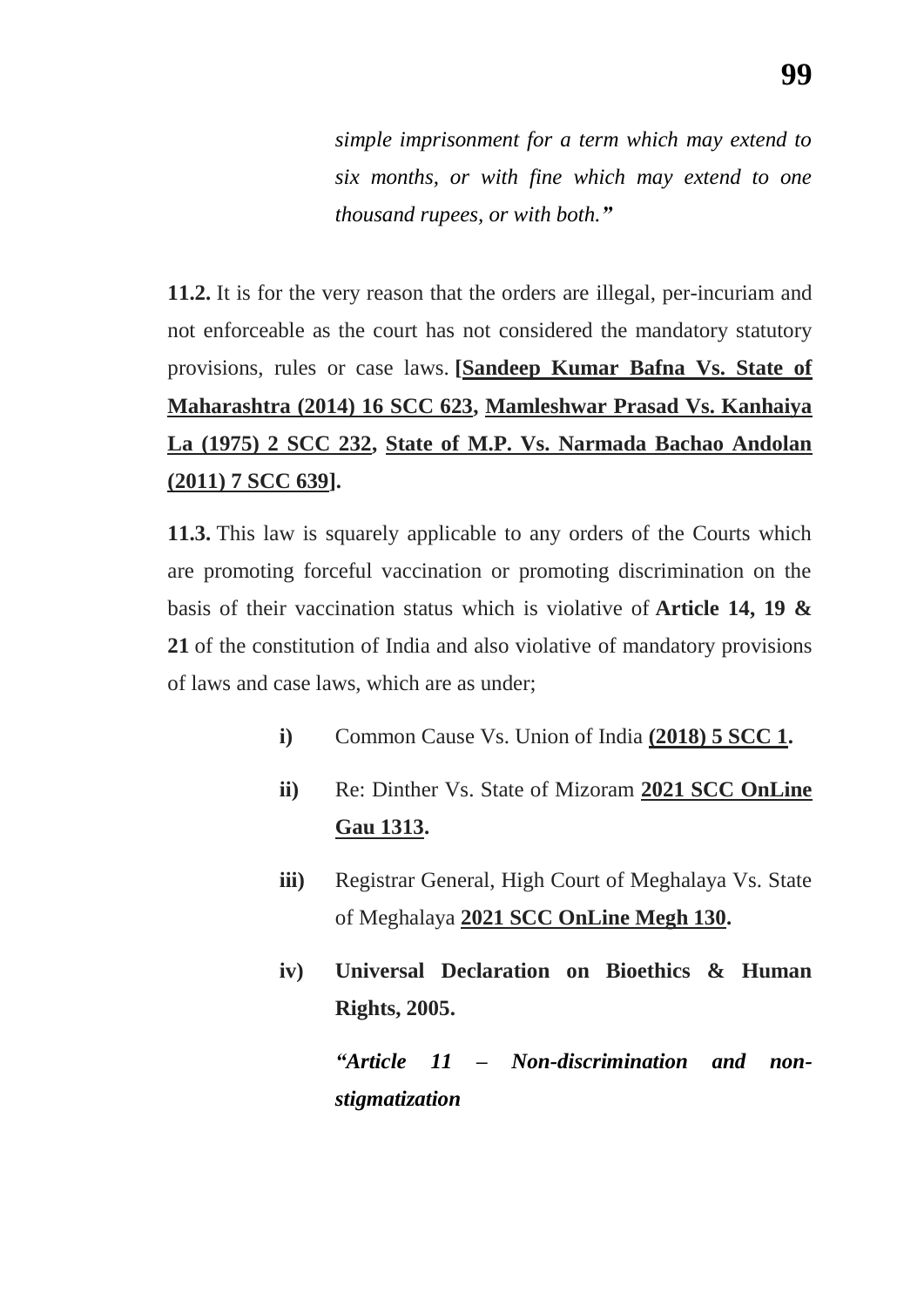*No individual or group should be discriminated against or stigmatized on any grounds, in violation of human dignity, human rights and fundamental freedoms.‖*

## **v) International Covenant on Civil & Political Rights.**

## *―Article 7*

*No one shall be subjected to torture or to cruel, inhuman or degrading treatment or punishment. In particular, no one shall be subjected without his free consent to medical or scientific experimentation*.**"**

- **vi)** Obsert Khaling Vs. State of Manipur **2021 SCC OnLine Mani 234.**
- **vii)** A. Varghese Vs. Union of India **2020 SCC OnLine Kar 2825.**
- **viii)** Montgomery"s case **[2015] UKSC 11**
- **xi)** Airedale NHS Trust v Bland **(1993) 2 WLR 316.**

# **12. Role played by Contemnor No. 3 & 4 i.e. Adv. General Shri. A. Kumar & Addl. Sr. G.A. Shri. S. Sengupta:-**

**12.1.** That, as being officers of the Court, the Contemnor No. 3 & 4 were duty bound to point out to the Bench of Contemnor No.1 & 2 that they cannot pass any order contrary to the view earlier taken by the coordinate Bench.

**12.2.** But they have not only joined the conspiracy but also they were part of the sinister plan to violate the fundamental rights of the citizen and to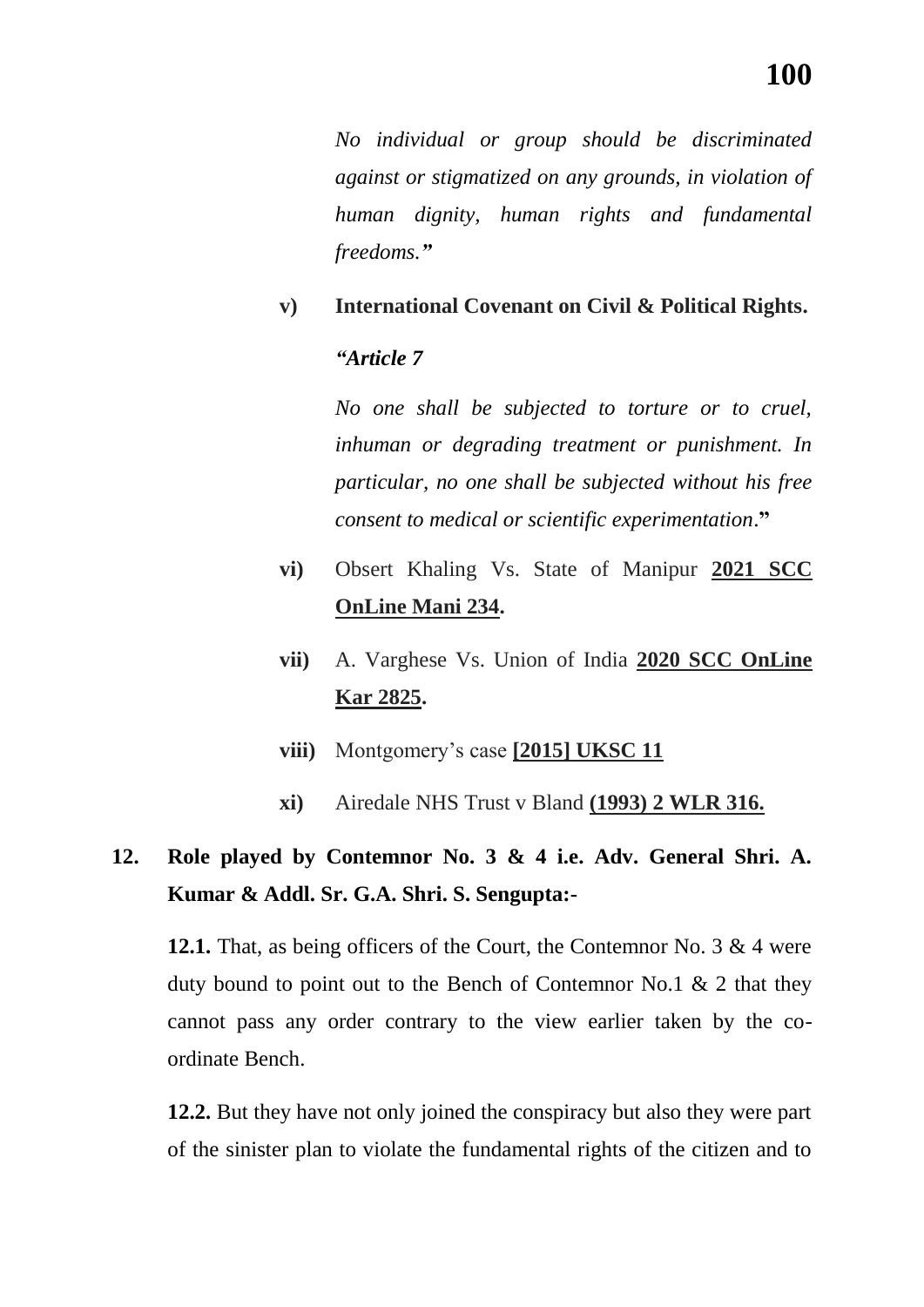give wrongful profit to the vaccine companies by misappropriation of thousands of crores of public money and property.

**12.3.** In **E. S. Reddi Vs. Chief Secretary, Government of A.P (1987) 3 SCC 258, (Vol. 5 Page 794),** the duties of Designated Senior Counsel are explained. It is ruled as under;

> *―10. By virtue of the pre-eminence which senior counsel enjoy in the profession, they not only carry greater responsibilities but they also act as a model to the junior members of the profession. A senior counsel more or less occupies a position akin to a Queen's counsel in England next after the Attorney General and the Solicitor General. It is an honour and privilege conferred on advocates of standing and experience by the Chief Justice and the Judges of this Court. They thus become leading counsel and take precedence on all counsel not having that rank. A senior counsel though he cannot draw up pleadings of the party, can nevertheless be engaged "to settle" i.e. to put the pleadings into "proper and satisfactory form‖ and hence a senior counsel settling pleadings has a more onerous responsibility as otherwise the blame for improper pleadings will be laid at his doors.*

> *11. Lord Reid in Rondel v. Worsley has succinctly set out the conflicting nature of the duties a counsel has to perform in his own inimitable manner as follows :*

> *Every counsel has a duty to his client fearlessly to raise every issue, advance every argument, and ask*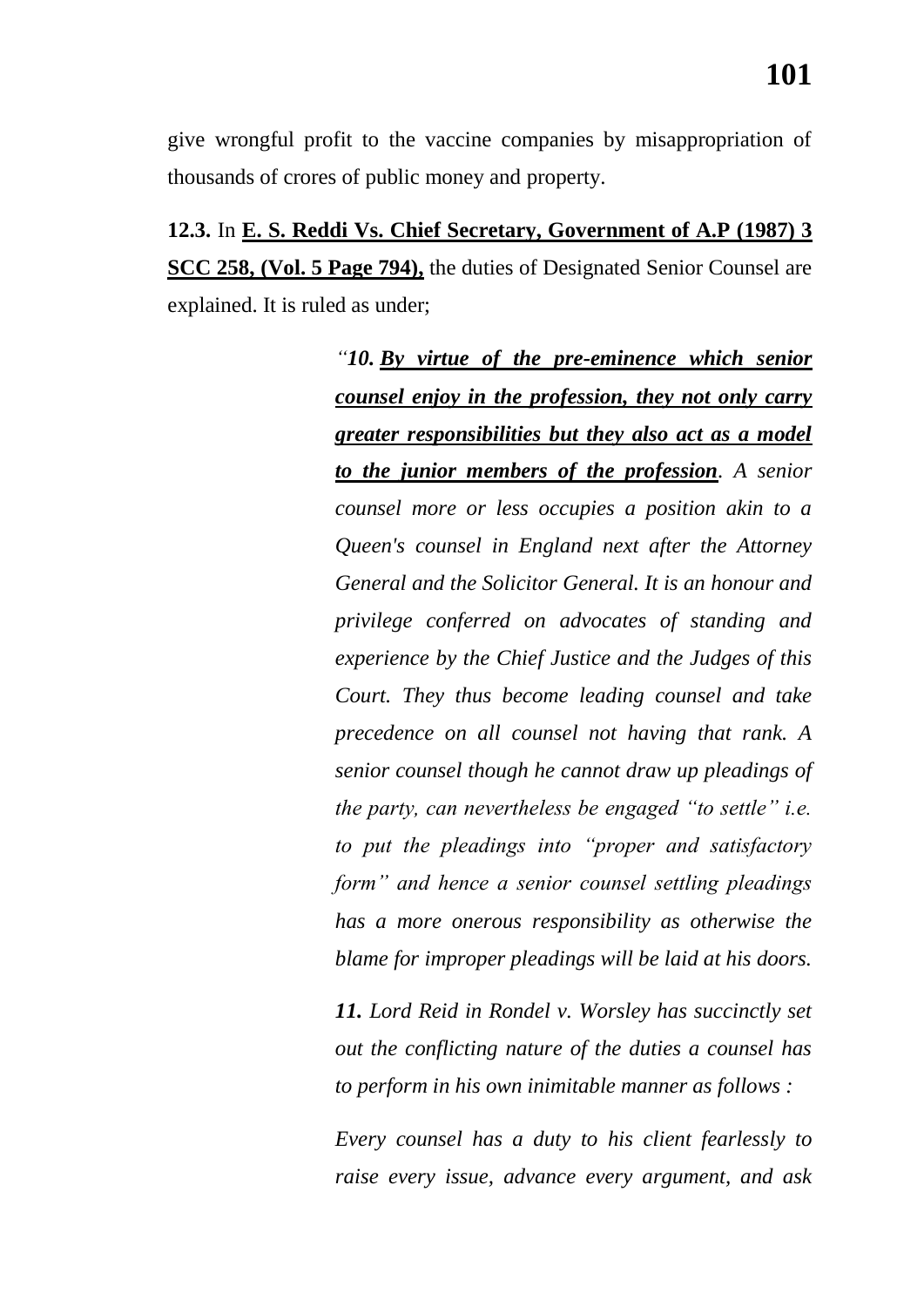*every question, however distasteful, which he thinks will help his client's case. As an officer of the court concerned in the administration of justice, he has an overriding duty to the court, to the standards of his profession, and to the public, which may and often does lead to a conflict with his client's wishes or with what the client thinks are his personal interests. Counsel must not mislead the court, he must not lend himself to casting aspersions on the other party or witnesses for which there is no sufficient basis in the information in his possession, he must not withhold authorities or documents which may tell against his clients but which the law or the standards of his profession require him to produce. By so acting he may well incur the displeasure or worse of his client so that if the case is lost, his client would or might seek legal redress if that were open to him.*

*12. Again as Lord Denning, M. R. in Rondel v. W would say:*

*He (the counsel) has time and again to choose between his duty to his client and his duty to the court. This is a conflict often difficult to resolve; and he should not be under pressure to decide it wrongly. . . . When a barrister (or an advocate) puts his first duty to the court, he has nothing to fear. (words in brackets added).*

*In the words of Lord Dinning:*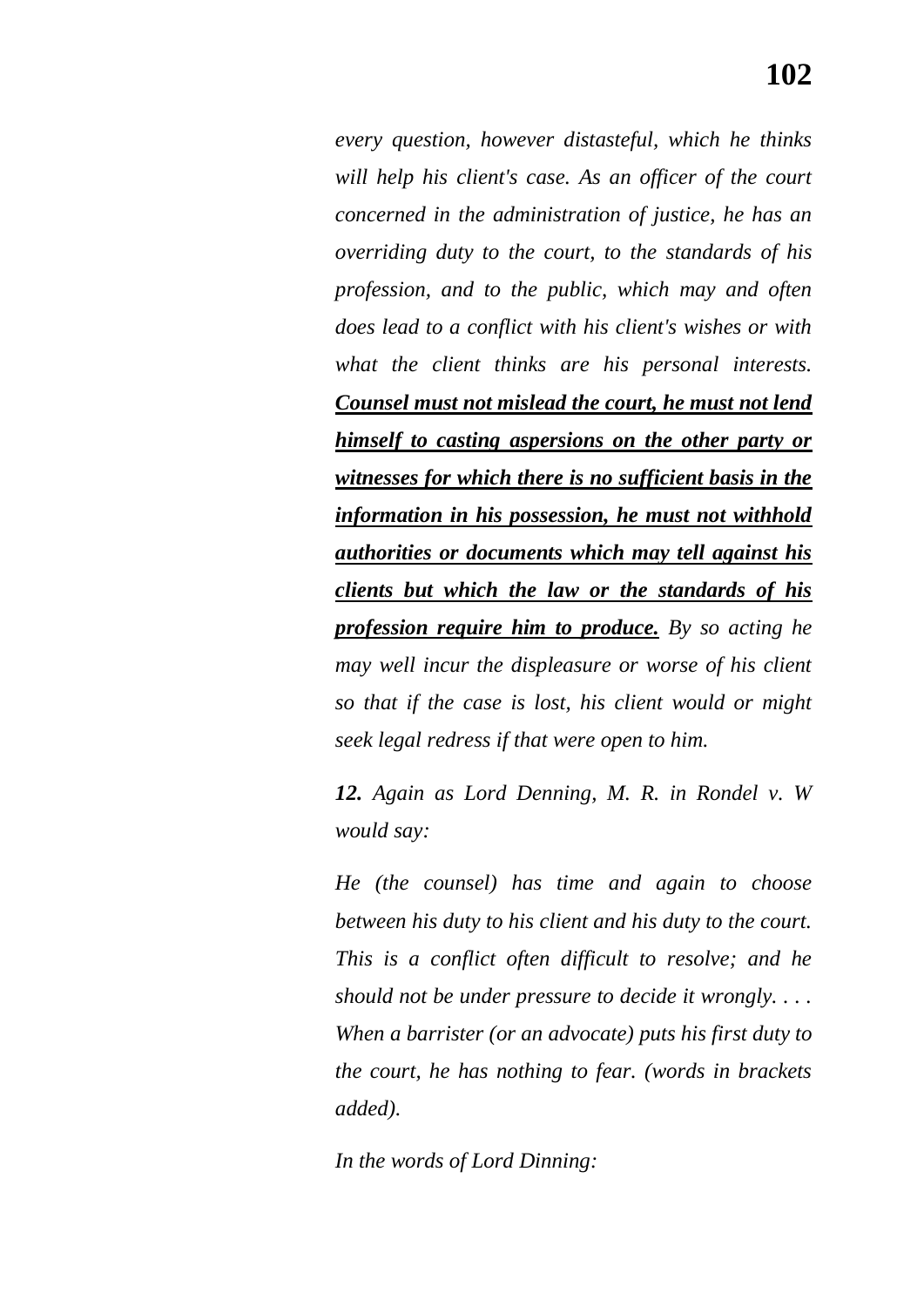*It is a mistake to suppose that he is the mouthpiece of his client to say what he wants:. . . . He must disregard the most specific instructions of his client, if they conflict with his duty to the court. The code which requires a barrister to do all this is not a code of law. It is a code of honor. If he breaks it, he is offending against the rules of the profession and is subject to its discipline.‖*

## **12.4.** In **Shiv Kumar Vs. Hukam Chand (1999) 7 SCC 467(F.B) (Vol. 5 Page 786),** it is ruled as under

*―13. The legislature reminds the State that the policy must strictly conform to fairness in the trial of an accused. A Public Prosecutor is not expected to show a thirst to reach the case in the conviction of the accused somehow or the other irrespective of the true facts-involved in the case. The expected attitude of the Public Prosecutor while conducting prosecution must be couched in fairness not only to the court and to the investigating agencies but to the accused as well. If an accused is entitled to any legitimate benefit during trial the Public Prosecutor should not scuttle or conceal it On the contrary, it is the duty of the Public Prosecutor to winch it to the fore and make it available to the accused. Even if the defence counsel overlooked it, the Public Prosecutor has*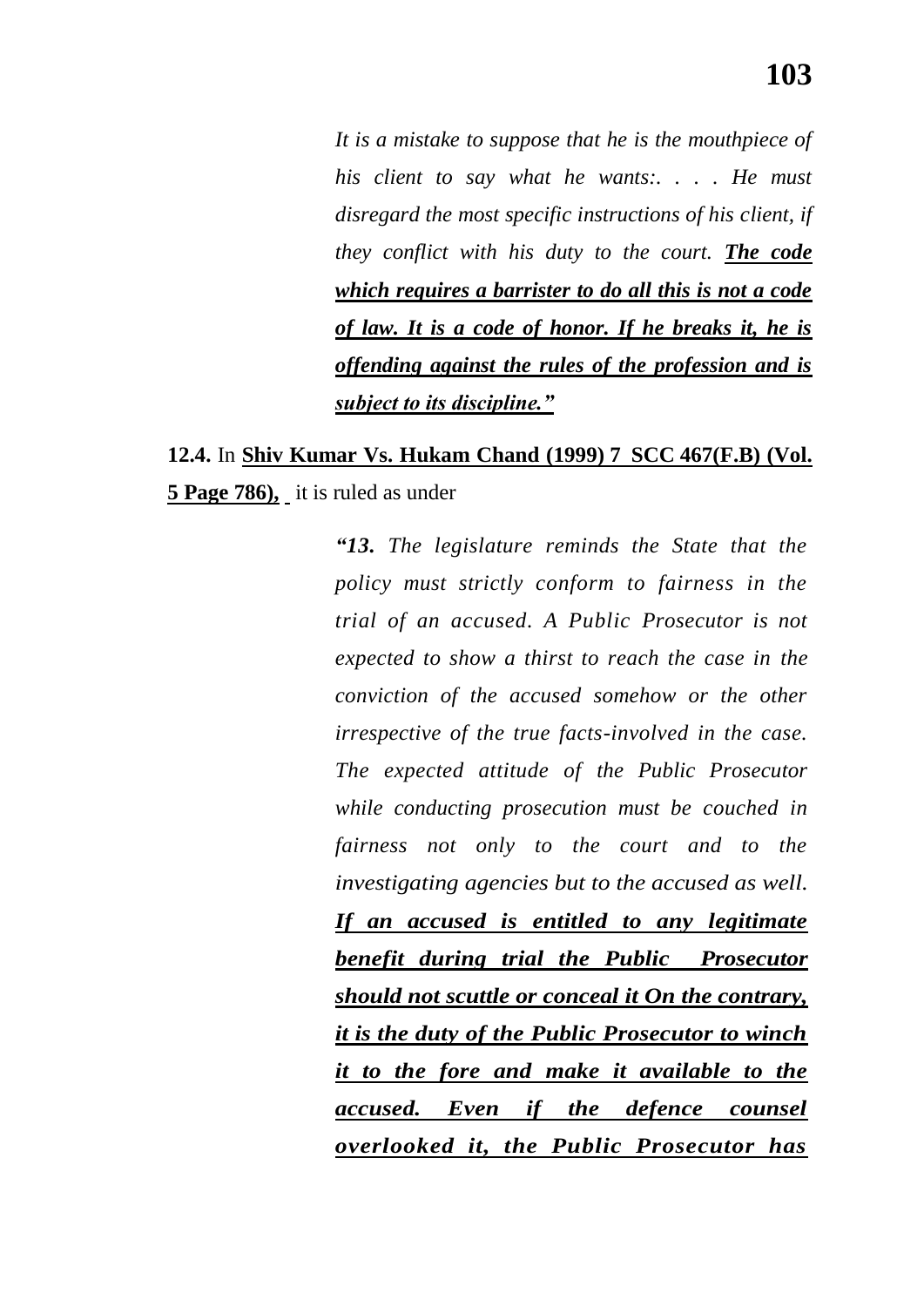**12.5.** In **Heena Nikhil Dharia Vs. Kokilaben Kirtikumar Nayak and Ors. 2016 SCC OnLine Bom 9859(Vol. 5 Page 809),** it is ruled as under;

> *―35. Wholly unrelated to any preliminary issue or the question of limitation, or to any estate, partition or administration action, is the decision of AM Khanwilkar J (as he then was) in Chandrakant Govind Sutar v. MK Associates 2003 (1) Mh. LJ 1011 Counsel for the petitioner raised certain contentions on the maintainability of a civil revision application. Khanwilkar J pronounced his judgement in open Court, finding for the petitioner. Immediately thereafter, counsel for the petitioner brought to the court's notice that certain relevant decisions on maintainability had not been placed. He requested that the judgement be not signed and instead kept for re-hearing on the question of maintainability. At that fresh hearing, petitioner's counsel placed decisions that clinched the issue against the petitioner. The civil revision application was dismissed. The counsel in question was A.S. Oka, now Mr. Justice Oka, and this is what Khanwilkar J was moved to observe in the concluding paragraph of his judgement:*

*‗9.While parting I would like to make a special mention regarding the fairness of Mr. Oka, Advocate.*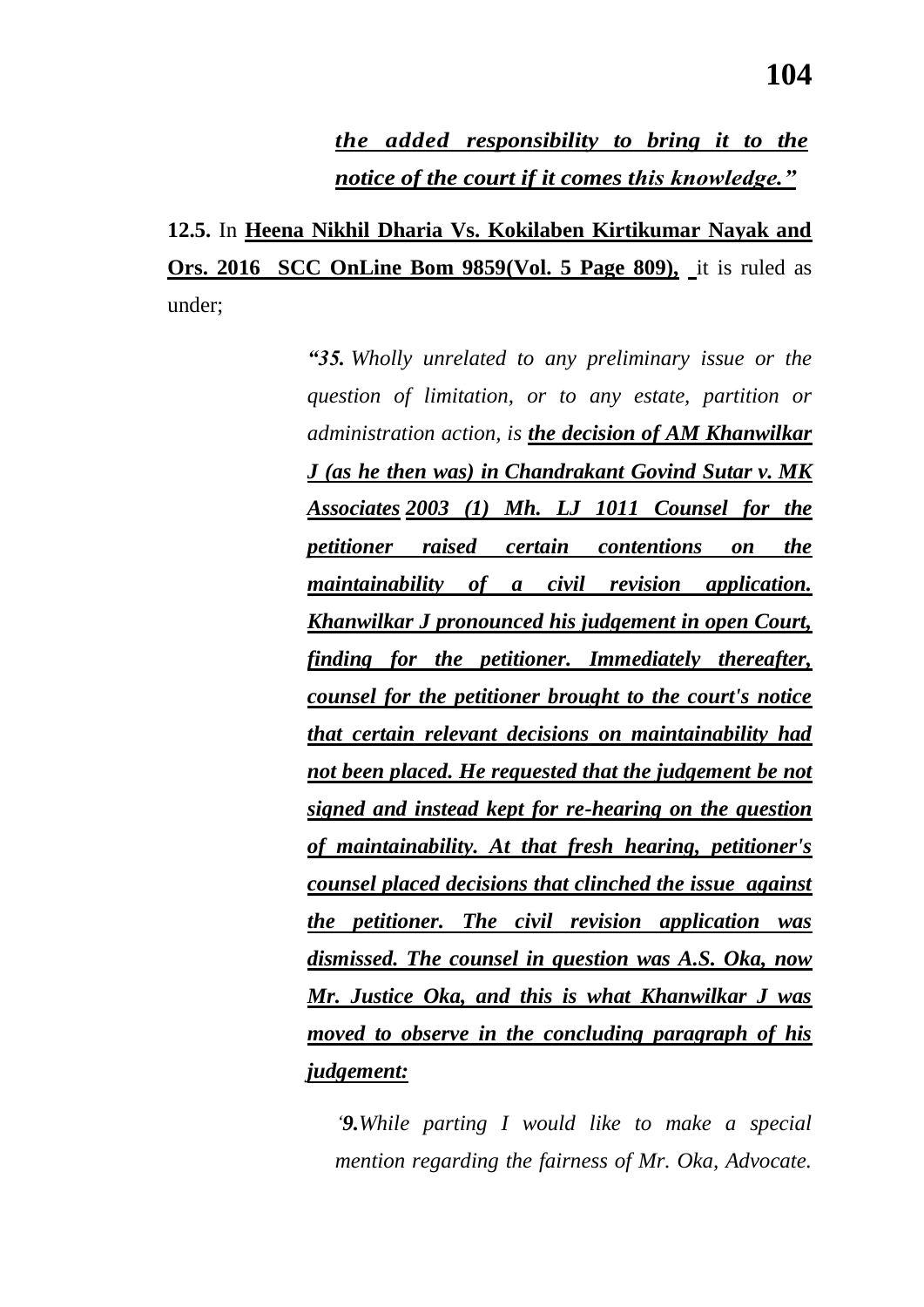*He conducted the matter with a sense of detachment. In his own inimitable style he did the wonderful act of balancing of his duty to his client and as an officer of the Court concerned in the administration of justice. He has fully discharged his overriding duty to the Court to the standards of his profession, and to the public, by not withholding authorities which go against his client. As Lord Denning MR in Randel v. W. (1996) 3 All E. R. 657 observed:*

*―Counsel has time and again to choose between his duty to his client and his duty to the Court. This is a conflict often difficult to resolve; and he should not be under pressure to decide it wrongly. Whereas when the Advocate puts his first duty to the Court, he has nothing to fear. But it is a mistake to suppose that he (the Advocate) is the mouthpiece of his client to say what he wants. The Code which obligates the Advocate to disregard the instructions of his client, if they conflict with his duty to the Court, is not a code of law — it is a code of honour. If he breaks it, he is offending against the rules of the profession and is subject to its discipline.‖*

*This view is quoted with approval by the Apex Court in Re. T.V. Choudhary, [1987] 3 SCR 146 (E.S. Reddi v. Chief Secretary, Government of AP).*

*36. The cause before Khanwilkar J may have been lost, but the law gained, and justice was served.*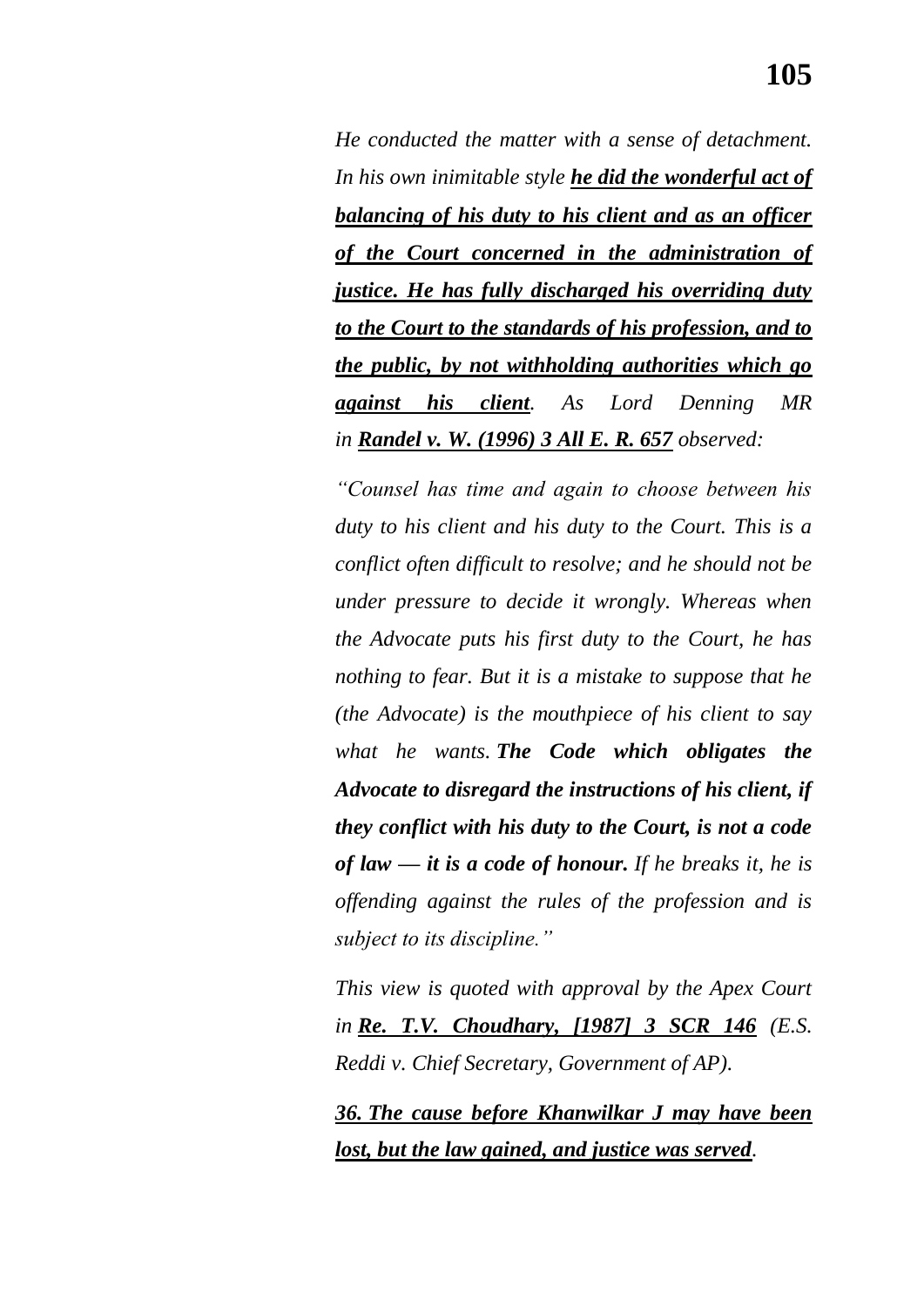*37. Thirteen years ago, Khanwilkar J wrote of a code of honour. That was a time when we did not have the range, width and speed of resources we do today. With the proliferation of online databases and access to past orders on the High Court website, there is no excuse at all for not cross-checking the status of a judgement. I have had no other or greater access in conducting this research; all of it was easily available to counsel at my Bar. Merely because a judgement is found in an online database does not make it a binding precedent without checking whether it has been confirmed or set aside in appeal. Frequently, appellate orders reversing reported decisions of the lower court are not themselves reported. The task of an advocate is perhaps more onerous as a result; but his duty to the court, that duty of fidelity to the law, is not in any lessened. If anything, it is higher now.*

*38. Judges need the Bar and look to it for a dispassionate guidance through the law's thickets. When we are encouraged instead to lose our way, that need is fatally imperiled.‖*

**12.6.** In **Lal Bahadur Gautam Vs. State (2019) 6 SCC 441(Vol. 5 Page 818),** it is ruled as under;

> *―10. Before parting with the order, we are constrained to observe regarding the manner of assistance rendered to us on behalf of the respondent management of the private college. Notwithstanding*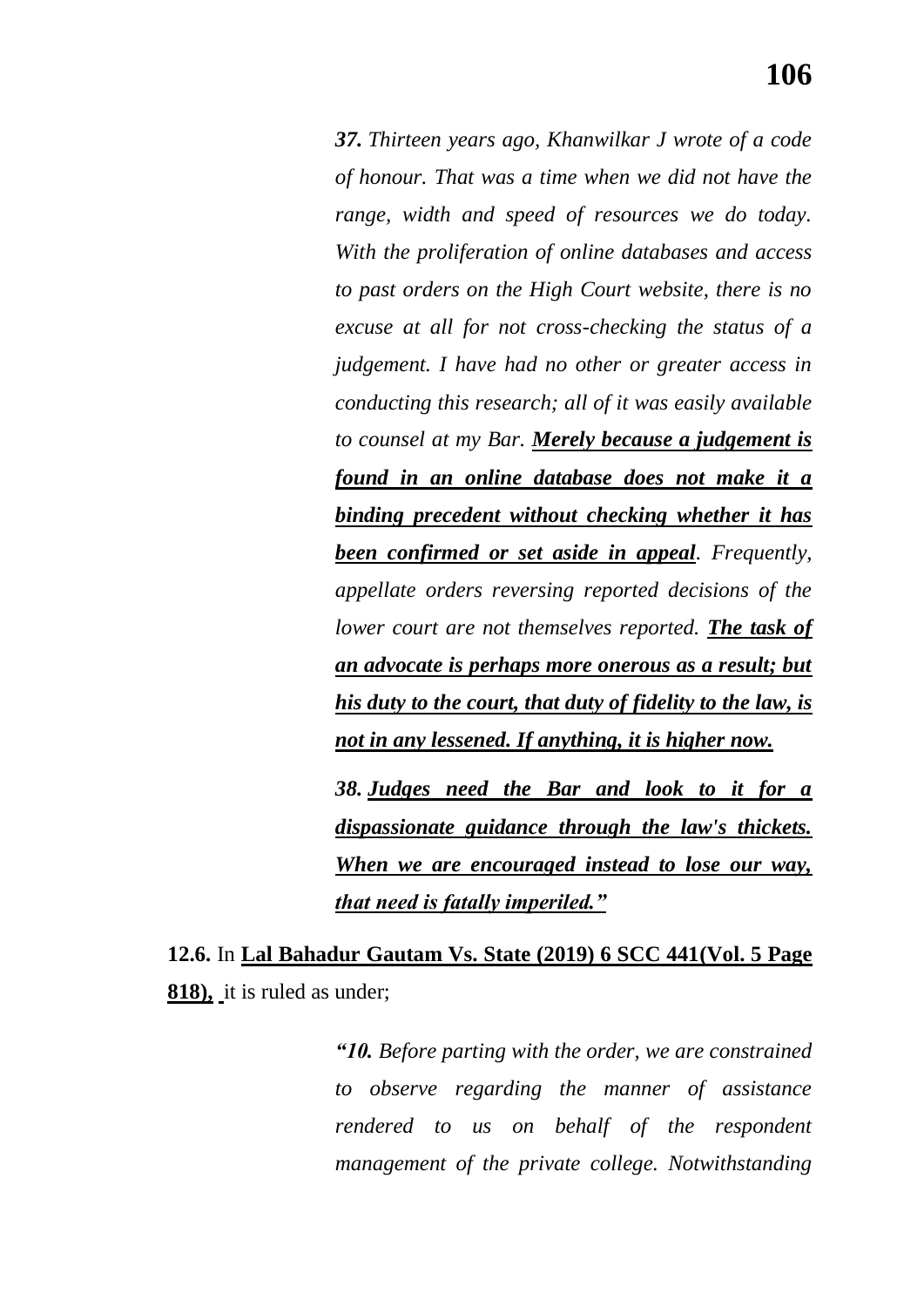*the easy access to information technology for research today, as compared to the plethora of legal Digests which had to be studied earlier, reliance was placed upon a judgment based on an expressly repealed Act by the present Act, akin to relying on an overruled judgment. This has only resulted in a waste of judicial time of the Court, coupled with an onerous duty on the judges to do the necessary research. We would not be completely wrong in opining that though it may be negligence also, but the consequences could have been fatal by misleading the Court leading to an erroneous judgment.*

*11. Simply, failure in that duty is a wrong against the justice delivery system in the country. Considering that over the years, responsibility and care on this score has shown a decline, and so despite the fact that justice is so important for the Society, it is time that we took note of the problem, and considered such steps to remedy the problem. We reiterate the duty of the parties and their Counsel, at all levels, to double check and verify before making any presentation to the Court. The message must be sent out that everyone has to be responsible and careful in what they present to the Court. Time has come for these issues to be considered so that the citizen's faith in the justice system is not lost. It is also for the Courts at all levels to consider whether a particular*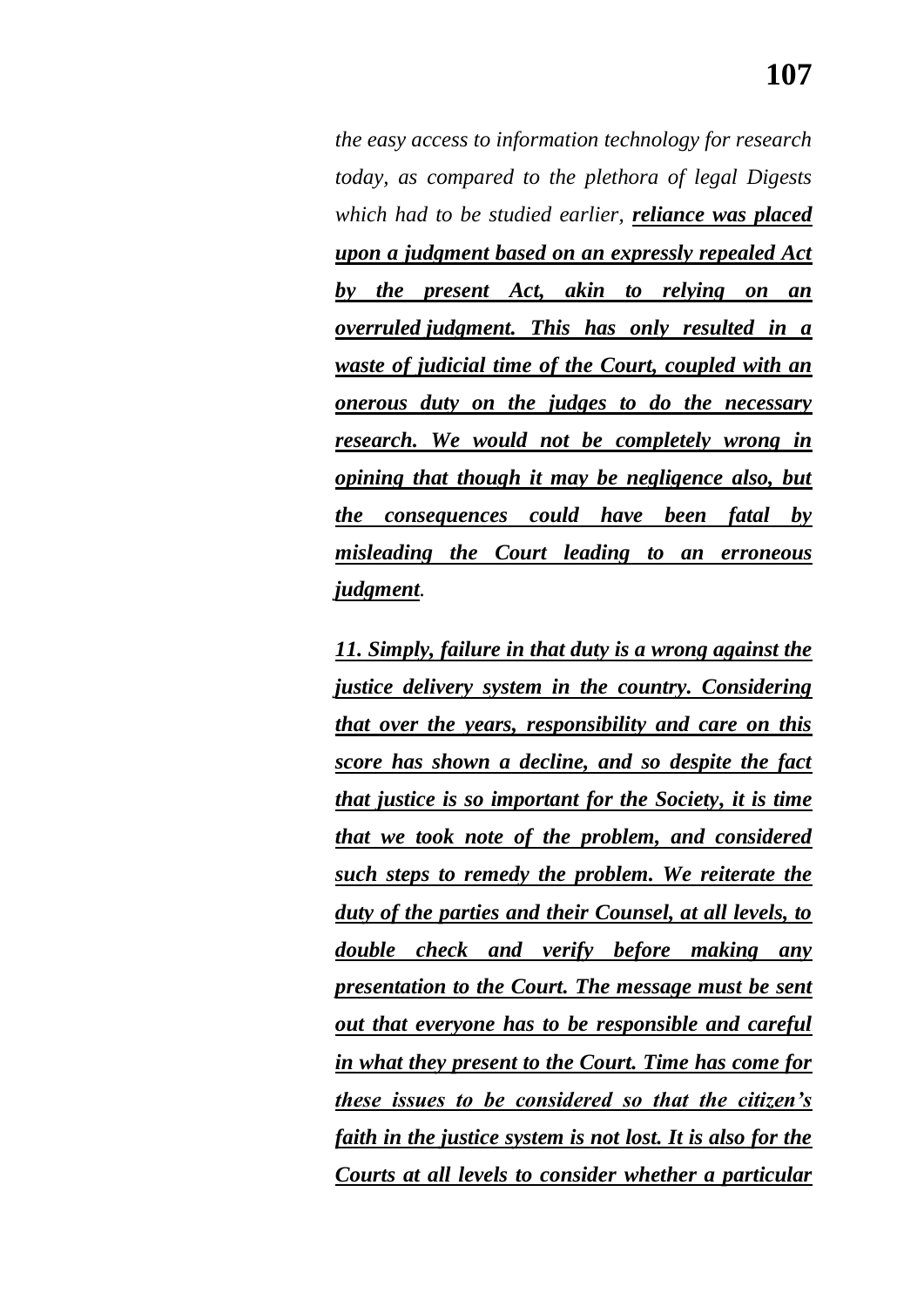*presentation by a party or conduct by a party has occasioned unnecessary waste of court time, and if that be so, pass appropriate orders in that regard. After all court time is to be utilized for justice delivery and in the adversarial system, is not a licence for waste.*

*12. As a responsible officer of the Court and an important adjunct of the administration of justice,the lawyer undoubtedly owes a duty to the Court as well as to the opposite side. He has to be fair to ensure that justice is done. He demeans himself if he acts merely as a mouthpiece of his client as observed in [State of](https://indiankanoon.org/doc/21025575/)  [Punjab & Ors. vs. Brijeshwar Singh Chahal & Ors.](https://indiankanoon.org/doc/21025575/), (2016) 6 SCC 1: ―34.…relationship between the lawyer and his client is one of trust and confidence. As a responsible officer of the court and an important adjunct of the administration of justice, the lawyer also owes a duty to the court as well as to the opposite side. He has to be fair to ensure that justice is done. He demeans himself if he acts merely as mouthpiece of his client…..‖*

*13. The observations with regard to the duty of a counsel and the high degree of fairness and probity required was noticed in D.P. [Chadha vs. Triyugi](https://indiankanoon.org/doc/1195716/)  [Narain Mishra and others,](https://indiankanoon.org/doc/1195716/)* (2001) 2 SCC 221: "22. *A mere error of judgment or expression of a reasonable opinion or taking a stand on a doubtful or*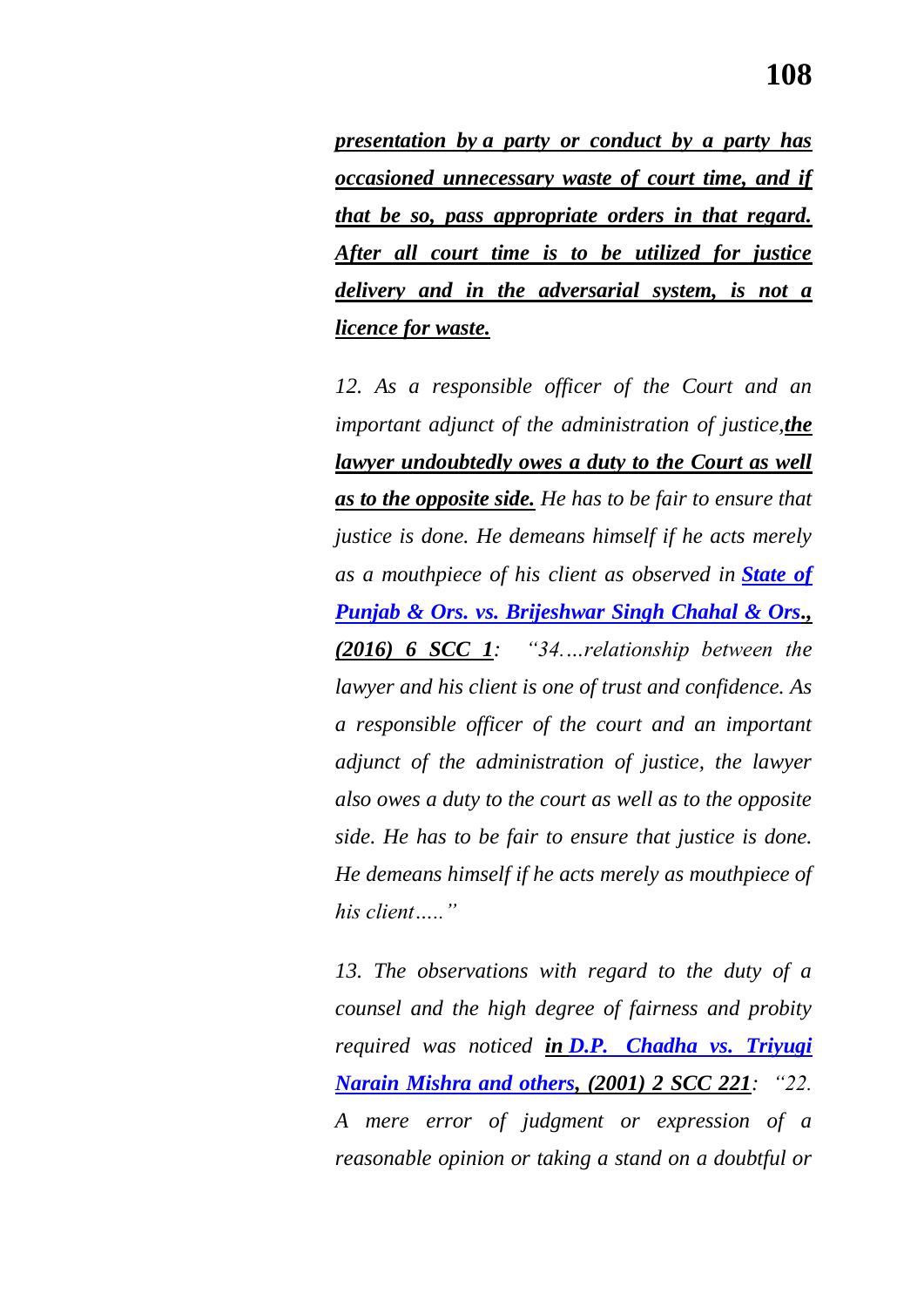*debatable issue of law is not a misconduct; the term takes its colour from the underlying intention. But at the same time misconduct is not necessarily something involving moral turpitude. It is a relative term to be construed by reference to the subject matter and the context wherein the term is called upon to be employed. A lawyer in discharging his professional assignment has a duty to his client, a duty to his opponent, a duty to the court, a duty to the society at large and a duty to himself. It needs a high degree of probity and poise to strike a balance and arrive at the place of righteous stand, more so, when there are conflicting claims. While discharging duty to the court, a lawyer should never knowingly be a party to any deception, design or fraud. While placing the law before the court a lawyer is at liberty to put forth a proposition and canvass the same to the best of his wits and ability so as to persuade an exposition which would serve the interest of his client so long as the issue is capable of that resolution by adopting a process of reasoning. However, a point of law well settled or admitting of no controversy must not be dragged into doubt solely with a view to confuse or mislead the Judge and thereby gaining an undue advantage to the client to which he may not be entitled. Such conduct of an advocate becomes worse when a view of the law canvassed by him is not only unsupportable in law but if accepted would damage*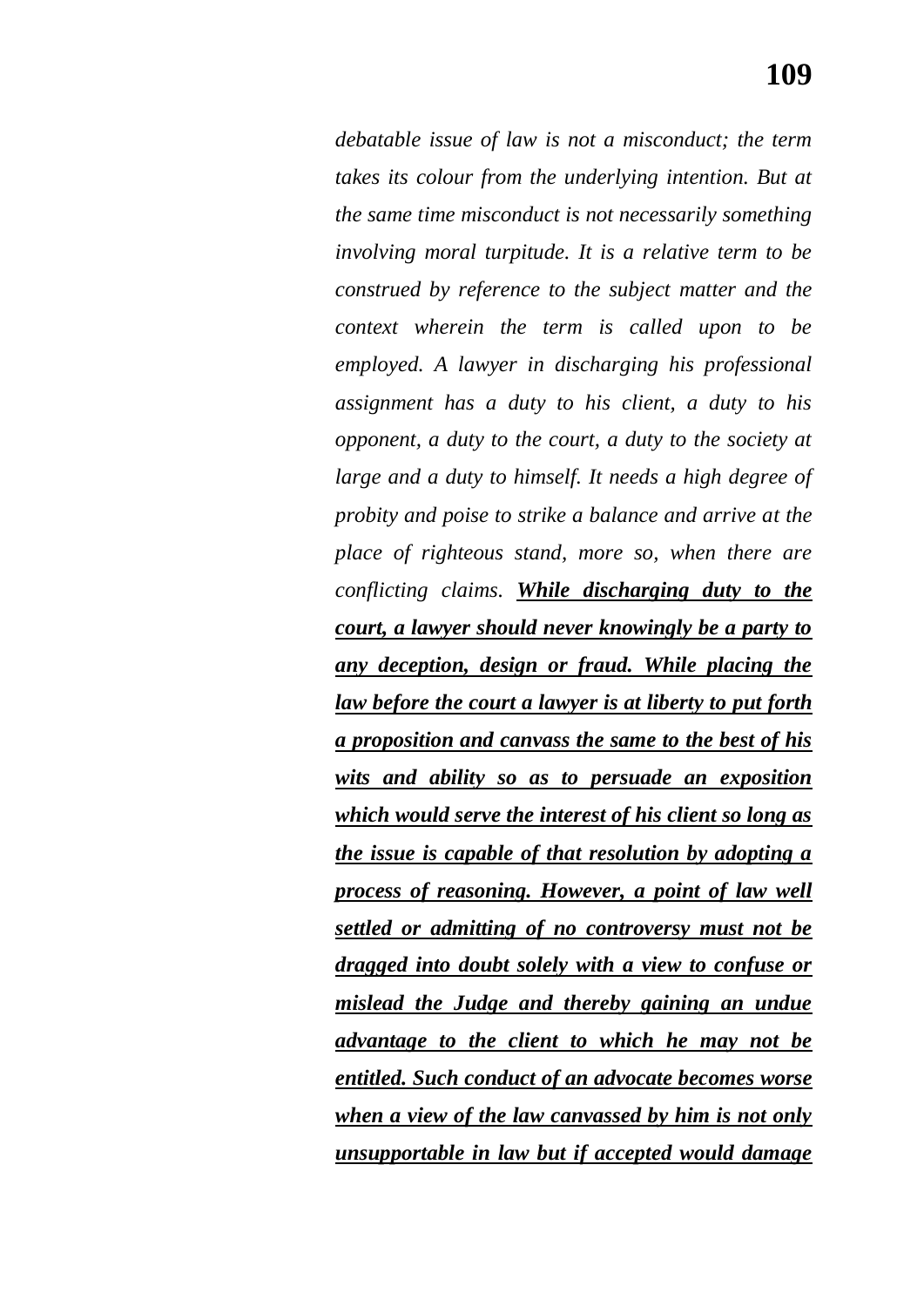*the interest of the client and confer an illegitimate advantage on the opponent. In such a situation the wrong of the intention and impropriety of the conduct is more than apparent. Professional misconduct is grave when it consists of betraying the confidence of a client and is gravest when it is a deliberate attempt at misleading the court or an attempt at practicing deception or fraud on the court. The client places his faith and fortune in the hands of the counsel for the purpose of that case; the court places its confidence in the counsel in case after case and day after day. A client dissatisfied with his counsel may change him but the same is not with the court. And so the bondage of trust between the court and the counsel admits of no breaking.*

*24. It has been a saying as old as the profession itself that the court and counsel are two wheels of the chariot of justice. In the adversarial system, it will be more appropriate to say that while the Judge holds the reigns, the two opponent counsel are the wheels of the chariot. While the direction of the movement is controlled by the Judge holding the reigns, the movement itself is facilitated by the wheels without which the chariot of justice may not move and may even collapse. Mutual confidence in the discharge of duties and cordial relations between Bench and Bar smoothen the movement of the chariot. As responsible officers of the court, as they are called –*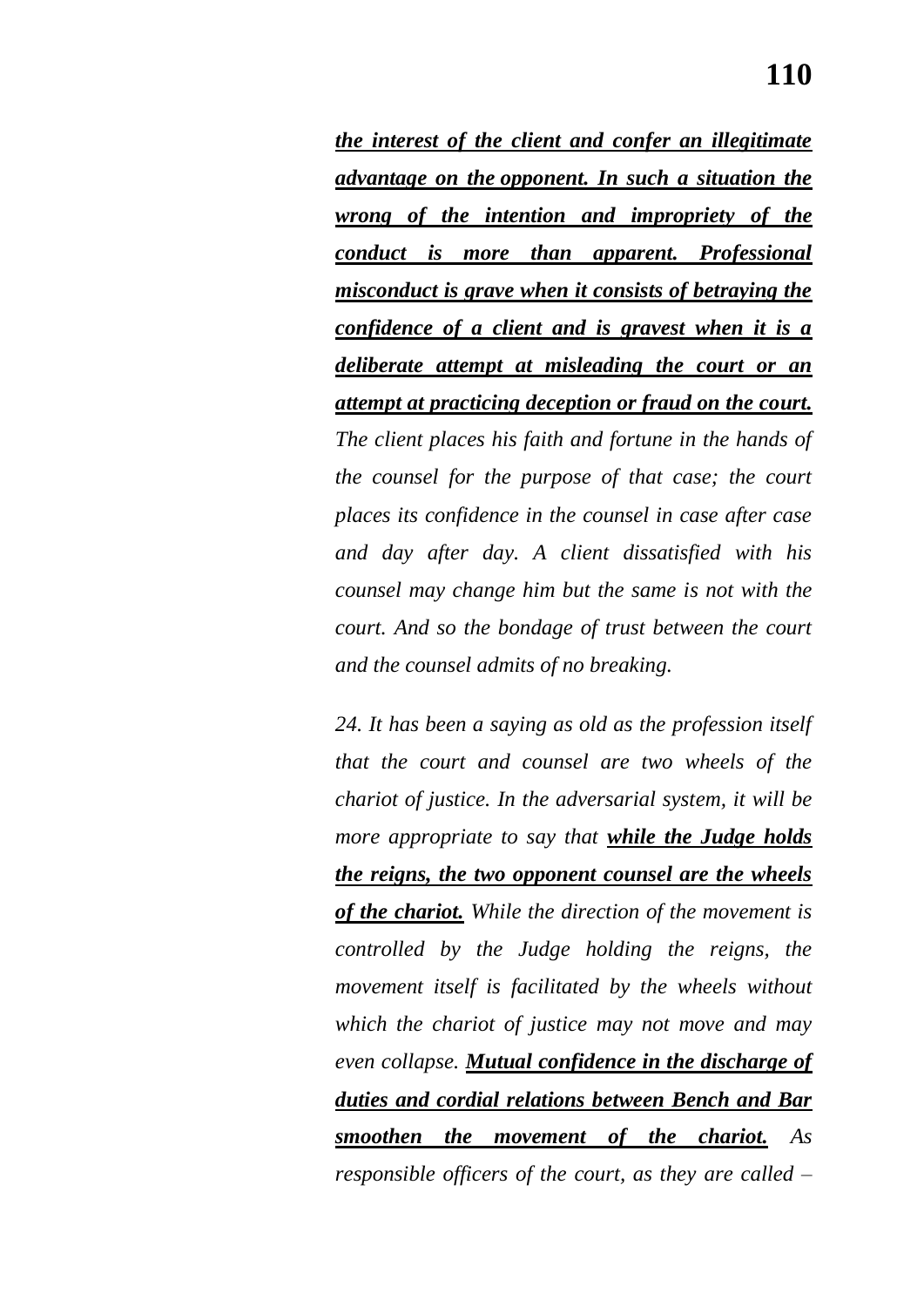*and rightly, the counsel have an overall obligation of assisting the courts in a just and proper manner in the just and proper administration of justice. Zeal and enthusiasm are the traits of success in profession but overzealousness and misguided enthusiasm have no place in the personality of a professional.*

*26. A lawyer must not hesitate in telling the court the correct position of law when it is undisputed and admits of no exception. A view of the law settled by the ruling of a superior court or a binding precedent even if it does not serve the cause of his client, must be brought to the notice of court unhesitatingly. This obligation of a counsel flows from the confidence reposed by the court in the counsel appearing for any of the two sides. A counsel, being an officer of court, shall apprise the Judge with the correct position of law whether for or against either party.‖*

*14. That a higher responsibility goes upon a lawyer representing an institution was noticed in [State of](https://indiankanoon.org/doc/103414929/)  [Rajasthan and another vs. Surendra Mohnot and](https://indiankanoon.org/doc/103414929/)  [others,](https://indiankanoon.org/doc/103414929/) j(2014) 14 SCC 77: ―33. As far as the counsel for the State is concerned, it can be decidedly stated that he has a high responsibility. A counsel who represents the State is required to state the facts in a correct and honest manner. He has to discharge his duty with immense responsibility and each of his action has to be sensible. He is expected*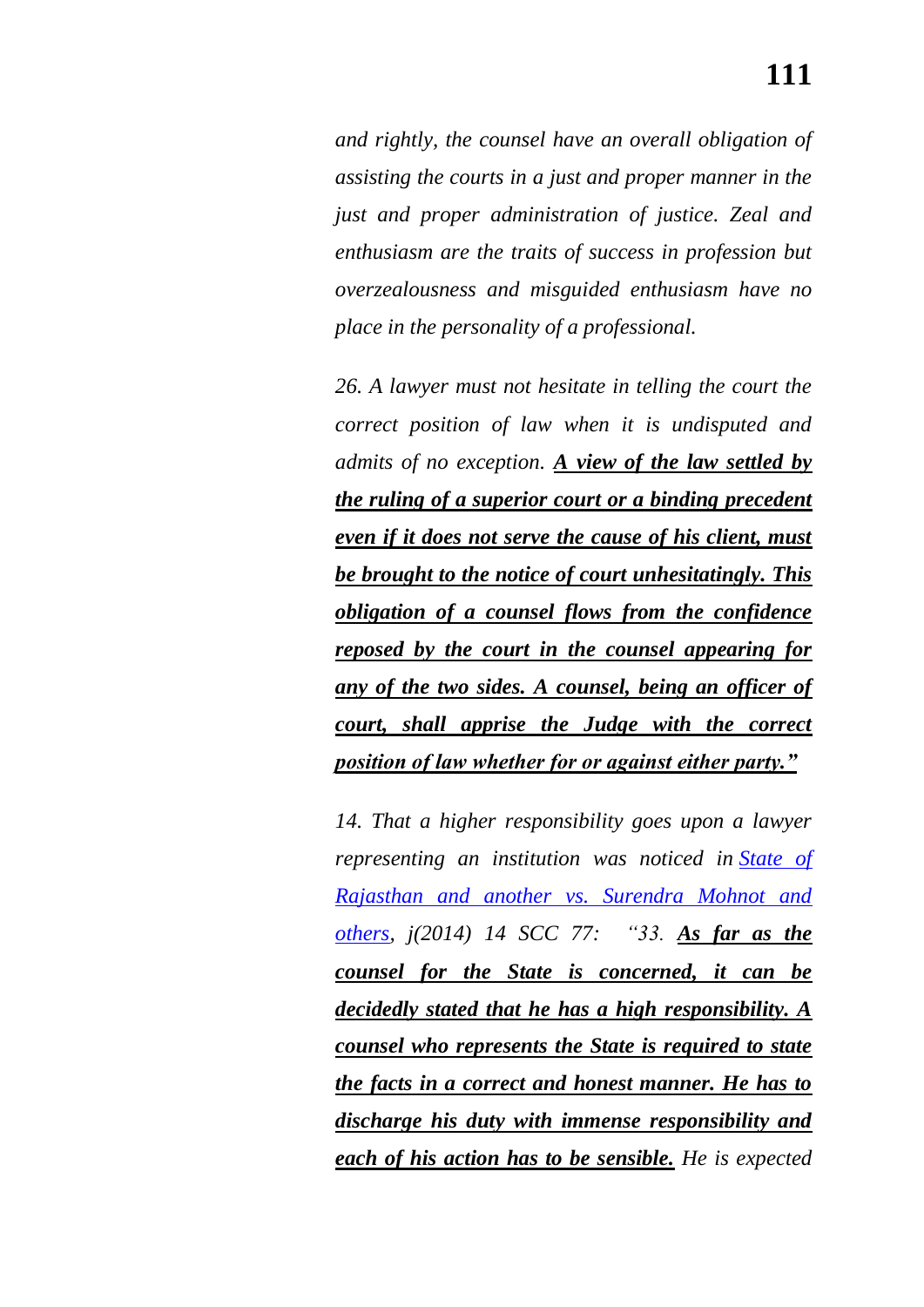*to have higher standard of conduct. He has a special duty towards the court in rendering assistance. It is because he has access to the public records and is also obliged to protect the public interest. That apart, he has a moral responsibility to the court. When these values corrode, one can say "things fall apart". He should always remind himself that an advocate, while not being insensible to ambition and achievement, should feel the sense of ethicality and nobility of the legal profession in his bones.*

*We hope, that there would be response towards duty; the hallowed and honoured duty.*"

**12.7.** Hon'ble Apex Court in **R.Muthukrishnan"s 2019 SCC OnLine SC 105,** had ruled as under;

> *‗‗25. It is said by Alexander Cockburn that ―the weapon of the advocate is the sword of a soldier, not the dagger of the assassin‖. It is the ethical duty of lawyers not to expect any favour from a Judge. He must rely on the precedents, read them carefully and avoid corruption and collusion of any kind, not to make false pleadings and avoid twisting of facts. In a profession, everything cannot be said to be fair even in the struggle for survival. The ethical standard is uncompromisable. Honesty, dedication and hard work is the only source towards perfection. An Advocate conduct is supposed to be exemplary. In case an Advocate causes disrepute of the Judges or his*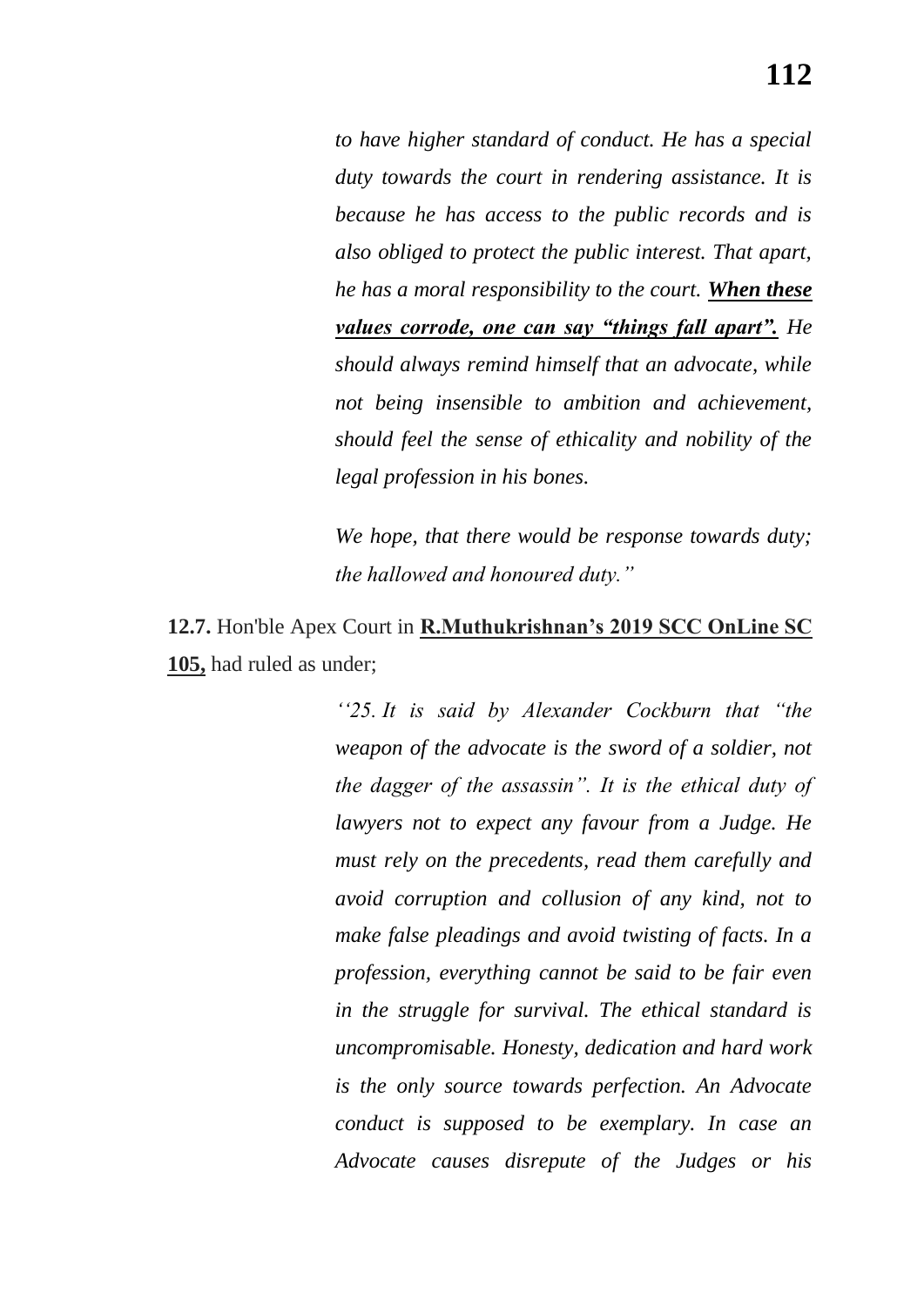*colleagues or involves himself in misconduct, that is the most sinister and damaging act which can be done to the entire legal system. Such a person is definitely deadwood and deserves to be chopped off.''*

## **12.8.** In **P. V. R. S. Manikumar** v. **Krishna Reddy 1999 CRI. L. J. 2010** it is ruled as under;

*‗‗28. The counsel is endowed with noble duties. He has not only got duty towards his client, but also to his colleague. He has not only got duty towards the Court, but also towards society. Therefore, he should see the case of his client conducted fairly and honestly. The Advocates are responsible to the Court for the fair and honest conduct of the case. In matters of this kind, they are bound to exercise an independent judgment and to conduct themselves with a sense of personal responsibility.*

*29. According to the Supreme Court in Hari Shankar Rastogi v. Girdhari Sharma, AIR 1978 SC 1019 : (1978 Cri LJ 778), the Bar is not different from the Bench. They are the two sides of the same coin. Bar is an extension of the system of justice; lawyer is an officer of the Court. He is a master of an expertise, but more than that, kindful to the Court and governed by high ethics. The success of judicial process often depends on the service of the legal profession.*

*30. Normally, in dealing with the application for quashing, etc., while interim orders, the Court*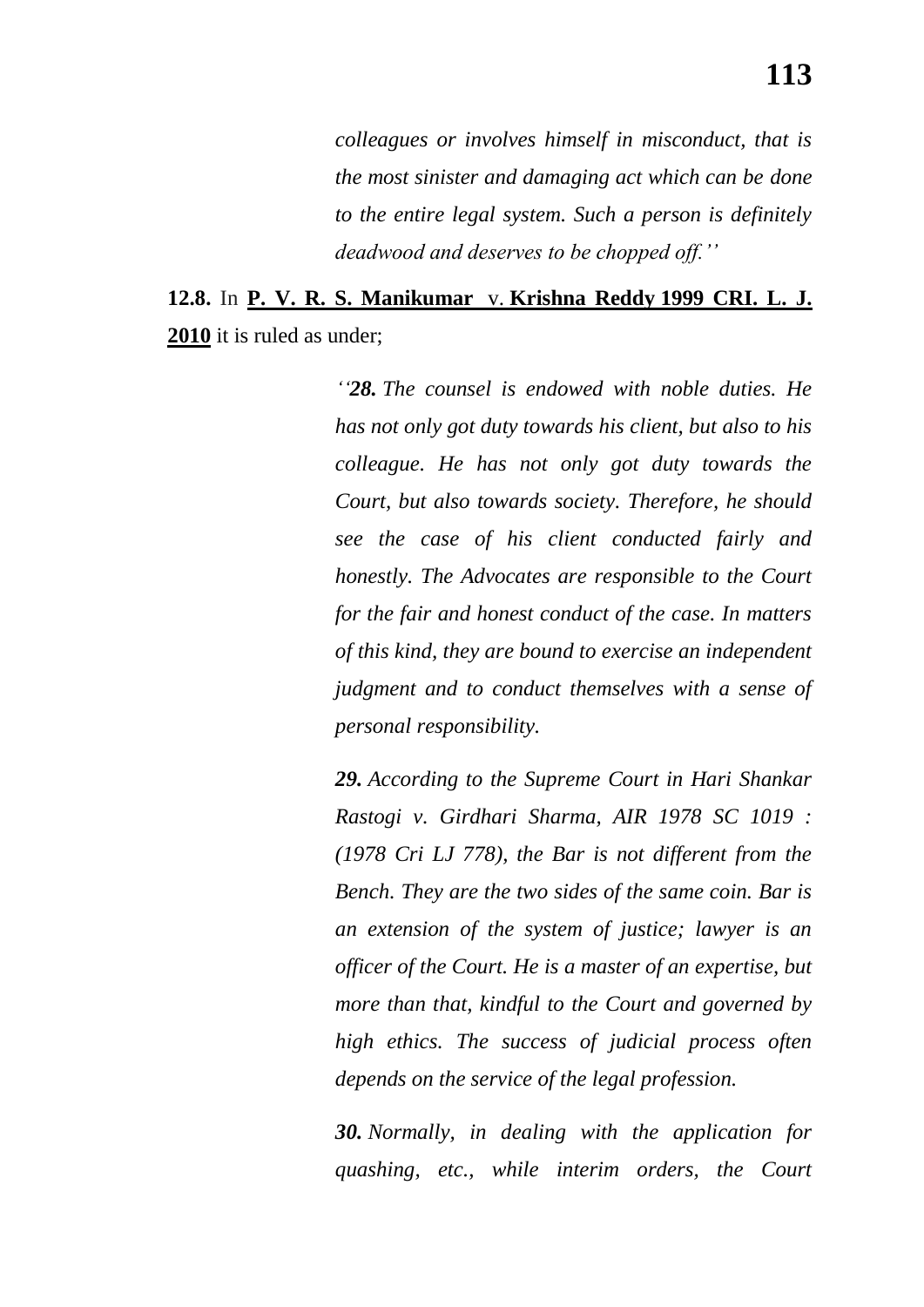*naturally takes the facts and grounds contained in the petition at their face value and the oral submission made by the counsel before this Court. Therefore, it may not be fair and proper on the part of the counsel to betray the confidence of the Court by making statements which are misleading.*

*31. Mr. N. R. Elango, the learned Government Advocate, who was asked to assist in this matter as Amicus Curiae, has cited the judgment of the Supreme Court in P. D. Khandekar v. Bar Council of Maharashtra, AIR 1984 SC 110, wherein it has been held that the members of the legal profession should stand free from suspicion and that nothing should be done by any member of the legal fraternity which might tend to lessen any decree of confidence of the public in the fidelity, honesty and integrity of the profession.*

*32. As the Apex Court would point out, giving a wrong legal advice cannot be said to be unethical, but giving an improper legal advice cannot be said to be ethical. When a client consults with a lawyer for his advice, the client relies upon his requisite experience, skill and knowledge as a counsel. In such a situation, the counsel is expected to give proper and dispassionate legal advice to the client for the protection of his interests.‖*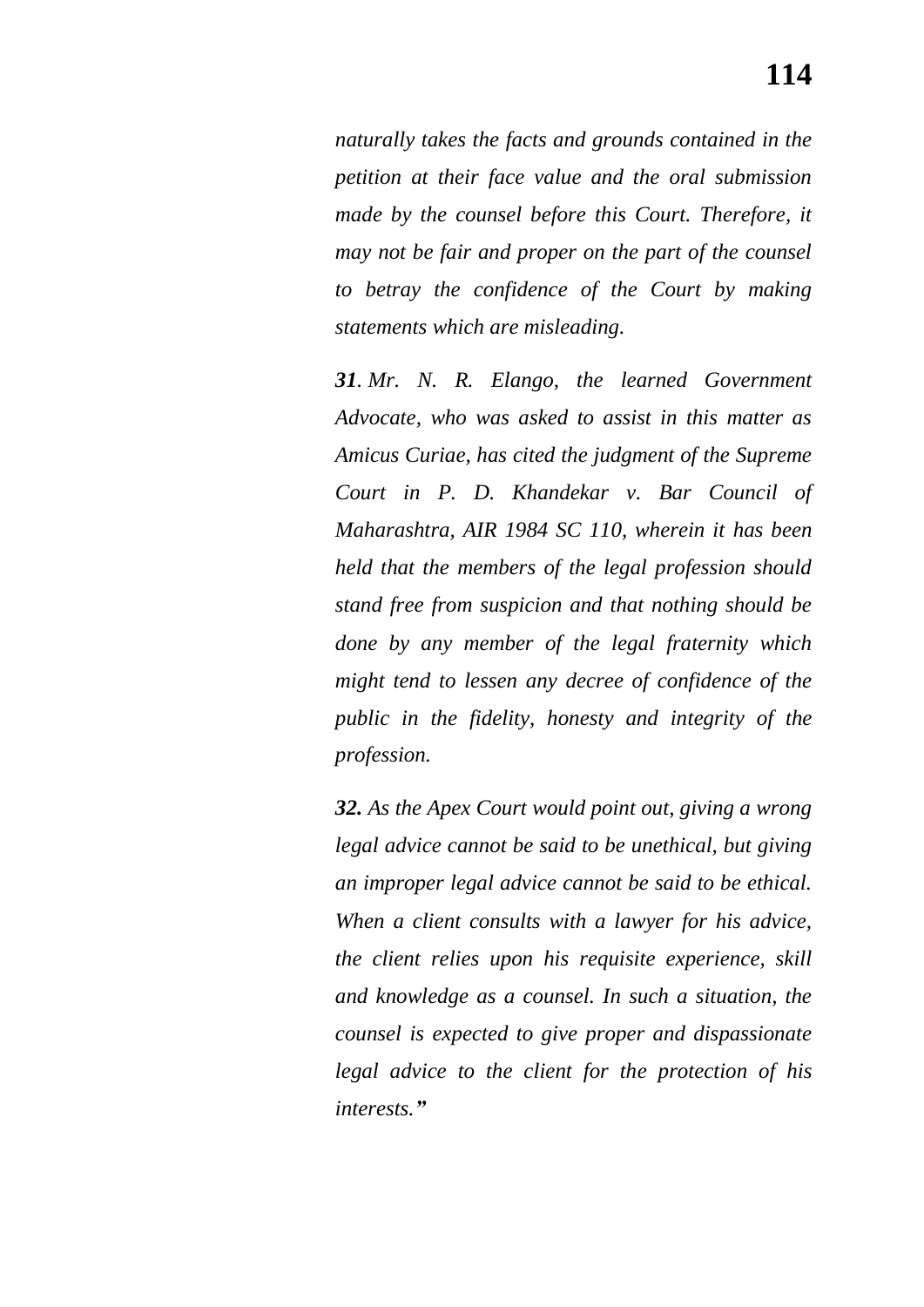## **13. PRAYER:** It is therefore humbly prayed for;

**i)** To hold that the Contemnor No. 1 & 2 **Shri. Justice Sanjib Banerjee and Shri. W. Diengdoh** have acted in utter disregard, deliberate defiance and wilful contempt of the Supreme Court judgments which is explained in the memo of this petition and thereby they undermined the majesty and dignity of the Supreme Court and bring it in to dispute and therefore they are liable to be punished under **Section 2(b), & 12 of the Contempt of Court Act, 1971 r/w Article 129 of the Constitution of India.**

**ii)** To hold that the Contemnor No. 3 & 4 also joined the conspiracy and they are also equally responsible for the abovesaid contempt and other offences against the administration of justice.

iii) To record a finding that, the accused persons have hatched a conspiracy to give wrongful profit to vaccine companies and in furtherance of said conspiracy and to serve the said purpose they passed the unlawful order dated  $6^{th}$  &  $16^{th}$  December, 2021, which is having effect of causing wrongful loss and misappropriation of crores of rupees of public money. The accused also violated the fundamental rights of the many citizens. There order is instigating the concerned state authorities to put the life of citizen in to danger and even there will be death of a common man whose body is allergic to the vaccines.